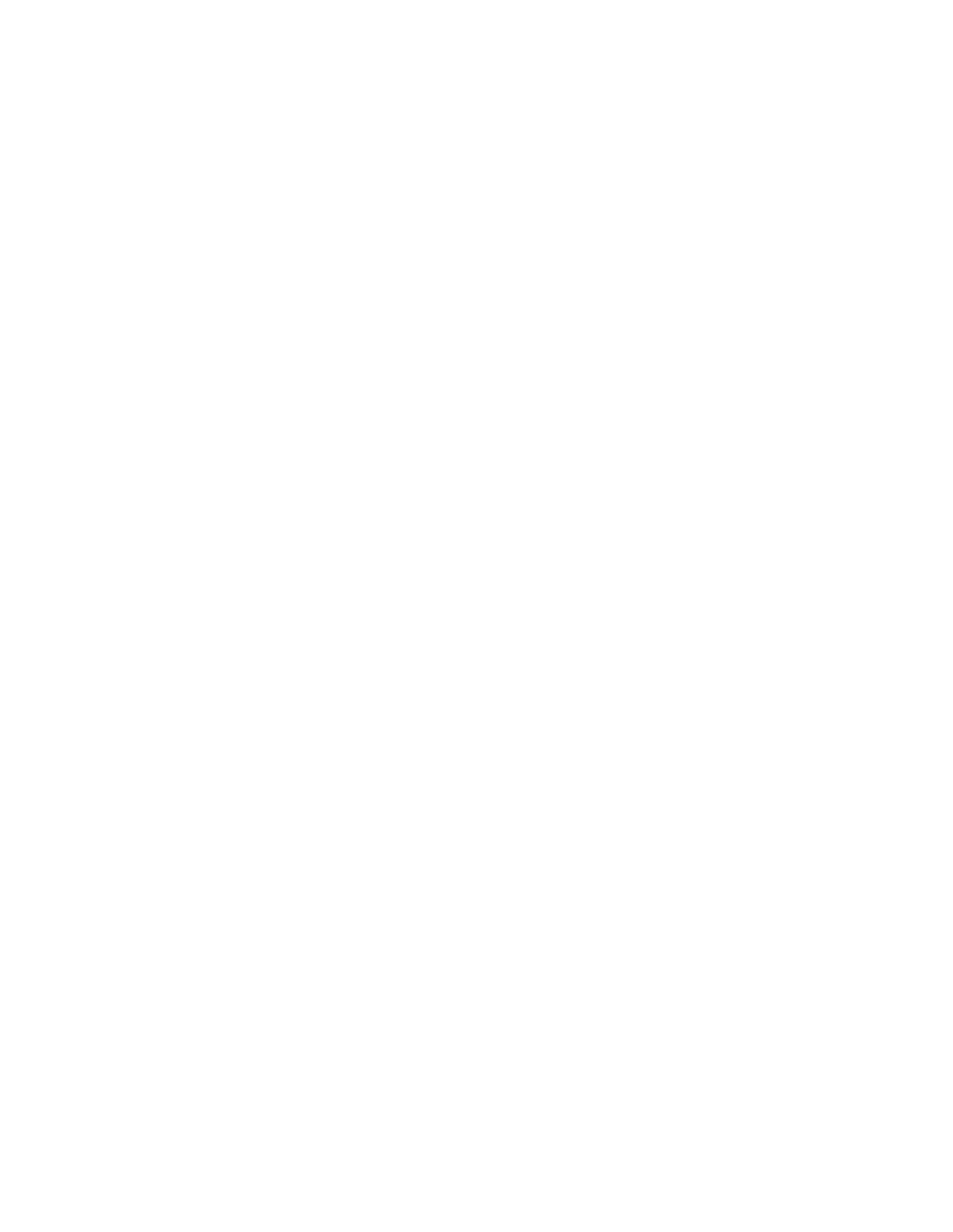Copyright© (2010) ADARA L. WALTON

All Rights Reserved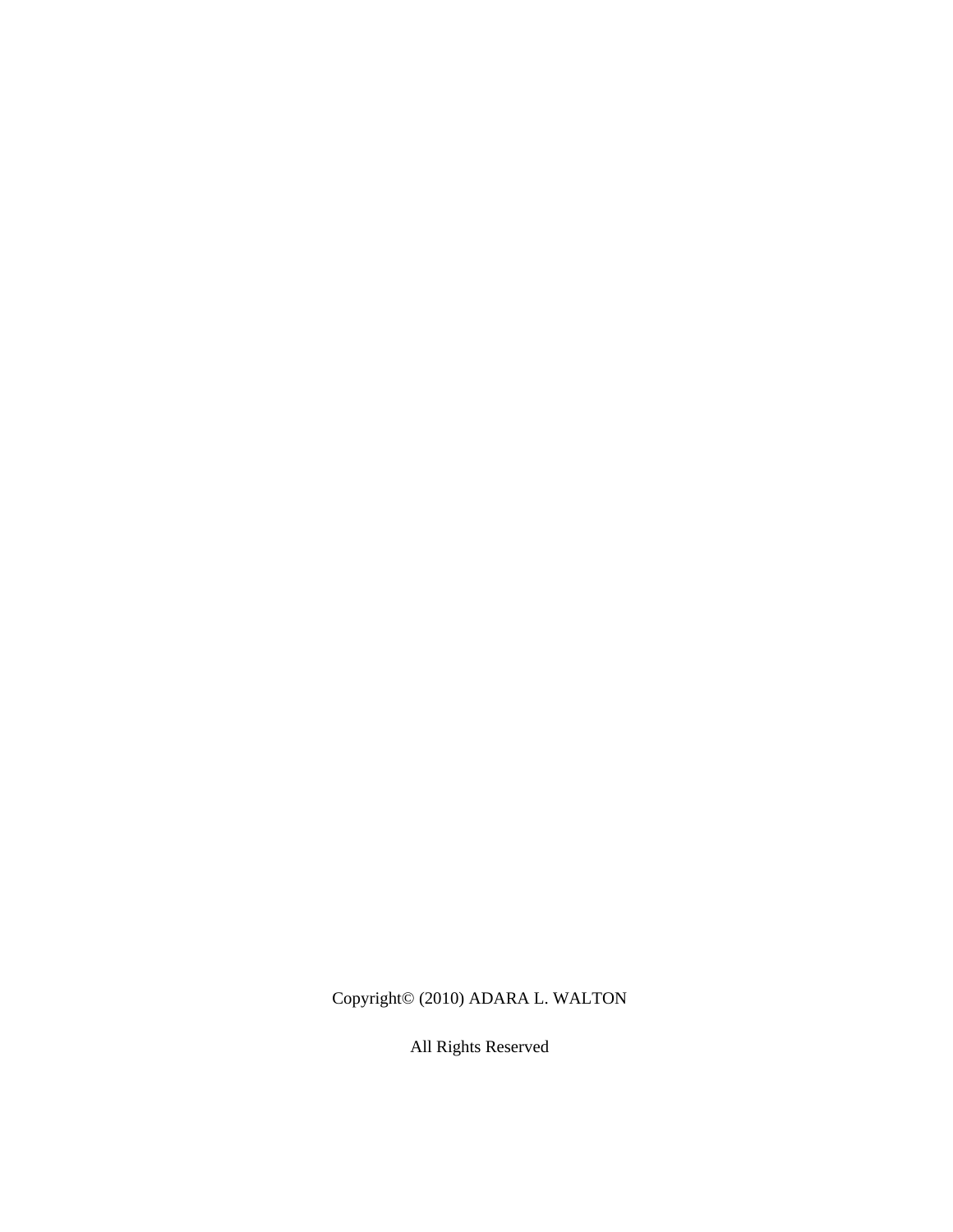## THE IMAPCT OF QUANTUM-TOUCH® ON CLIENTS

## WITH CHRONIC MUSCULOSKELETAL PAIN

by

#### ADARA L. WALTON

## A DISSERTATION

 Submitted in partial fulfillment of the requirements for the degree of Doctor of Philosophy Clayton College of Natural Health

#### BIRMINGHAM, ALABAMA

2010

Approved by:

Committee Chairperson Date

Committee Chairperson Date

Committee Chairperson Date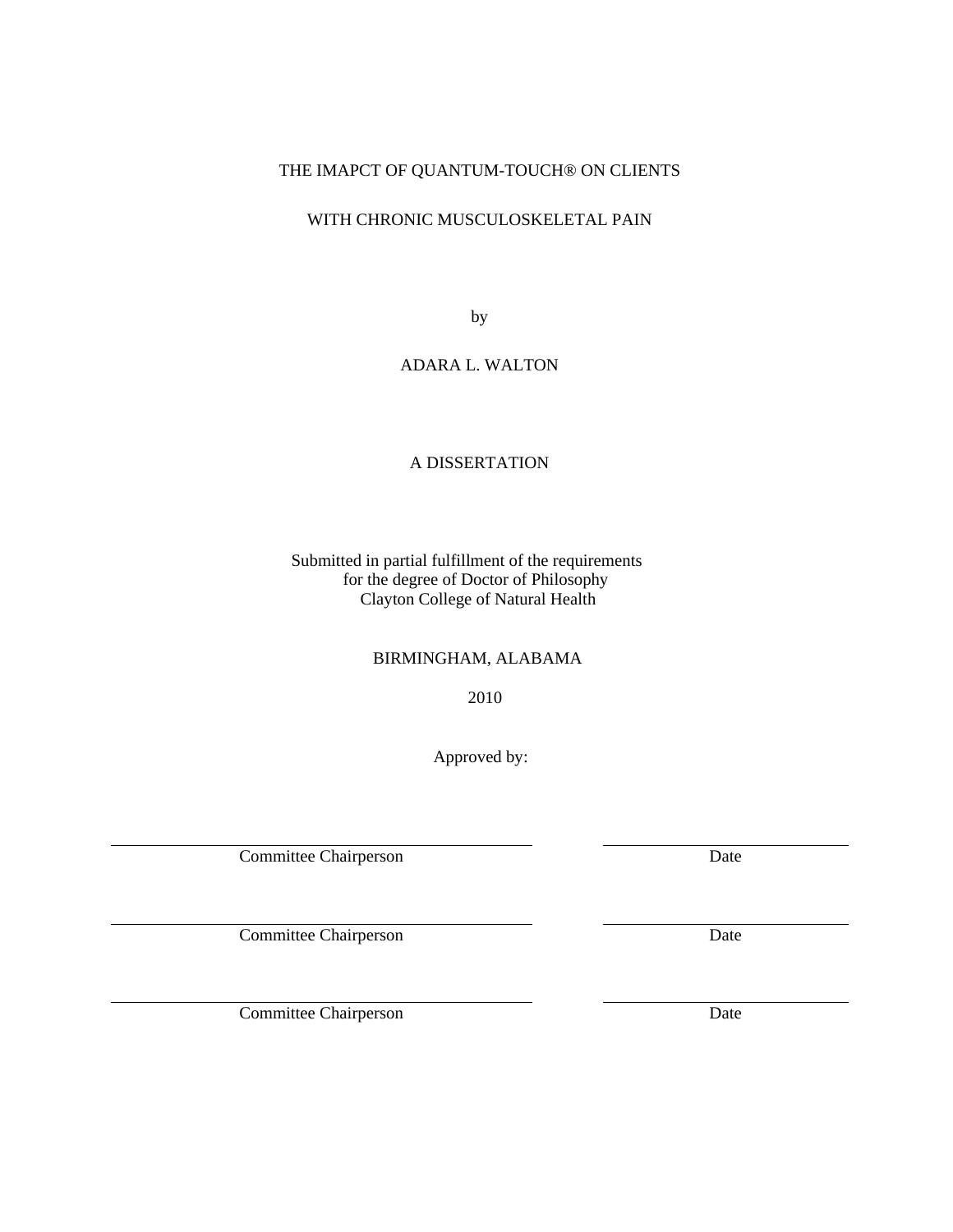## TABLE OF CONTENTS

|                             | Page  |
|-----------------------------|-------|
| $1_{-}$                     |       |
|                             |       |
| $\mathcal{F}_{\mathcal{L}}$ |       |
|                             |       |
| 5.                          |       |
|                             |       |
|                             |       |
|                             |       |
|                             |       |
|                             |       |
|                             |       |
|                             |       |
|                             |       |
|                             |       |
|                             |       |
|                             |       |
|                             |       |
|                             |       |
|                             |       |
|                             | Reiki |
|                             |       |
|                             |       |
|                             |       |
|                             |       |
|                             |       |
|                             |       |
|                             |       |
|                             |       |
|                             |       |
|                             |       |
|                             |       |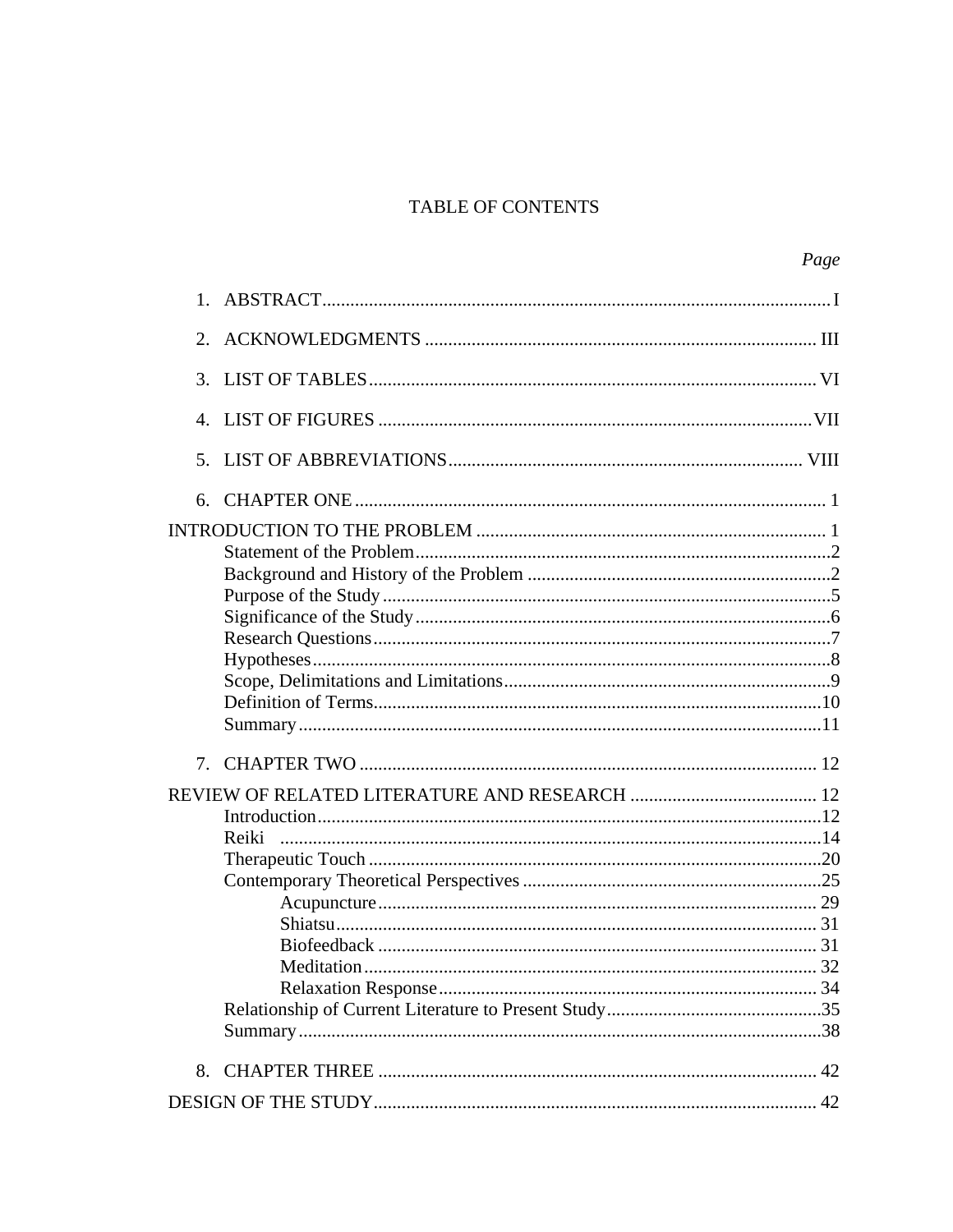|                        | Functional Questionnaire- Before and After (Appendix D) Analysis  77 |  |
|------------------------|----------------------------------------------------------------------|--|
|                        |                                                                      |  |
|                        |                                                                      |  |
|                        |                                                                      |  |
|                        | CONCLUSIONS, IMPLICATIONS AND RECOMMENDATIONS FOR FURTHER            |  |
|                        |                                                                      |  |
|                        |                                                                      |  |
|                        |                                                                      |  |
|                        |                                                                      |  |
|                        |                                                                      |  |
|                        |                                                                      |  |
| <b>12. APPENDICIES</b> |                                                                      |  |
|                        |                                                                      |  |
|                        |                                                                      |  |
|                        |                                                                      |  |
|                        |                                                                      |  |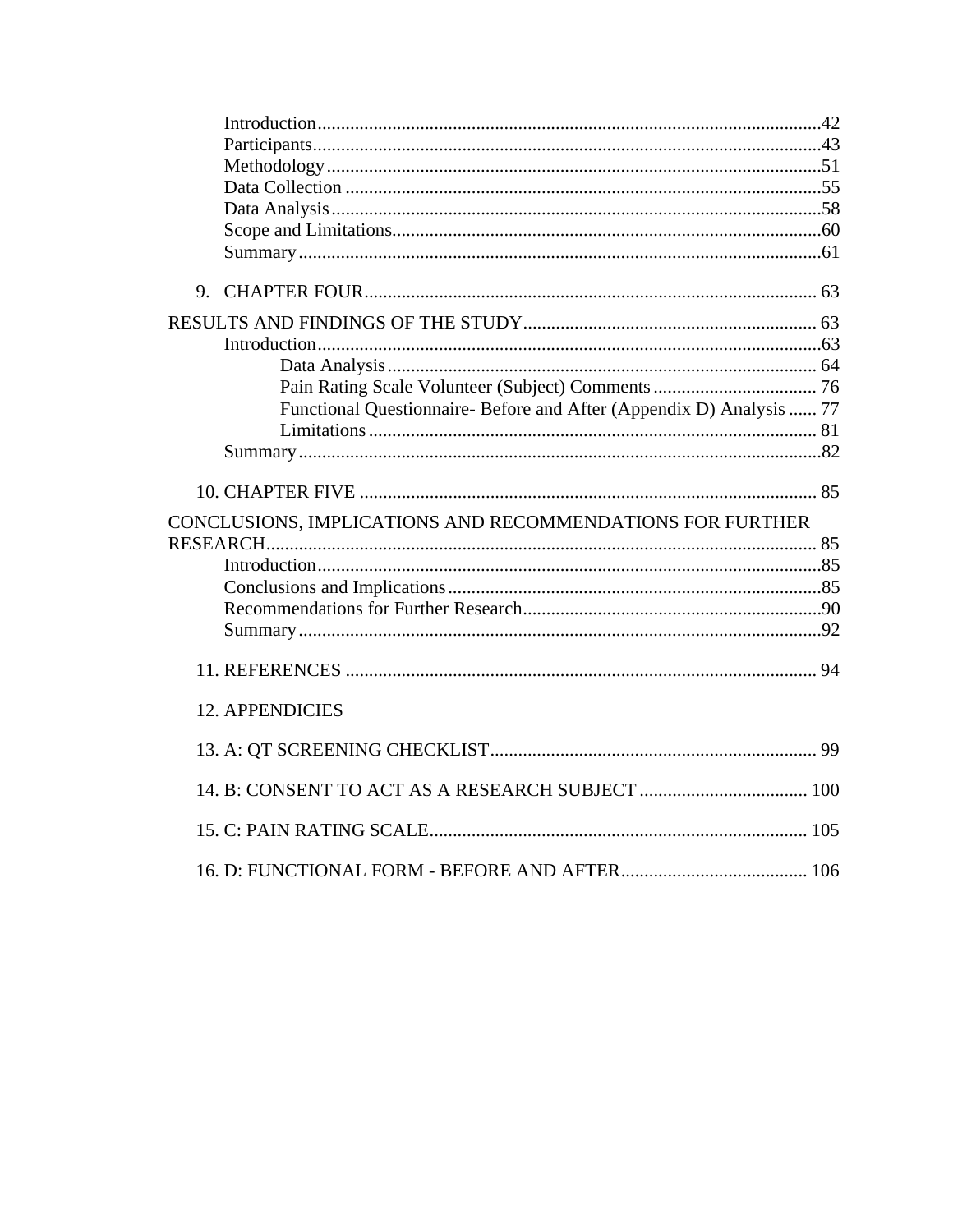#### ABSTRACT

The purpose of this dissertation is to investigate, through the use of human subjects, whether Quantum-Touch® has an impact on chronic musculoskeletal pain and whether this relatively new non-invasive holistic healing modality may be used as an intervention to address chronic pain. This pilot study, experimental in nature, is a collaborative effort with a medical doctor, the second investigator, who specializes in Physical Medicine and Rehabilitation. The research involved an 8-week pilot study in which the investigators used 12 volunteer adult patients (men and women ages 18-64) who were randomly selected and randomly assigned to an experimental and control group of 6 volunteers in each group. Both groups were blindfolded and received hands-on touch; however, only the experimental group was given the Quantum-Touch® energy. This study seeks to determine the impact of hands-on Quantum-Touch® energy healing on both genders and any differentiation in pain. The experimental study will use 2 measurement instruments as follows: 1) a standardized pain rating form used in Physical Medicine and Rehabilitation and; 2) a functional questionnaire used to address specific functional change(s) in skills/tasks that may occur in the volunteer. The volunteer will use the pain rating form at the start and end of each session while the functional questionnaire will only be used twice—at the first session (start of study) and again at the last session (end of study). All relevant data and pain ratings will be tabulated to show statistical compilations with the goal of indicating the efficacy of Quantum-Touch® healing on chronic pain reduction. The researchers also hope to show that, as an

i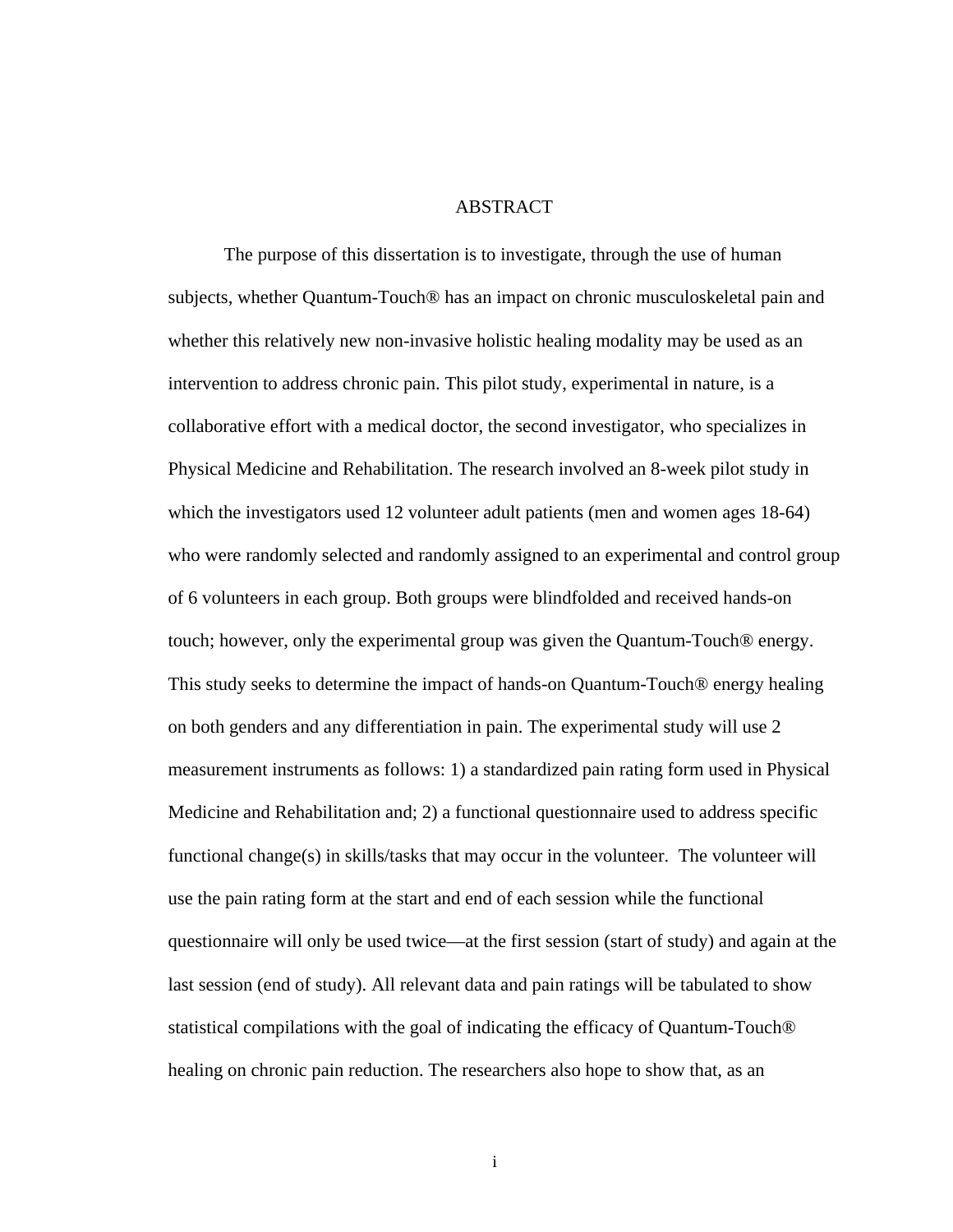intervention, Quantum-Touch® should be considered alongside conventional allopathic treatment as a complementary supplemental method to address pain and alleviate stress, offering another source of healing to mankind.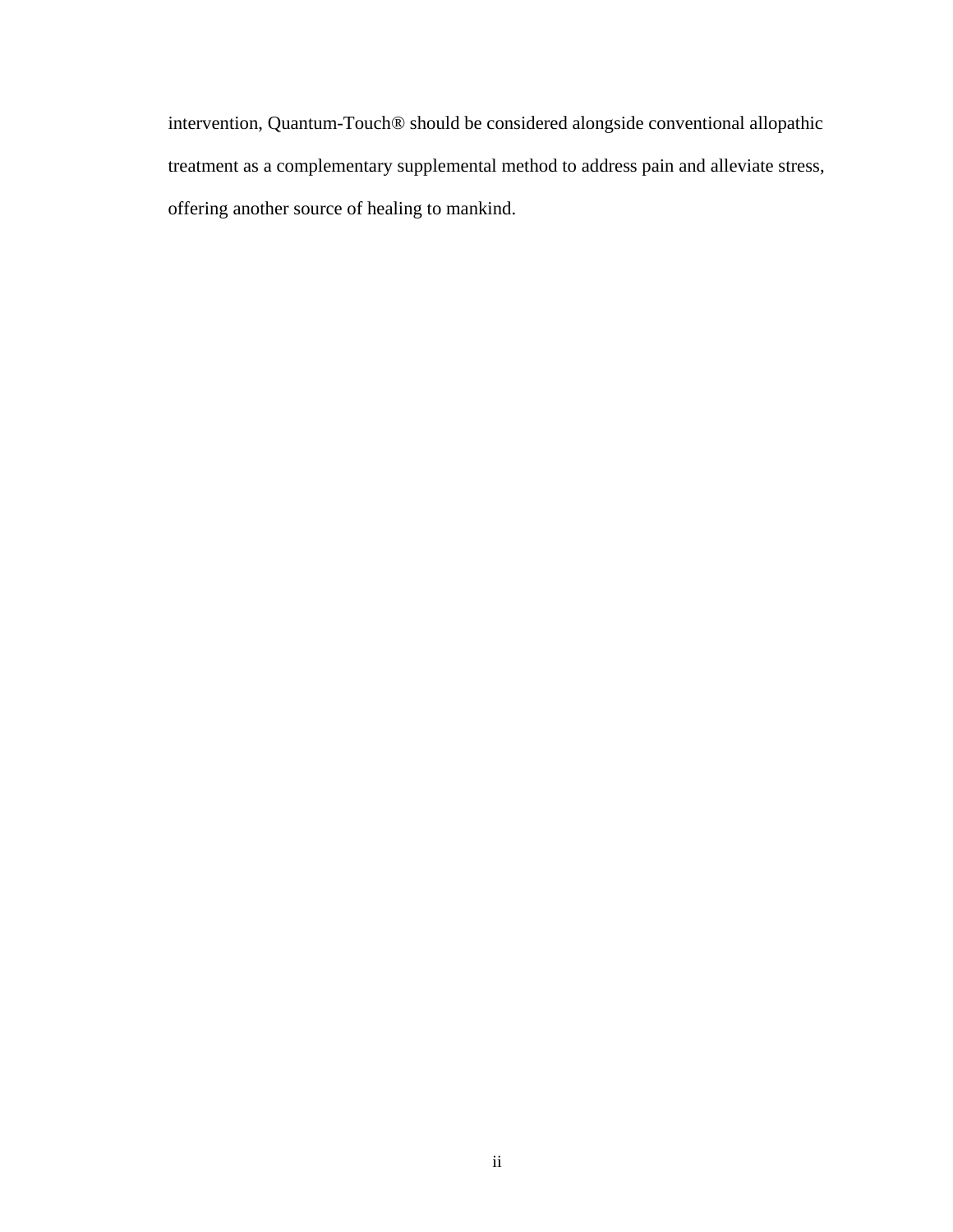#### ACKNOWLEDGMENTS

Thanks goes first and foremost to GOD, Yeshua (Jesus) and the Holy Spirit for sustaining me on all levels in order to accomplish the task of writing this dissertation. From the heart, I thank God for sending a medical angel to me named Doriscine Colley, M.D., who became a friend and who opened up her practice allowing her patients to become volunteers for the research that made this study possible. For her bravery, openness and willingness and all she shared with me from her training, I will be eternally grateful. As a medical doctor, she exemplifies all that integrative medicine is about and follows in the footsteps of my first medical mentor, the late John T. Chissell, M.D. He along with my late spiritual Father and former Pastor, Monsignor H.H. Allmond, continue to give me divine "other-worldly" guidance with my life. "I AM" so grateful that God allowed these men to touch my life in a profound manner and with excellence before their transition. I trust that this dissertation would have made them proud had they lived to see it. For all the times I begrudgingly "felt" their presence and had to do the dissertation differently – the utmost "THANK YOU" goes to each. As we say in my world, "Obedience is better than sacrifice!"

Heartfelt thanks go especially to my parents, Thomas N. Walton, Sr. and Dolly Esther Walton for always nudging me forward, praising me and allowing me to persevere as I sometimes struggled to move ahead--especially at Christmas when the lights went out at their Assisted Living facility in OH and I had to type during a storm in the dark by candlelight!

iii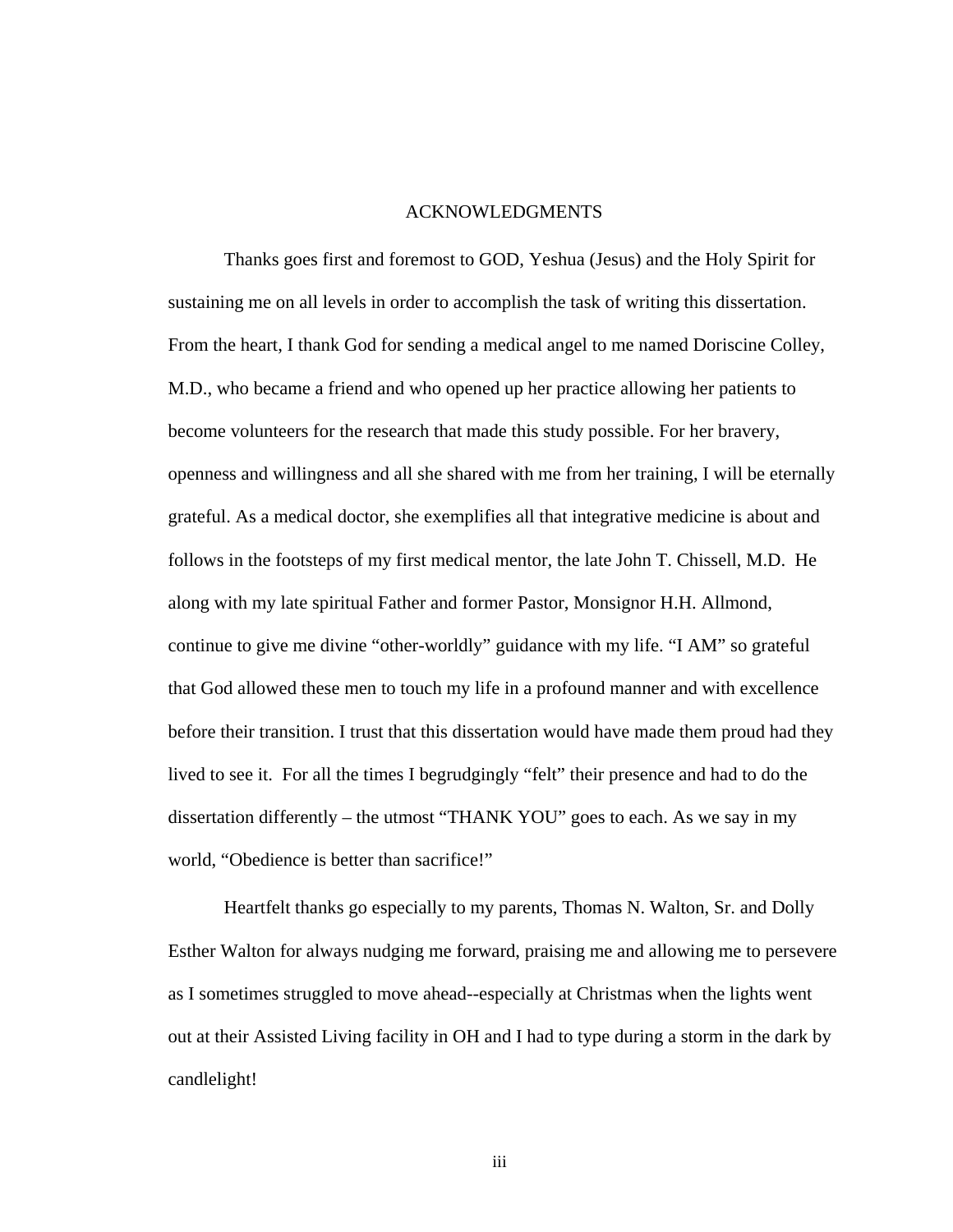This study would not have been possible without the initial suggestion and discussions with Richard Gordon, Founder and Developer of the Quantum-Touch® organization. Richard kindly gave me suggestions of what was needed for the organization and his personal interests for QT. His patience and dedicated service allowed me to telephone him, email him and meet with him in an effort to gracefully marry organizational needs and my personal needs for conducting and writing the research. Also, a huge "thank you" to Jennifer Taylor, CEO of Quantum-Touch® who also supported me by attending the ISSSEEM Conference and gave me "kudos" on the study's research results which, by the way, won an award at the 2009 Conference. Special thanks goes to someone I've never met, Chance T. Eaton, Director of the Life-Force Project, the non-profit research arm of Quantum-Touch® who assisted me greatly with the literature review early in my writing and offered extremely helpful advice.

Prayer changes things. And God answered my prayers when he sent Eva Dyson to me too. I can never thank her enough for her immeasurable help as my format expert, editor, proofreader and all-around cheerleader. She welcomed my whining telephone calls, self-imposed deadlines, rushed home visits and all my doubts (fear). She handled it all with poise, calmness and unshakable aplomb. Eva will be divinely blessed for assisting me and doing everything humanly possible to keep me on track and positive during the whole process.

The highest appreciation goes to my fellow CCNH colleague, now Dr. Jane Coleman, who kept me straight with blessed words of perseverance and made me bounce back off the ropes each time I felt like I was going "down for the count."

iv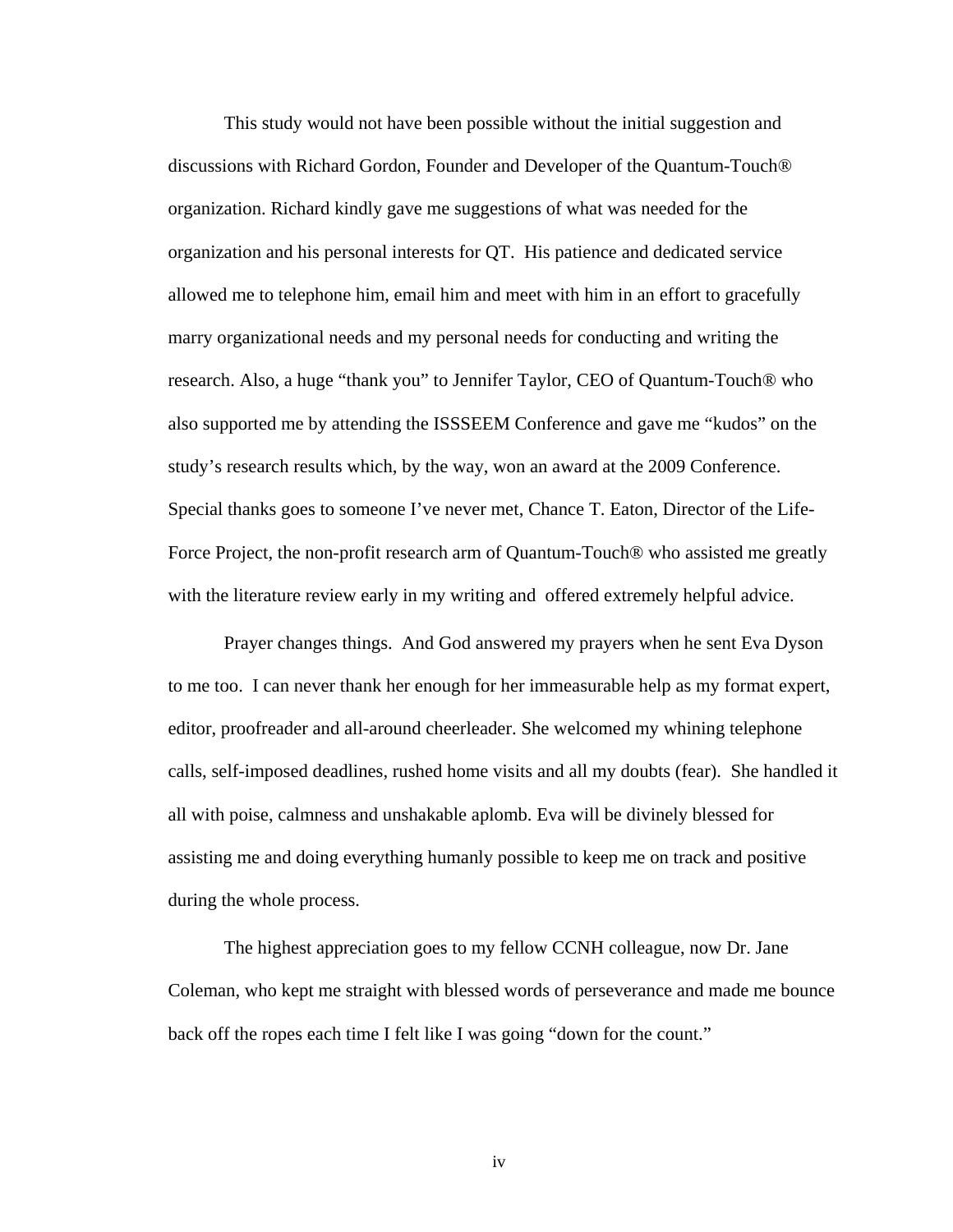A huge "Thank You" also goes to Professor Linda James-Myers, PhD at Ohio State University who is "friend par excellence" and who helped guide me with suggestions and fed me academically although I was not one of her Ph.D. candidates. Special "Thanks" to Raymond Winbush, PhD at Morgan State University for his help, advice and work with the statistical portion of this dissertation. He gracefully showed up at an extraordinary time of need but like I believe, I'm not in charge anyway.

Special blessings and thanks go to the following-- my "sister-friends" and "brothers" who always kept me straight in all ways by reminding me of "who" I was really writing for and "why" I was really writing. They are the voices on this physical plane of my mentors on the spiritual plane. My heart says "Thank You" to:

Apostle (Pastor) Geanette Parker – for that magnificent definition of FAITH that kept me going when I thought it was impossible, for reading half of my first proposal, for elevating me in my spiritual life so I could keep going with my physical dissertation and for always being ready with a "WORD" when I needed it—whether I asked for it or not.

Peggy (Margaret) Tyus – for coaching me onward and upward, reading the other half of my first proposal, offering words of wisdom and strength and for giving me Reiki to maintain my optimal health. I could not have made the progress I did without your assistance.

Rev. Janet Barber – for being the impeccable friend, coach and Master Mind leader she is, always being there for me and for giving me Reiki and just for being "you." Her friendship sustains me.

v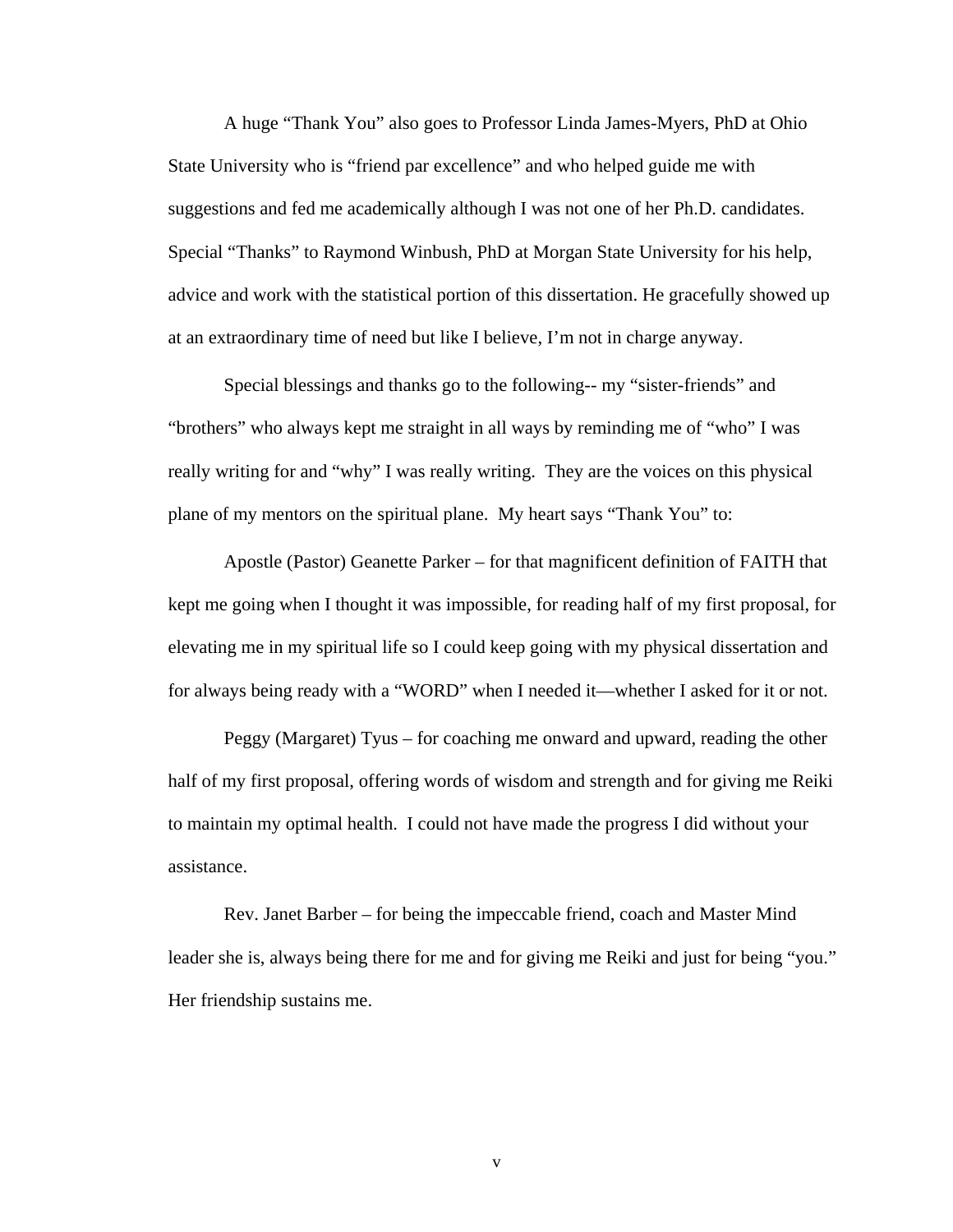Reverend Mother Carolyn Handy – for being the prayer warrior you are and always having gentle, kind, loving words to ease my tension and buoy up my confidence. Thank you for all the prayers you sent up for me.

Calvin Styles – for "intuiting" and providing advice, providing much-needed breaks in my daytime schedule that allowed me to keep writing at any hour of the day and for shouldering my doubts about completion and burdens that I laid on him countless times.

Dr. James Hopkins – for being that special friend that knows what to say and when to say it, whether by phone or email, for "Pythagorically" sustaining me with DNA repairs that kept my consciousness elevated allowing me to make great academic strides and for always believing that my service and work count.

Thank you to all the unnamed friends and especially my spiritual daughters, Ayana Burnett, Abena (Shelli) Hunter, Sherri Little and Simran (Simmi) Singh for being in and touching my life in ways you will never know—I appreciate you and love you.

The deepest gratitude goes to my Adviser, Janice E. Martin, Ed.D, N.D., LPC/S who has sustained my academic life through both doctorate degrees with impeccable guidance and was my Rock of Gibraltar!

Finally, a special THANK YOU to all the patients that volunteered and made this dissertation possible--you know who you are. But what you didn't know until now is that you have made it possible for others to believe in Quantum-Touch® healing, that it can be used to help your pain and that this method of holistic healing deserves a place in today's allopathic and holistic world. THANK YOU and BLESS YOU!

*(Reverend) AdaRA Lynn Walton, N.D.*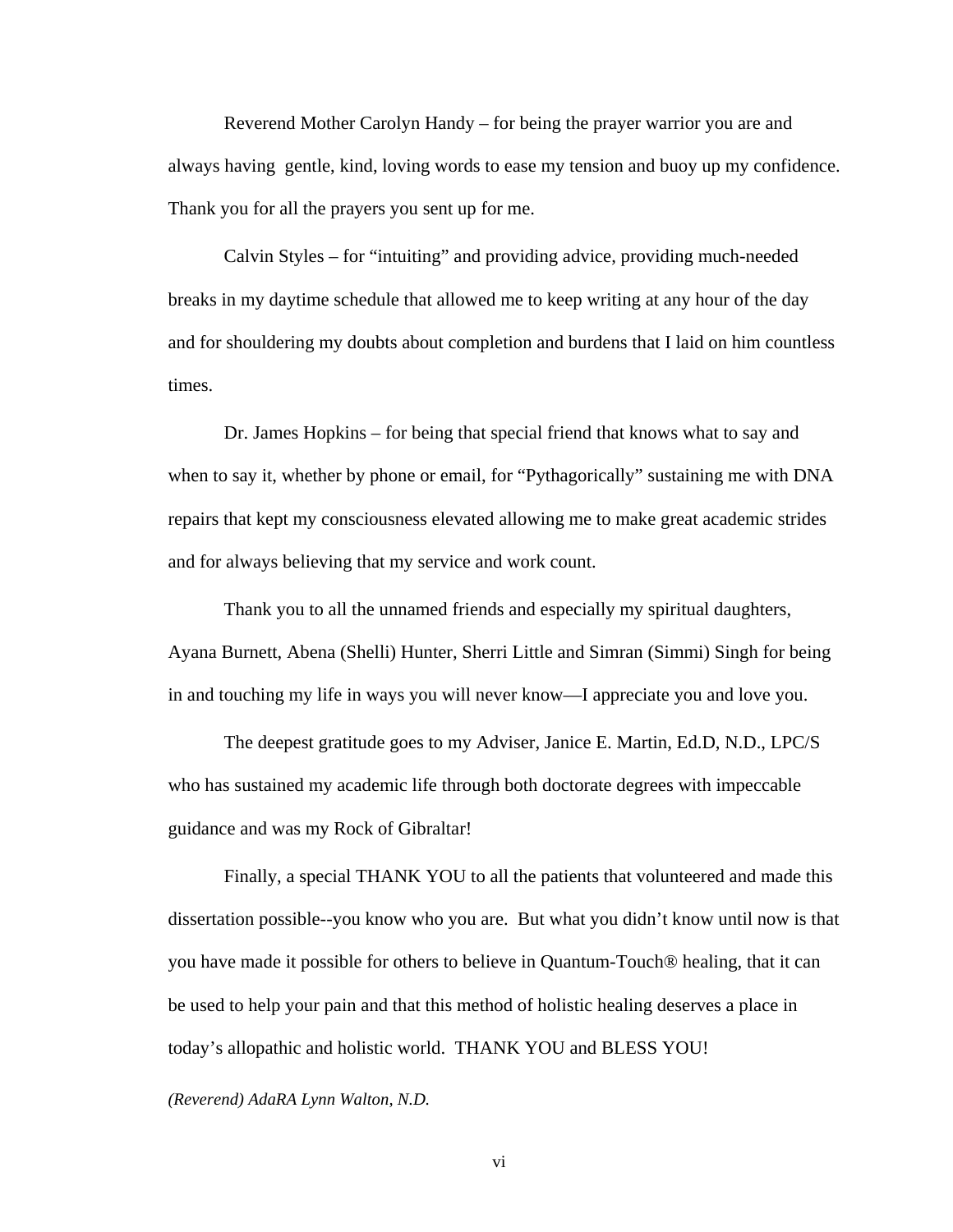## **LIST OF TABLES**

| Table          |  | Page |
|----------------|--|------|
| $\mathbf{1}$   |  |      |
| 2              |  |      |
| 3              |  |      |
| $\overline{4}$ |  |      |
| 5              |  |      |
| 6              |  |      |
| $\tau$         |  |      |
| 8              |  |      |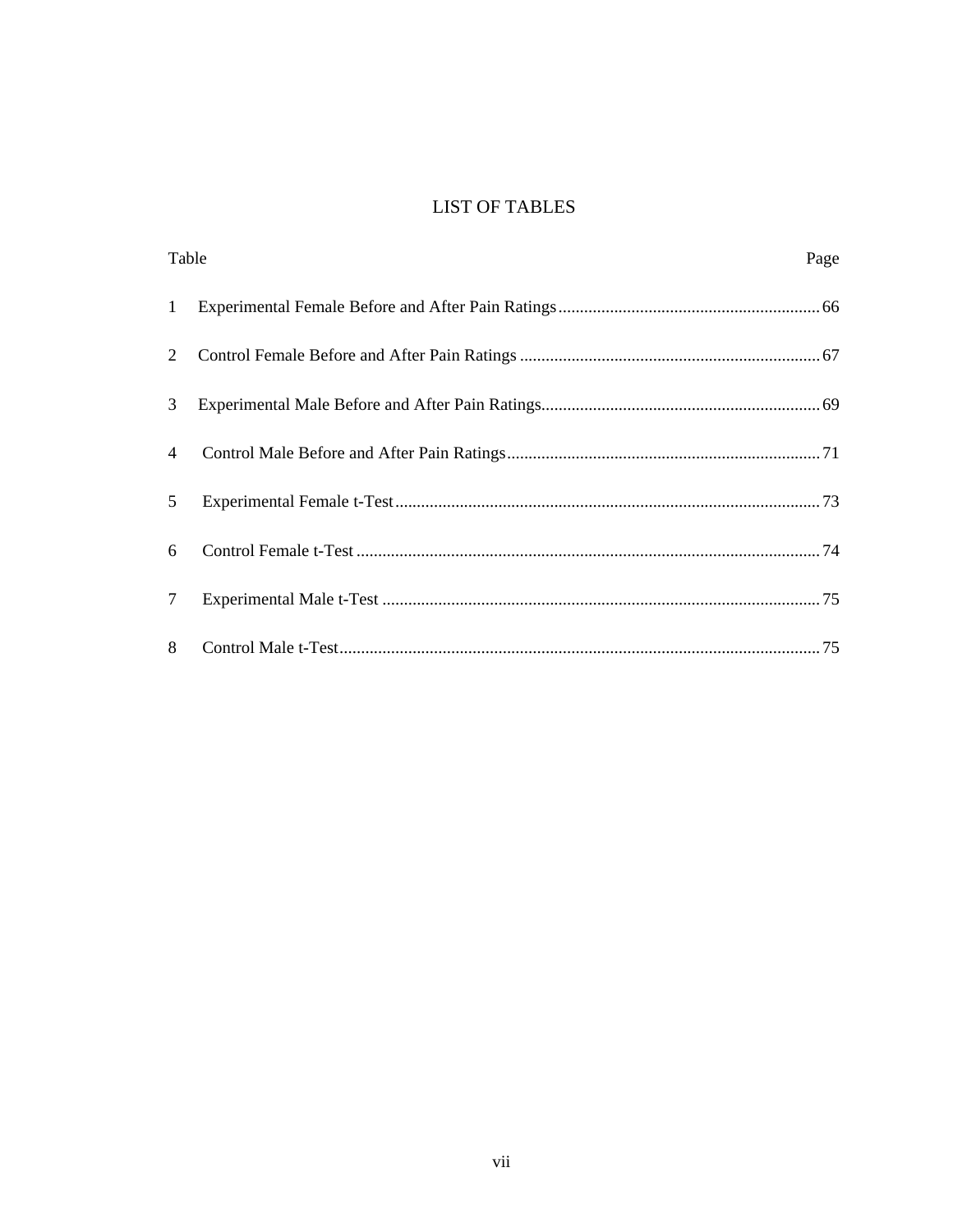## **LIST OF FIGURES**

| Figure          | Page |
|-----------------|------|
| $\mathbf{1}$    |      |
| 2               |      |
| 3               |      |
| 4               |      |
| 5               |      |
| 6               |      |
| $7\overline{ }$ |      |
| 8               |      |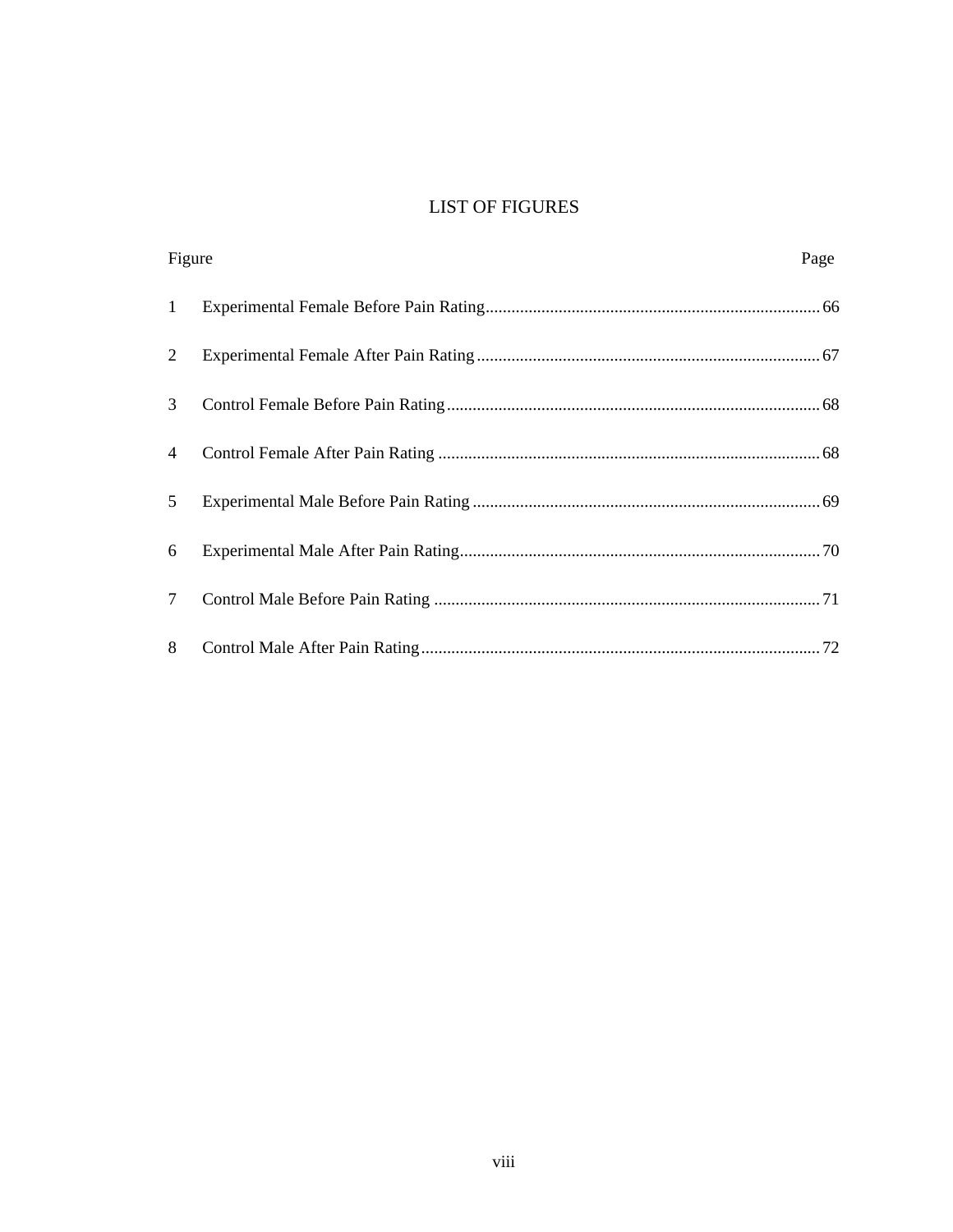## LIST OF ABBREVIATIONS

CCNH – Clayton College of Natural Health

IRB – Institutional Review Board for the Protection of Human Subjects

QT – Quantum-Touch®

RR – Relaxation Response

TT – Therapeutic Touch

U.S. – United States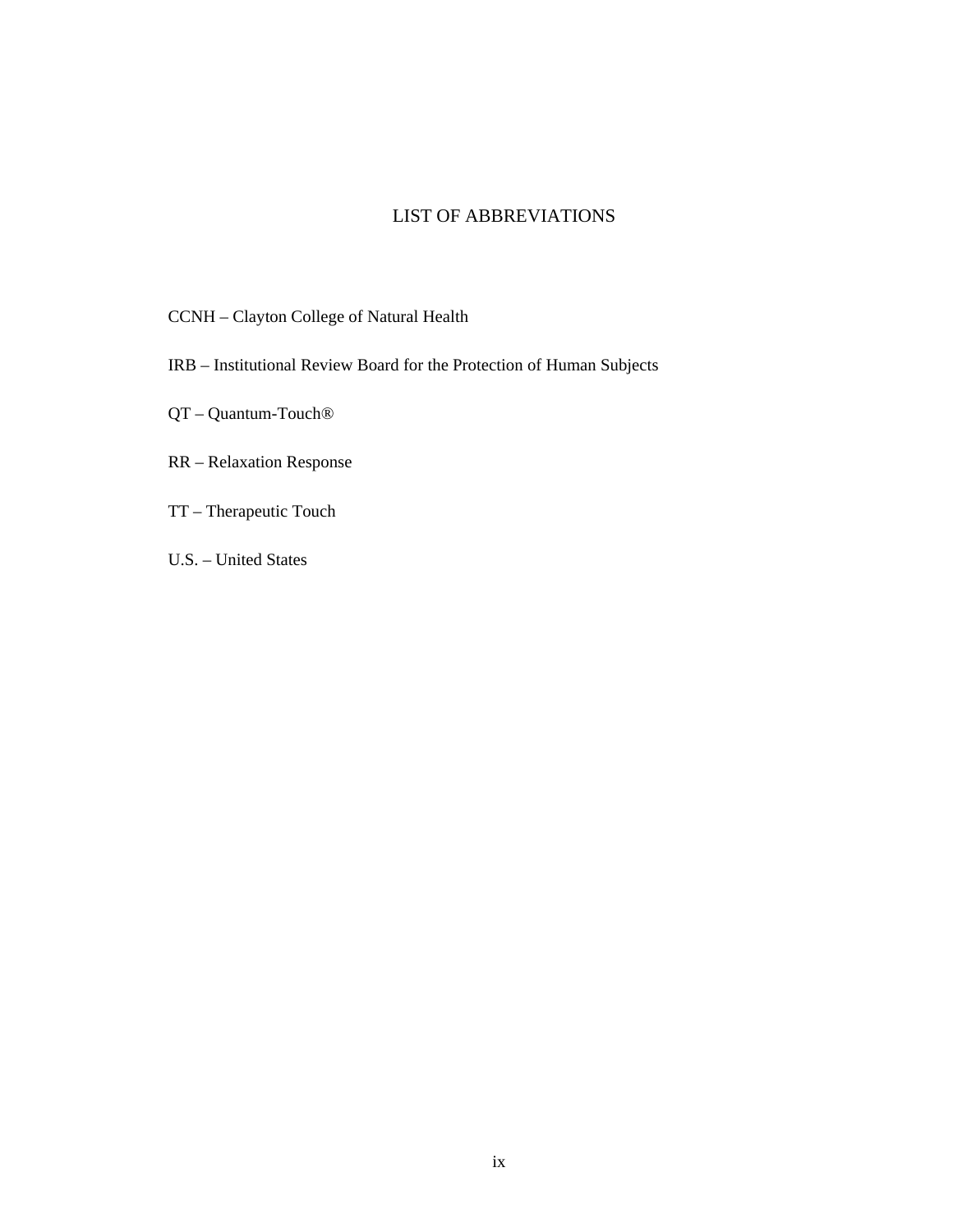#### CHAPTER ONE

## INTRODUCTION TO THE PROBLEM

Everyone has experienced physical pain in his/her life for one reason or another; however, musculoskeletal pain is prevalent among humans. As such, there are many ways to address this pain through either conventional western methods or holistic methods.

There have been many holistic and conventional techniques and modalities to address chronic musculoskeletal pain. This paper is being written to offer information on one relatively new modality called Quantum-Touch® that offers itself as an innovative modality to join the ranks of other hands-on modalities like Reiki and Therapeutic Touch that have also been used to address chronic musculoskeletal pain. This researcher is interested in studying Quantum-Touch (abbreviation with use of permission) to determine if this non-invasive modality can be used to address chronic musculoskeletal pain in humans. If the medical community and the public can understand more of this modality, both sectors may be able to use this as another natural intervention to address musculoskeletal pain. In this manner, Quantum-Touch may be able to take its place alongside Reiki and Therapeutic Touch as another viable complementary modality to the conventional allopathic treatment of chronic musculoskeletal pain in humans.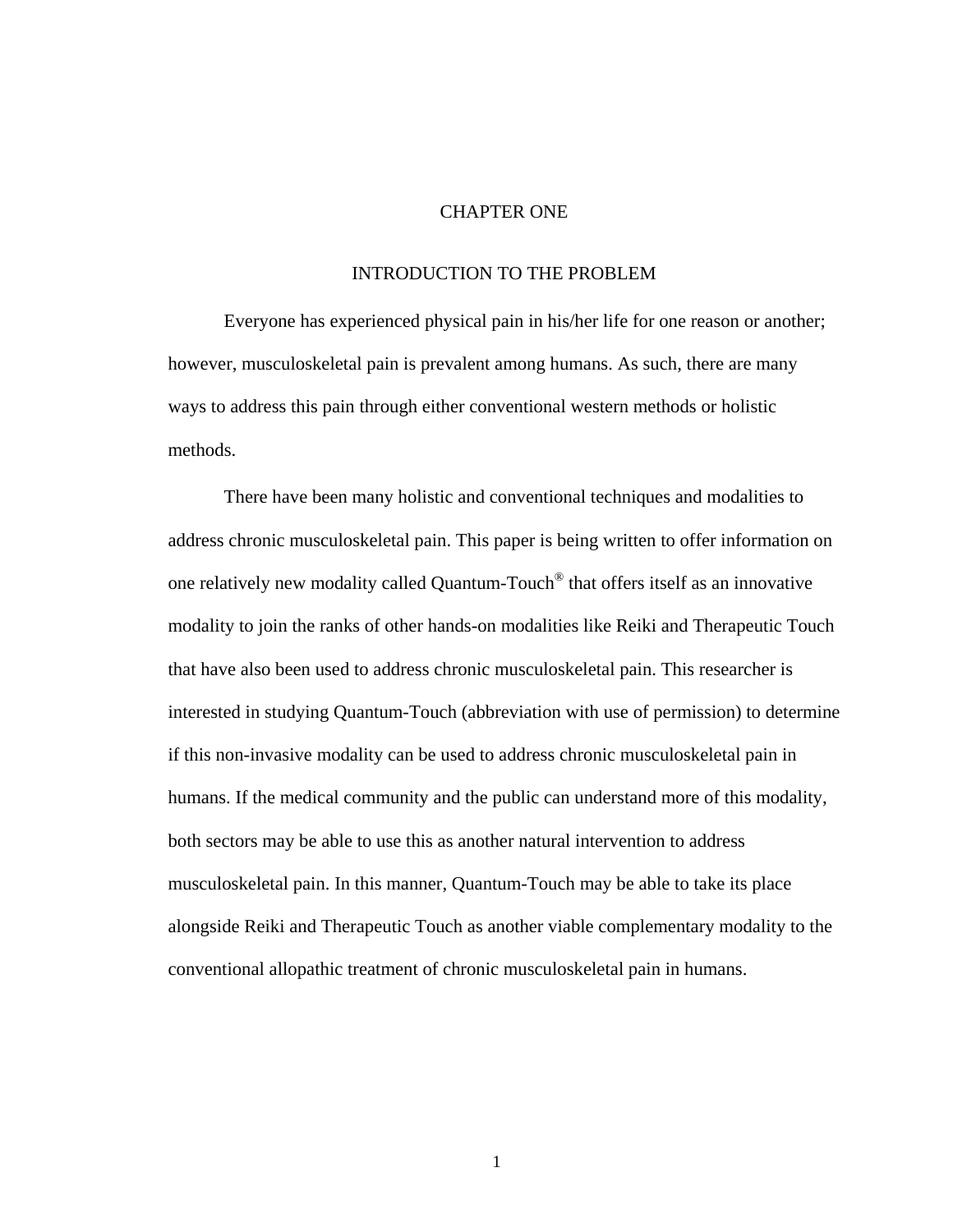#### Statement of the Problem

As a modality, Quantum-Touch has been operating in the United States since 1978; however, the general public and many in the holistic health field are unaware of its existence. This investigator is challenged with informing the public not only of its existence but of its value in addressing chronic musculoskeletal pain as a natural healing modality for humans. Quantum-Touch must be considered as a viable natural modality to address chronic musculoskeletal pain in both and women. This investigator will evidence the importance of this modality in alleviating and reducing chronic musculoskeletal pain in humans through specific research conducted on both genders. We must then examine this evidence to justify whether Quantum-Touch can take its place along with other holistic modalities that address chronic musculoskeletal pain in humans as an alternative to conventional pain treatment. In conducting the research, this researcher will closely examine Quantum-Touch and its unique approach to the issue of chronic pain, thus demonstrating its innovative approach to this issue.

#### Background and History of the Problem

The modality called Quantum-Touch is ripe and open for research. Currently, the only book initially written about this healing modality, *Quantum-Touch, the Power to Heal* was authored by Gordon, the successor, developer and founder of Quantum-Touch. As a modality, Quantum-Touch had its beginnings in 1978 with a man named Bob Rasmussen who initially helped Richard Gordon with understanding it and subsequently trained him in the work. Richard Gordon was so taken with the impact of Quantum-Touch that, upon Rasmussen's death, he decided to promulgate the work and further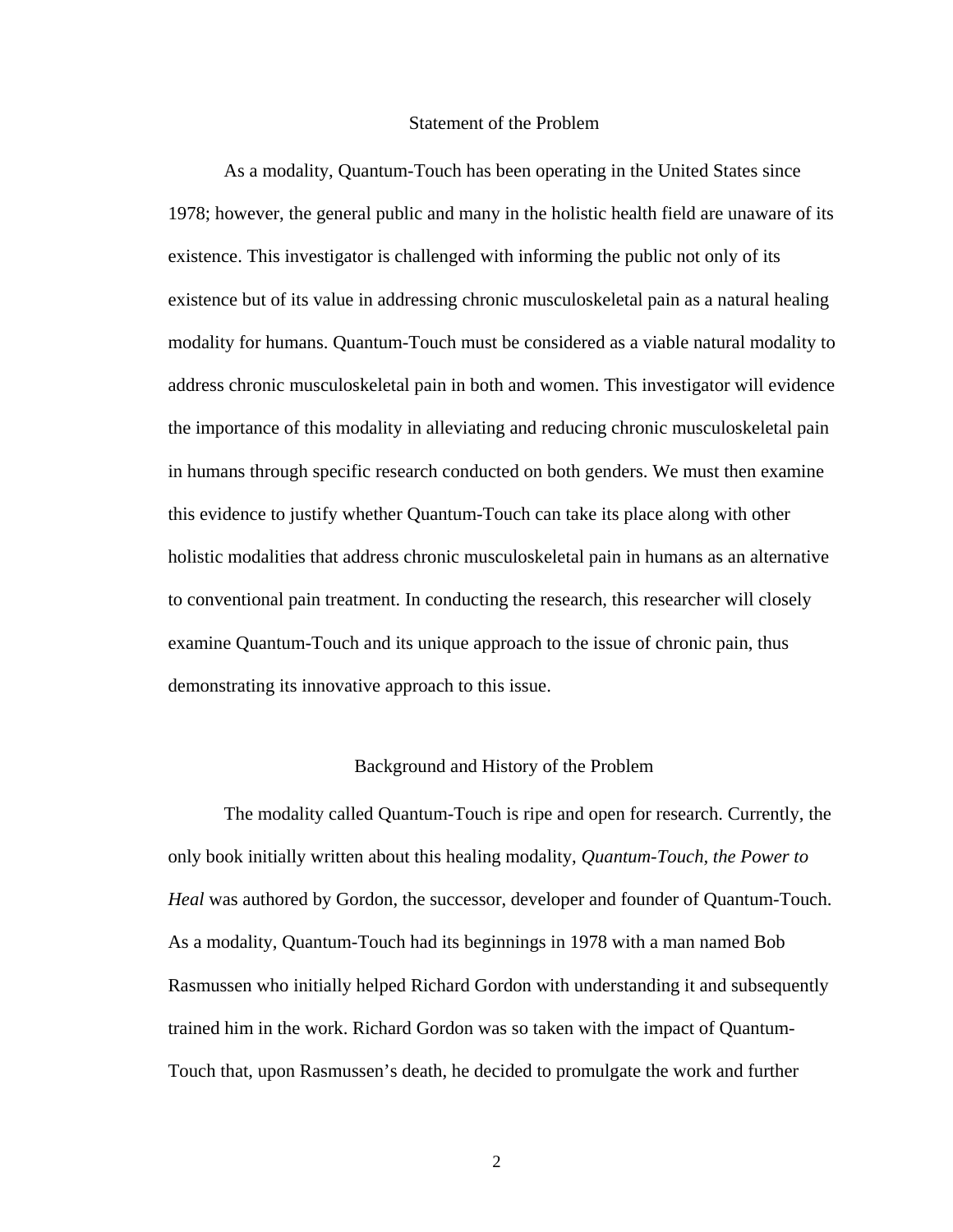develop it. Mr. Gordon opened an office, hired staff and developed Quantum-Touch into a full modality after having spent years tirelessly offering the benefits of Quantum-Touch to others. Before going further, this researcher needs to have you understand some of the basics of this modality---just what is Quantum-Touch? As defined by Gordon (1999), "Quantum-Touch is a method of hands on healing that literally must be seen to be believed" (p. 3). Quantum-Touch uses a light touch with various hand positions, various breathing techniques and body awareness meditations; however, does not require any spiritual, religious or philosophical beliefs. It does impact the "life force" of the body (known as "chi" by the Chinese and 'ki" by the Japanese) which allows self-healing to occur in the client's body-the facilitator does not heal the person. As Gordon (1999) further declares,

The practitioner simply holds a tremendously strong harmonizing energy, and the client's energy matches that vibration. The innate body intelligence of the person receiving the energy will do whatever the body deems useful to cause healing to occur. The body heals itself with an unfathomable level of intelligence. Western civilization often takes the body's innate healing ability for granted, but it is the true healer. (p.18)

The intention of the practitioner to use his/her hands and breath to increase and raise the life force energy for oneself or another person is what makes this modality poised to takes its place among other already existing modalities that use similar techniques. Also, since the practitioner does not heal the client, the client is responsible for self-healing -- the innate self-healing ability of the body is activated by the flow of Quantum-Touch energy. The client's/receiver's body determines what it will use and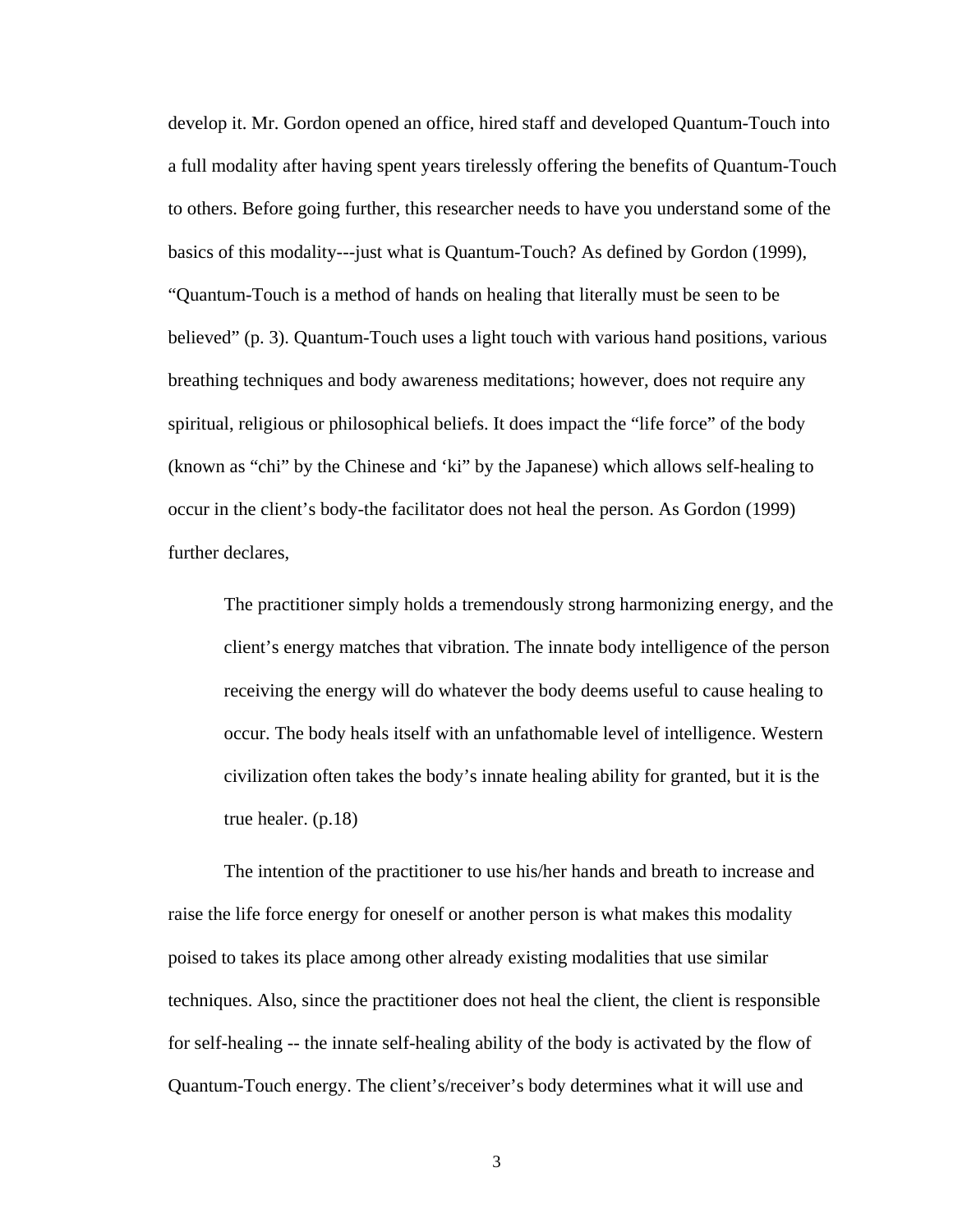where the energy will go. Also, the impact of "love is a universal vibration... healing as a skill that can be taught… energy follows thought… and trusting the process is essential" (p.26) are all principles espoused by Gordon (1999).

Quantum-Touch is also based upon specific principles that deal with the life force energy, resonance and entrainment, breathing techniques and body intelligence (see Definition of Terms later in this Chapter). In this respect, Quantum-Touch is similar to other hands-on healing techniques like Reiki and Therapeutic Touch which encompass a respect for the innate healing intelligence of the body. Both these modalities have also been used to address chronic pain in humans; however, Quantum-Touch has not had the exposure, the longevity or been the subject of long-time research (or controversy) as the other two modalities have. Herein lies the problem and issue for Quantum-Touch. While the modality has expanded in the United States and is now practiced and taught by Certified Instructors in over thirty-five foreign countries, there is not yet enough serious research and documented studies presented as to why this modality can be considered as a primary stand-alone healing modality. Herriott is author of a second book (2007) and he and his wife co-authored a third book (2009); however, these books are still indicative of internal-based documents. While they are excellent sources for advanced techniques for Quantum-Touch, they do not contain any clinical studies of the impact of Quantum-Touch techniques on pain—acute or chronic. Although there is a website for Quantum-Touch, www.quantumtouch.com, the information and testimonies presented on the website are not considered "evidence" or "scientific" proof that this holistic modality can reduce stress and pain in the body. The website offers a multitude of wonderful accounts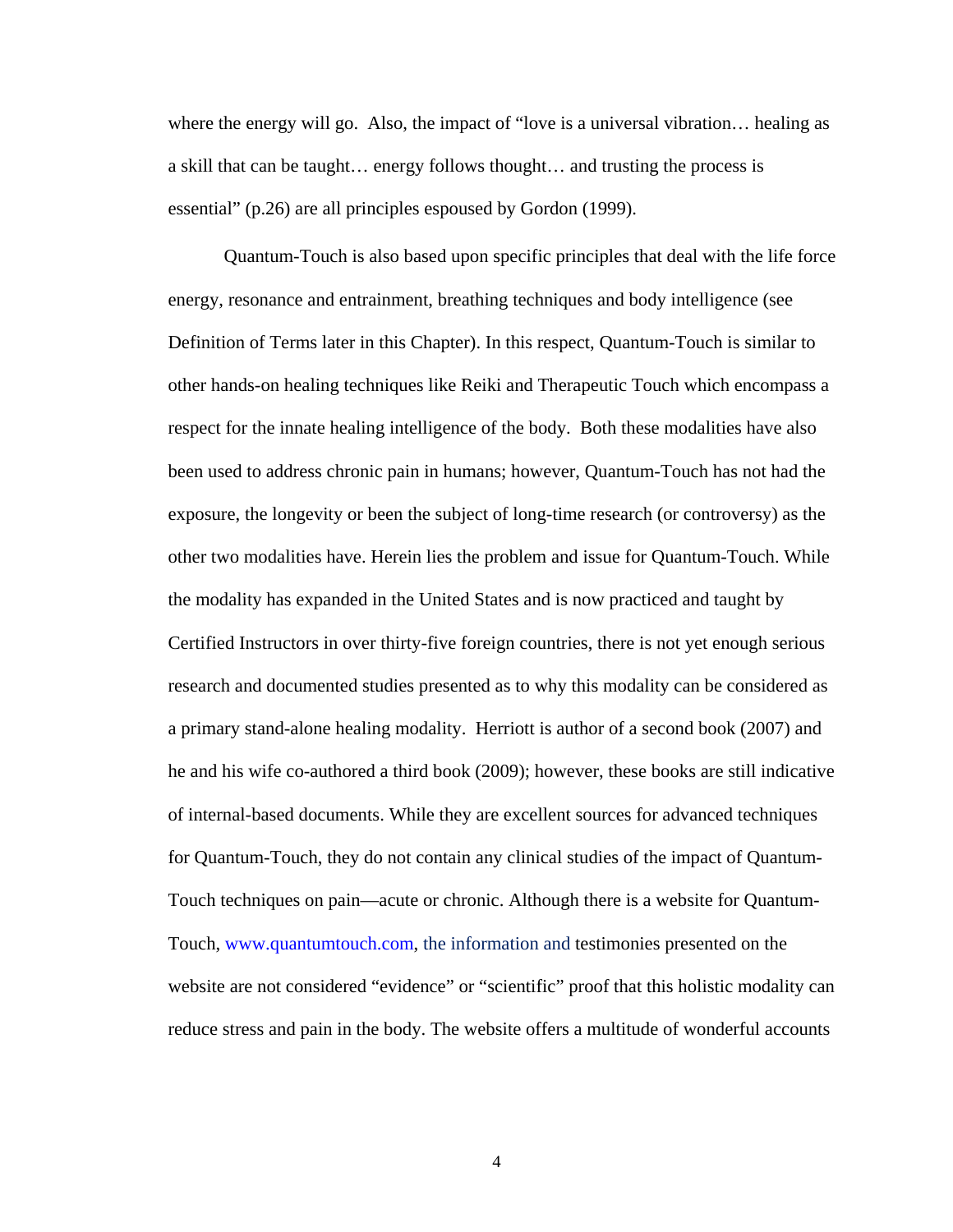of healing stories by practitioners and their clients/patients; however, these accounts are considered as "anecdotal" and do not represent actual research.

Further, studies done with both Reiki and Therapeutic Touch also address the overall well-being of the individual, like Quantum-Touch. All three modalities are noninvasive and with all three the client/recipient determines the amount of healing s(he) receives. Although these modalities differ from one another in other aspects, this researcher found both to be qualifying modalities to support the experimental research that this study on Quantum-Touch proposes to undertake.

Last, there is insufficient data and documentation as to why Quantum-Touch can also supplement other hands-on healing modalities like massage, Reiki, Therapeutic Touch, cranial sacral, acupressure polarity or adjunct western treatments. It must be clearly stated that, other than the books and articles offered through the Quantum-Touch organization, no scholarly studies or research exists for this modality. Since Reiki and Therapeutic Touch have addressed similar areas as Quantum-Touch and are also considered as holistic modalities, they have contributed to the growth and development of this topic on Quantum-Touch. Quantum-Touch is poised and ready to take its place among other holistic modalities in addressing chronic pain and its history has now presented itself for further research and significant study.

#### Purpose of the Study

The purpose of this study is to investigate, through the use of human subjects, whether Quantum-Touch has an impact on chronic musculoskeletal pain. Quantum-Touch is a new holistic healing modality similar to Reiki that may be used as an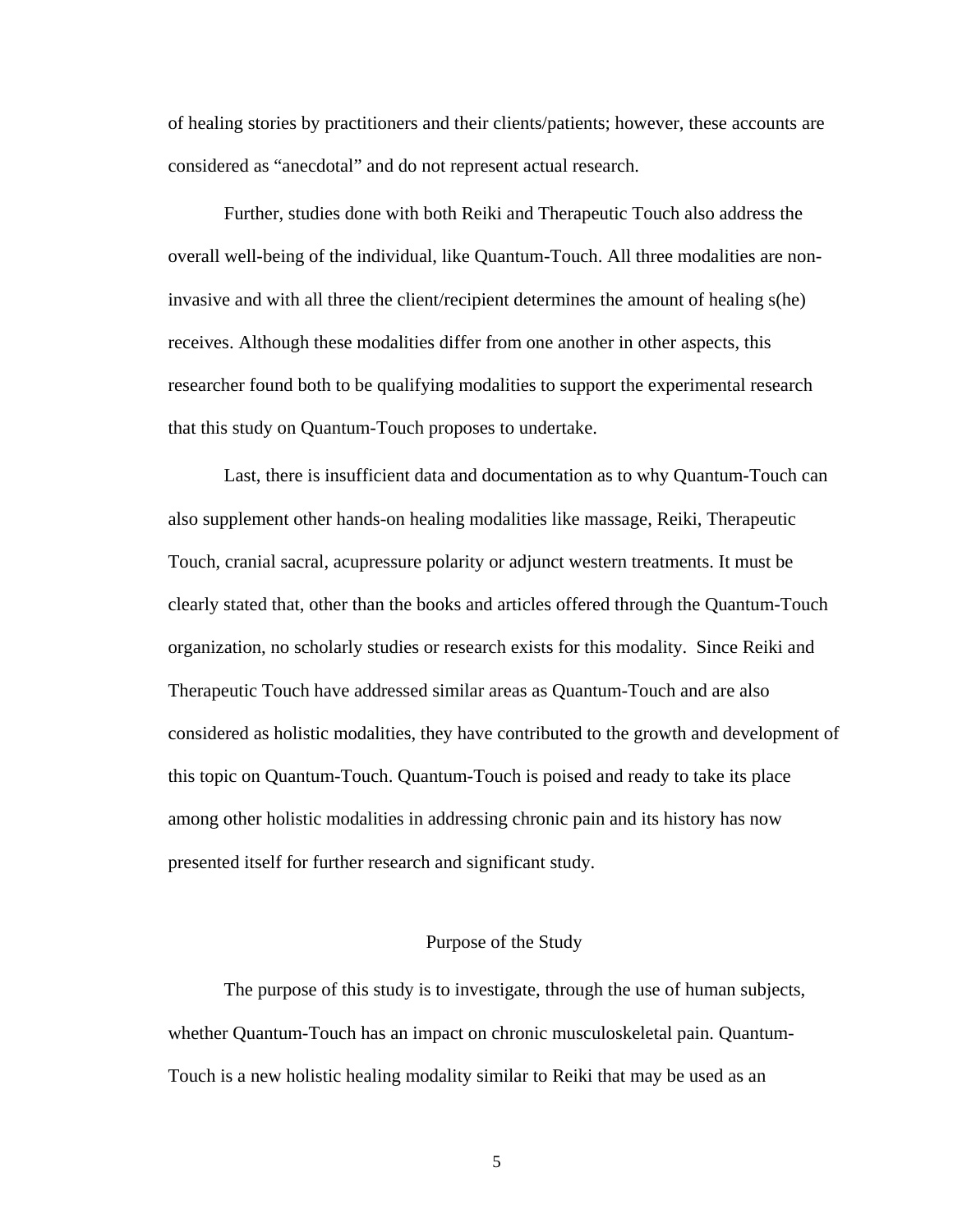intervention to address pain. The clinical study to be conducted is experimental in nature, and will only address the issue of chronic pain. It will use human subjects in the study who currently are patients under the care of an M.D. who will serve as the second Investigator for this study. This researcher will serve as the primary Investigator. The medical doctor specializes in orthopedic and neurological pain, working with muscles, bones and nerves. The experimental method involves having a control group and an experimental, i.e. non-control group of both adult men and women who will serve as volunteers in the study. It is the intent of this researcher to demonstrate that Quantum-Touch has a positive impact on chronic pain as evidenced through the study to be conducted.

#### Significance of the Study

At this current time, conventional western treatment for musculoskeletal pain includes heat packs, medications, shots and injections and surgery. Holistic methods to address chronic pain include such things as essential oils, homeopathy, Ayurvedic medicine, Traditional Chinese Medicine (TCM), biofeedback interventions such as visualization and meditation, vibrational remedies and various hands-on modalities like Reiki and Therapeutic Touch. Quantum-Touch, as a modality, has the potential to be of importance in the issue of pain intervention as a new modality in addressing musculoskeletal pain in humans. As such, it is imperative that research be conducted that can evidence its impact to reduce and or alleviate musculoskeletal pain in men and women. The potential for Quantum-Touch as an additional non-invasive modality cannot be overlooked. Therefore, it is important that this researcher pursue a course that will evidence the efficacy of Quantum-Touch as an effective modality to be considered for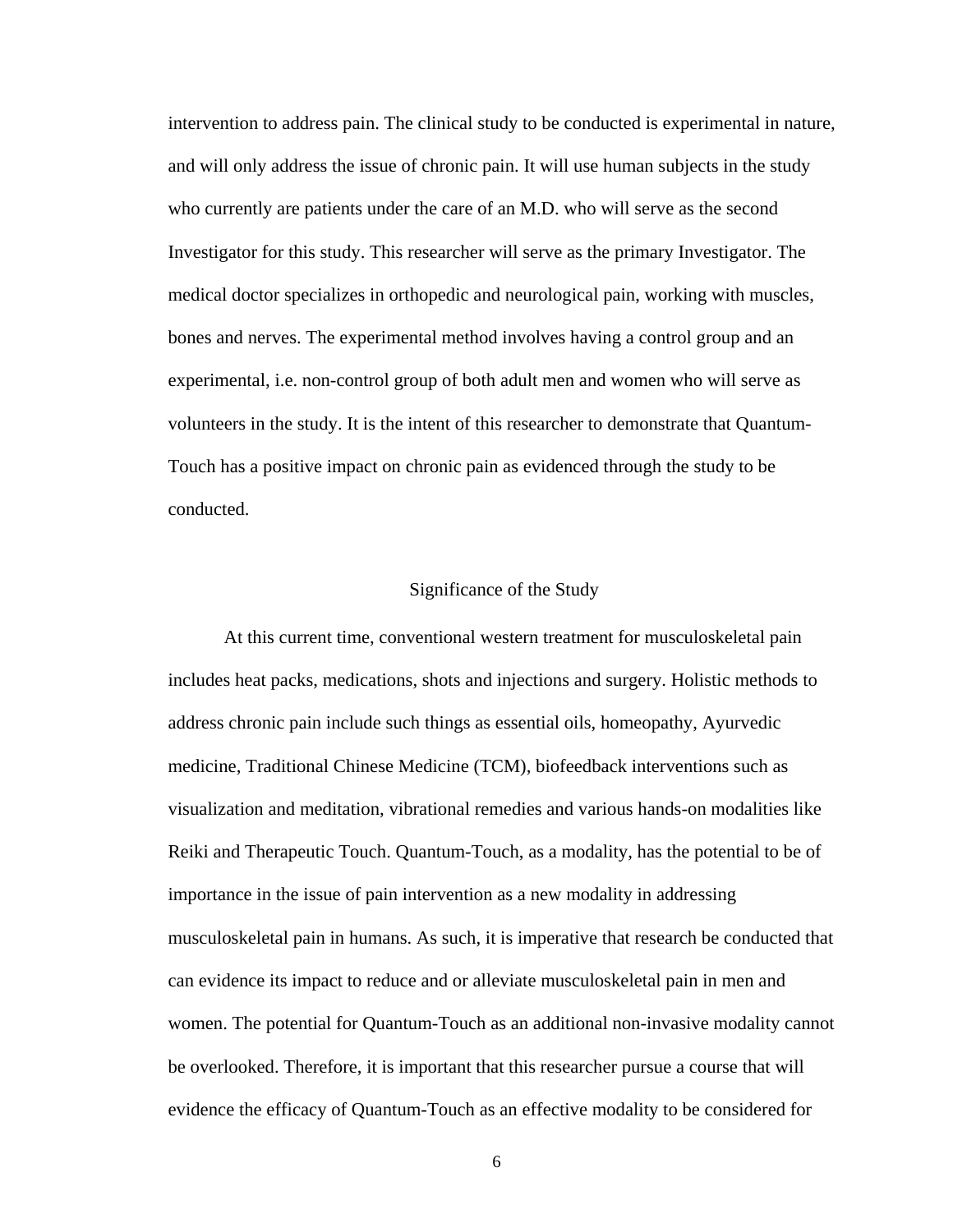chronic pain reduction. The positive implications for Quantum-Touch are many. Although the modality is relatively new and unstudied for clinical purposes, the results of this research could have a great impact on the consideration of Quantum-Touch in alleviating chronic musculoskeletal pain in men and women. The accounts, descriptions and stories that many of its practitioners and proponents have shared with their clients and posted on the Quantum-Touch website may, in fact, be given some validity in the area of pain reduction. No longer would Quantum-Touch be seen as another method of quackery or as another unproven holistic modality relative to the issue of pain reduction. Therefore, while there have been an overwhelming number of cases and clients attempting to substantiate that Quantum-Touch is an effective method for pain reduction, having the clinical evidence for these assertions dispels initial doubts and questions. Just as Reiki and Therapeutic Touch have had to be subjected to the rigors of scientific study, Quantum-Touch cannot be exempt from undergoing this same type of investigation through research. It is the aim of this researcher to assist in substantiating the claims that Quantum-Touch can be used as an effective method to address chronic pain in humans. In addition, it is also the aim of this researcher to evidence that this modality can take its place with other non-invasive complementary modalities as a supplement to conventional pain treatment. Therefore, the significance of conducting this study with its anticipated possibilities and conclusions cannot be overlooked--it propels the research forward in light of the implications in the field of holistic health and in the area of pain reduction.

### Research Questions

The problem and issue of Quantum-Touch as a modality to be used in addressing chronic pain in humans easily raises questions around this area. One significant question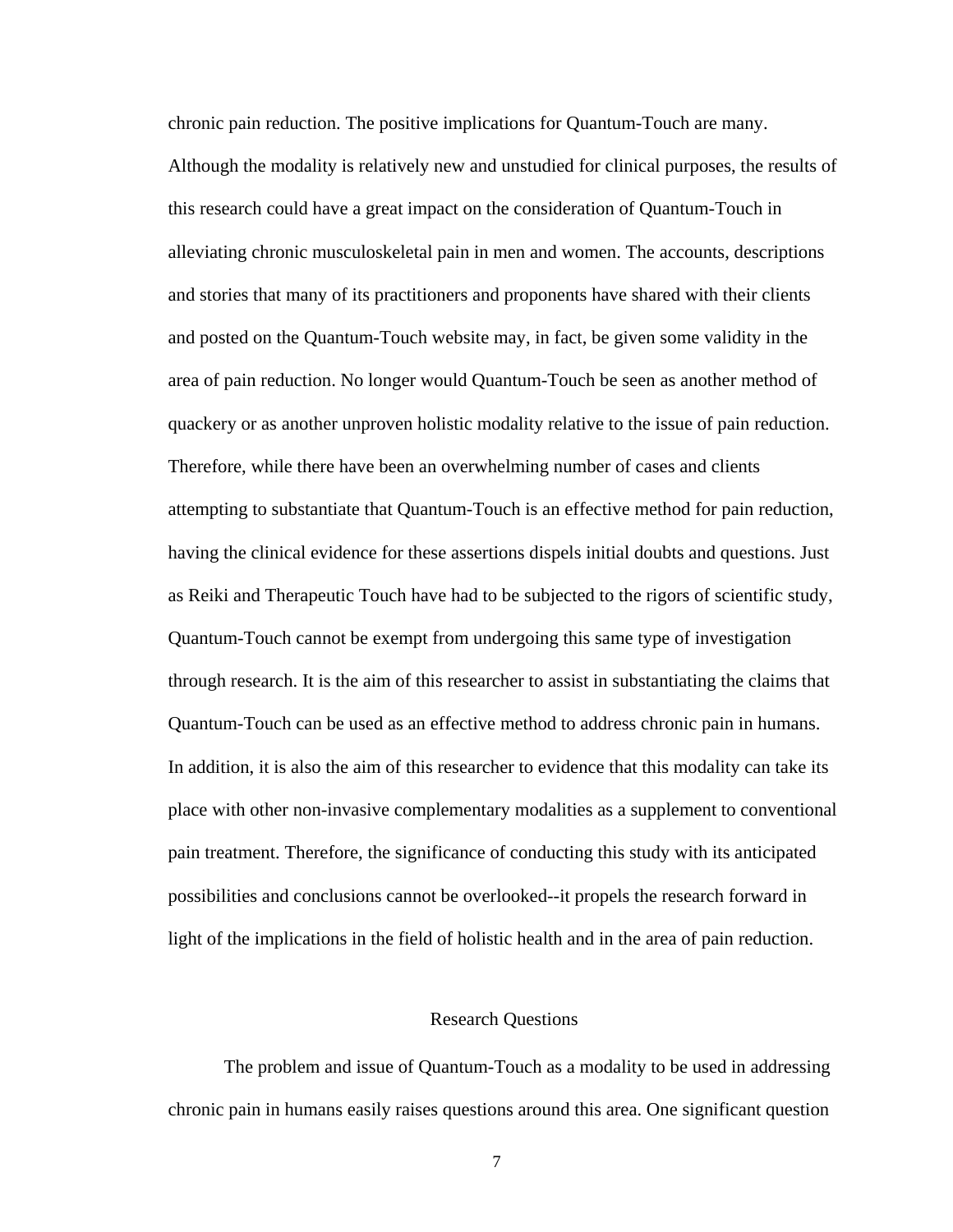is what is the impact of Quantum-Touch healing on clients with chronic musculoskeletal pain? A subsidiary question then follows which is: Is Quantum-Touch effective in addressing chronic musculoskeletal pain? Last, a third query must be raised which is: Should Quantum-Touch serve as an adjunct to supplement conventional western treatment in a clinical setting in the same/similar manner that both Reiki and/or Therapeutic Touch are currently used? Therefore, this researcher will address these three questions and use the results of this study to offer a response to each of those questions. Further, the researcher and medical doctor are hopeful that the results and conclusions evidenced from the study may provide a claim that Quantum-Touch can be used for integrative purposes with conventional methods in addressing chronic pain in humans.

### Hypotheses

As this researcher is undertaking a study that is experimental in nature to be conducted with adult humans of both genders, there are two hypotheses to be tested as follows which are: 1) Quantum- Touch is effective in the area of chronic musculoskeletal pain and; 2) Quantum-Touch healing is a complementary modality that can be used to reduce chronic musculoskeletal pain in humans. The statistical analysis that will be conducted will demonstrate the effectiveness of Quantum-Touch healing on both men and women in the two groups that the clinical study will address. An analysis will be conducted on the control group of men and women as well as the experimental group of men and women to determine pain reduction levels. The statistical analysis will also test the second hypothesis-- demonstrating the efficacy of Quantum-Touch as a modality to be included as a complementary modality alongside conventional treatment for pain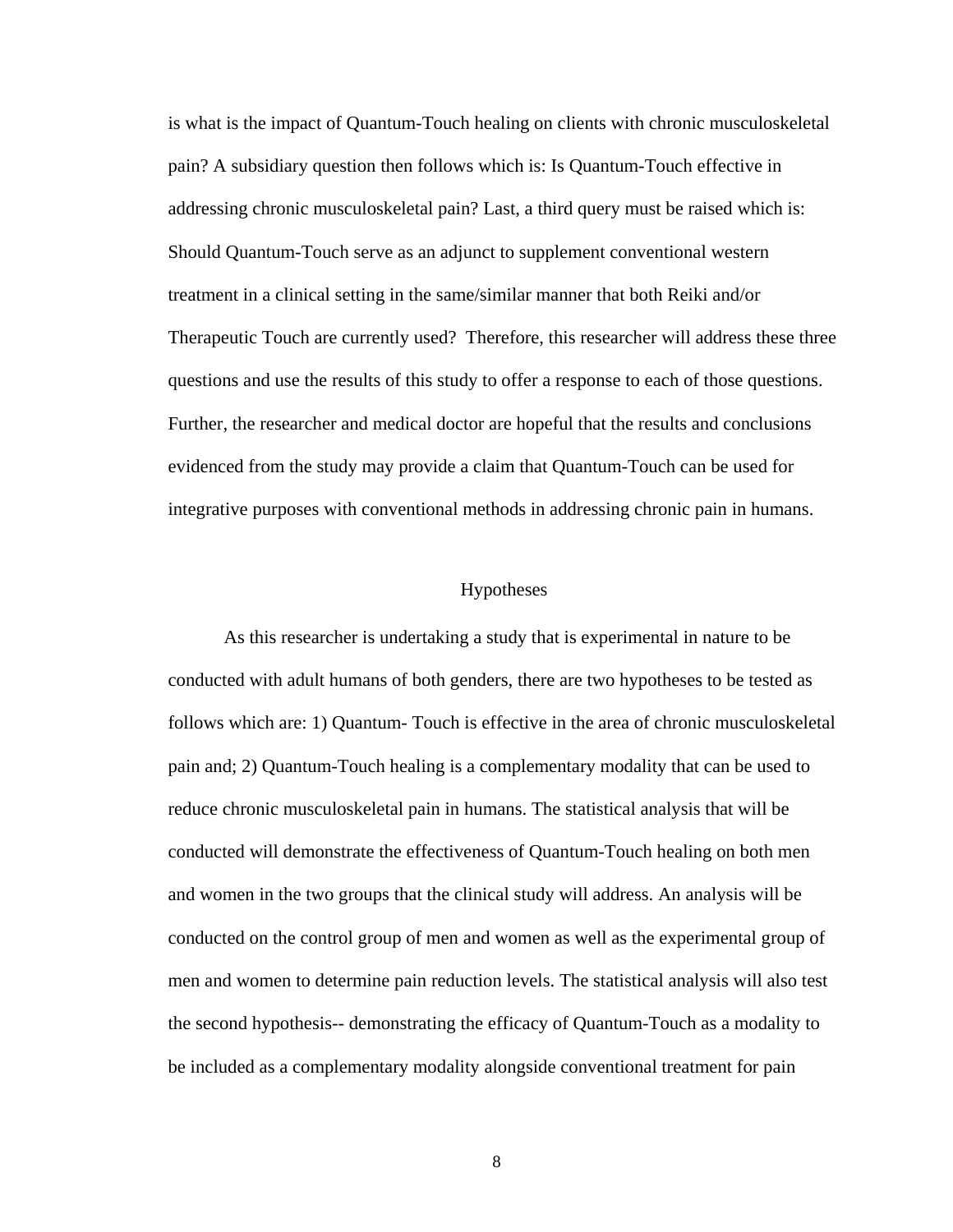reduction. This researcher is hopeful that the research design and instrument used will support positively the results anticipated by this study.

#### Scope, Delimitations and Limitations

The scope of this study is narrow in that the researcher is specifically studying the problem of chronic musculoskeletal pain in adult humans, not general or acute pain. Also, the focus is not on children, teenagers or the elderly. However, one delimitation is that many adults have chronic musculoskeletal pain so the design of the study was simple. Another delimitation was that the study's design forms were easily developed from existing forms in the field of Rehabilitative and Physical medicine. The variables of age, gender, lighting and room temperature were also easily set forth for the study as were the locations for the clinical study to be conducted. One of the limitations to the design, however, was the length of time for the study to be conducted-this was not designed as a longitudinal study. Another limitation was the sample size for the study in that due to the medical doctor's schedule, only a certain number of individuals could participate in the study. Although there were many patients/clients that the medical doctor and this researcher could observe, there were restrictions due to scheduling hours and Maryland state laws to observe. Therefore, a smaller number of volunteers for the sample than what the researcher originally desired could actually participate in the study. This imposes a possible weakness upon the resulting statistics and the statistical tests to be used for greater validity and reliability. Whatever is beyond the control of the researcher may limit her to some degree, but this researcher will use the available resources and statistical tests that are available to prove the hypotheses and evidence the results that Quantum-Touch has an impact on chronic musculoskeletal pain.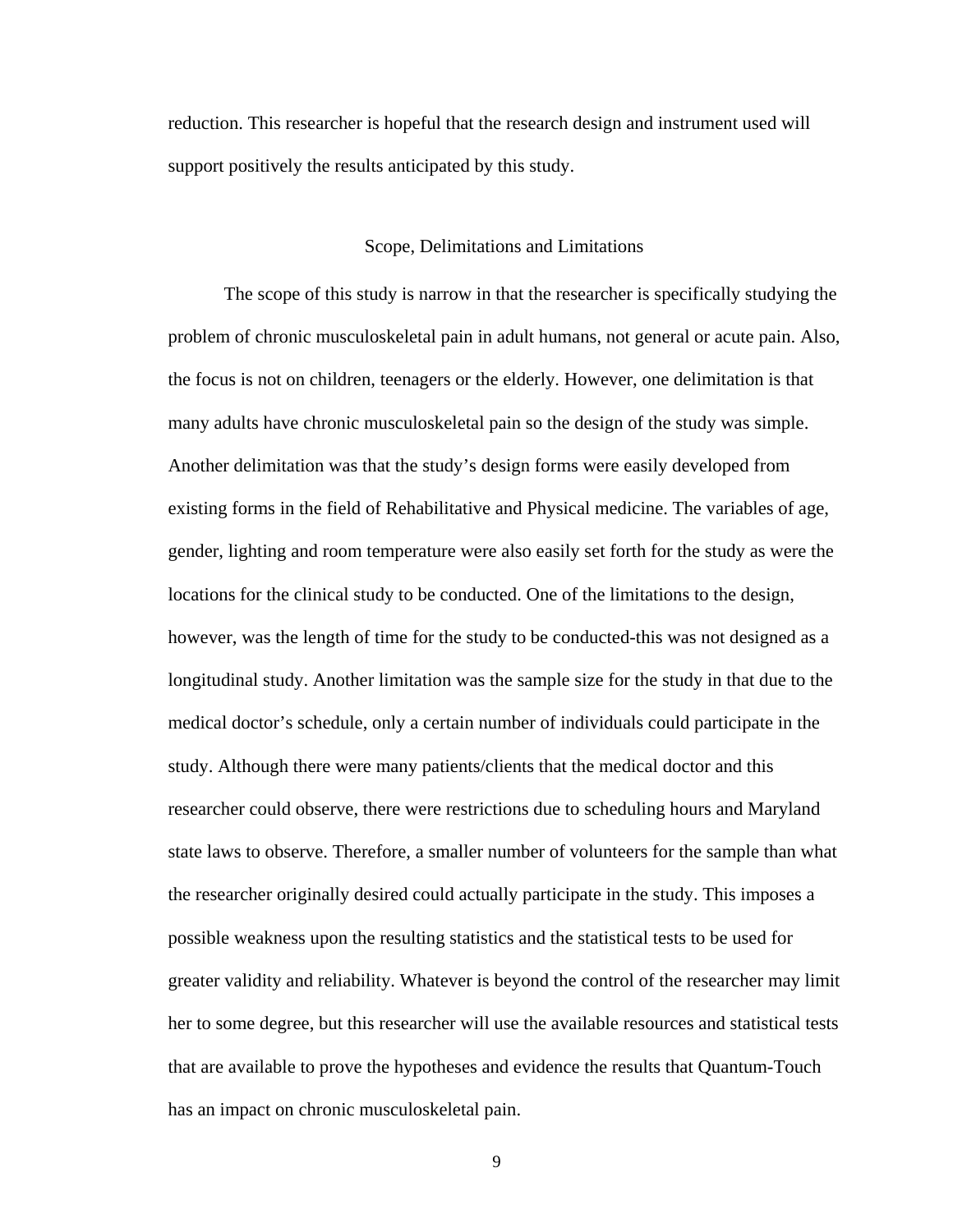#### Definition of Terms

There are terms associated with Quantum-Touch and this proposed study that require definition in order that the reader appreciate and fully comprehend the significance of researching the problem.

Control group – group set up to receive hands-on light touch but *no* Quantum-Touch energy.

Experimental group – group set up to receive hands-on Quantum-Touch energy.

Functional Form – a form developed by the medical doctor to measure client mobility in performing various skills.

Life Force energy – the intrinsic and animating force of life.

Pain Rating Scale – a numerical rating scale adapted from the Industrial Rehabilitative Professional Program used by Rehabilitative and Physical medical doctors to measure pain.

Quantum -Touch<sup>®</sup> – a natural method of hands-on and distant healing that uses visualization, breath patterns and specific techniques to stimulate the body's ability to heal itself.

Reiki – a natural non-invasive method of healing rediscovered by Mikao Usui that uses both hands-on and remote (long-distance) healing to activate the body's self-healing mechanism to promote harmony and well-being.

Resonance and entrainment – principles of quantum physics which maintain that all matter vibrates (resonates) and if two things vibrate at different frequencies, the tendency will be to move toward a common vibration (entrainment).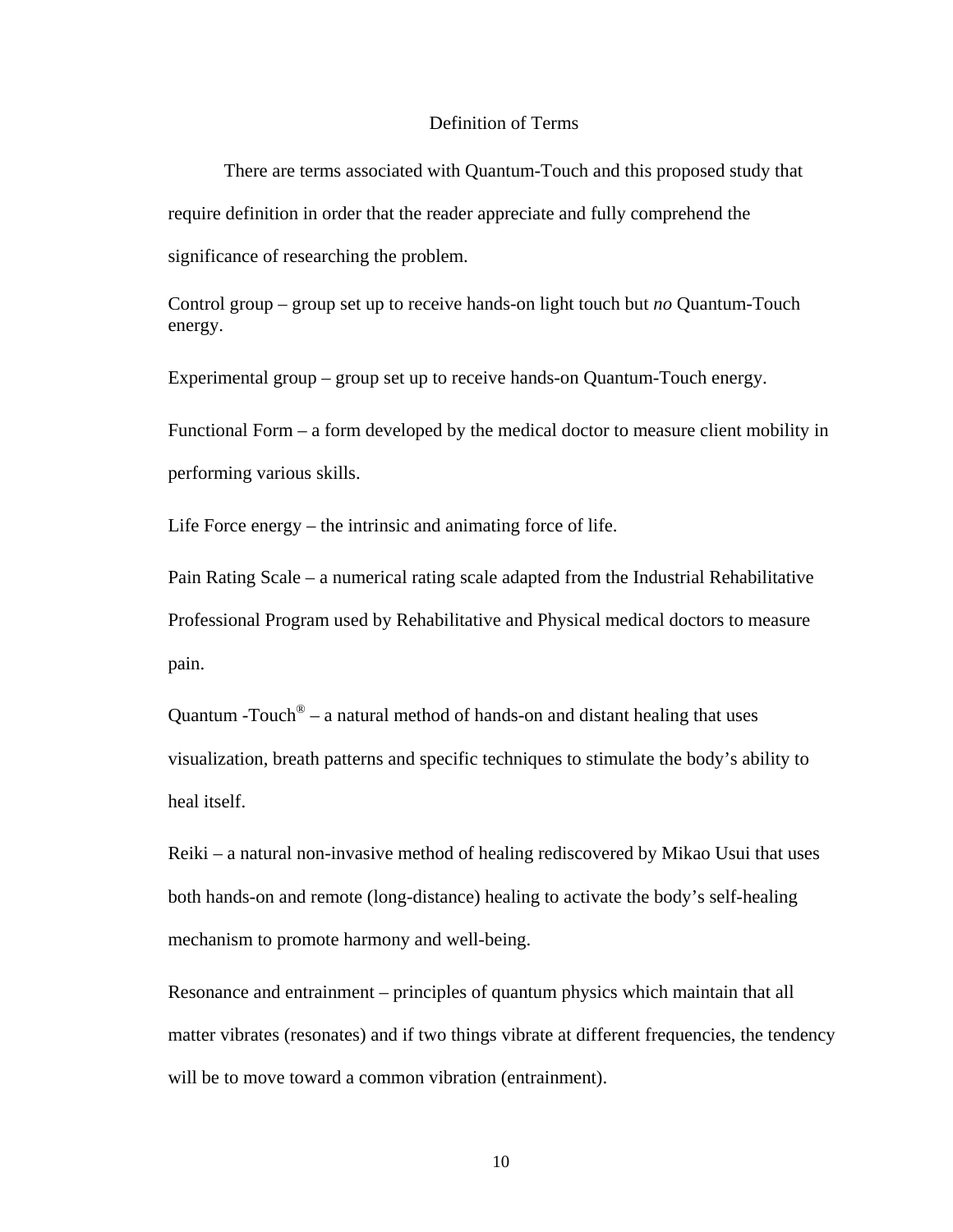Therapeutic Touch – a natural non-invasive technique of hands-on healing developed by Delores Kreiger used initially in hospitals and hospices.

#### Summary

The focus of this research and the study is to set forth information regarding the relatively new modality called Quantum-Touch and its use in addressing chronic pain in men and women. The research to be conducted is an experimental clinical study using human volunteers that all currently have chronic pain and are patients of a medical doctor. This collaborative effort is one that will integrate instruments to measure pain before and after hands-on Quantum-Touch energy is given to one group while the second group receives hands-on touch but *not* Quantum-Touch energy. Also, the study will demonstrate whether Quantum-Touch warrants serious consideration as an adjunct holistic method to be used along with conventional methods when addressing chronic pain in humans. Statistical analysis of both groups –the experimental and control-will evidence the impact of Quantum-Touch healing energy upon chronic pain clients and prove the hypotheses set forth earlier in this paper. This paper is designed to: 1) establish the importance of why this research must be conducted; 2) show the significance of this research to the general public and the implications for Quantum-Touch practitioners around the issue of chronic pain, 3) show the design of the study in terms of participants, method and data collection in order to quantify the findings of the study and; 4) anticipate data analysis, assumptions and conclusions.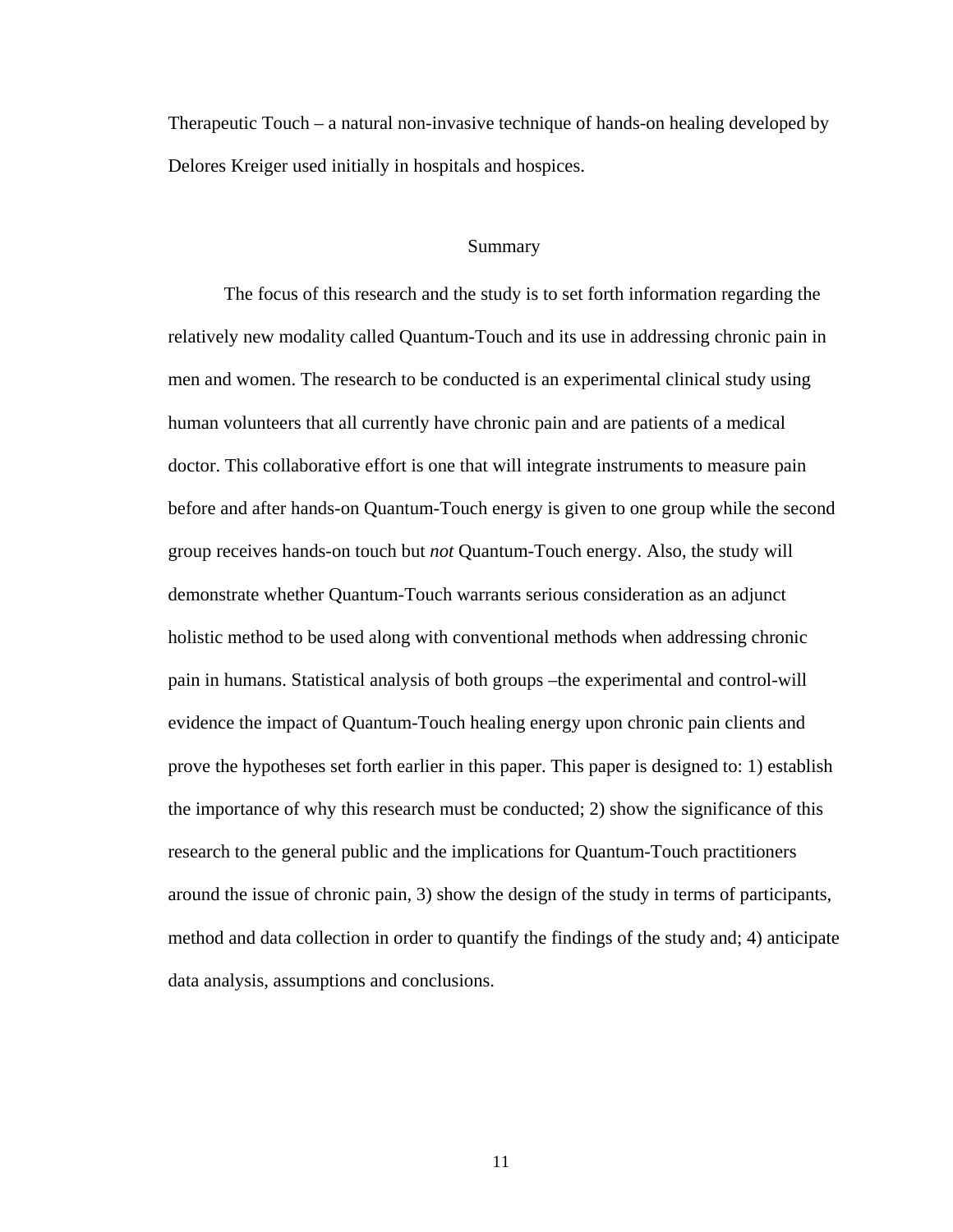#### CHAPTER TWO

### REVIEW OF RELATED LITERATURE AND RESEARCH

#### Introduction

First, a descriptive literature review conducted by this researcher was specifically in the area of holistic/natural hands-on healing methods. Second, it was mandatory that this investigator research literature specifically related to pain with human beings. There was a real challenge for this researcher in discovering related literature and research since, as indicated in Chapter One, Quantum-Touch is a relatively new modality with three books in publication by the developer and successor, Richard Gordon and two senior Certified Instructors, Alain and Jody Herriott. Aside from the three books in print, articles, essays and short writings have been written mostly by Quantum-Touch training staff, practitioners and instructors based upon their own observations and clients' comments/feedback. This researcher found in a review of observational studies, randomized controlled trials and published scholarly articles, there are none, to date, for Quantum-Touch. Therefore, in the initial search, this researcher sought to review studies involving chronic pain using general hands-on touch techniques but not any specific modality. Two studies meeting these criteria were found, one by Dressler (1990) and a second by Castronova and Oleson (1991). Both studies provided useful information and a clear direction for this research. The study by Dressler (1990) on chronic back pain was conducted with 27 subjects using a light touch manipulative technique. Sixteen (16) of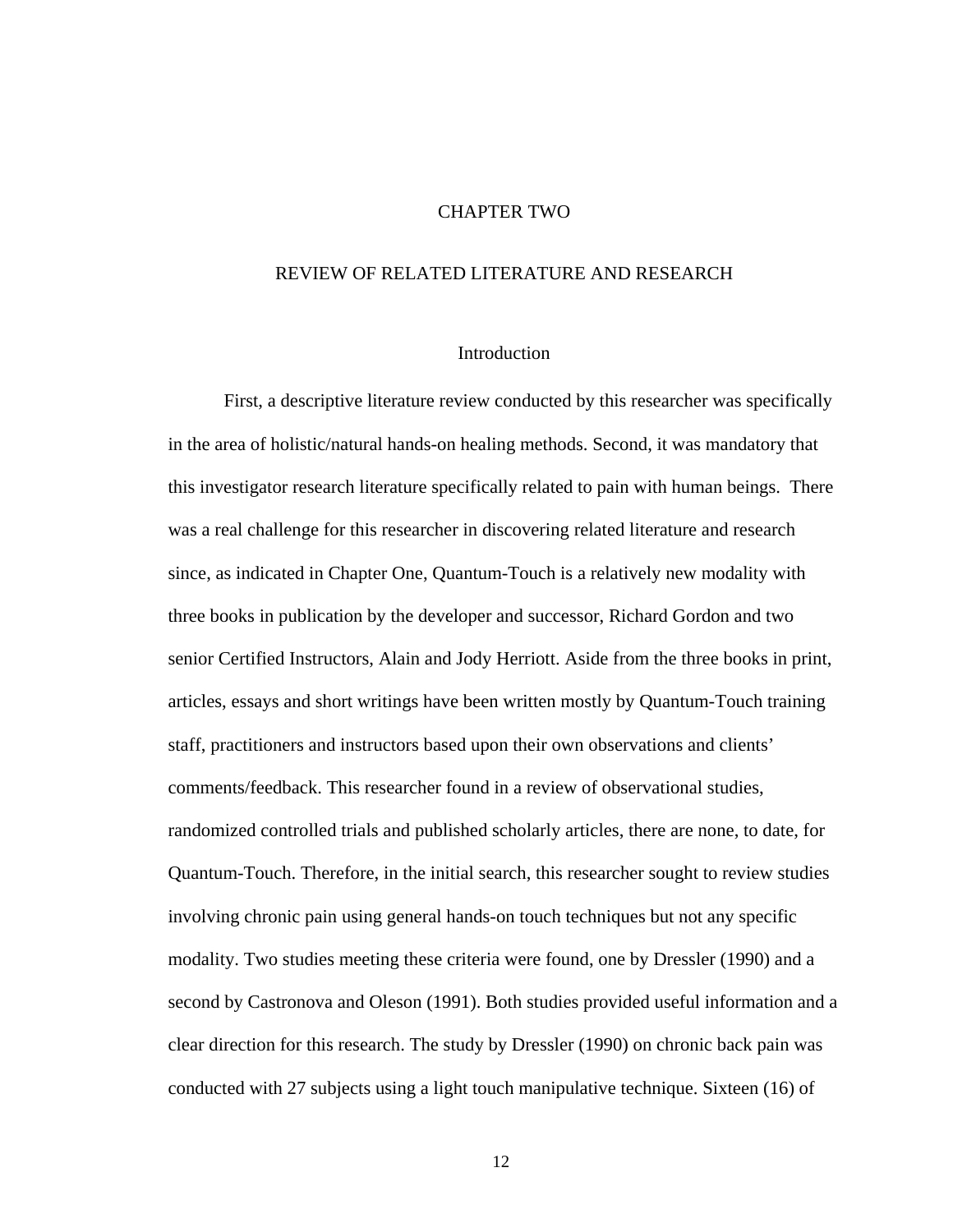the 27 subjects treated showed improvement while only four of the eleven controls improved. The second study conducted by Castronova and Oleson (1991) was also conducted regarding chronic back pain. The goal of this study was to reduce pain, somatization, anxiety and depression with 37 clients. Both psychotherapy and touch healing were used with the results being significant as there were decreases in both groups. It must be noted that in the healing group, after weeks one, three and six, the subjects reported that their pain was either all gone or nearly gone.

After reviewing these two studies, this researcher determined that there needed to be specific modalities for observation that are similar to Quantum-Touch for the literature review. Since there are no published studies yet for Quantum-Touch in the area of pain and specifically chronic pain, a literature review was conducted using similar natural hands-on healing methods in the area of pain instead of general healing touch studies. Subsequently, a descriptive literature review using both Reiki and Therapeutic Touch was selected. Both modalities have some commonalities and similarities to Quantum-Touch and this researcher is trained in both Reiki and Quantum-Touch. Due to this researcher's knowledge and experience with all three modalities, she chose to conduct a methodological descriptive quality review using books, journals, newspaper articles and randomized controlled trials and studies written on Reiki and Therapeutic Touch. Also, based upon the study and statistical analysis that is to be conducted, the methodological descriptive review is best suited to research the problem.

There have been randomized controlled studies conducted on human subjects using hands-on Reiki and Therapeutic Touch healing to study the topic of general pain and musculoskeletal pain. Further, studies done with both Reiki and Therapeutic Touch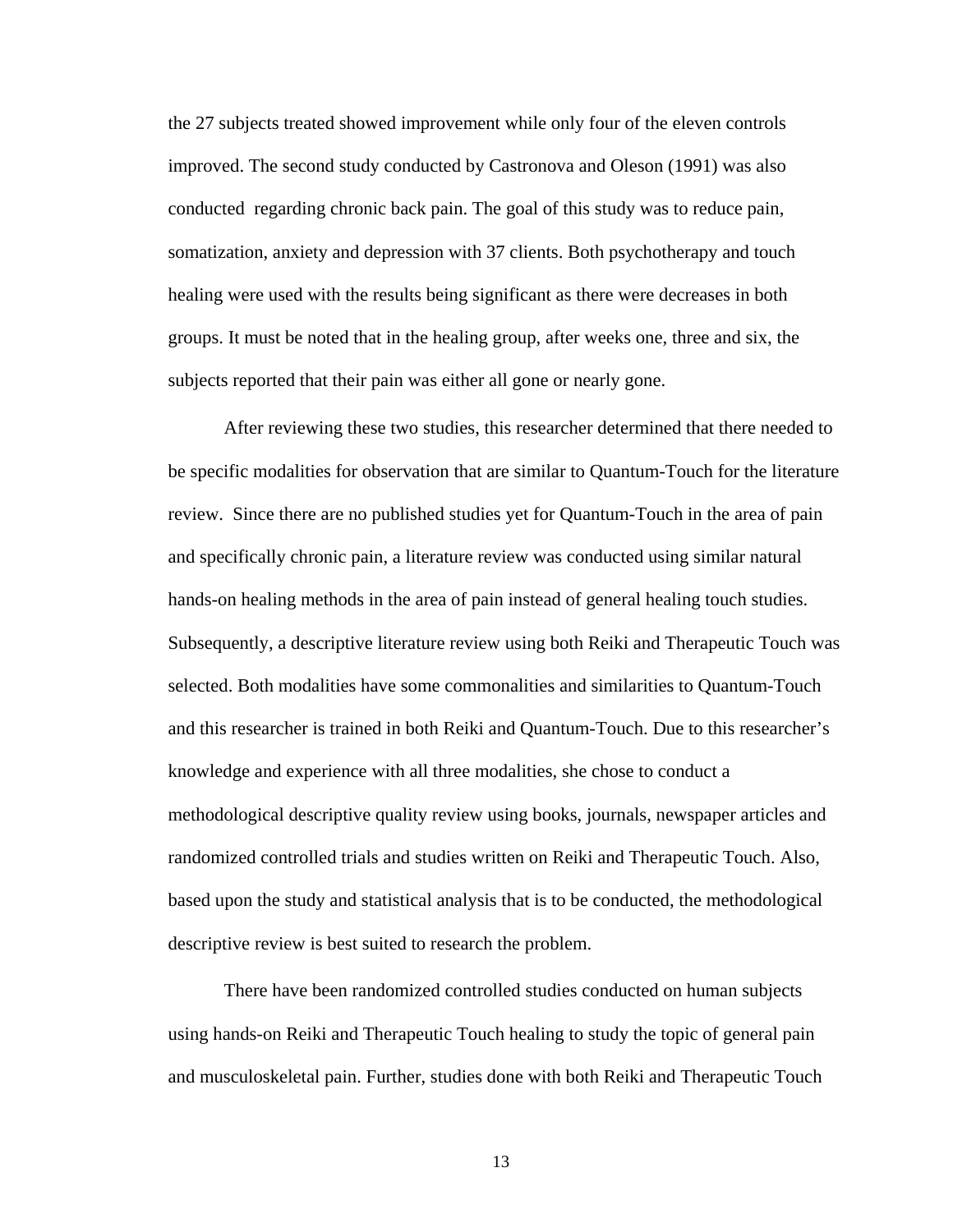also address the overall well-being of the individual, like Quantum-Touch. Last, all three modalities are non-invasive and with all three, the client/recipient determines the amount of healing s(he) receives. Although these modalities differ from one another in other aspects, this researcher found both Reiki and Therapeutic Touch to be qualifying modalities to support the experimental research that this study on Quantum-Touch proposes to undertake. The specific commonalities and their differences as relates to Quantum-Touch will be discussed under each sub-heading. Therefore, there are two subsections for this literature research--one for Reiki and one for Therapeutic Touch.

#### Reiki

In the selection of Reiki as a modality for the literature review, one must inquire as to why Reiki was chosen. A description of Reiki, as a modality, will evidence itself as to why this natural healing method was selected. What is Reiki? As Baginski and Sharamon (1988) declared,

The word Reiki means universal life energy. It is defined as being that power which acts and lives in all created matter. The word consists of two parts. The syllable *rei* describes the universal, boundless aspect of this energy while *ki,* is in itself part of *rei*, being the vital life force energy which flows through all living beings. (p.15)

 Reiki was rediscovered by a Japanese educator, Dr. Mikao Usui, in the midnineteenth century. There are varying accounts of the history but it is known that Reiki was brought to the United States in 1980 by Mrs. Hawayo Takata where it spread within the U.S., Canada and to other countries. While this researcher could easily go into depth about Reiki as a modality, that would not serve the purpose for which this section is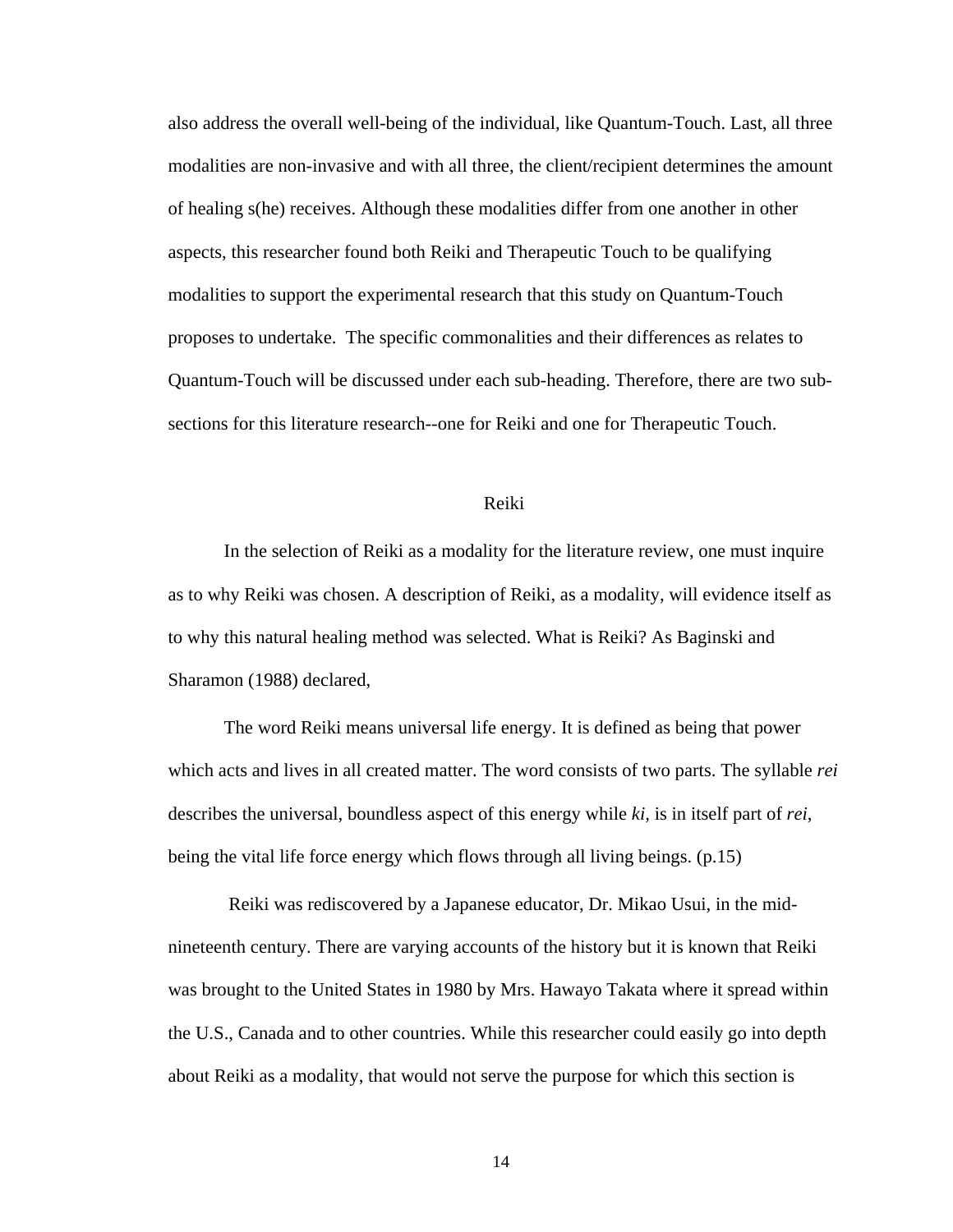written. This researcher's purpose is to simply offer the commonalities with Quantum-Touch to lend clarity as to why it was selected for study. Reiki uses the concept of the laying-on of hands and has a remote /long distance aspect to it as well. It is used for stress reduction relaxation and to promote healing in the body. Only the hands-on aspect is addressed for this study as Quantum-Touch also uses the hands-on technique of administering the energy; the remote aspect of Quantum-Touch is also not the focus of this study. Reiki practitioners learn to use their hands to allow Reiki to flow into the body; however, it is the Reiki itself that impacts the body's innate healing ability. As Lyles (2001) notes, "Some other modalities that may be self-administered are: Reflexology, Aromatherapy, Self-Shiatsu and self-massage. Many healing modalities that use the hands enhance the immune system and aid in restoring homeostasis. Reiki, however, is the only one that functions through the laying-on of hands with no mental effort, except right intention" (p. 50). Earlier in her book she also lists, "What Reiki is not - Religion, Hypnotherapy, Twelve-Step Spiritual Program, Medical Practice, Massage Therapy, Homeopathic Practice, Chiropractic, Osteopathic, Acupuncture" (p. 39). In this respect, herein lie some of the commonalities of Quantum-Touch and Reiki as follows: 1) both are natural healing modalities that speak of the innate self-healing function of the body; 2) both speak of the impact of the energy on the life force (ki or chi) of the body; 3) the energy is administered through the use the hands; 4) practitioners of both modalities do not heal the client; 5) neither modality requires a religious or philosophical belief; 6) the client is responsible for his/her own healing and; 7) intention is used by the practitioner. Last, but not least, both Reiki and Quantum-Touch have been taught in the U.S. and several countries worldwide. Lyles' quote around intention was not to slight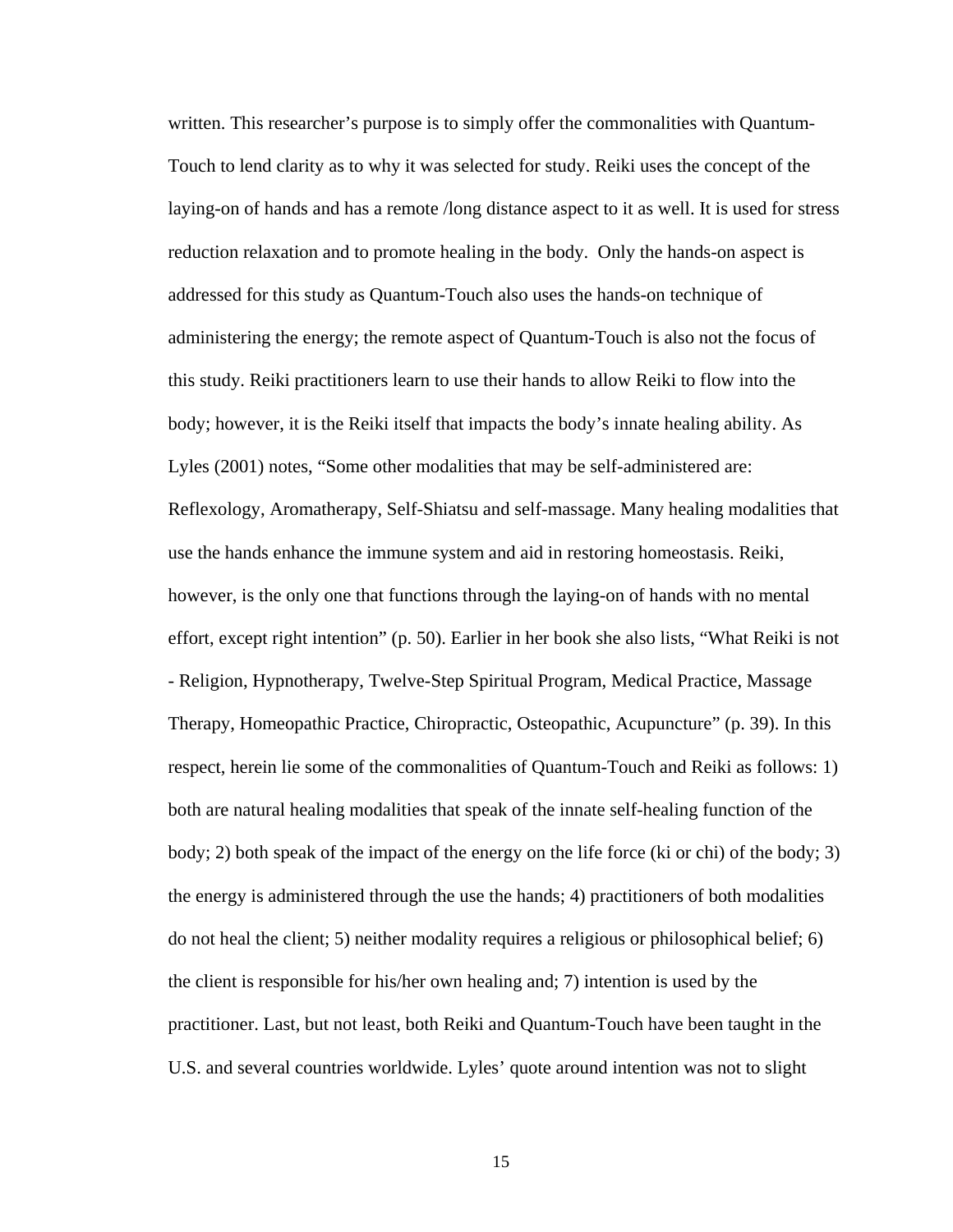Quantum-Touch at all. As stated in Chapter I, Quantum-Touch is still a relatively new modality—had Lyles known it existed, it is possible she certainly would have included it in with her statement. With the common areas addressed, it is also appropriate to state critical differences between Quantum-Touch and Reiki before going further into the literature review. Most notably is the notion of resonance and entrainment (see Chapter I, Definition of Terms). As Gordon (1999) establishes under Quantum-Touch Principles, "Resonance and entrainment cause the area being healed to change its vibration to match that of the practitioner. The practitioner simply raises and holds the new resonance" (p. 26). Also, while doing Reiki, the practitioner normally breathes but with Quantum-Touch there are specific breathing techniques such as the 4-4 breath, the 1-4 breath, fire breathing followed by 2-6 or 1-4 and finally the 2-6 breath. These breathing patterns are all described in Gordon's (1999) Quantum-Touch book (p. 45-46).

 Essential to learning Quantum-Touch at the basic level are body sweeping and breathing. To breathe and sweep (feeling the sensation of the energy either physically or mentally in long strokes) up the front and/or back of the body are what practitioners learn in a basic Quantum-Touch class. As Gordon (1999) states, "Breathing techniques are an essential and crucial part of running energy. Breathing amplifies the power of the lifeforce and its value cannot be overstated" (p.44). In describing Quantum-Touch, he earlier offers that, "Reiki masters call it 'Reiki empowerment' or 'turbocharging the Reiki' (p. 4). There may be other differences between Reiki and Quantum-Touch but for purposes of this study, these appear most critical. More important, however, are the aforementioned commonalities which served as the basis for Reiki being chosen as one of the two areas for the literature review.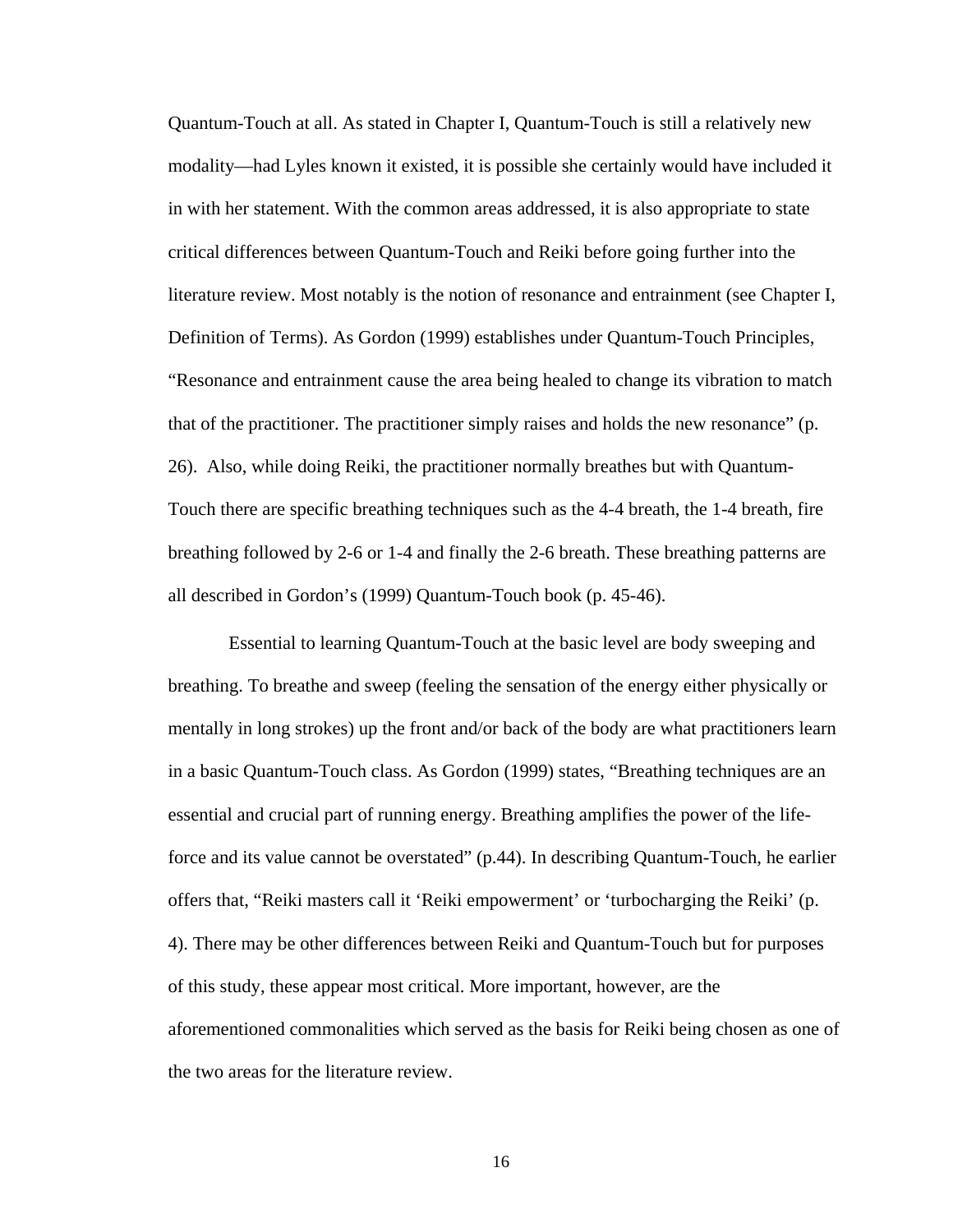In addressing Reiki and pain, Usui and Petter (2000) claim that, "…Dr. Usui recommends treating the affected body area until the pain has disappeared for all types of pain. For headaches, for example, treat the head; for backaches, treat the back" (p. 60). There was no distinction between acute or chronic pain—Reiki simply handled the pain wherever it was in the body. In another book on Reiki by Honervogt (1998), she states, "…It is capable of reinforcing every therapy and activates your own self-healing powers. Reiki is particularly helpful before and after an operation, as it produces harmony and calms the receiver" (p. 58). To this end, most of the studies with Reiki address pain and Reiki's potential usefulness as a non-medical intervention with medical clients and the impact of Reiki upon the well-being of the client. In a 1998 study conducted by Dressen and Singg on chronically ill people with pains present for at least one year, ten 30-minute treatments were given twice weekly for over five weeks. Reiki, progressive muscle relaxation (PMR) and what was called "false Reiki" were given to the volunteers. When comparing pre and post treatment scores, it was clearly shown that Reiki proved significantly superior to the other two treatments on 10 out of 12 variables. There was a 3-month follow-up on the groups and the changes remained consistent but with highly significant reductions in the total pain rating index.

 In a 1999 study conducted by Horn, Reiki was used successfully on patients at a Massachusetts hospital to relieve pain and speed recovery. As Reiki came out of the shadows and into more hospital and clinic settings, more studies became available. Nield-Anderson and Ameling (2000) studied Reiki on patients to see its impact and use as a complementary therapy along with conventional medical treatment. At the conclusion of the study, it was demonstrated that Reiki had positive and empowering effects on the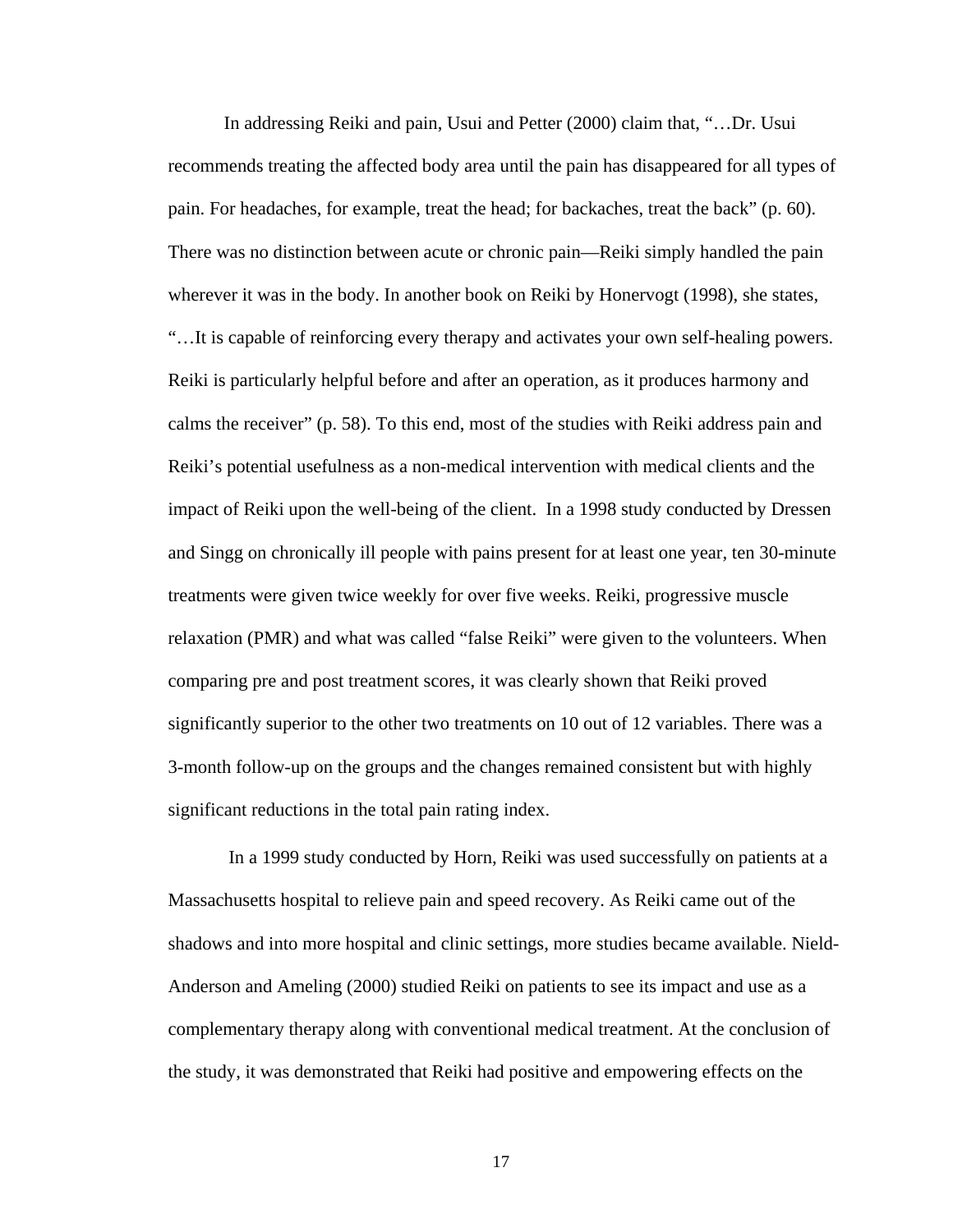patients studied. Another study by Brill and Kashurba (2001) also looked at the impact of Reiki along with touch therapy to determine its positive impact on patients. In research with Reiki and Therapeutic Touch, a scientific study by Koontz (2003) looked at subjects in a medical setting and how energy medicine may work on a wide range of medical problems, such as chronic conditions of back pain and headaches. The study also included Acupuncture in its review as a popular therapy. Barnett and Chambers (1996) state that Reiki "is particularly useful during the postoperative period to help manage pain and promoting healing (p. 61). Nurses reported certain changes in patients following a Reiki session such as: 1) patients sleep calmly and for extended periods; 2) relaxation response is elicited; 3) patients have a more positive attitude; and 4) patients report decreased pain (p. 56-57). In some cases, while the pain didn't stop, it was made more tolerable by administering Reiki (p. 61). Reiki is useful for easing pelvic exams and eases labor and delivery. The use of Reiki during childbirth seems to be associated with reduced use of drugs, shorter labor and fewer complications (p. 62). Also, it appeared that patients had less anxiety and tension which contributed to their overall sense of wellbeing" (p. 46).

 Eos (1995) offers several cases and accounts of her use of Reiki as a medical doctor. She gives "diary accounts" and documents cases where Reiki was used for chronic obstructive pulmonary disease, tooth pain, migraine headache pain and several cases of trauma (p. 29-78). As Reiki made its way into a few more hospitals for consideration as a complementary modality, Coleingo, Wentworth and Sabo (2005) looked at how to integrate Reiki into a community mental health practice in an effort to offer it along with conventional treatment. Burden, Herron and Clifford (2005) also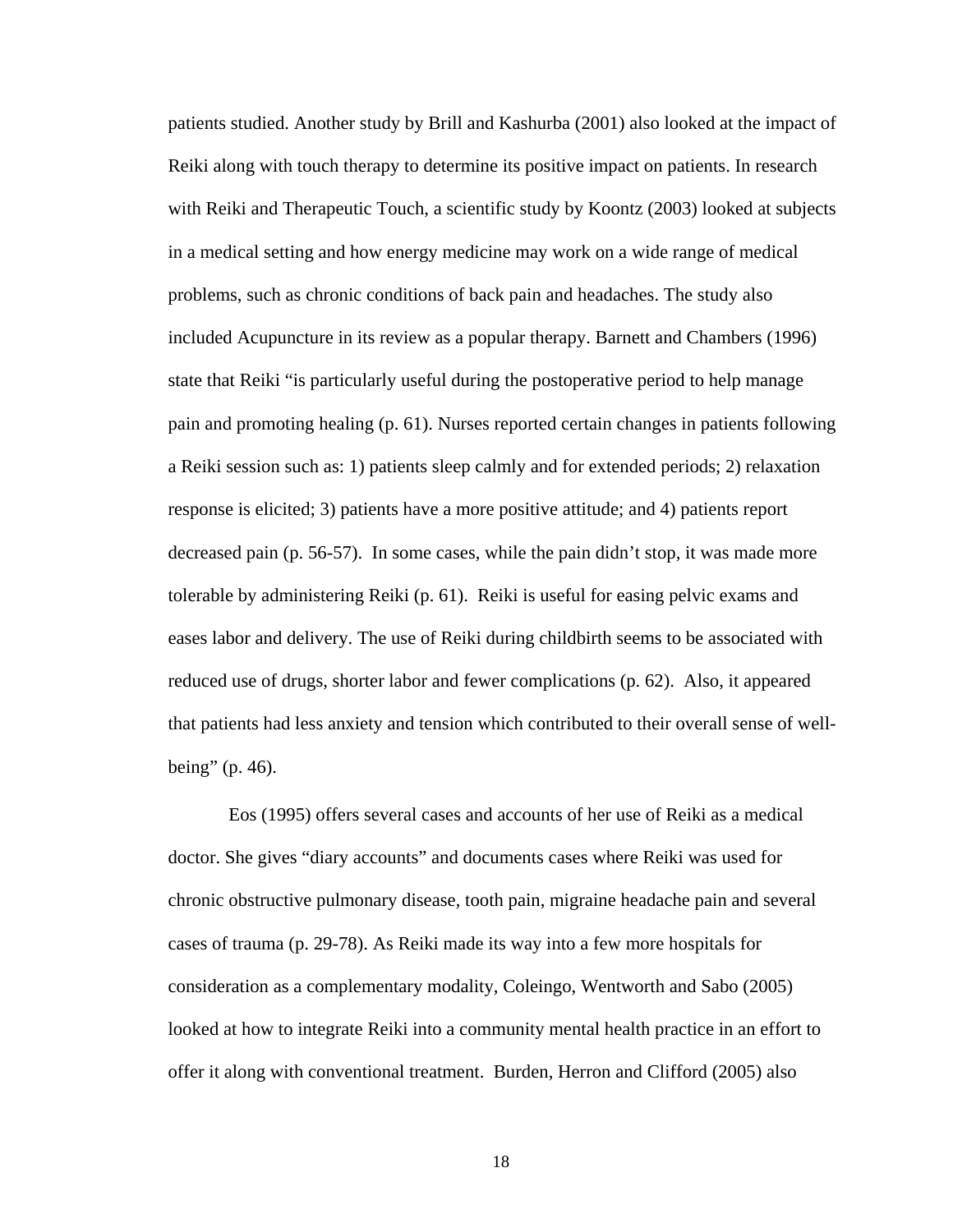looked at the increasing use of Reiki as a complementary therapy. In looking at palliative care, they found an increase in the use of Reiki as an adjunct with conventional treatment. They documented that when Reiki was used, there was increased relaxation and decreased perception of pain in patients. Doheny's (2006) article speaks directly to how Reiki's energy techniques "revitalizes mind and body, banishes stress, and mends aches and pains," indicating the positive benefits Reiki has upon its recipients.

 Further, a news article by Desmon (2007) reviewed the practice of Reiki at the Maryland Shock Trauma Center (Center) that is part of the University of Maryland Hospital. At the Center, Reiki practitioners administer Reiki to patients with pain stemming from accidents, injuries and disease. The Center has a pain management team which responds to its patients and requests from hospital surgeons to give Reiki. The Desmon article reported that along with acupuncture and music therapy, Reiki was offered to over 350 patients during 2007 for the treatment of pain to surgery. What was important to note was that patients, as well as some of the medical doctors asked for Reiki.

In a study on oncology patients, Borsi, Ott and DeCristoforo (2008) studied Reiki as a clinical intervention on patients with tumors, showing Reiki's potential beyond addressing pain. Although still considered a non-conventional modality, nowhere has it shown better its growth for consideration than by a very current report done by Camarrow (2008). In this study, a therapist spent 20 minutes several times a week working with patients in their energy fields with an intention to balance the field. The study was so successful using both touch therapy and Reiki that the report speaks of and identifies an elite hospital using the techniques with children in "embracing alternative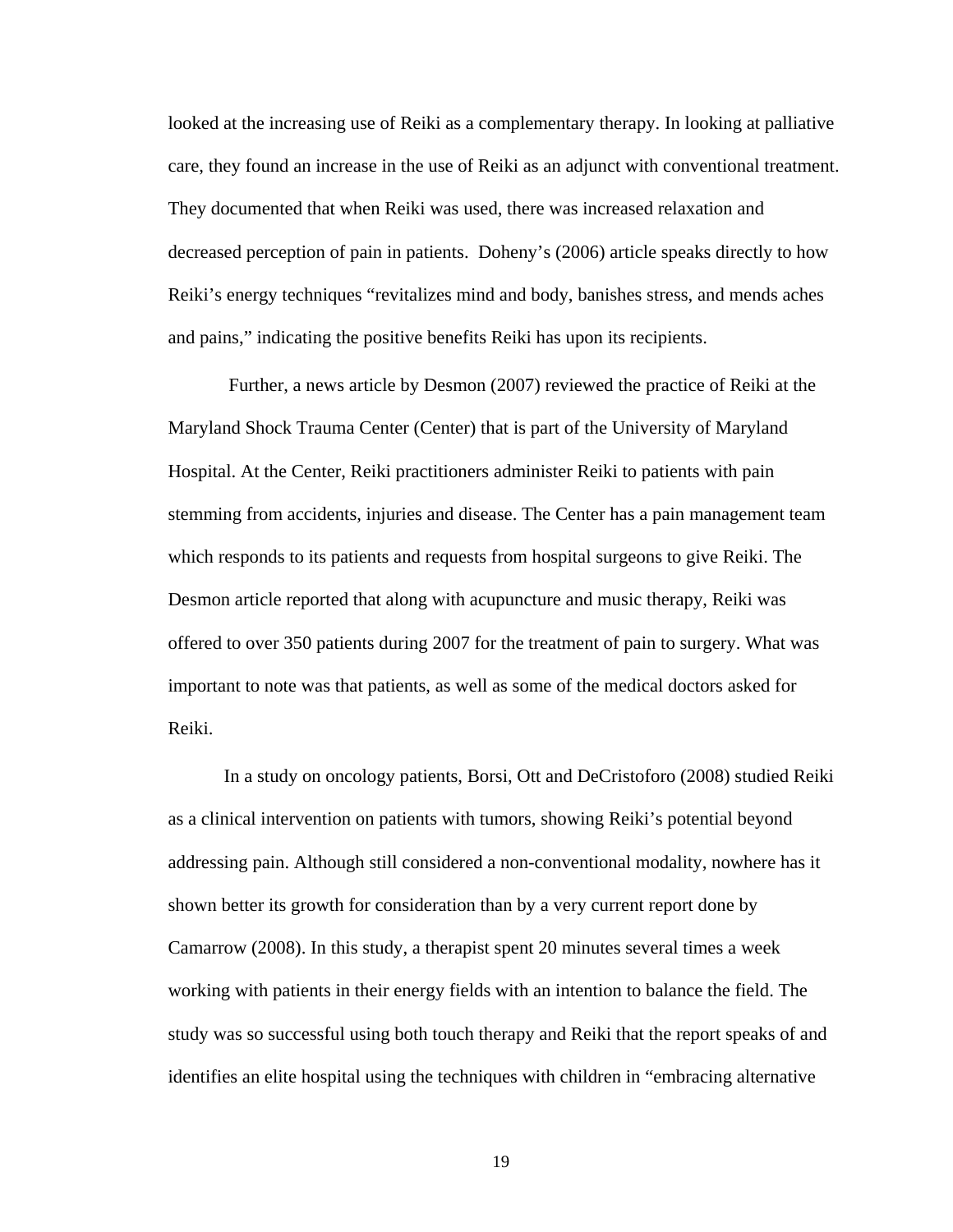care" (p. 31). Reiki has shown through these studies that it can be considered as an adjunct modality to the conventional treatment of chronic and general pain in humans with an impact on the well-being of the individual as well.

#### Therapeutic Touch

The choice of Therapeutic Touch as the second modality for comparison to Quantum-Touch is similar to that of Reiki. Again, the research must review both the similarities and differences between Quantum-Touch and Therapeutic Touch. In the early 1970's in New York state, two women, Dora Kunz, a clairvoyant and Delores Kreiger, Registered Nurse and Dora's friend and student, collaborated to develop a new healing modality which they subsequently named Therapeutic Touch. While Ms. Kunz' contributions will live on through her work, Dr. Kreiger has authored books and currently continues to teach and train people in Therapeutic Touch. In her words, Kreiger (1993) states that, "Therapeutic Touch is a healing practice based on conscious use of the hands to direct or modulate, for therapeutic purposes, selected nonphysical energies that activate the physical body (p. 3). Therapeutic Touch is a contemporary healing modality based on assumptions that we are complex fields of energy and that ability to enhance healing is a natural potential. Therapeutic Touch is used to balance and promote the flow of human energy" (p. 5). She further asserts that, "Research has shown it is useful in reducing pain, improving wound healing, aiding relaxation and easing the dying process" (p. 5). Initially, Therapeutic Touch was only taught at graduate schools of nursing since it was aimed at providing a therapeutic purpose; however, that soon changed due to the interest by other health- care providers and general lay people. Per Kreiger (1993),

"Therapeutic Touch has also been taught to more than 36,000 professional persons in the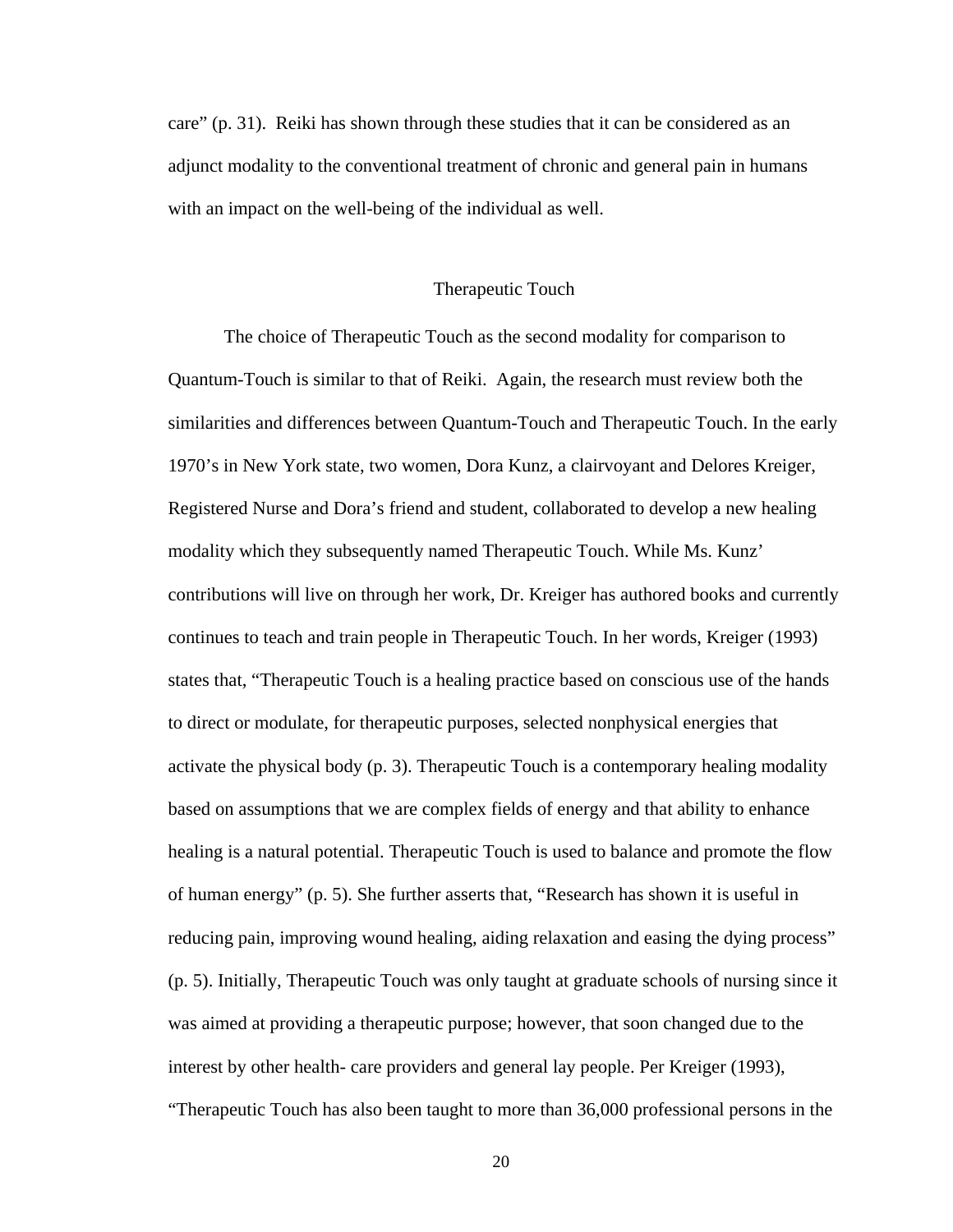health-care field. Further, "... Therapeutic Touch has also been taught in more than eighty colleges and universities. In addition, "…Therapeutic Touch has been taught in sixty eight countries"  $(p, 5)$ . Kreiger is also quite clear that..." in the final analysis, it is the healee (client) who heals her or himself. The healer or therapist, in this view, acts as a human energy support system until the healee's own immunological system is robust enough to take over" (p. 7). So, here again, there are commonalities with Quantum-Touch in that there is: 1) the healing of the body is based on its own natural ability to do so; 2) the energy impacts the human energy flow (life force); 3) the use of the hands (to be further discussed); 4) facilitator does not heal the client; 5) conscious use and attention of the facilitator (similar to intention); and 6) no required philosophical or religious belief . Like Quantum-Touch, Therapeutic Touch has been taught to people in the U.S. and worldwide. There are, however, some distinct differences with Therapeutic Touch. This researcher needs to clearly address the statement "use of the hands." Initially, Therapeutic Touch did involve the use of the hands lightly on the body, but as the modality developed, techniques evolved it into a non-contact energy healing method. While Quantum-Touch uses the hands on the body or hands slightly above or off the body, Therapeutic Touch currently uses the hands slightly above and off the body. Therefore, it is somewhat misleading to imply that the hands are placed directly on the body and that touching occurs. It may interest some readers to know that while Reiki was previously discussed, there is an article written by Potter (2003) that discusses the distinctions between Reiki and Therapeutic Touch. For purposes of this study and as a modality, Therapeutic Touch is still seen as a hands-on natural healing modality. Aside from this current major difference, there are other differences from Quantum-Touch that merit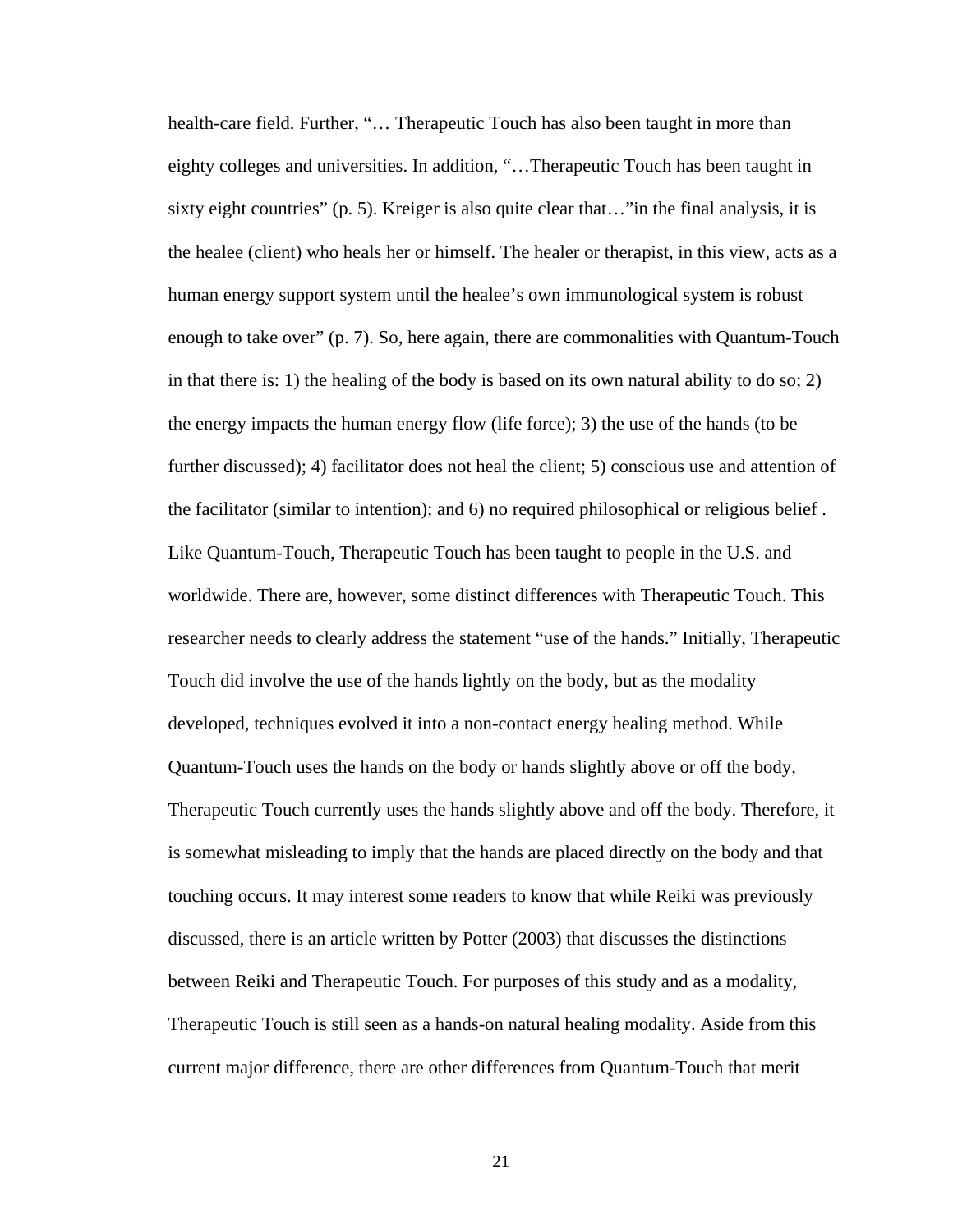discussion. Kreiger (1993) speaks of "a specific technique to move congested energy along or through the long bones of extremities involved in pain" (p. 45). There are also "cue specific" techniques in which the facilitator learns to pick up physical things from the client's body (p. 54). More importantly, there are four required phases in learning this modality stated as follows: "Centering consciousness, Assessment, Rebalancing or repatterning the energy deficits, hyperactivity, blockages or dysrhythmias and making an informed decision based upon frequent reevaluations of the healee's energy field about when to discontinue or redirect the healing interaction" (p. 174). While these are significant differences between the two modalities, it was imperative that Therapeutic Touch be considered for purposes of this study. Also, there is a base of clinical research and studies that Therapeutic Touch was able to provide when looking at pain in humans and the overall sense of well-being/relaxation too.

For purposes of the following discussion, this research will use TT for Therapeutic Touch. It should be noted that the professional organization, texts and workbooks all officially refer to Therapeutic Touch as TT.

One of the earliest studies done with TT was conducted by Keller and Bzdek (1986). This study looked at sixty subjects with tension headaches with the goal of reducing their pain. Actual TT was administered to one group while mock/placebo TT was given to the second group. While the effectiveness of TT was supported by 90% of the clients who had reduced headache pain on the post-test from the pre-test, some factors may have affected the study in that some of the subjects had used long-lasting pain medications which might have still been in effect. Another study by Redner, Briner, and Snellman (1991) also looked at headaches, lower back pain and arthritis in 47 subjects.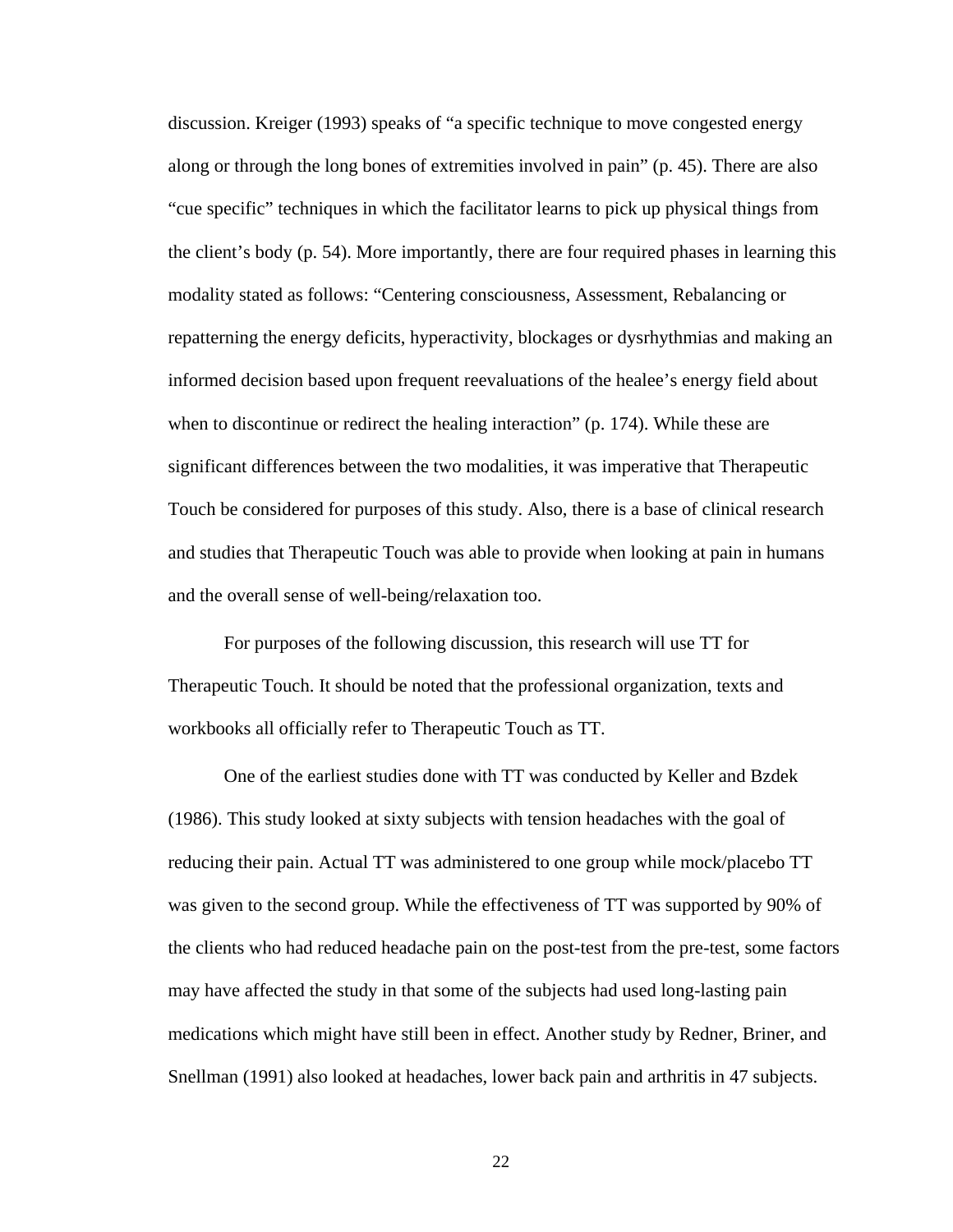The goal of the study was also to decrease pain and anxiety of the subjects. Again, reduction of pain and anxiety were demonstrated but the results showed only modest significant differences in pain reduction. However, a study done a year earlier by Meehan (1990) and several others sought to reduce pain in post-operative elective abdominal or pelvic surgery. With 159 subjects in three randomized groups, the subjects were given eight treatments of TT. Those who received TT in conjunction with the analgesic waited a significantly longer time before requesting further analgesic medication. Meehan again conducted another study in 1993 looking at the same issue—reducing pain after major elective abdominal or pelvic surgery on 108 subjects. The subjects were divided again into three groups-one group to receive TT, second group to get mock TT and the third group to receive standard interventions. While there may have been some negative results due to a negative comment by some research staff, there was a reduction of pain in the TT group and the TT group showed a longer duration of pain relief than the mock TT group. The group that had standard interventions showed the most reduction; however, the pain increased in three of that group and substantially in the mock TT group.

A study by Mackey (1994) used charts and diagrams to outline and show the basic principles of TT. The study was attempting to show the importance of TT in current research at that time. Peck (1996) conducted a study to look at the efficacy of TT for improving functional ability in 108 elders with degenerative arthritis. One group was to receive TT while the other group received progressive muscle relaxation (PMR). After six weeks, there were results for 84 of the subjects. The results showed significant differences for both PMR and TT when comparing pre and post assessments for pain; however, the TT decreased pain and distress with higher significance. Turner and several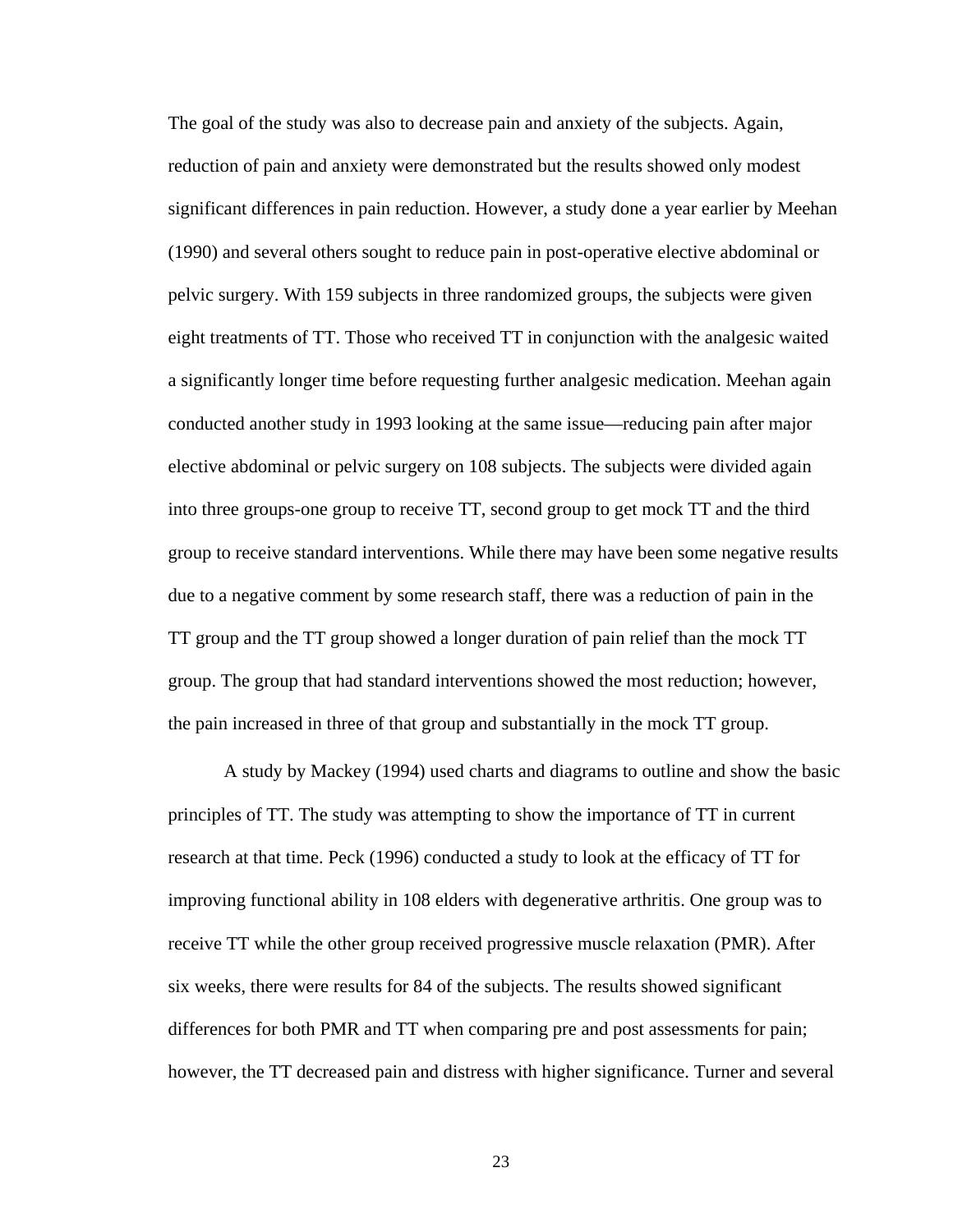other researchers (1998) did a study on 99 burn patients with the goal of reducing pain and anxiety using TT. Both pain and anxiety decreased in the subjects. Another study by A. Gordon, Merenstein, D'Amico and Hudgens (1998) studied 27 patients that had osteoarthritis in one or both knees to determine whether TT had an impact on pain, physical disability and general well-being. One group was given TT and the other "mock" TT. They also used standardized validated instruments to measure patients' health status. The results of the study demonstrated that the group receiving real TT showed significant improvements on the pain scale and activity levels. In a recent study, Baird (2001) studied the effect of TT, as a non-pharmacologic intervention on osteoarthritis to determine whether there was a positive impact on pain in place of administering drugs as a first-line treatment. It appeared that TT also warranted consideration as an intervention instead of just medication for osteoarthritis. While osteoarthritic pain lends itself to TT, it is not the only area under study. Herdtner (2000) conducted an earlier study on shattered elbows and elbow pain to determine if TT was useful in addressing pain. It appeared that TT did decrease patients' pain in this area also. A study done by Courcey (2001) looked at the efficacy of TT as a healing modality to determine if TT would prove helpful in addressing pain. Results showed that TT was helpful. A study to evaluate if healing touch could reduce pain and anxiety was also conducted by Welcher and Kish (2001). This study involved 138 patients at a hospital aged 18-94. A determination was made that healing touch showed significant reduction both in pain and anxiety. Further, a study conducted by Abbot and several other researchers (2001) looked at chronic pain in a large randomized clinical trial of 120 people recruited from a major pain management clinic. The clients were given thirty (30)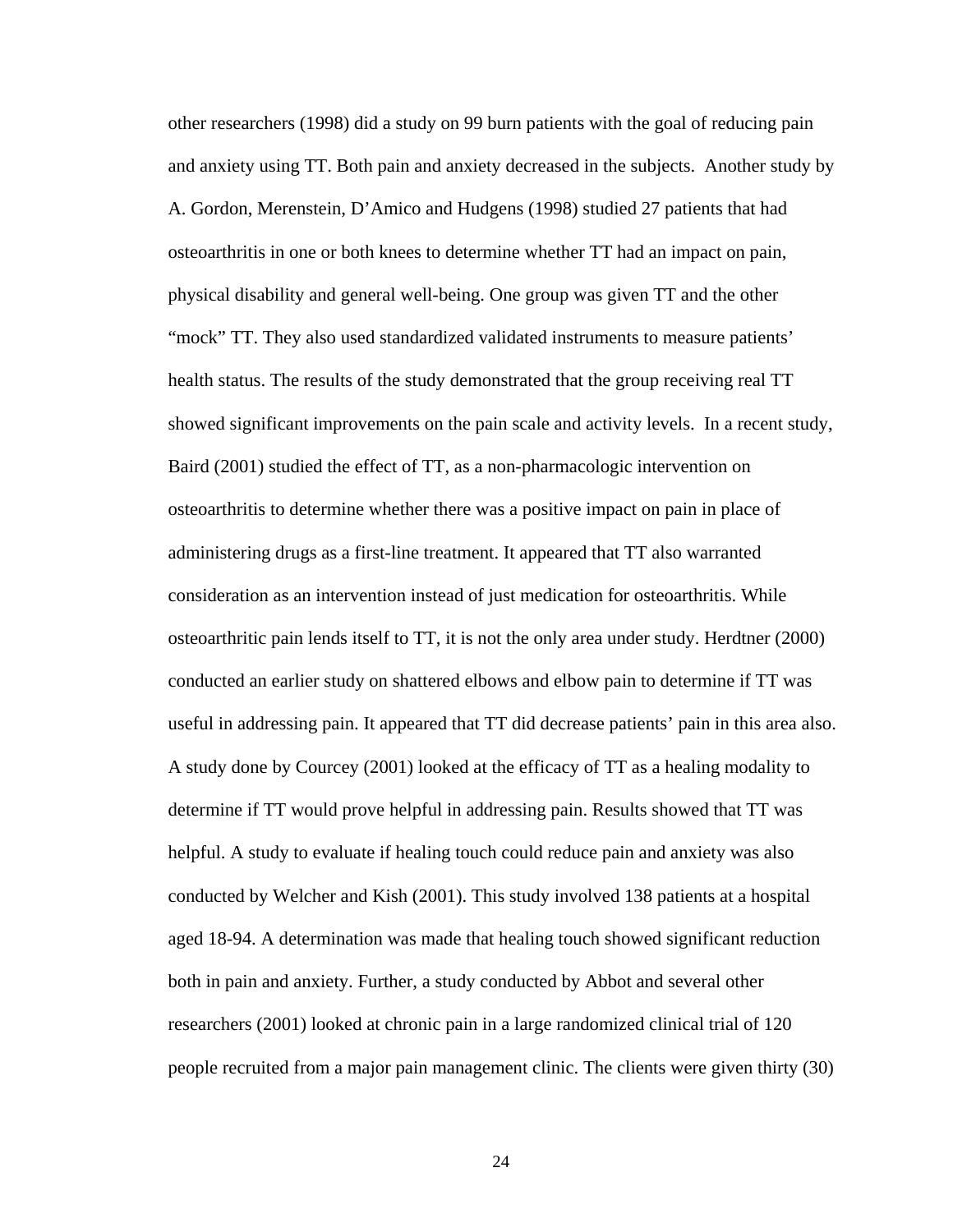minutes of TT for eight weeks. Again, TT had a major impact on reducing chronic pain in this trial. A large clinical study done by Newshan and Schuller (2003) showed the positive effects of the TT program on hospital patients. A more recent pilot study by Denison (2004) provided new research on the effectiveness of six TT treatments on pain and the quality of life for persons with fibromyalgia syndrome. It appeared that those clients receiving TT had a statistically significant decrease in pain in the pre and post TT session, as well as, a significant improvement in the quality of life.

As with Reiki, TT has also demonstrated through these formal studies that it too is to be considered as an adjunct modality to the conventional treatment of chronic and general pain in humans. Also, like Reiki, it has an impact on the well being of the individual and can positively impact their quality of life.

### Contemporary Theoretical Perspectives

Everyone experiences physical pain at some point, whether acute or chronic caused by such things as a school sporting event, recreation activity, leisurely workout or as a professional athlete. Then there is pain resulting from an unfortunate accident or injury, infection, illness/disease and/or surgery. In any case, pain seems to permeate our lives but chronic pain can be disruptive and more than annoying–it can affect our lifestyles and be quite costly in terms of both time and money spent. Chronic pain appears to be a mystery in that no one seems to know where it comes from and why it persists. An apt description by Caudill (2002, Rev. ed.) declares that, "acute pain is limited in duration and the cause is usually known. Chronic pain lasts longer than three months, and is the result of multiple mechanisms, most of which are not fully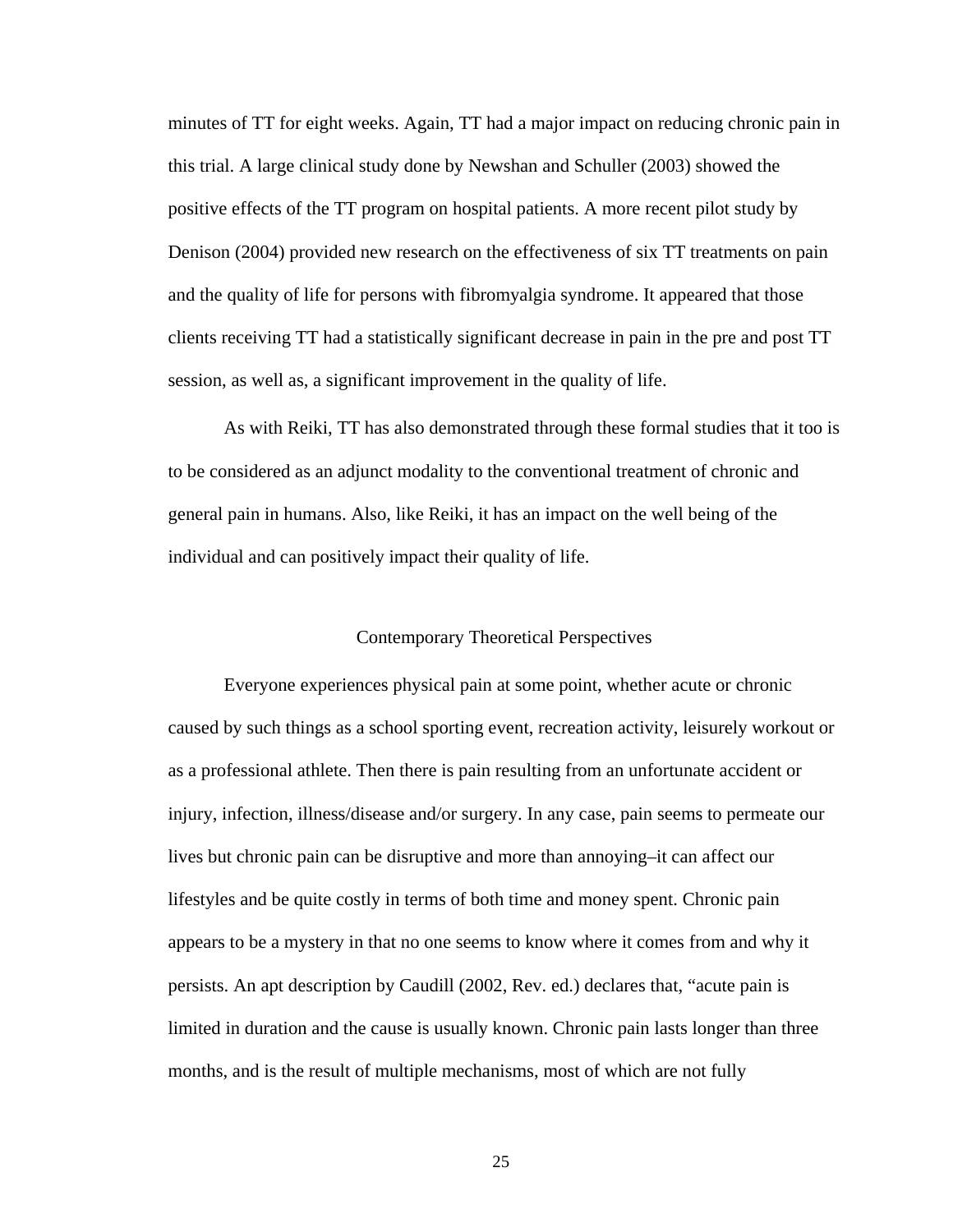understood" (p.36). In Bellenir (2002) there is the statement, "But some people suffer from chronic pain in the absence of any past injury or evidence of body damage. Whatever the cause, chronic pain is real, unremitting, and demoralizing..." (p. 3). Bellenir (2002) found the following:

- Every year in the United States, low-back pain accounts for 93 million lost work days and costs more than \$5 billion in healthcare.
- An estimated 40 million Americans suffer chronic headaches. This includes migraine sufferers who lose 65 million workdays each year.
- Arthritis affects 20 million Americans and costs an estimated \$4 billion each year in lost income, productivity, and healthcare. (ix)

Before delving deeper into the issue of chronic pain and approaches to alleviating such pain, it is necessary to present a short discussion on the theory of pain. Most people are familiar with the "fight or flight syndrome" in which the nervous system releases certain chemicals in the body that prepare it for one or the other activity. It was discovered that the brain also produces chemicals to suppress pain. Bellenir (2002) notes that, "The smaller members of the family were named enkephalins (meaning 'in the head'). In time, the larger proteins were isolated and called endorphins, meaning 'the morphine within.' The term endorphins is now often used to describe the group as a whole" (p. 5). She further finds that "...endorphins lent weight to an overarching theory of pain: endorphins released from the brain nerve cells might inhibit spinal cord pain cells through pathways descending from the brain to the spinal cord. Laboratory experiments subsequently confirmed that painful stimulation led to the release of endorphins from nerve cells" (p. 5). Therefore, when endorphins get into the cerebrospinal fluid that goes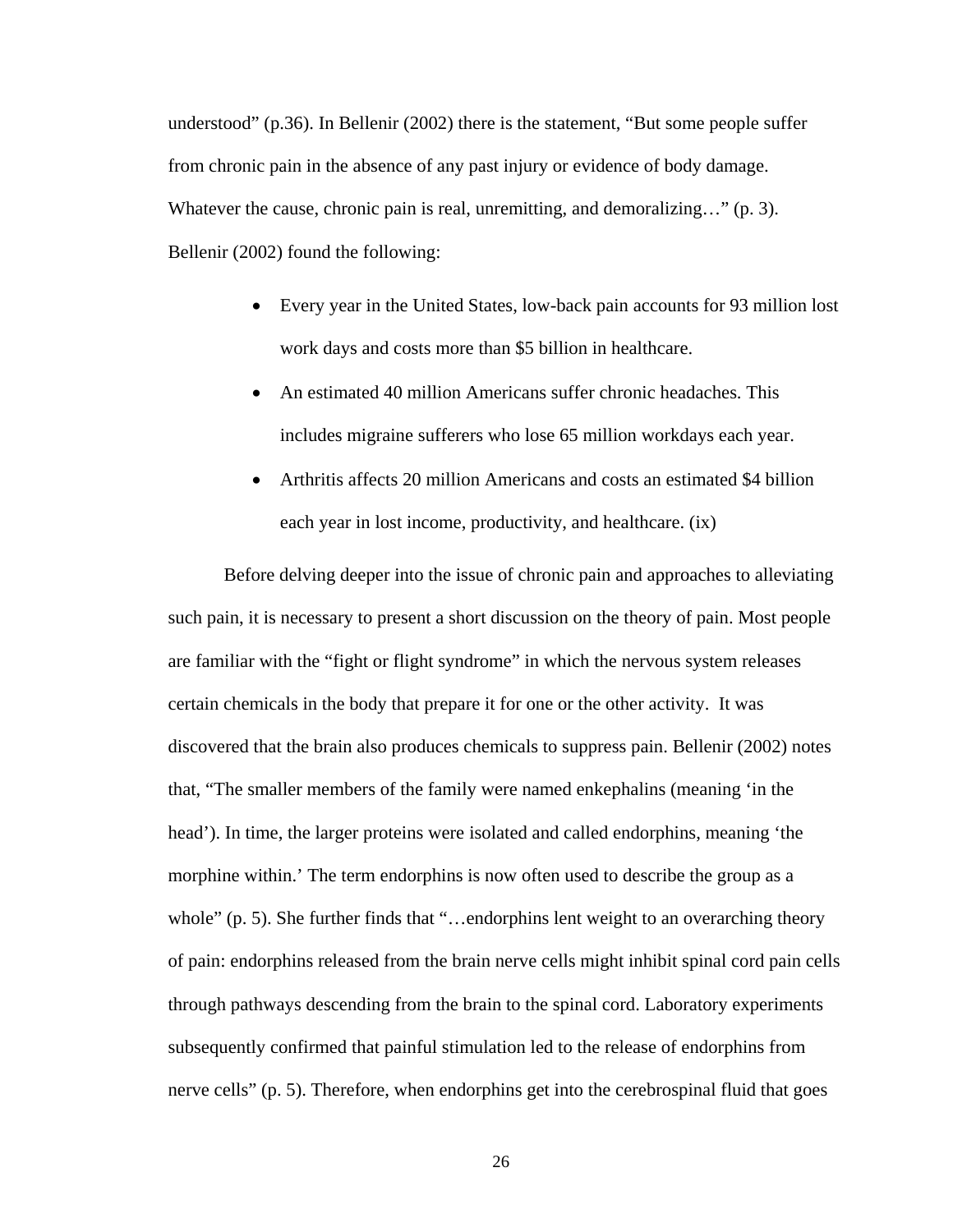to the brain and spinal cord, they have a calming effect on the nerve cells. O'Hara (2002) sets forth a schematic showing how pain is processed at the site of the injury, in the spinal cord and in the brain. She claims that, "In the spinal cord, narcotic-like small molecules (neuropeptides like the enekphalins and endorphins) are released. These natural narcotics help modify the response in the body and mind..." (p. 42-43). When the body goes into stress, the chemical interaction on the receptors at the pain/injury site determines whether there will be an increase or decrease of pain. O'Hara offers a critical and important argument as follows:

Treating chronic pain problems take time. Clinical experience shows that subjecting the body to a multitude of drugs and invasive treatments has only a limited chance of success, and often only temporarily. Medicines alone rarely provide a cure. Why is this so? There are several contributing factors to chronic pain. Pain memory, central pain and pain receptors…lifestyle issues, body/mind interactions and psychic pain… (p. 79-80)

While these are further discussed in-depth in her book, this researcher will simply address the holistic perspectives and natural methods as alternatives to medicine for the reason stated by O'Hara. Another reason this researcher will address only holistic measures and modalities is due to the view that western/conventional medicine takes toward the body. Caudill (2002) offers the argument that Western culture makes a division between mind and body that is reinforced daily. Caudill (2002) further claims that people have become disenchanted over the past several years with this division declaring that,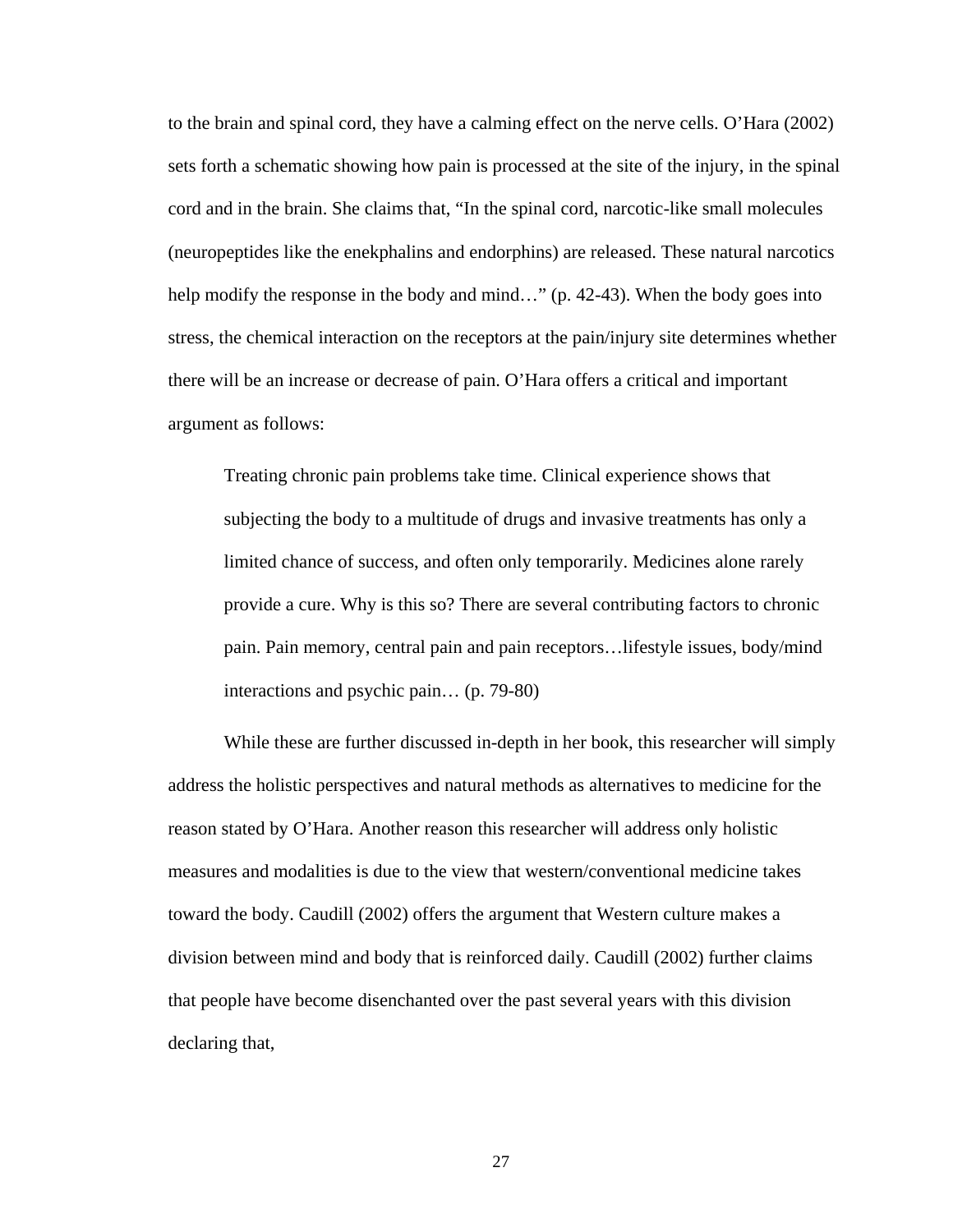In the past 20 years, there has been a growing discontent with the fragmentation of our bodies and minds. Such terms as "behavioral medicine" and "holistic medicine" have been used to describe the integration of mind and body in medical practice. The division of body and mind is a false one, and nowhere is it more ineffective that in dealing with chronic pain. (p. 34)

It is not just a discussion of chronic pain warranted by this study but the holistic modalities that impact chronic pain that are at the heart of this research study. It should be noted that while there are medical interventions that can be considered contemporary and theoretical (new drugs and new invasive surgery), it is the intent to only offer and review non-invasive and nondrug interventions for the relief and reduction of chronic pain in humans. Clearly claimed by Laliberte (2003), "Alternative treatments, in contrast to traditional medicine tend to be relatively cheap (though out-of- pocket costs can add up), patient-controlled, and low-tech. Just as important, they tend to see the body-along with the mind and, often, the spirit-as an integrated whole, not as a collection of isolated parts" (p.110). To that end, only the mind-body natural approaches, methods and modalities will be discussed.

Aside from Reiki and Therapeutic Touch, there are additional complementary (alternative) holistic approaches to addressing and handling chronic pain. Certain methods based on the mind-body connection raised previously are used to address chronic pain. The basis for this as stated before is that the body is not fragmented or separated – the mind can affect the body and vice-versa, so methods can be used to impact the body as a whole functioning unit. A few nondrug theories will be briefly discussed; however, the approaches and modalities are not meant to be exhaustive as the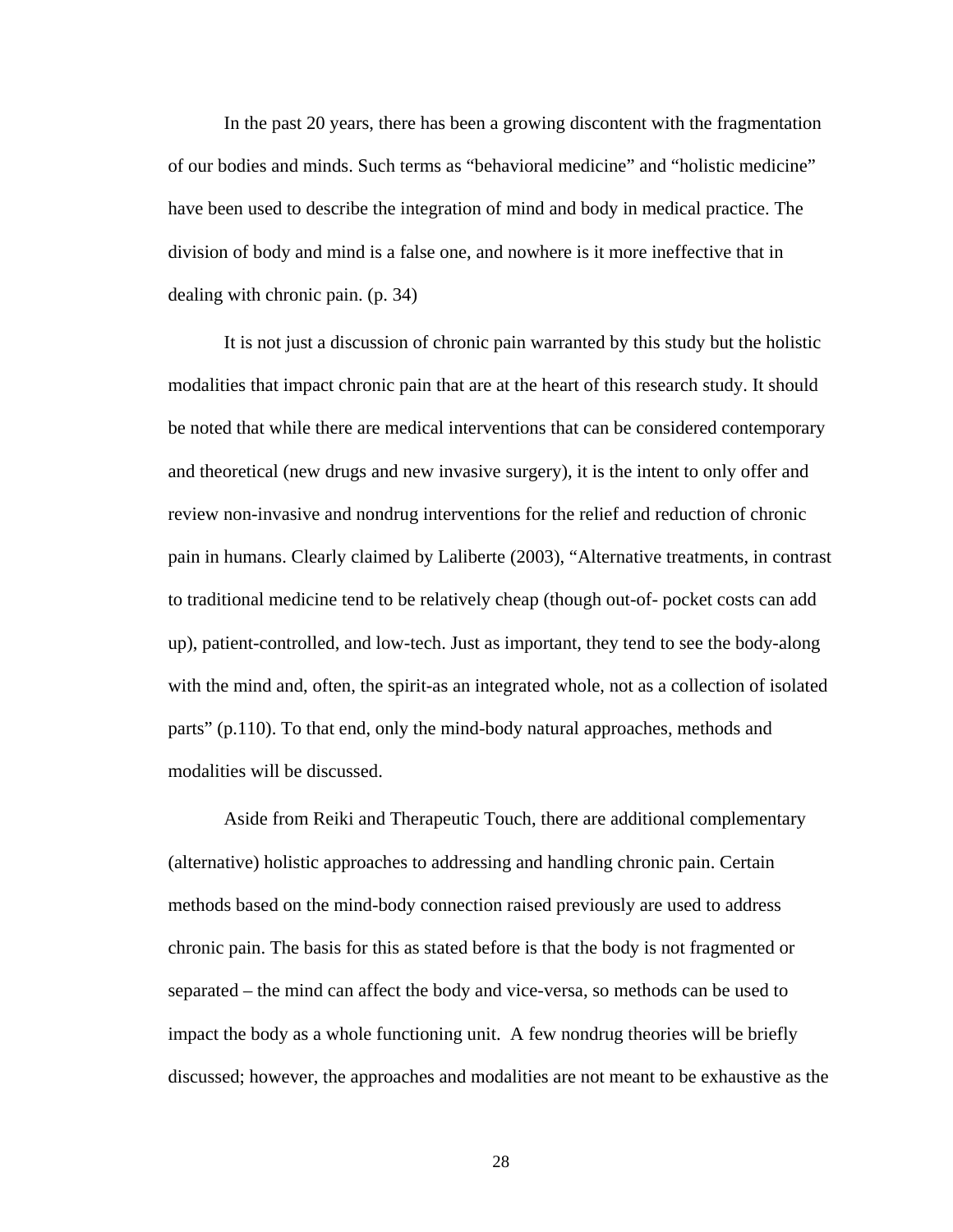focus of this stuy is more upon the hands-on modalities that address chronic pain. Acupuncture, Shiatsu, biofeedback, meditation and the relaxation response (RR) are natural holistic nondrug interventions that come to mind as contemporary perspectives. A short discussion of each follows.

#### *Acupuncture*

One modality that readily comes to mind for the relief and reduction of chronic pain as well as invoking a sense of calm and relaxation in the body is Acupuncture. The theory around Acupuncture, which is part of Traditional Chinese medicine (TCM) per Bellenir (2002,  $2<sup>nd</sup>$  ed.) is "that the more than 2,000 acupuncture points on the human body connect with the 12 main and 8 secondary pathways, called meridians. Chinese medicine practitioners believe these meridians conduct energy, or qi, between the surface of the body and internal organs" (p.402). Further, "Western scientists have found meridians hard to identify because meridians do not directly correspond to nerve or blood circulation pathways" (p.402). For this reason, many Western doctors and scientists dispelled the existence of these pathways and even the idea of qi. Therefore, in their thinking, Acupuncture could not address pain, whether acute or chronic.

As noted by Becker and Selden (1985), "Because of Western medicine's biochemical bias, no pain killers other than drugs were seriously considered" (p.234). Also, "At that time the prevailing view in the West was that if Acupuncture worked at all, it acted through the placebo effect, as a function of belief. Hence, it should be effective only about one-third of the time, just like dummy pills in clinical tests" (p.234). The "time" referred to in this quote was the early '60s. However, one of the participants in a study - an unnamed army colonel-stated about Acupuncture, "It definitely relieves pain.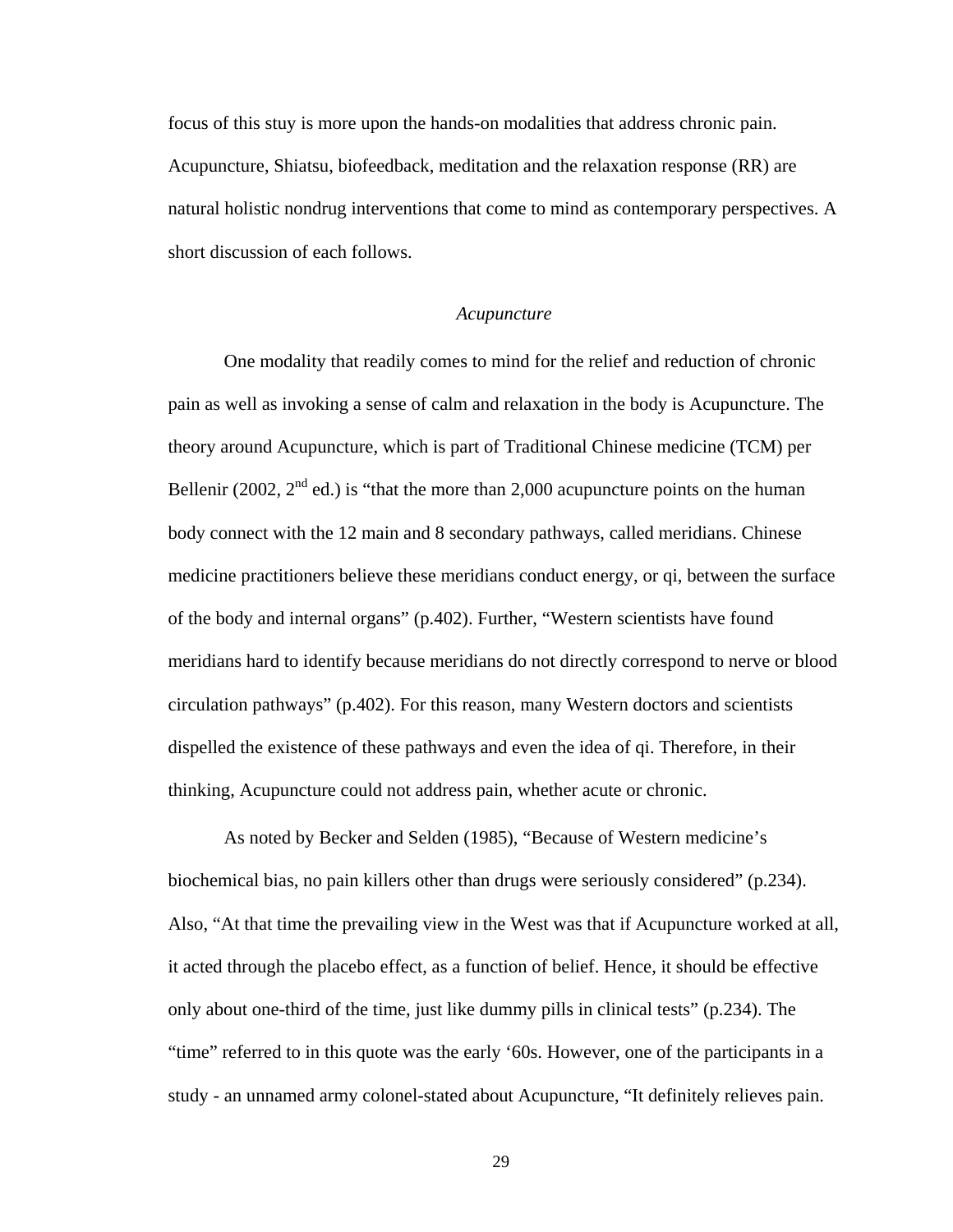But we don't know *how* it works" (p.231). "In 1971, while touring China as one of the first western journalists admitted by the Communists, *New York Times* columnist, James Reston saw several operations in which acupuncture was the only anesthetic, and he himself had postoperative pain relieved by needles after an emergency appendectomy"  $(p.234)$ .

With the changes in mind-body medicine and the acceptance by many that the body is not unconnected to its many systems and parts, formal studies and research have dispelled the past prevailing views on Acupuncture. Also, Acupuncture has been practiced for over 2,000 years by the Chinese who have conducted their own formal studies on the balance of yin (female, dark ) and yang (male, light) energies and their impact on qi to keep the body in a state of homeostasis. Simply put, the qi flows through the meridians and Acupuncture is used as part of TCM to keep the flow balanced. So what exactly is the technique? It involves the insertion of fine, slender needles that are inserted under the skin at selected points on the body (along a specific meridian). The needles are then twirled and manipulated by the practitioner to induce pain relief. However, Bellenir reports (2000,  $2<sup>nd</sup>$  ed.) that "Many specialists agree that patients report benefit when the needles are placed near the site of the pain, not at the body points indicated on TCM acupuncture charts" (p 6). "Wiring the needles to stimulate nerve endings electrically (electroacupuncture) also activates endorphin systems, they believe"(p.6). "Some experiments have shown high levels of endorphins in the cerebrospinal fluid after acupuncture" (p.24). In any case, O'Hara (2002) noted "Pain problems treated with acupuncture include headache, trigeminal neuralgia, peripheral nerve injuries, musculoskeletal pain, low back pain, sciatica and osteoarthritis; this is not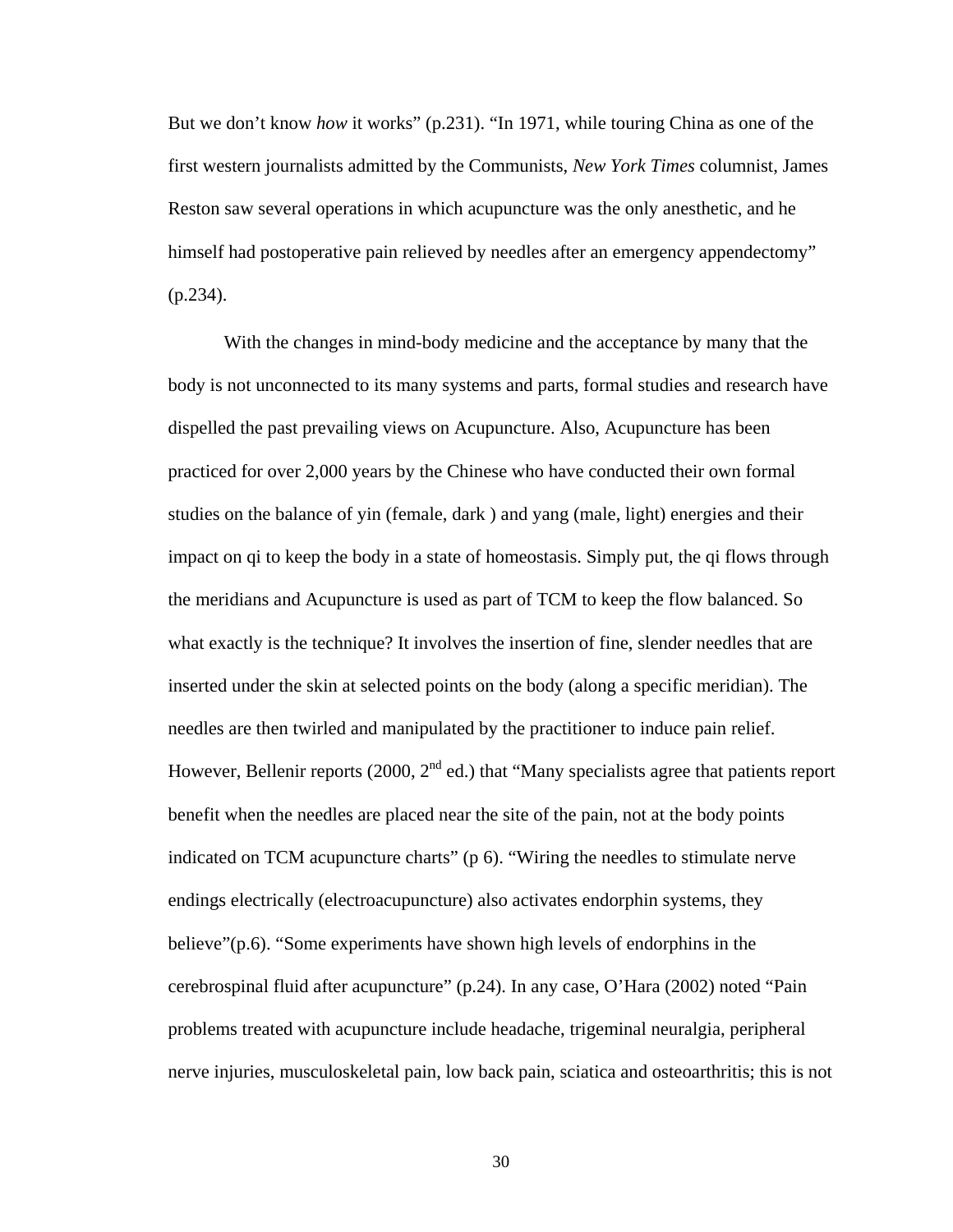an exhaustive list. Acupuncture also appears to produce relaxation and a sense of calm" (p.135). To sum it up, Acupuncture is worth investigating for many types of pain, both acute and chronic.

### *Shiatsu*

A second modality to consider is another hands-on natural technique known as Shiatsu. Shiatsu is a form of massage that was developed in Japan that found its way into the Western world. It is based upon the TCM ideas of the energy flow of qi and its flow through the meridians as discussed above in Acupuncture. While developed by a Japanese practitioner, he drew upon his Western knowledge and understanding of anatomy and physiology. The best description of shiatsu follows from Laliberte (2003), "Much of shiatsu focuses on diagnosis, using a method known as *hara* in which energy is detected and mapped by palpitating areas of the abdomen said to correspond to other sites in the body" (p. 117). Shiatsu practitioners use stretching and squeezing techniques to put pressure on specific points. It is thought that by doing these techniques, that blockages that impede the flow of qi can be broken up and released so that the body can rebalance itself, thereby reducing stress and pain.

# *Biofeedback*

The method of using biofeedback to reduce stress and tension also helps control and /or reduce chronic pain. A biofeedback session is one that uses a trained therapist who, through the process, teaches the client how to control her/his stress and pain. Electrodes are attached to the client which are connected to monitoring devices that give feedback on bodily functions. As discussed by Swanson (1999), "Once the electrodes are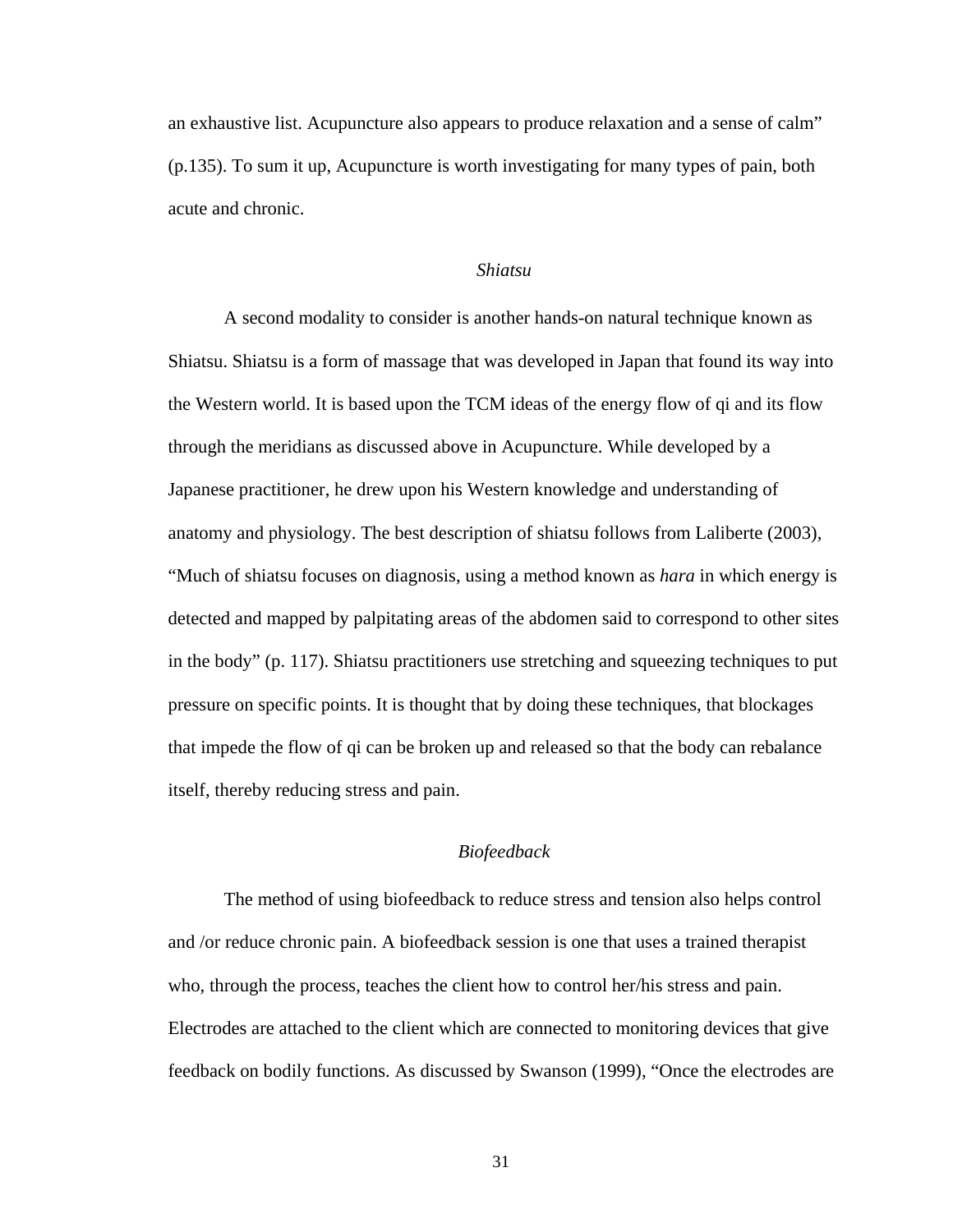in place, the therapist uses relaxation techniques to calm you, reducing muscle tension and slowing your heart rate and breathing" (p. 134). After this is done a number of times in several sessions, the person learns to control his/her own responses. O'Hara (2002) also suggests that, "The goal of biofeedback is to help you enter a relaxed state in which you can better cope with your pain" (p. 134). Further, O'Hara (2002) declares that, "Biofeedback is an established proven technique by which one learns to control automatic physiologic effects…. Often, other sensations, such as intensity of pain, are controlled in the process" (p. 144). The technique appears to be so effective that, in most cases, once clients learn to automatically control processes occurring in their bodies, they don't need to be connected to the monitoring devices anymore. Finally, O'Hara (2002) concludes that, "Biofeedback is effective for many types of chronic pain, especially headache, arthritis, muscle pain and temporomandibular joint pain (TMJ)" (p.145).

### *Meditation*

Meditation is another alternative method used for stress reduction and pain control. In its simplest form, meditation is a way to relax and calm the mind. This practice dates back thousands of years and stems from various religious and cultural traditions, but has evolved into forms that may use repetitive secular or religious words (mantra), phrases and/or positive thoughts (called affirmations). Meditation can also focus on the breath, nothing (no-thing) or use quiet rhythmic music and frequencies to still and calm the mind. Meditation can be done on an individual basis or in a group. Swanson (1999) of the Mayo Clinic states that, "Regular meditation can help reduce anxiety and chronic pain. It may also reduce blood pressure and possibly even increase longevity" (p.135). Bellenir offers that, "Meditation, which aims at producing a state of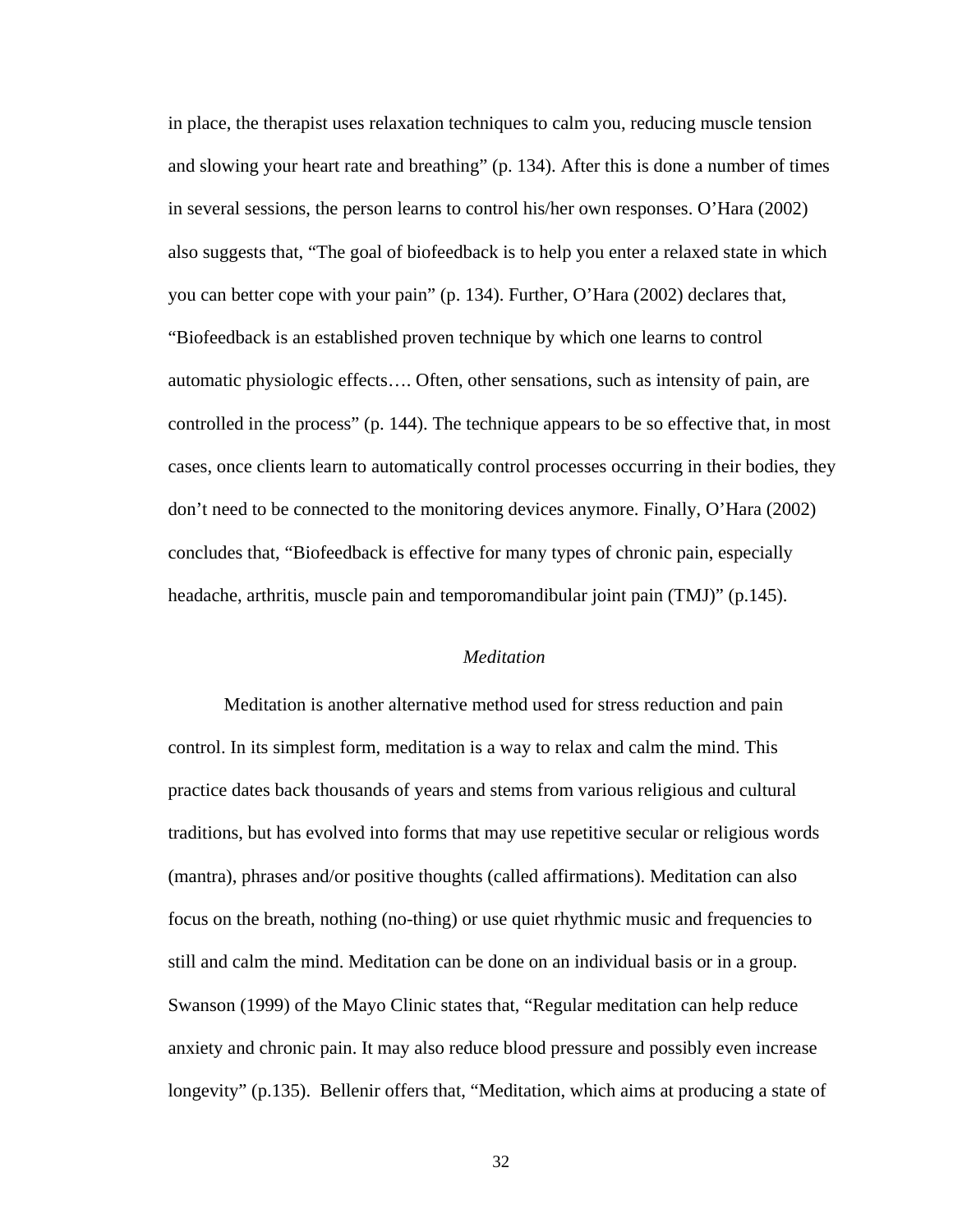relaxed but alert awareness, is sometimes combined with therapies that encourage people to think of pain as something remote and apart from them"  $(p.10)$ . Therefore, meditation can be combined with biofeedback to address chronic pain. Kabat-Zinn and his colleagues at the University of Massachusetts Medical Center became famous for their program at The Stress Reduction Clinic (SRC) of the Center. As founder and director of the Clinic, Kabat-Zinn (1990) offered examples and studies they conducted of people with chronic pain and the impact that their program had on their lives. The SRC was developed to address both chronic illness and chronic pain in patients a conducting several studies with its participants. As he evidences, "These studies have shown that there is a dramatic reduction in the average level of pain during the eight-week training period in the clinic, as measured by a pain questionnaire called the McGill-Melzack Pain Rating Index (PRI). In one study, 72 percent of the patients with chronic pain conditions achieved at least a 33 percent reduction on the PRI while 61 percent of the pain patients achieved at least a 50 percent reduction. This means that the majority of people who came with pain experienced clinically significant reductions in their pain levels over the eight weeks they were practicing the meditation at home and attending weekly classes at the hospital" (p. 288). The technique taught at the SRC is known as "mindfulness" a form of meditation originally developed in the Buddhist traditions of Asia. Simply put, mindfulness is "a moment to moment awareness…cultivated by purposefully paying attention to things we ordinarily never give a moment's thought to" (p. 2). The follow-up study indicated that an overwhelming 93 percent of the pain patients continued their meditative practice after they left the SRC with 43 percent of them stating that 80-100 percent of their pain improvement was due to what they had learned there. Another 25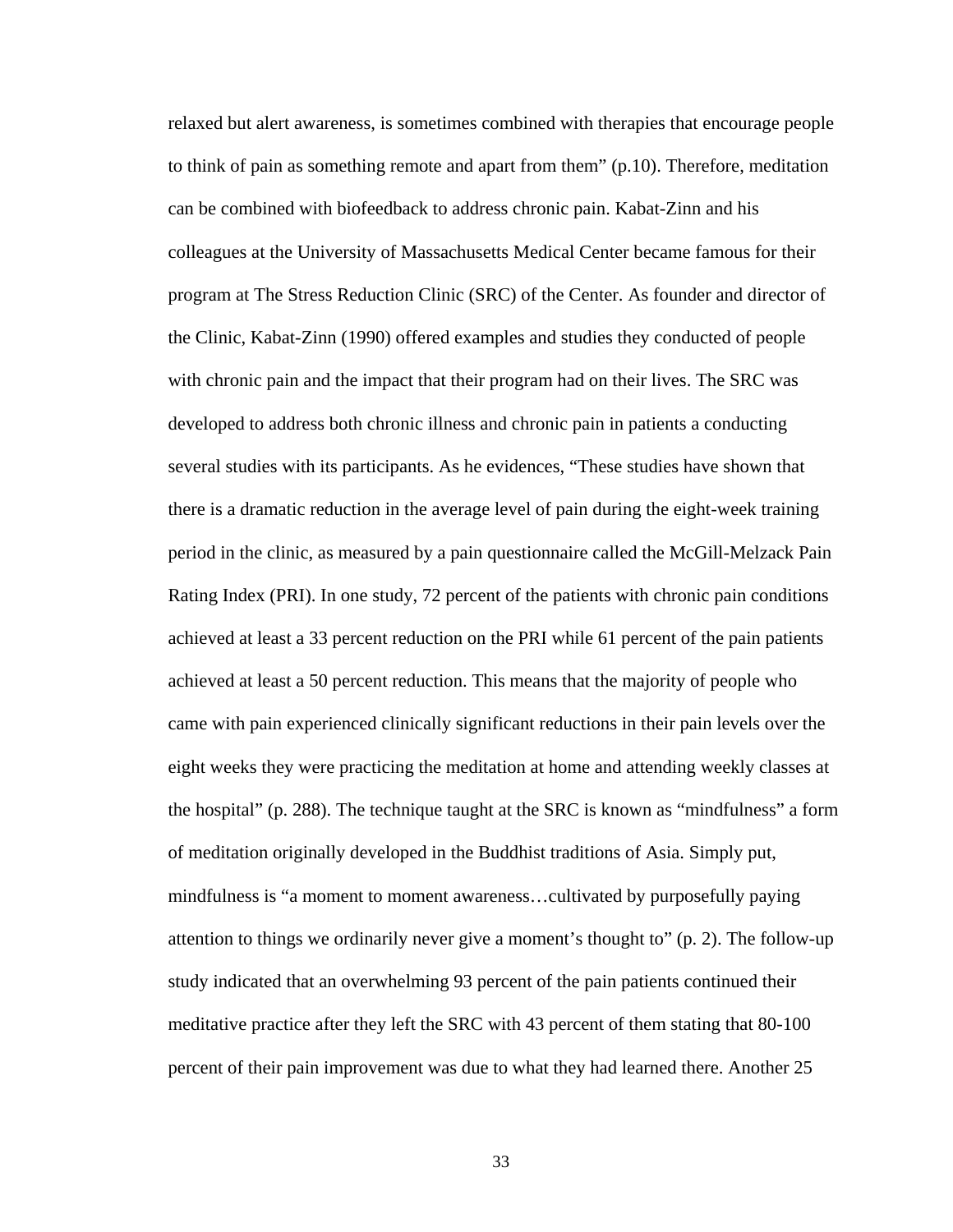percent said that 50-80 percent of their pain improvement was due to learning at the SRC (p. 289). This was in light of the fact that they compared the meditating group with nonmeditators at the SRC.

There was little change in the group that did not meditate for purposes of pain control and stress reduction. In fact, the results of the SRC were consistently reproducible year after year-- quite impressive and significant for the practice of meditation. Last, when combined with medication, the SRC proved with other studies that medication alone did not produce the results in patients where both meditation and medication were used together. The evidence was irrefutable that meditation could be used as an intervention along with conventional medical treatment.

### *Relaxation Response*

The last of the mind-body areas to address is that of the relaxation response (RR). Mindfulness can evoke the RR and merits attention and discussion all on its own. Benson's (1976) highly acclaimed book was initially written about the term he coined. Subsequent to that, another book by Benson and Stuart (1993) goes into depth regarding this response and how one can reeducate the body and mind to successfully use it for combating stress-related illness and improving overall health and wellness.

Benson affirms that, "The relaxation response is an inborn set of physiological changes that offset those of the automatic fight-or-flight response. These changes are coordinated; they occur together in an integrated fashion" (p. 35). Benson and his colleagues have studied meditation and the stress response for over 20 years. The beneficial effects of meditation were evidenced through the RR; however, the RR is not meditation and it is not automatic like the fight-or flight response. As discussed by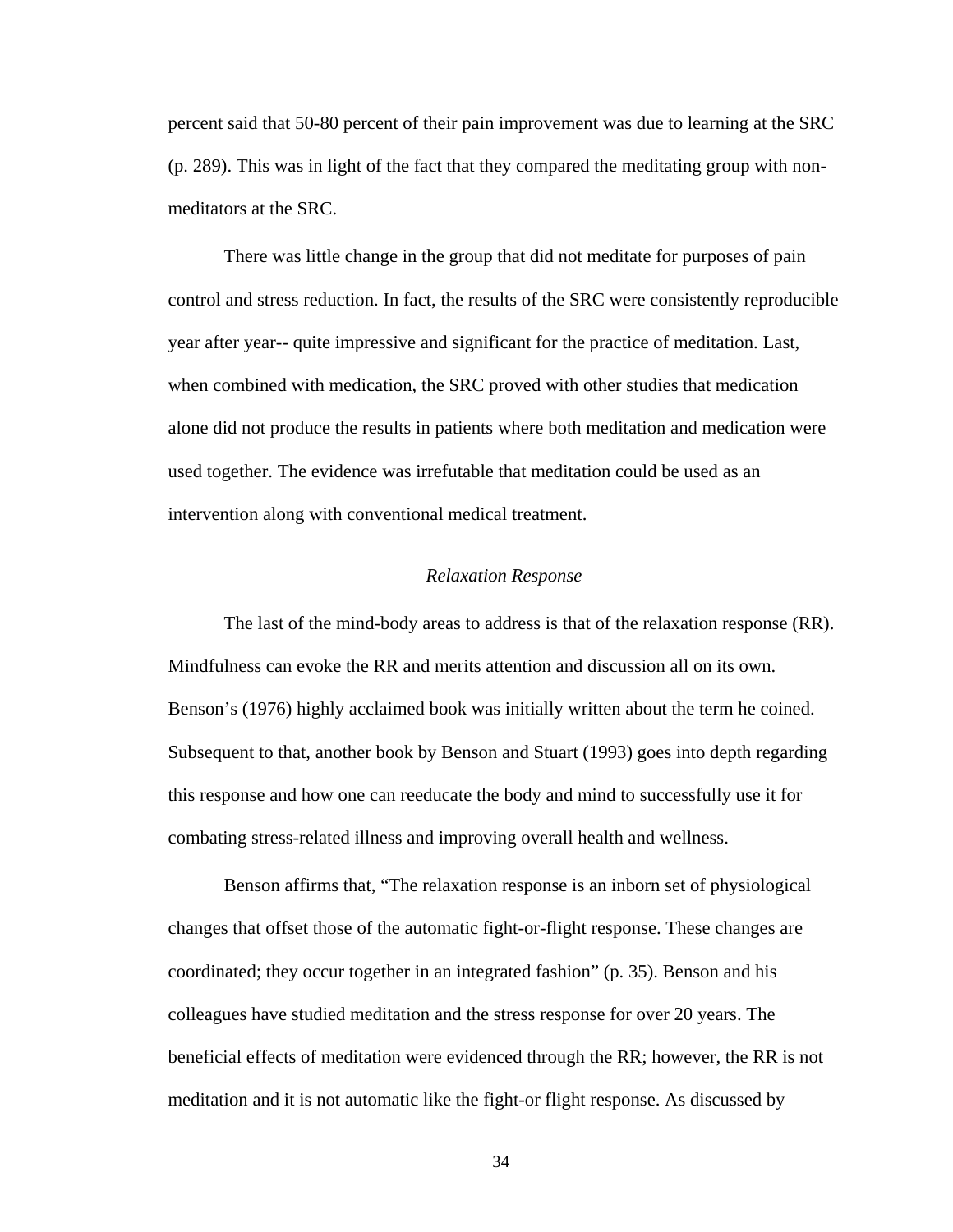Caudill (2002), "The RR is a natural bodily response, but it needs to be trained and practiced. It involves (1) focusing your mind on a repetitive phrase, word, breath, of action; and (2) adopting a passive attitude toward interfering thoughts" (p. 56).

 Through extensive research, Benson (1993) discovered that various techniques, like diaphragmatic breathing, mindfulness, using progressive muscle relaxation (PMR), repetitive exercise, self-hypnosis and visualization/imagery could elicit the RR (p. 37). Once elicited, the person must practice any one of the several techniques associated with the RR. It must be noted that the RR techniques are divided into what are considered basic techniques and advanced techniques. Until a person is practiced and skilled at doing the basic techniques, s(he) should not attempt the advanced techniques. To sum in Benson's own words "…you could use your mind to change your physiology in a beneficial way, improve health, and perhaps reduce your need for medication. I subsequently coined the term *relaxation response* to describe this natural restorative phenomenon that is common to all of us" (p. 35).

## Relationship of Current Literature to Present Study

There are three common threads found in the research literature and prevailing perspectives that will impact Quantum-Touch as a modality regarding chronic pain. Even if this study was on another issue related to Quantum-Touch, one of the threads would exist. The first is the prevailing skeptical attitude of Western medicine toward nonconventional alternative modalities and forms of healing. The second thread, equally shared by all the modalities, techniques and practices addressed in this section is the view that the body must be dealt with in its wholeness, not its parts, because it has an innate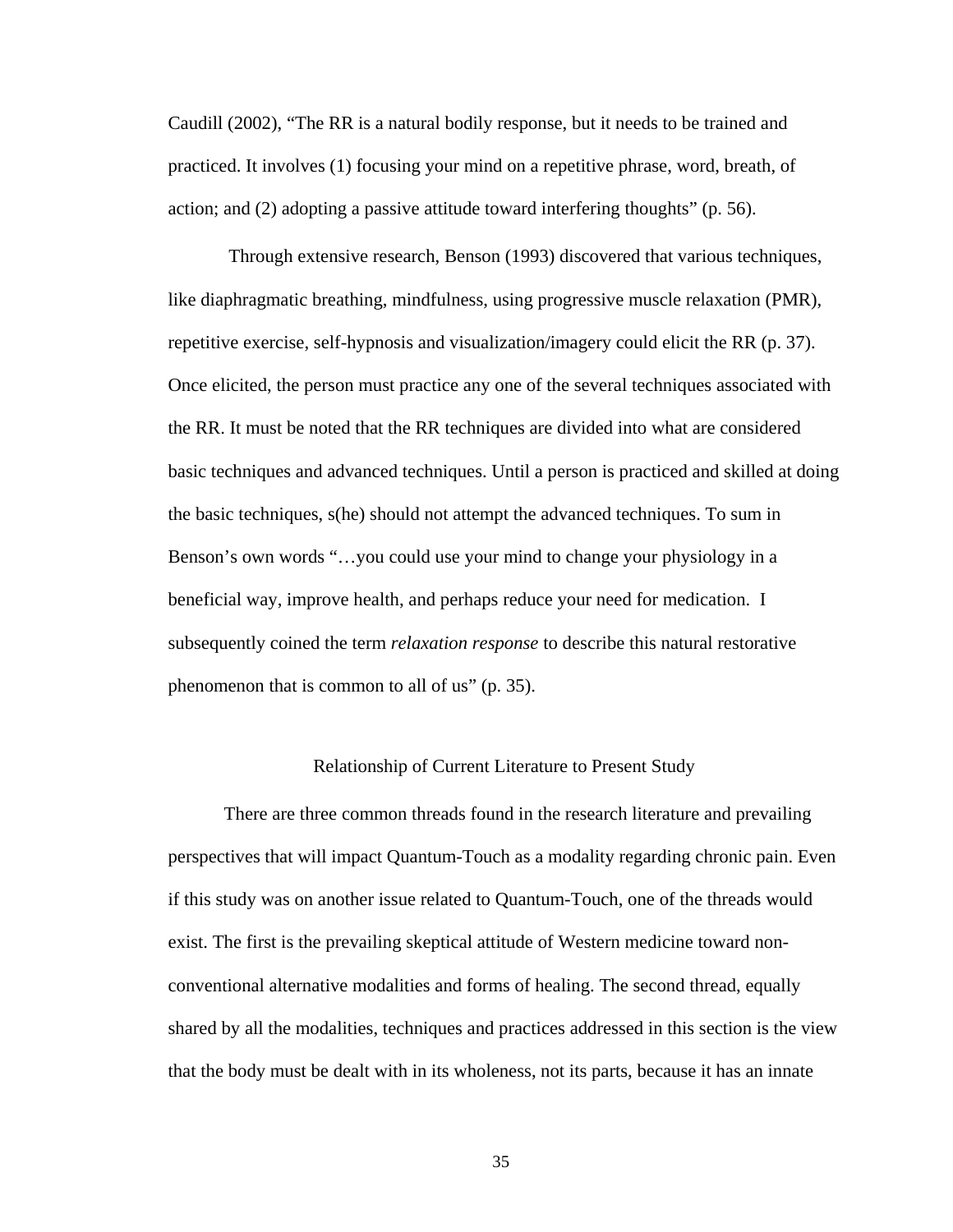sense of healing and flow that can be impacted energetically. Invasive techniques and medication are not always required for the body to heal. The third thread is that these modalities, when used as an adjunct to conventional medicine, are documented to have some beneficial impact on chronic pain in humans, despite the prevailing Western attitude.

The concern by Western medicine for alternative approaches can be found in the following statement by Laliberte (2003):

Western medicine, based on scientific research, has long been skeptical of many alternative forms of treating the sick, such as acupuncture and hypnosis, that do not meet the strict criteria of rational proof required by science. In the field of pain management, however, doctors have seen patients receive relief from some of these practices that they have not received from other forms of treatment. When side effects are minimal, doctors are beginning to look more kindly on such helpful alternatives that complement the use of drug and exercise therapies. (p.109)

 Quantum-Touch appears to fall in line with these modalities. With each one, questions have been raised as to their impact on health in general and specifically with pain. This will be no different for Quantum-Touch in that its impact, if any, must be determined through research and clinical studies. The findings and results shown from the research literature have a direct impact on Quantum-Touch in that they looked at chronic pain and, in some studies, at musculoskeletal issues. It is possible that the results from this study on Quantum-Touch will evidence that it too, can join the ranks of the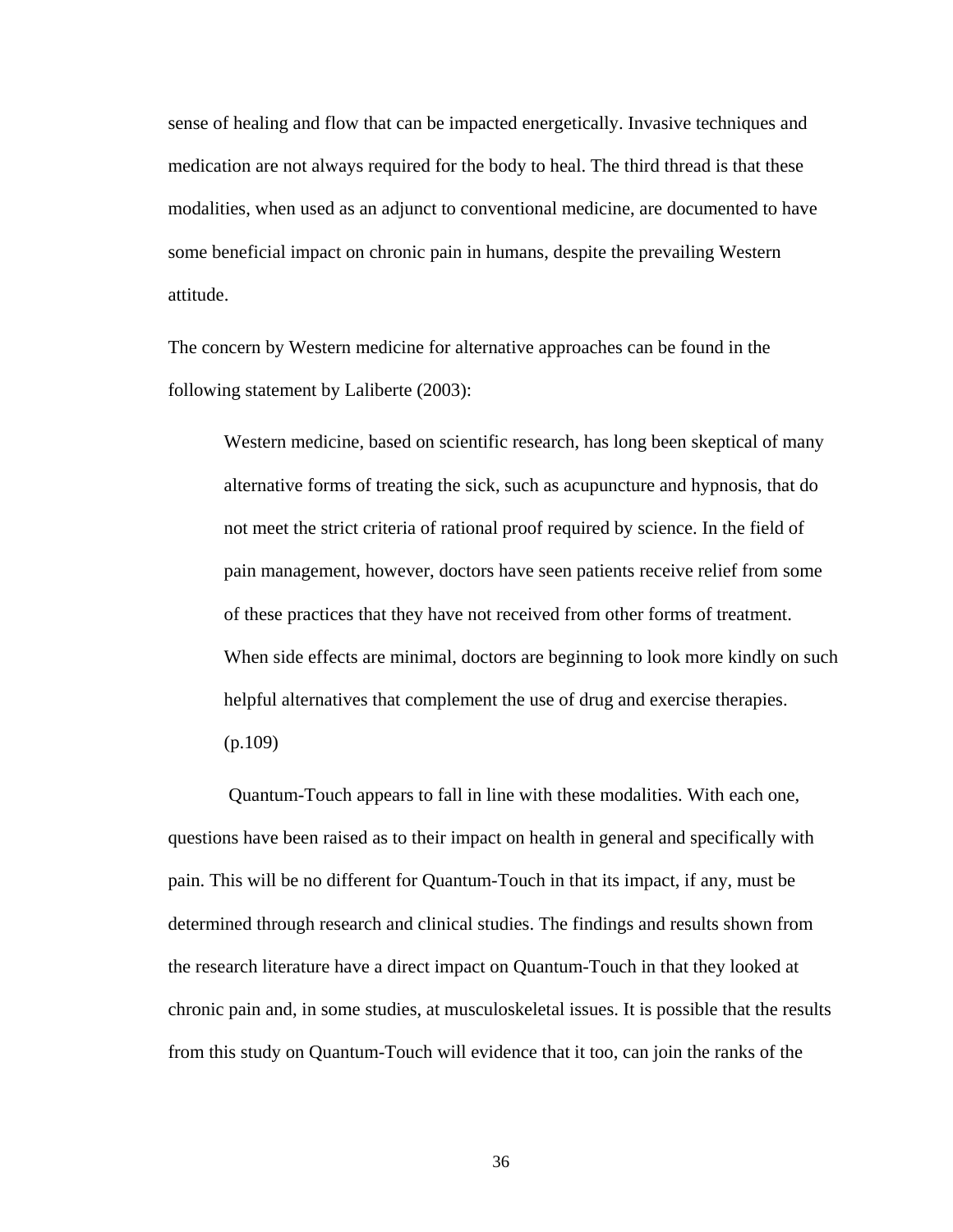other holistic modalities in the quest to alleviate chronic musculoskeletal pain safely and beneficially.

 Some of the issues raised by the theoretical perspectives may also relate to Quantum-Touch. One such issue is the "prevailing Western attitude" that Caudill (2002) and Laliberte (2003) addressed.

The following perceptions and statements have been drawn from Laliberte's (2003) book on chronic pain. With regard to Shiatsu, it was suggested, "Shiatsu's specific methods and theories have not been scientifically proven or even studied to any great extent…Still you may find it relaxing (though it has a reputation for being a 'robust' therapy that may not be comfortable) and it may work in ways similar to acupuncture" (p.117). Regarding Therapeutic Touch is the statement, "The medical establishment is skeptical about therapeutic touch, though nurses in some hospitals incorporate it in their healing practices. With suggestive research backing it up and no downsides, it's a harmless, though unproven, option for treating pain" (p.118). About Reiki we find the following argument, "Few studies have been done on reiki, and the ideas behind it strike many doctors as exotic and far-fetched. But, like therapeutic touch, it appears to have few drawbacks and may be worth using if it provides comfort or relaxation" (p. 119). The most hopeful comment was about Acupuncture. About Acupuncture it was offered, "It still isn't entirely clear how acupuncture works, but studies (and many doctors' clinical experience) suggest it can help with a variety of pains, along with various pain-causing conditions. While still mainly practiced by non-physicians, a number of medical schools across the county (including Harvard) now offer courses on acupuncture for physicians, and enough doctors have become practitioners that they've formed their own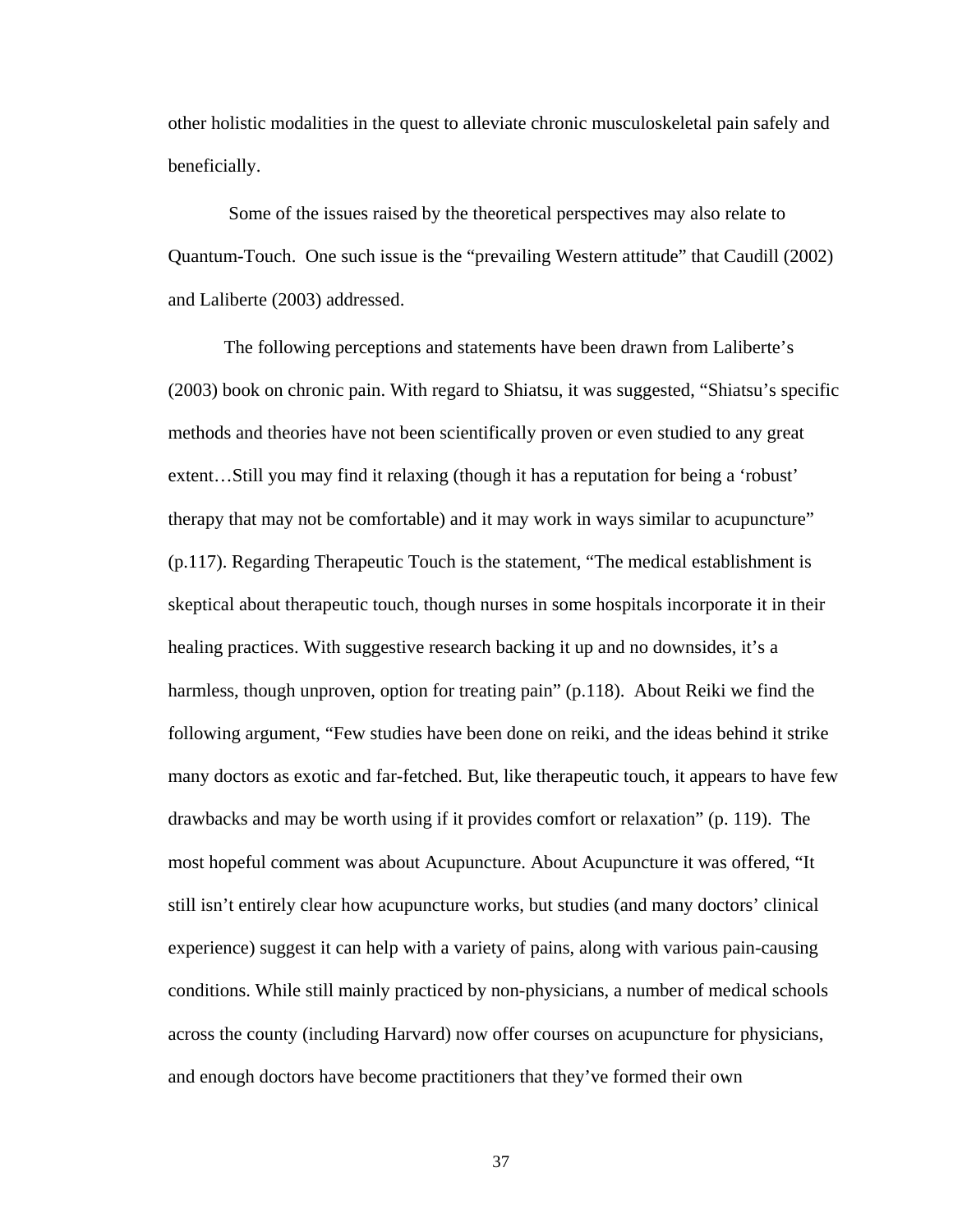organization, the American Academy of Medical Acupuncture. Still, acupuncture may not help everybody…" (p. 114). Further was the statement, "Some NIH studies have been done on acupuncture. Early findings suggest it may help reduce pain and improve function in patients with OA (osteoarthritis) of the knee" (p. 176). Of the mind-body techniques and modalities was found the statement, "On the mind-body front, methods such as meditation, imagery, and deep breathing can better help you cope with pain—and they cost nothing (apart from training sessions) and have no side effects" (p. 176). As the research has shown, well-designed studies must be conducted in the field of Quantum-Touch that evidence the efficacy and worthiness of this modality in addressing chronic pain. Moreover, Quantum-Touch may have to enter the medical realm of hospitals, integrative clinics and pain management centers to find subjects and volunteers willing to undergo scrutiny and testing using different variables by which to prove its techniques. It must be willing, as a modality, to forego the route of simple anecdotal evidence within its own ranks. As with the other modalities, the interest and desire for non-invasive techniques has been expressed by the fact that Quantum-Touch has spread so rapidly in the U.S. and abroad. It is now time for Quantum-Touch to establish sound research literature as reflected by those investigators and researchers included in this literature review. The clinical study proposed by this researcher is an effort to initiate that with the results reflecting the positive impact that Quantum-Touch has on chronic musculoskeletal pain.

#### Summary

The results of the literature review beg for more study and research on behalf of Quantum-Touch in the area of chronic pain. The literature review clearly indicates that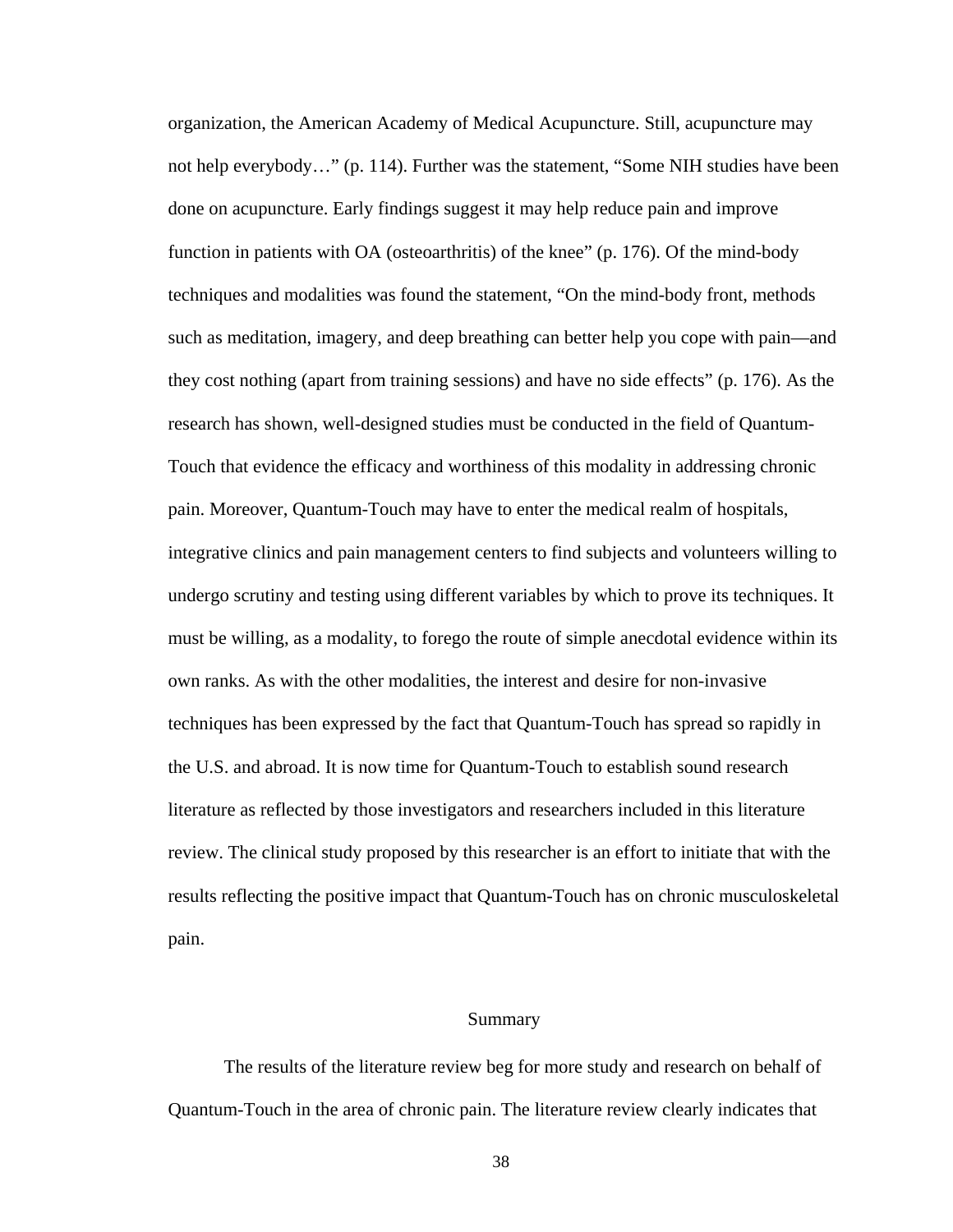Quantum-Touch is an area that has not been discussed. Clearly apparent, one of the current barriers for study is the lack of scholarly research and observational studies done with regard to Quantum-Touch and the need for clinical studies so that a body of literature can be developed for future researchers. This is precisely why Quantum-Touch lends itself to scholarly inquiry, required research and what led this researcher to seriously raise the question for study. The modality is lagging behind other hands-on holistic healing modalities and is in sore need of dedicated researchers for several aspects of Quantum-Touch that show potential of this modality in other aspects of wellness and not just for chronic pain.

 As Quantum-Touch is so similar to both Reiki and Therapeutic Touch, this study seeks to determine the impact that Quantum-Touch potentially has on chronic pain and the well-being of humans. There is no other alternative that can be taken in order to demonstrate/evidence that Quantum-Touch must have an opportunity to be integrated with other conventional treatment. As there is no existing body of knowledge for research on Quantum-Touch in the area of pain and with specific regard to chronic pain, the most viable research option is to utilize Quantum-Touch in humans to determine its impact. The modality and the field are ready to be developed from the seeds that have been planted by the proposed research. This study will serve as the beginning for a body of literature to be studied and critiqued. This proposal allows Quantum-Touch techniques to be given to human subjects to determine the efficacy of the modality for pain reduction and its potential contribution as a new healing modality for society. While both Reiki and Therapeutic Touch have shown that they too have had a positive impact on alleviating pain and contributing to the well-being of the client, an obvious conclusion from the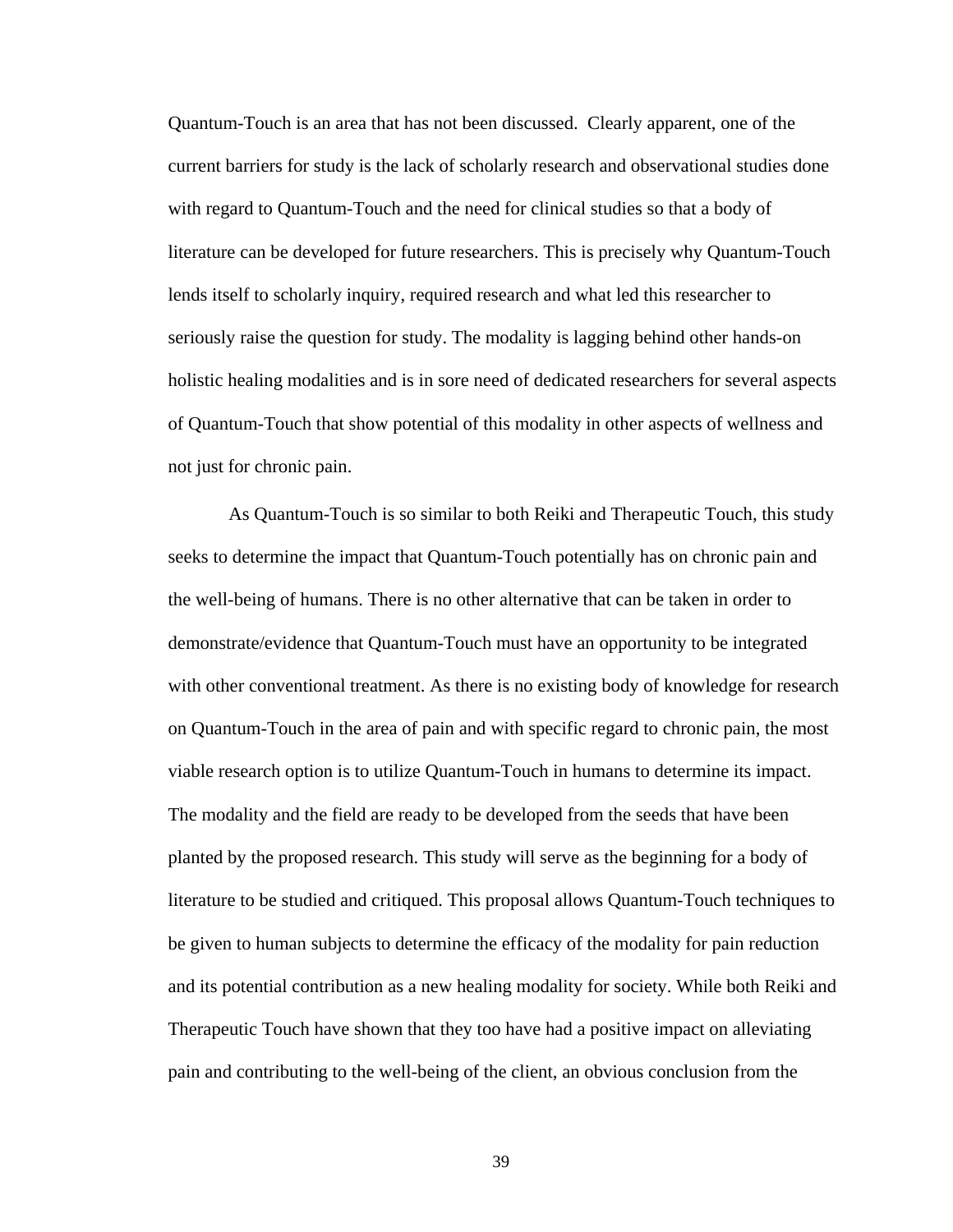literature review is that more research is required. The statistical analysis resulting from this study will contribute to a call for further statistics, expanded variables and a larger clinical study inclusive of other age groups (older and younger).

 Contemporary theoretical approaches must continue to investigate and study promising modalities like Quantum-Touch even if they continue to come under scrutiny and skepticism. By conducting more clinical trials and studies, this will provide more opportunities to evidence the efficacy of natural non-invasive modalities so that a more integrative approach to the study of chronic pain in humans can be taken.

Benor (2007) may prove to facilitate the awareness of the modality of Quantum-Touch in that it contains hundreds of research reviews on healing and a meta-analysis on healing, in general. He declares, "There are two broad categories of healing. In the first, prayers or meditation for the ill person's return to health are conducted either by an individual or a group. …The second form of healing involves some variation of the laying on of hands. Healers place their hands either on or near the body and may move them slowly or in sweeping fashion around the body." His book addresses the questions of "Does spiritual healing work," and "How does spiritual healing work?" (p. 4). His work found in four volumes answers the first question most positively with the following volumes examining anecdotal evidence and a myriad of research studies, (some robust and some not). He asserts, "More controlled experiments have been conducted on healing than on all the other complementary therapies (with the exception of hypnosis and psychoneuroimmunology. There is significant evidence for healing effects on humans, animals, plants, yeasts, bacteria, cells in a laboratory, enzymes, and DNA. These findings challenge Western medicine to make major adjustments in its basic understanding of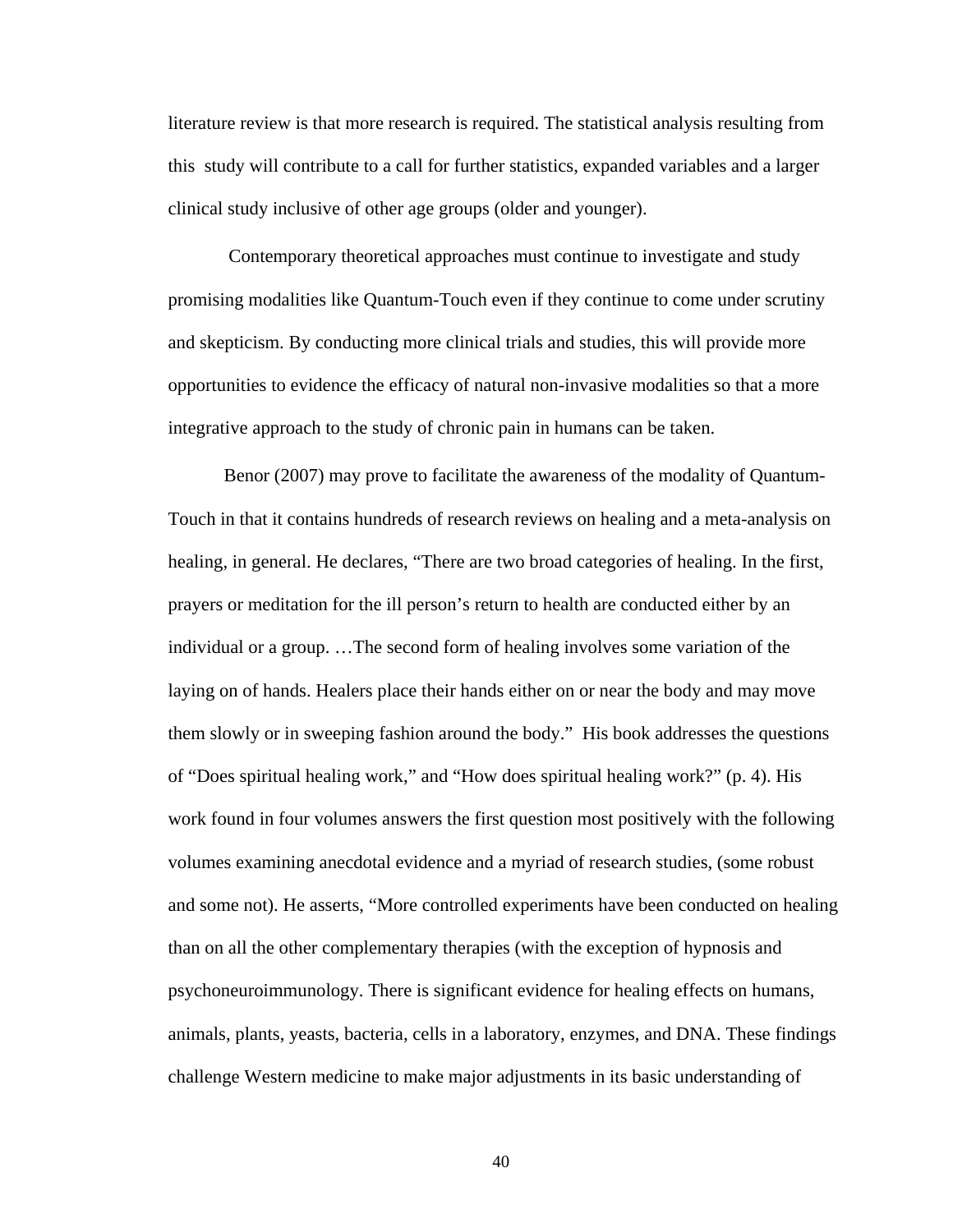health and illness and reflect more general winds of change overtaking Western science" (p. 5). Based upon the studies and research discussed previously for Reiki and Therapeutic Touch and the work compiled by Benor (2007), Quantum-Touch may be able to garner softer criticism than its predecessor modalities. At the least, Quantum-Touch will deserve open and fair examination, if sound clinical studies can be developed.

Additional study of Quantum-Touch in the area of chronic pain will make a contribution toward stimulating tremendous actualization for more study thus creating a body of literature for future investigators.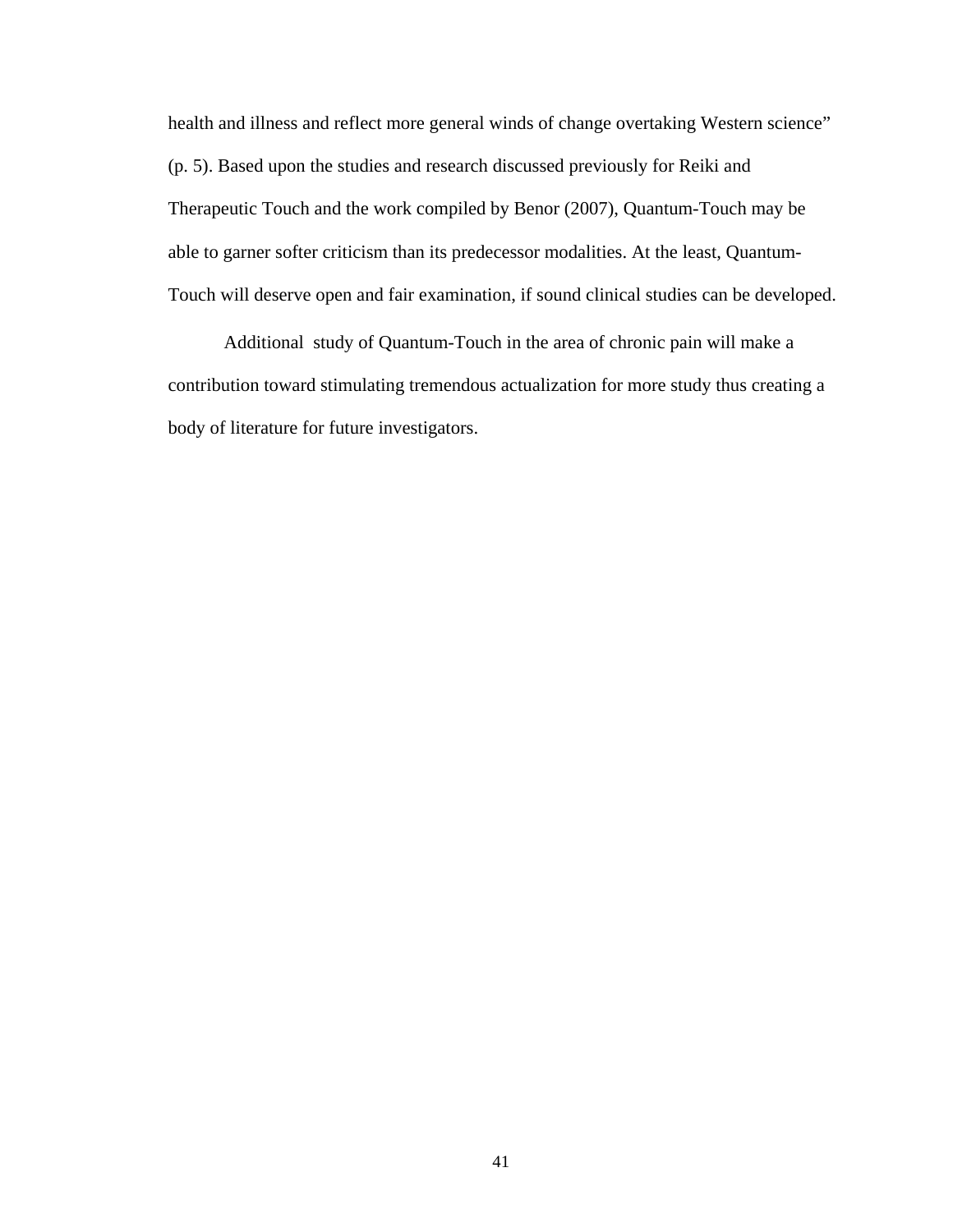### CHAPTER THREE

# DESIGN OF THE STUDY

### Introduction

The purpose of this study is to investigate, through the use of human subjects, whether Quantum-Touch has an impact on chronic musculoskeletal pain. The study to be conducted is experimental in nature, and will only address the issue of chronic pain. It was set up as a controlled random trial in which two groups of volunteers were studied in a clinical setting. It used adult human subjects in the study who were current patients under the care of a medical doctor who served as the second Investigator for this study and who specializes in orthopedic and neurological pain, working with muscles, bones and nerves. The study was conducted to determine the impact of Quantum-Touch energy healing on clients with chronic musculoskeletal pain. This study evaluated: 1) whether hands-on Quantum-Touch can enhance the reduction of chronic pain in humans, 2) whether Quantum-Touch can enhance the functional mobility of the same clients and; 3) if Quantum-Touch can take its place with Reiki and/or Therapeutic Touch as a viable, complementary holistic modality to allopathic treatment of pain. The hypotheses tested were: 1) Quantum-Touch is effective in the area of chronic musculoskeletal pain and; 2) Quantum-Touch healing is a complementary modality that can be used to reduce chronic musculoskeletal pain in humans. Other questions answered were: Does Quantum-Touch help create a more positive attitude in the client? Is the client more relaxed after a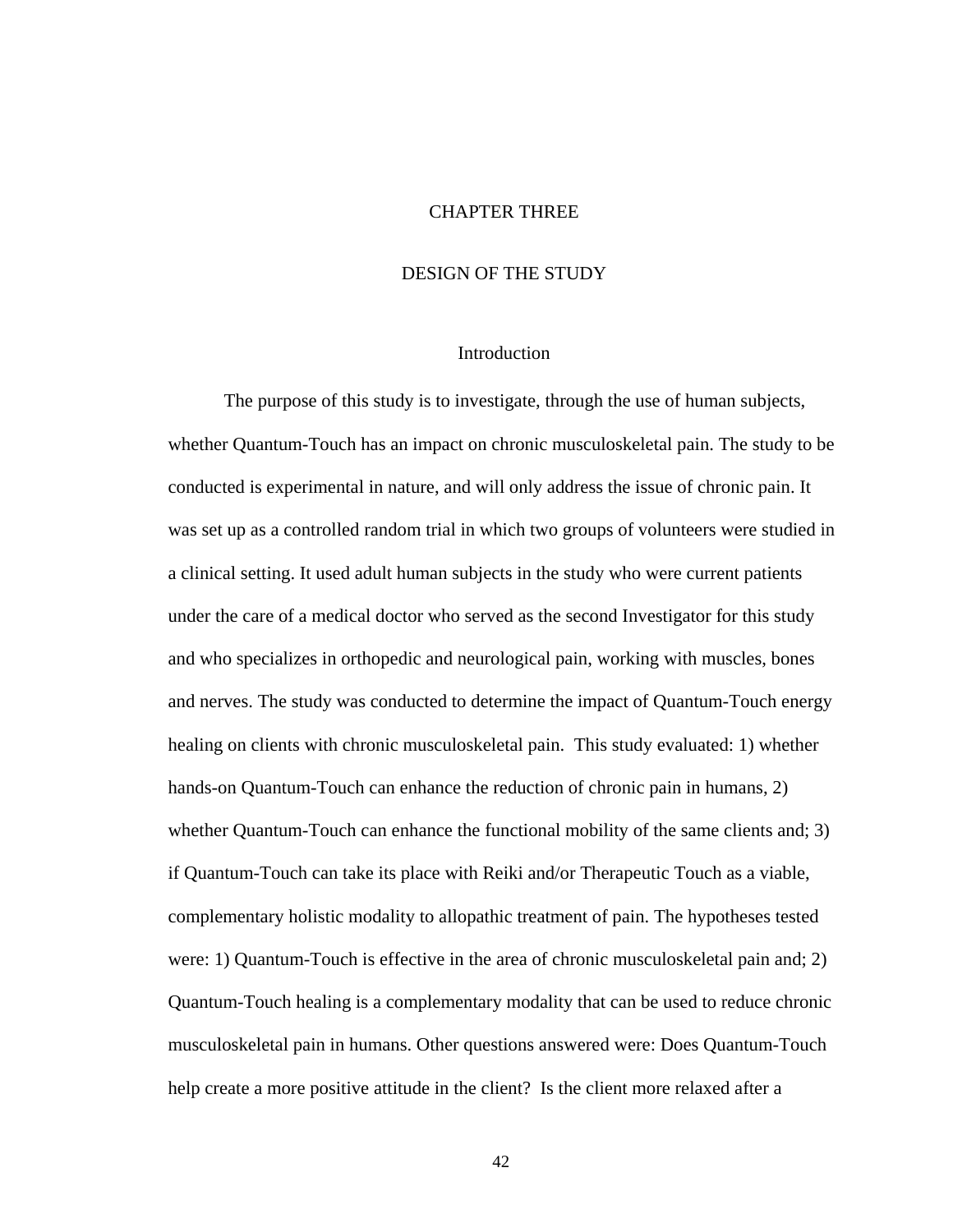Quantum-Touch session? Did the pain actually lessen, according to the Pain Rating Scale the client used? Data was collected using two forms (see Methodology) to obtain the results for these questions. Pain ratings were tabulated and skill/task results were collected and assessed as well. Both types of data were set forth in computer and paper charts. The study evaluated, in a controlled clinical setting, whether Quantum-Touch helps alleviate/reduce/lessen chronic pain. The data collected and the results evidenced that Quantum-Touch healing is a viable complementary holistic modality that can be integrated with western conventional practice in addressing chronic pain.

# Participants

 The study was made up of both adult men and women between the ages of 18-64. Twelve volunteers were randomly assigned to one of two groups each containing six volunteers. One group served as the experimental group and received hands-on light touch Quantum-Touch energy while the second group received hands-on light touch but no energy. There were no pregnant women, children, minors, prisoners or cognitivelyimpaired individuals used in this study. The volunteers were both men and women who had been given a musculoskeletal diagnosis which met the definition of chronic. The volunteers were all current patients of the medical doctor, Dr. Doriscine Colley, who had been determined (medical diagnosis) to be otherwise healthy, but had chronic pain in their hands, back or some other part of their body.

The reason human subjects were used for this experimental research is because there has been other documented study using humans for Reiki, Therapeutic Touch and other hands-on healing modalities in the area of pain and stress reduction. Nurses, nurse-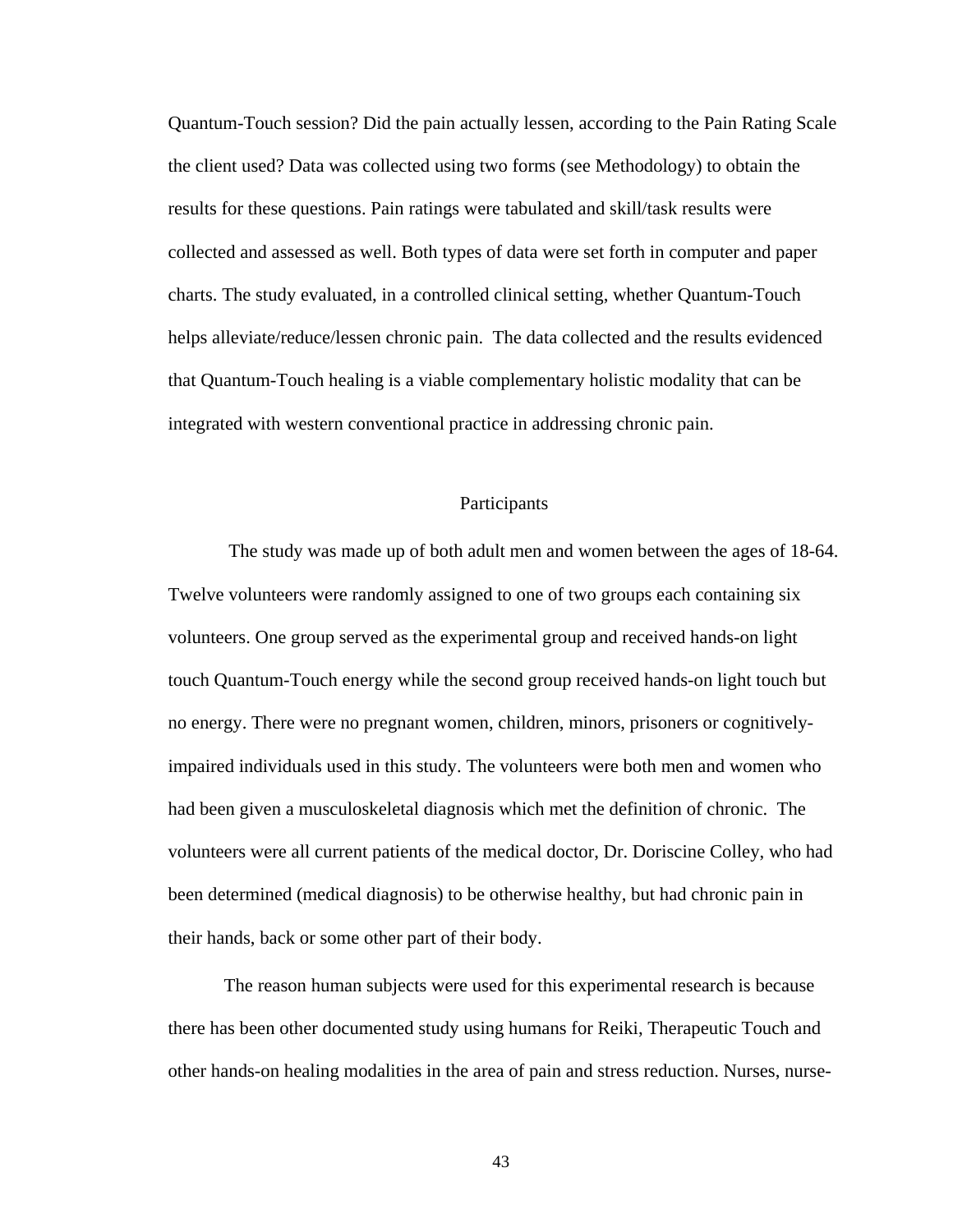practitioners, doctors and those in mainstream medicine have allowed Reiki and Therapeutic Touch to supplement regular conventional care. Although these modalities may serve as "complementary" or "alternative care," or be seen as an adjunct to mainstream medicine, clients and patients have requested and opted for such nonmainstream, non-conventional care. Since Quantum-Touch, as a modality, is similar to Reiki and Therapeutic Touch in its techniques and how it is administered to the person (laying on of hands on or above the body), it is of significant importance, almost mandatory that human subjects were used for this research in order to show that Quantum-Touch should also be given consideration as a new intervention for pain and stress reduction.

Since this clinical study involved human subjects, the research was approved March 2009 from the CCNH Institutional Review Board for the Protection of Human Subjects (IRB). As part of that approval, the permission and authorization letter, selection criteria, recruitment source and process, study location, risks involved and potential benefits to the volunteers are discussed below.

*Selection Criteria.* The researcher collaborated with the medical doctor to determine selection criteria for inclusion and exclusion in the study. The specific criteria and the rationale were developed as a QT Screening Checklist (see Appendix A). This was a strict medical assessment conducted solely by the medical doctor prior to the study. There were eight inclusion criteria and ten exclusion criteria (see Appendix A). The rationale for the selection criteria was based upon having volunteers who were determined as otherwise healthy (through medical diagnosis) and did not have any life-threatening or terminal disease or another disorder that could complicate the study. The overwhelming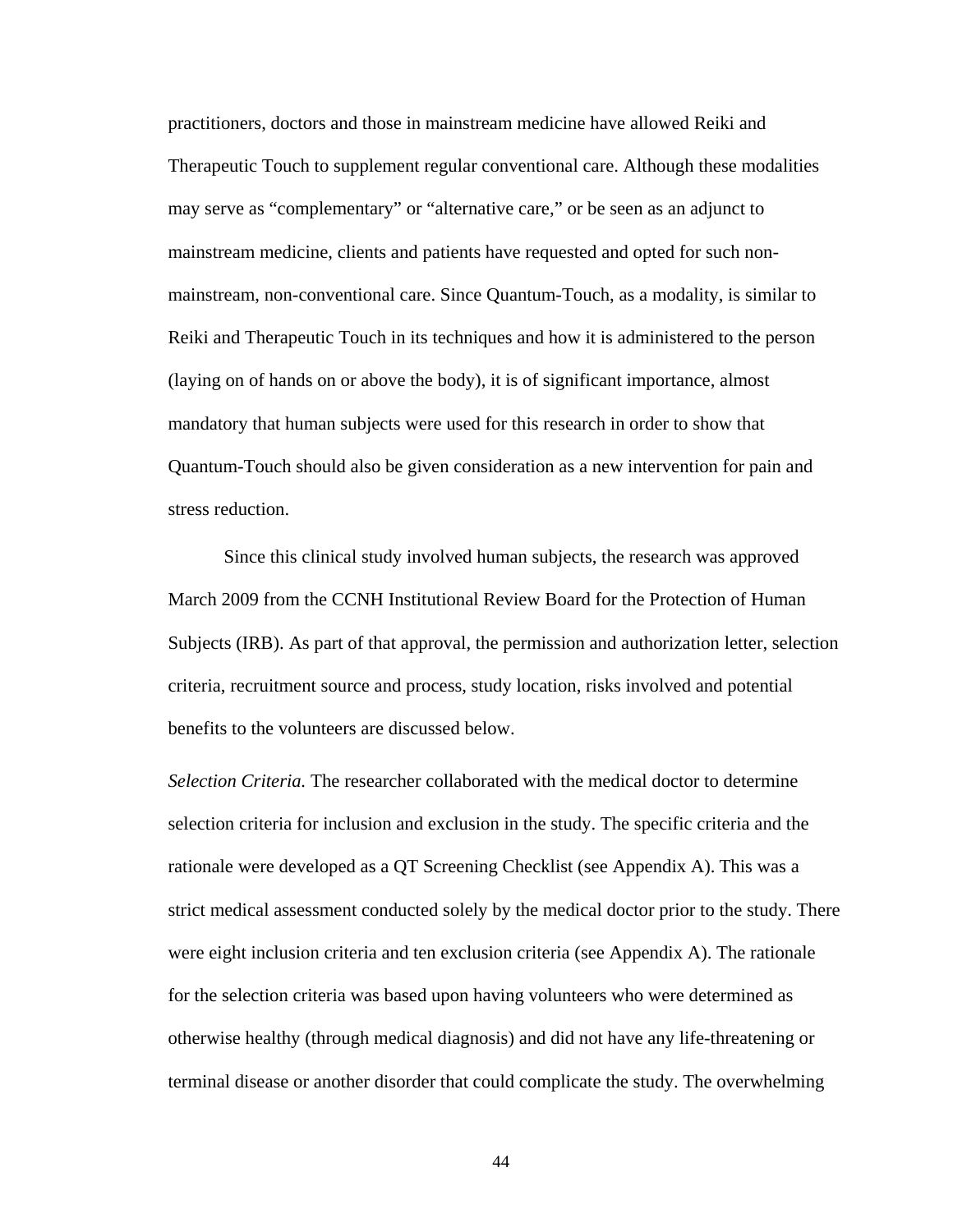majority of these patients' age and condition fell within the scope of Dr. Colley's medical practice and were under her care. Therefore, the CCNH Informed Consent Form - Adult was only used. The inclusion and exclusion criteria were assessed directly from current medical records and from confidential discussion between Dr. Colley and her patients during their initial appointment.

A checklist of the criteria above (Appendix A), was completed and signed by each client and Dr. Colley and kept in the individual client's/volunteer's file. The checklist along with the "Consent to Act As A Research Subject (Adult)" letter described below in the Informed Consent Process, was also completed prior to the start of the study. The researcher insured that both the checklist and consent forms were completed and on file for all twelve volunteers prior to scheduling any appointment for the Quantum-Touch session.

*Recruitment Source*. Dr. Doriscine Colley's medical practice, Maryland Medical Rehab, is located in two different cities in the state of Maryland. The first office is located in Silver Spring, MD and the second office is in Baltimore, MD. The volunteers were both men and women between the ages of 18-64 who all had a musculoskeletal diagnosis which met the definition of "chronic." A letter typed on Maryland Medical Rehab letterhead gave support and approval by Dr. Colley to this researcher for this study to be conducted and was given to the IRB. This letter also gave the researcher authorization to access medical records as stipulated in the letter. All volunteers were seen at the office where they have their regular appointments. Appointment times for the volunteers were those used during regular business hours. No volunteer was asked to come outside of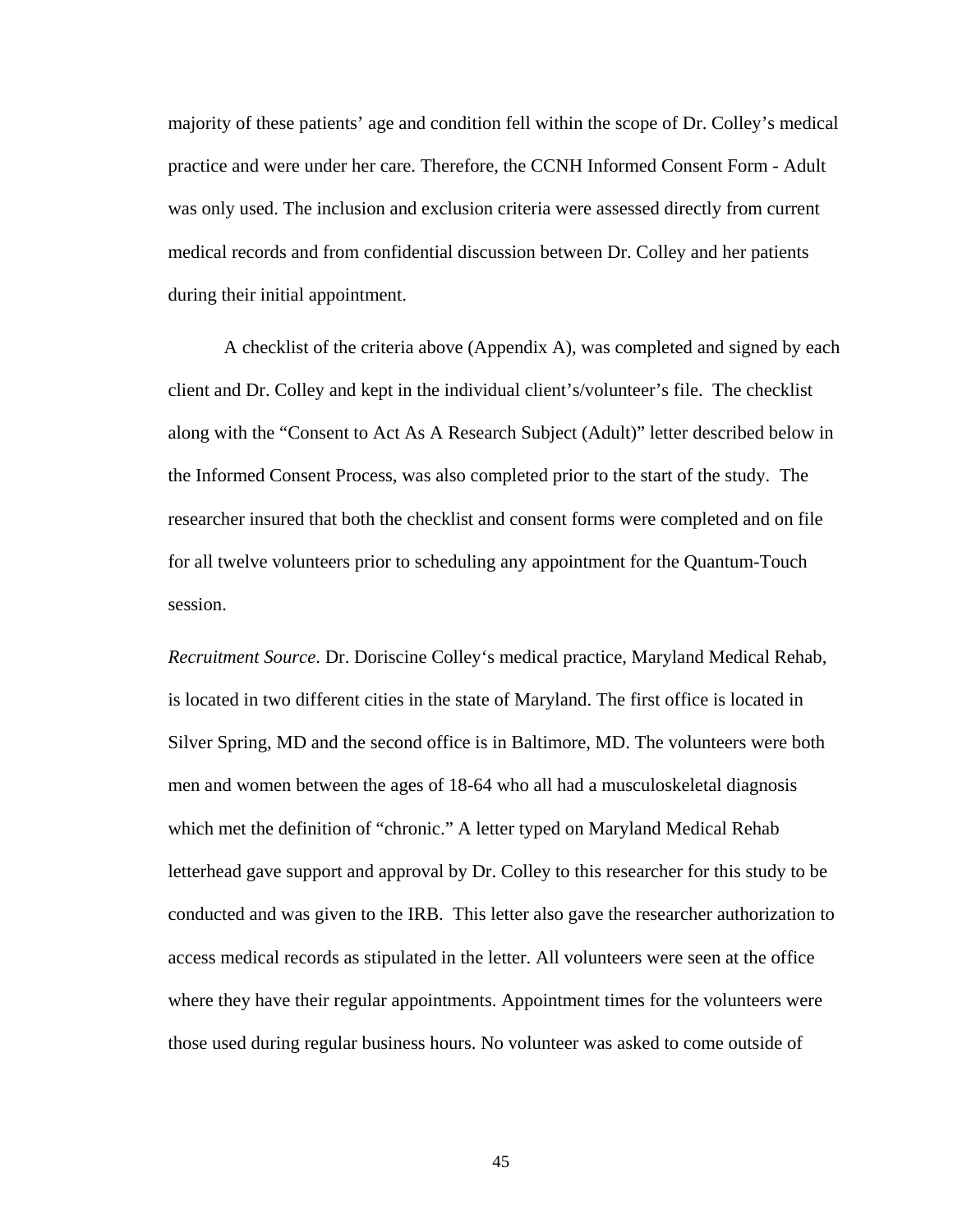regular business hours or told to go to another office in order to accommodate the progress of the study.

*Recruitment Methods.* The volunteers were all identified from the medical records of Dr. Colley who had expressed interest in bringing holistic techniques into her medical practice. Many of her patients also stated their interest in and readiness to experience alternative and complementary techniques. Therefore, Dr. Colley informed them that she would make available, in the future, a complementary healing method and its techniques. There was no flyer distributed, no written notice or telephone calls made. Dr. Colley simply told patients and by "word- of –mouth" it was spread to many. Several patients expressed high interest and said they would welcome holistic techniques to address their pain. Therefore, Dr. Colley informed them that there was a project brought to her office in which people could volunteer to experience a new intervention called Quantum Touch. This information was given to the patient during their private appointment with her. Once the researcher told Dr. Colley that the pilot project was approved, Dr. Colley also told those interested that participation was on a voluntary basis. She further stated she would hold a meeting where the Principal Investigator and all interested patients could discuss the specifics of the study and address all questions at that time. About twentythree patients expressed interest and wanted to volunteer for the study. A meeting was held by this researcher for the interested patients in which she answered all concerns and questions. The researcher also let all potential volunteers know that the selection criteria would be applied when reviewing the medical records. Each client/patient who met the criteria would have an equal chance to have his/her name submitted. Selection of the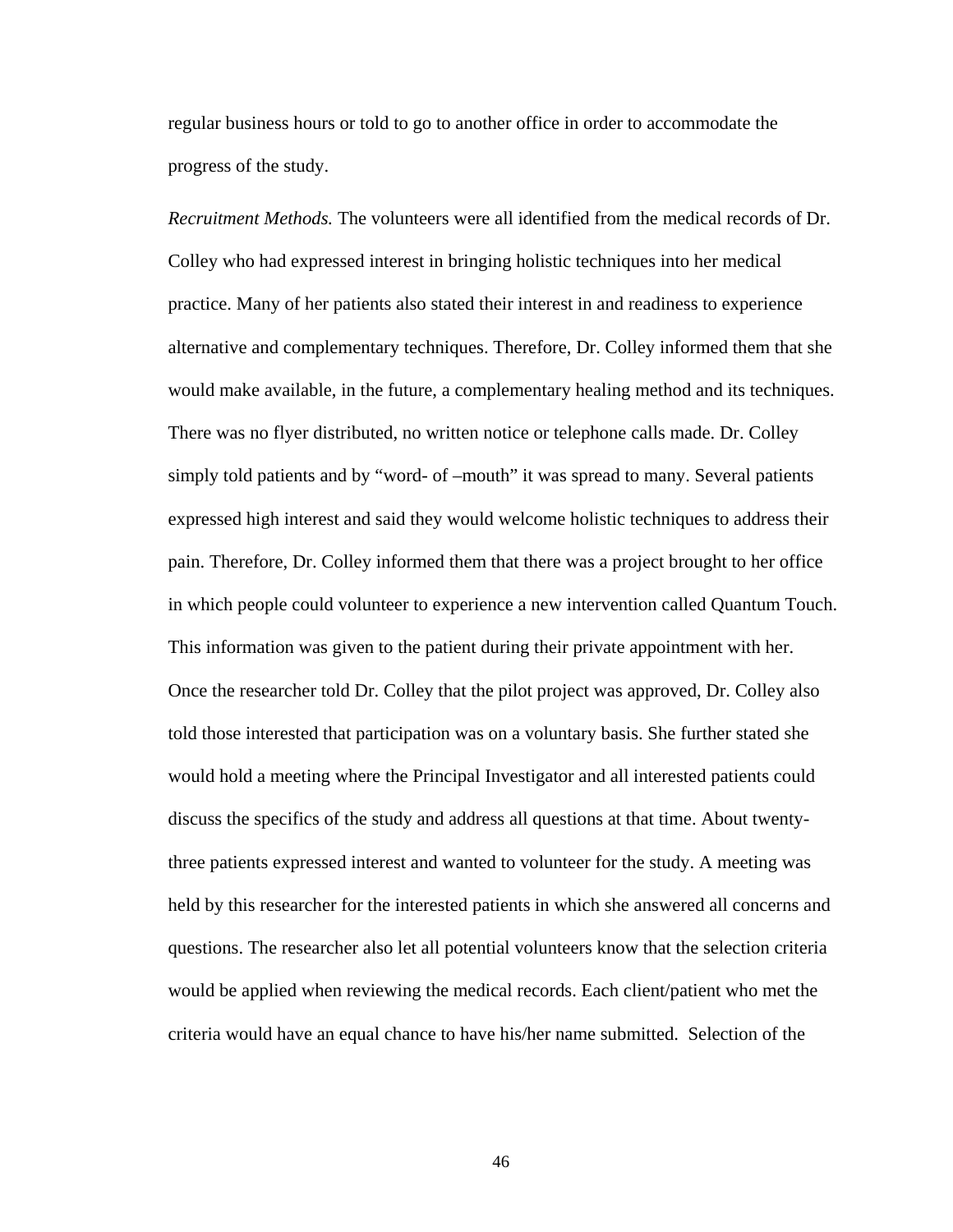volunteers was made randomly until there were twelve volunteers who met the requirements for the two study groups.

*Informed Consent Process*. Dr. Colley made the initial contact with the patients who were potential volunteers in this study. As stated above, Dr. Colley introduced the proposed study by discussing complementary healing techniques with them. She had specifically held talks about her recent training in both Reiki and Quantum-Touch healing and answered questions and concerns. She stated to this researcher that many of her patients were eagerly waiting for her to offer a complementary healing modality in her office and had indicated that this study was an excellent way in which to introduce this to her patients. Dr. Colley also held a preliminary meeting with all potential volunteers and discussed the experimental study. At that meeting, Dr. Colley introduced the Informed Consent Document. Further, she discussed the pilot study's purpose, potential benefits, risks, all survey instruments, confidentiality, duration, number of volunteers, groups, etc. In short, all aspects were addressed. Questions about medical issues were answered by Dr. Colley while the researcher answered questions of a non-medical nature other questions about the study. Since the Office Manager/Secretary also had access to retrieving the client's (patient's) file, that individual was required to attend that meeting. The background information, educational information and telephone number of the Principal Investigator was shared at that meeting. All questions about participation, temporarily stopping or permanently ending participation in the experimental study were answered. The "Consent to Act As A Research Subject (Adult)" letter was also discussed at that meeting (see Appendix B).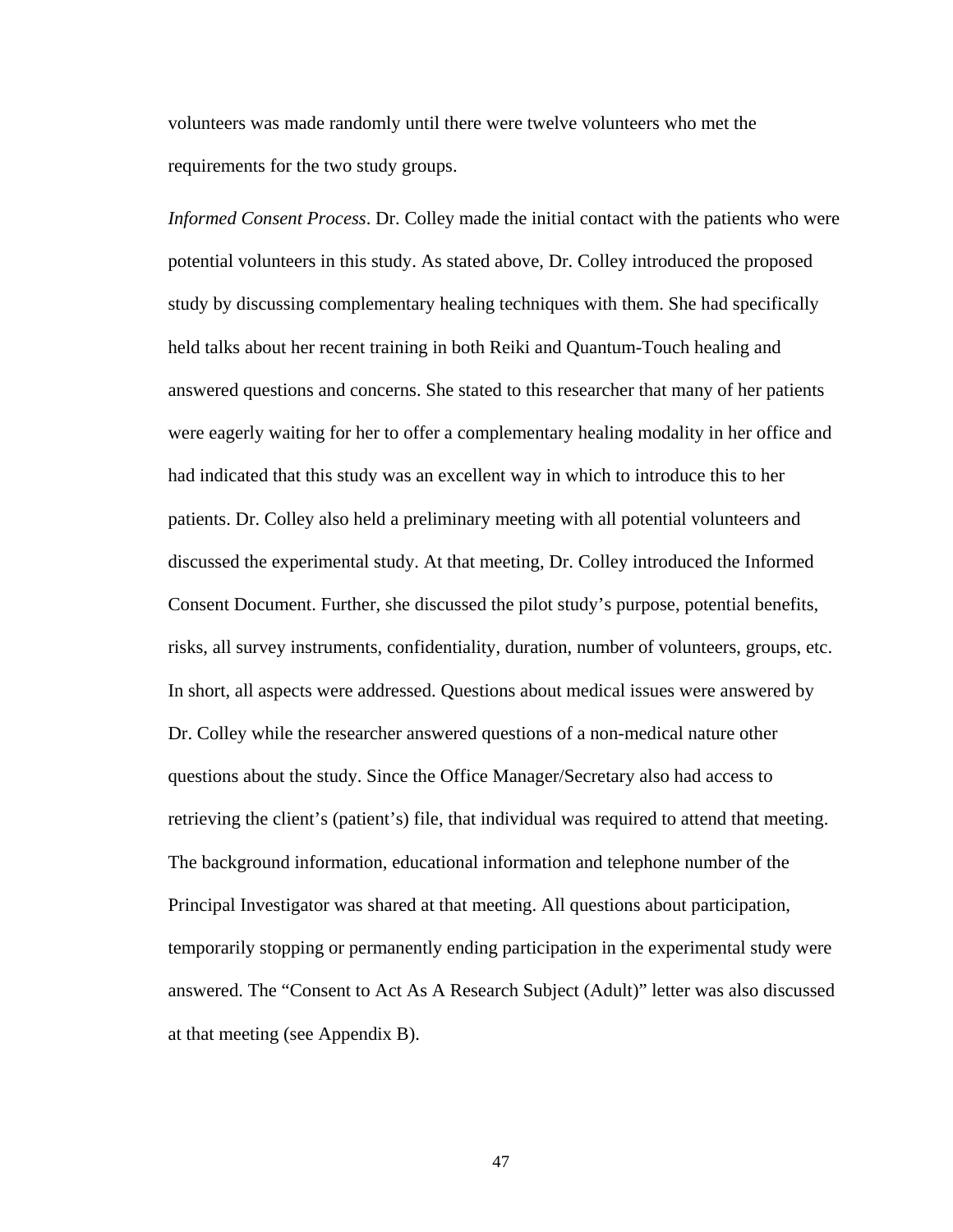*Study Location.* The research was conducted at the two medical offices in Silver Spring, Maryland and in Baltimore, Maryland. Both offices are housed in a professional office building. A suite containing a waiting room, private exam rooms, records room and the doctor's private office made up the professional setting. Both sites had all medical equipment required by her profession and the state of Maryland to offer medical services in the field of Rehabilitative Medicine. Further, the doctor had a private office where the computer was kept. In addition, there was a file cabinet in the records room that held all medical records, confidential patient information, survey instruments, questionnaires, and other forms pertaining to her practice. Each volunteer was seen in a private exam room and given the Quantum-Touch session. The records for this study were kept at the main office in Baltimore, MD. Paper and computer charts were generated that were kept by this researcher. Also, the screening checklists, pain surveys and functional questionnaires were also kept in one file with the appointment records.

*Identification of Risk*. Dr. Colley and this researcher discussed the possibility that when the volunteer received Quantum-Touch energy, s(he) could have an increase in pain in the exact area where the energy is given. A second risk was that, during the twentyminute session, the pain could move from the area that was identified and rated. For example, a volunteer may have chronic pain in her lower back that s(he) rated. The Investigators may give the energy and at the end of the session, the volunteer states that the pain moved to the upper back. Both these risks were considered minimal as the volunteer had already experienced and been living with pain. Also, these risks were thoroughly addressed and discussed at the preliminary meeting that all volunteers attended. Apart from these possible physical impacts, the Investigators did not see any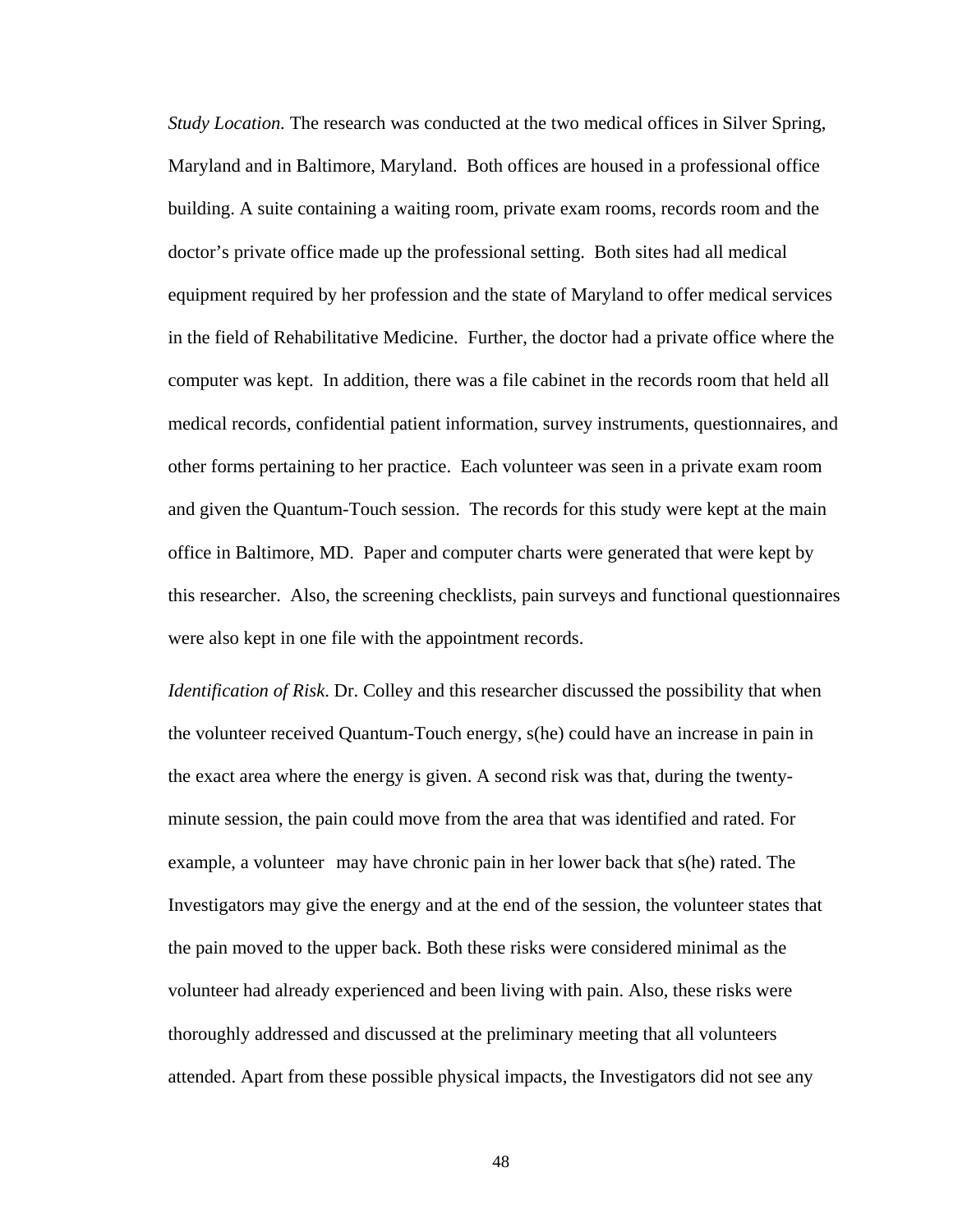psychological, economic or social risks for the participants. Last, the provisions stated below addressed these minimal risks.

*Management of Risk*. As all the volunteers were current patients of Dr. Colley, there were already provisions her offices used in case of increased pain. One such measure was the administration of a hot pack to the area of pain. Per Dr. Colley, other measures she takes to reduce severe or increased pain is to give injections or increase medication. All these measures serve to shorten the duration of any pain. In this manner, harm to the volunteer is greatly minimized. Dr. Colley stated that most of her patients were already on medication prescribed by her. One of the three measures above would be used by Dr. Colley, once the volunteer made the Investigators aware of any increase in pain. Since these are common medical treatments used by doctors in this field, both Investigators felt that these provisions were sufficient to address the risks that may occur during this study. During the study, no risk arose in which a volunteer required an injection or needed a hot pack as a result of the actual session. Also, no volunteer in either group received an increase in medication subsequent to the session.

*Assessment of Risk*. While the well-being of each patient/volunteer is of utmost importance to the Principal Investigator, the anticipated benefits may not be made known to society or to science, if this study is not undertaken. Quantum-Touch is untested as a modality that may bring both physical comfort and pain reduction to people. Further, Quantum-Touch has the same potential as Reiki to reduce stress and provide a more positive attitude. These possible benefits can result in volunteers who may feel, and in actuality, become more productive human beings. The real changes that may be made to the volunteer/patients' lives cannot be seen or measured if this study is not undertaken.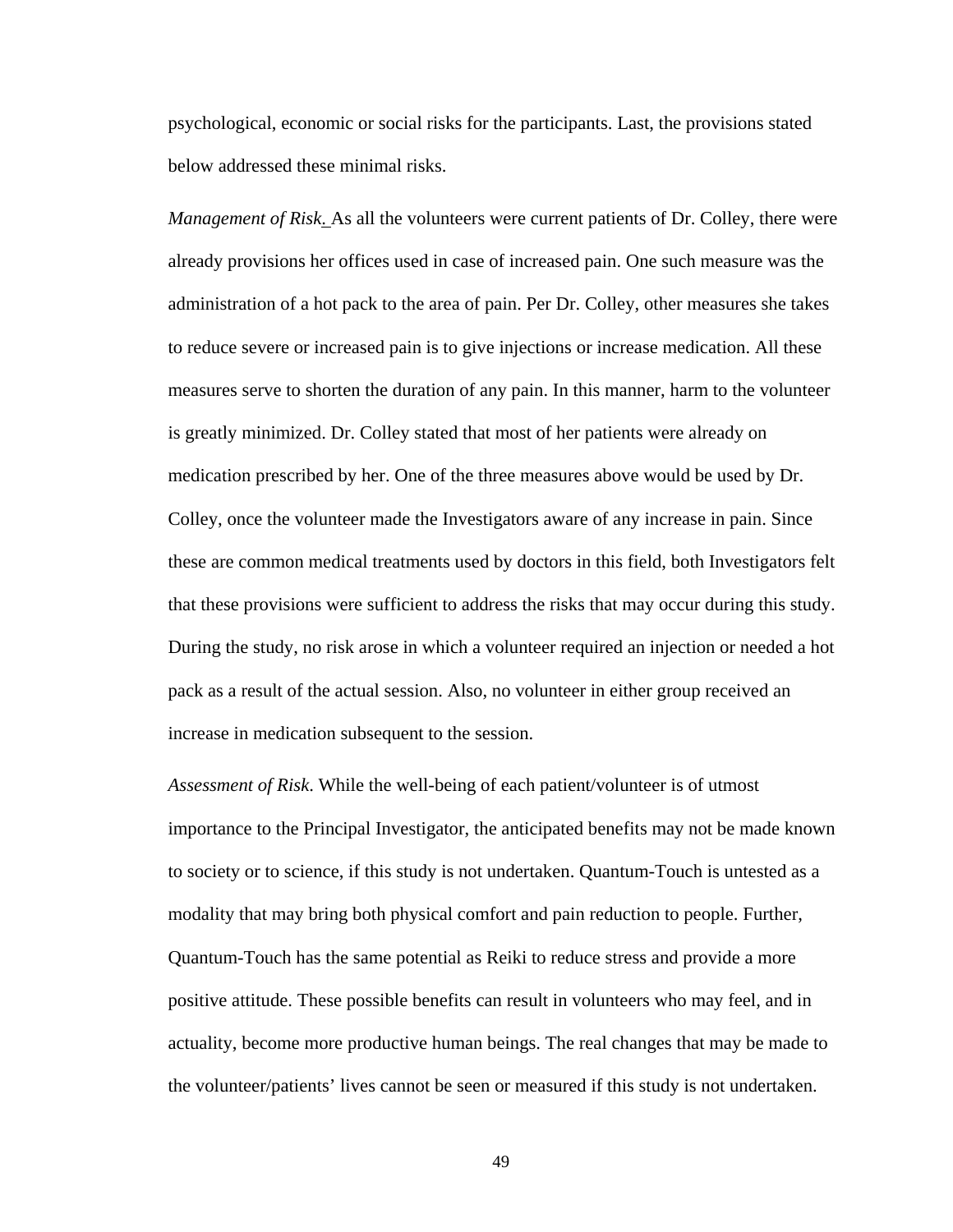Another consideration is that all of the volunteers asked to experience and undergo an alternative, complementary technique to combat their pain. This was not a request for medication or another conventional technique, but a request for a holistic method or technique each was willing to undergo. The knowledge and results that the Principal Investigator expects to see, share and make known outweigh the risks involved to the volunteers. Further, the Principal Investigator hopes to unveil, through the results, that Quantum-Touch has a positive impact on the volunteers in specific areas of chronic pain. If this can be demonstrated in this study, Quantum-Touch can also be made available in more private clinical settings, in hospitals, hospices and in integrative clinics and in teaching hospitals. To date, there has been no scholarly study undertaken on behalf of Quantum-Touch since the field is so new. The researcher was aware of the risks to the subjects/volunteers who participated in this study; however, in the pursuit of scholarly research, it was critical that the research be done without further delay. It is hoped that Quantum-Touch can take its place along with other holistic modalities that have also struggled and are finding their place alongside of conventional treatments in western medicine. Last, although the risks were real, so are the tangible benefits to the volunteer- -the possible alleviation or reduction of pain. The potential for Quantum-Touch to reveal this knowledge and provide relief to people with chronic musculoskeletal pain cannot be evidenced without this research at this time.

*Potential Benefits*. One of the anticipated benefits to the volunteer is that his/her pain will be reduced. Once the volunteer receives the Quantum-Touch energy, s(he) may have a decreased perception of pain. Also, it is possible that the volunteer may have little to no pain after the session. Another potential benefit is that the volunteer may feel more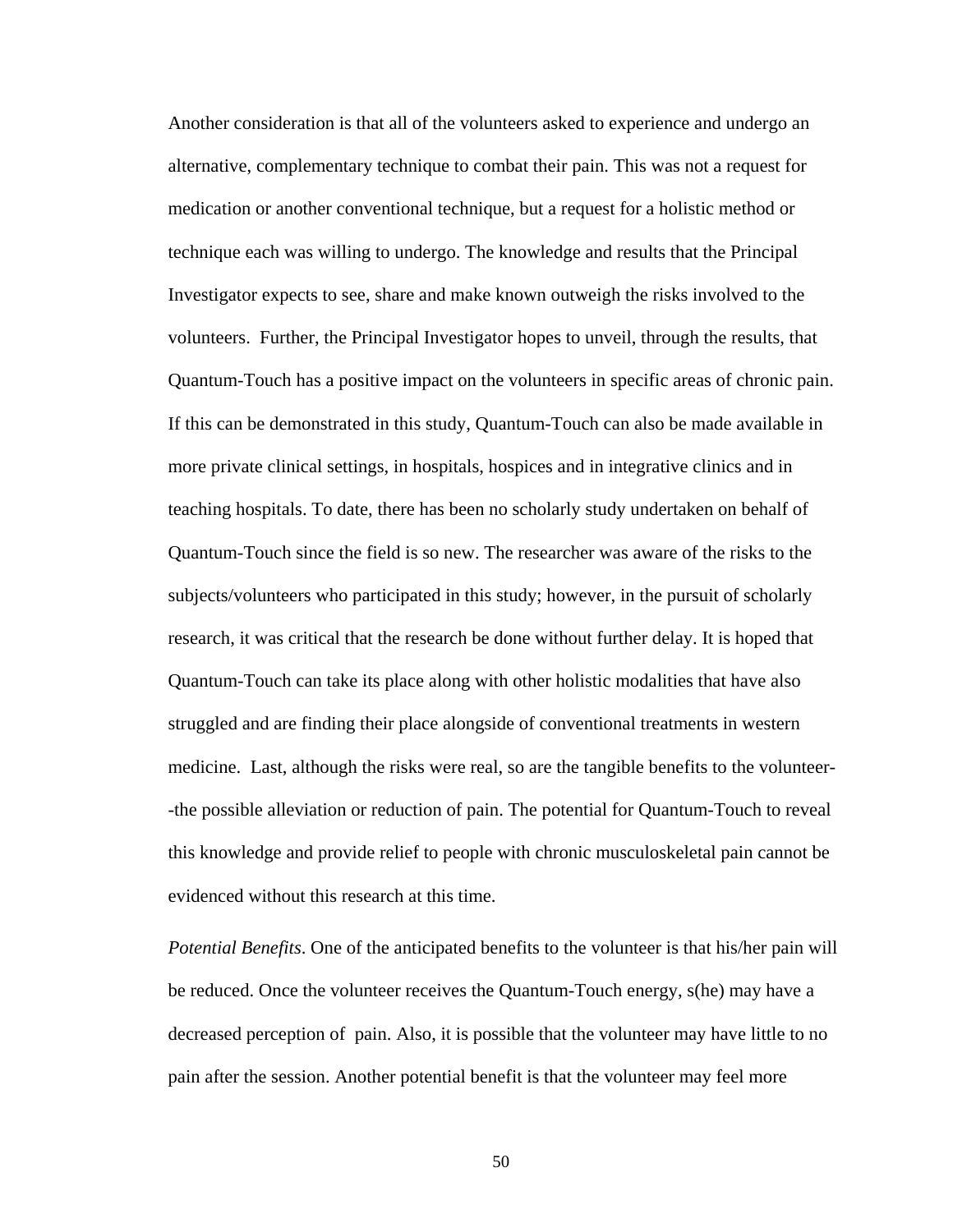relaxed at the end of the session. This relaxed state may transmit an overall sense of wellbeing that allows the volunteer to be in a more positive state of mind. Depending upon the area of chronic pain, another possible benefit is that the volunteer may have more mobility in the area where the Quantum-Touch was given. Since this laying on of hands Quantum-Touch technique is very similar to Reiki, it is anticipated that volunteers may sleep better or deeper as those did who received Reiki. With reduced pain for any given volunteer, it is also anticipated that s(he) may spend less money on prescribed pain medicine and over-the-counter drugs. Since the volunteers were taken from a population of those who all have chronic pain, it is anticipated that the possible benefits could be applied to the total population. From this research, it is anticipated that society and science may see the effectiveness of Quantum-Touch with regard to chronic pain. This would allow consideration for Quantum-Touch to be offered in different medical settings as an adjunct like Reiki or Therapeutic Touch--both of which are offered in some hospitals, hospices and integrative medical clinics. Since society appears to be more willing to experience complementary techniques and methods, Quantum-Touch can make its contribution to holistic medicine more widely known. Science and society both can benefit from the anticipated results of this research as it represents another non-invasive holistic technique offered for the overall well-being of the individual.

# Methodology

This section details the method, design, procedures, forms and analysis completed for this study.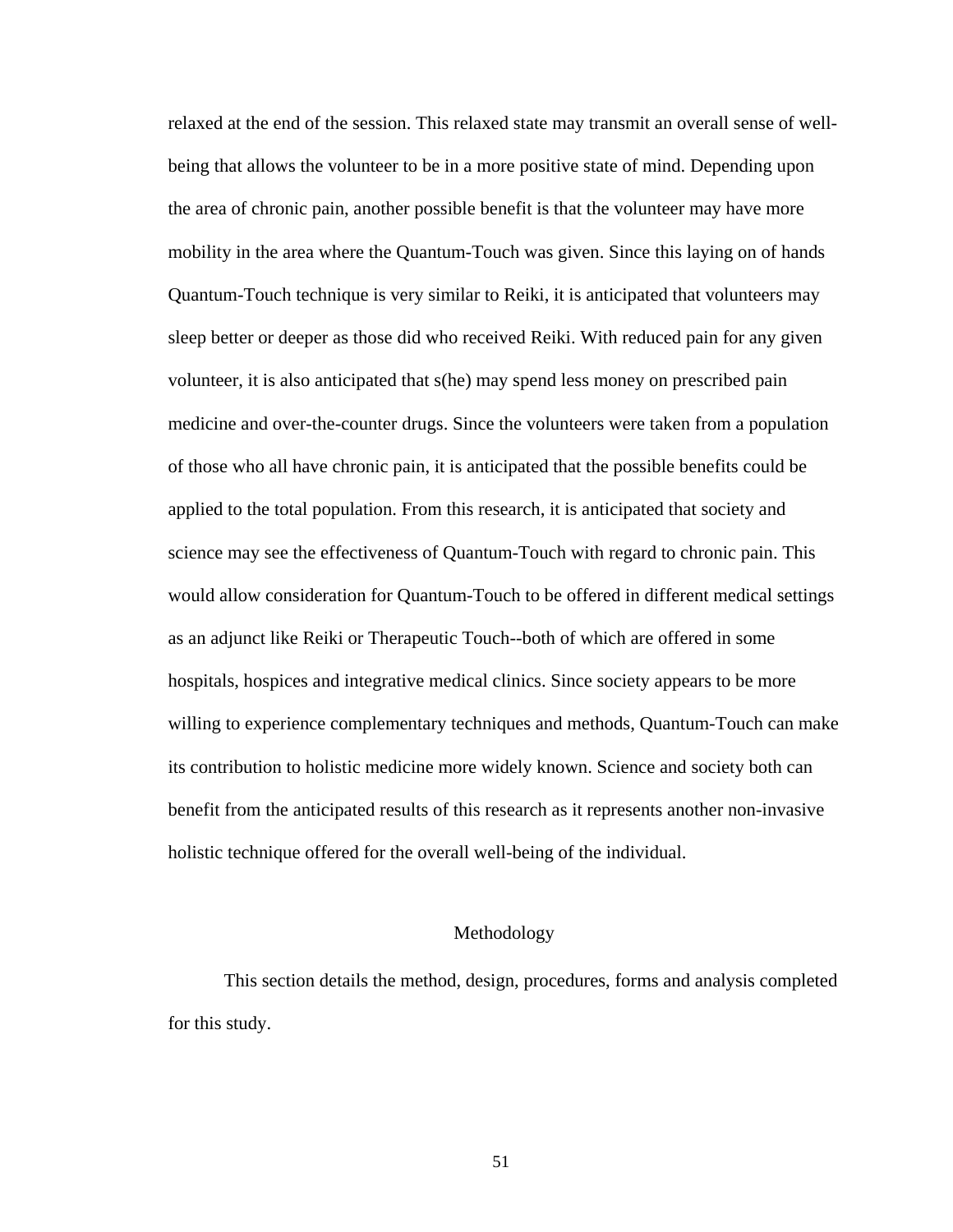*Method*. This experimental study used random selection and random assignment. A sample of twelve patients with chronic pain was chosen from the patient population, after the inclusion and exclusion criteria were applied. Then, this selected sample was randomly assigned to two groups each containing six volunteers. The experimental group (E) received hands-on light touch Quantum-Touch energy from both investigators for twenty minutes and the control group (C), received hands-on light touch but no Quantum-Touch energy. Both E and C groups were seen individually in a private exam room while a timer was used to quantify the exact number of minutes Quantum-Touch or light touch was given. Also, both groups were blindfolded so that no volunteer knew whether s (he) was given the Quantum-Touch energy. Both men and women in the age group of 18-64 were to be given the energy in the experimental groups in order to determine if Quantum-Touch had an effect on both genders in the adult population. In other words, both men and women with chronic musculoskeletal pain can benefit from Quantum-Touch. Also, using results from the two surveys described below, the researcher desired to show that Quantum-Touch is effective in reducing pain and that this modality should be used (like Reiki and/or Therapeutic Touch) to supplement conventional medical treatment. The researcher recorded relevant data from the pain survey to see if pain was reduced and from the functional survey to see if beneficial changes occurred in the volunteer with regard to performing tasks or skills. Both these measurements will address the two hypotheses set forth previously.

*Design*. Factors that were controlled in this study were lighting, heat and time. All exam rooms had the same type and amount of lights used since the study must have consistency. These variables were the same. Also, each appointment was thirty (30)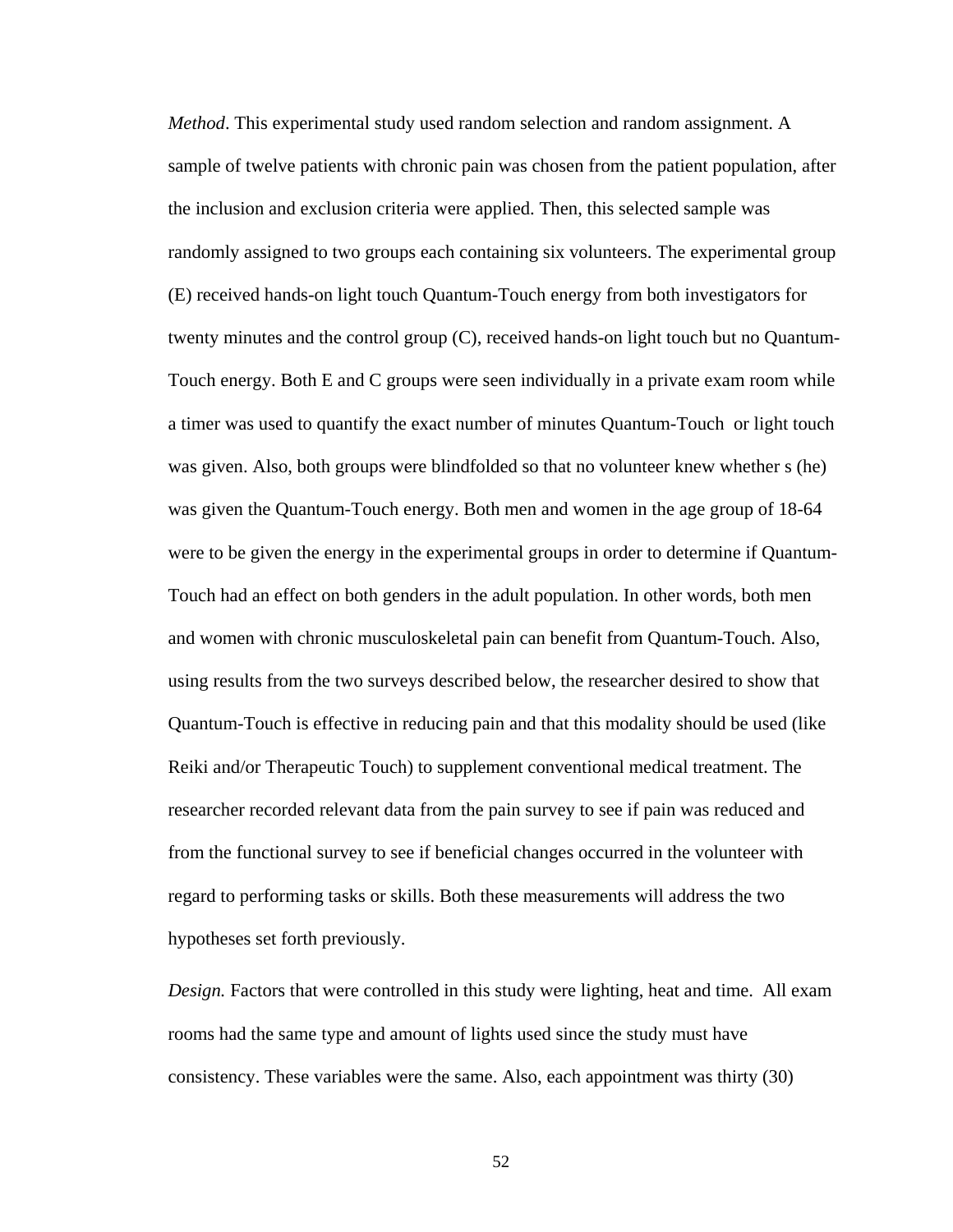minutes for both groups although the exact time for the Quantum-Touch energy (E) and the light touch  $(C)$  was exactly twenty (20) minutes. The other ten (10) minutes was allowed for the volunteer time to complete the study surveys. The pain rating scores on the Pain Rating Scale (Appendix C) allowed the researcher to see if pain increased or decreased at each session and over the span of the study (4 sessions). Also, the design of the Functional Questionnaire (Appendix D), allowed the researcher to determine any benefits or changes in terms of functional mobility from the first session (Appendix D - Before) to the last ( Appendix D-After). Consistent increases in pain or the inability to improve in mobility and/or tasks will disconfirm the hypotheses while consistent decreases in pain and improvement in mobility and/or tasks will confirm both hypotheses.

*Procedure*. All volunteers attended a preliminary meeting to: 1) meet the researcher; 2) discuss the research to be conducted and; 3) address all aspects of the study's proposal. The letter (see Appendix B) and any questions about the experimental study were presented and discussed at that meeting. All volunteers were required to read and sign the consent letter before beginning the study at that meeting.

Each volunteer was told to dress comfortably and warmly and wear socks to each of four appointments. Each participant chose a specific area in his/her body for the Quantum-Touch energy to be given. Volunteers also rated his/her pain at the beginning of each session and again at the end for that specific area using the Pain Rating Scale (Appendix C). The same area was rated and addressed at each session, maintaining consistency for the study. Also, at the first session, the volunteer answered the Functional Questionnaire (Appendix D- Before) to see what tasks or skills s(he) could/could not do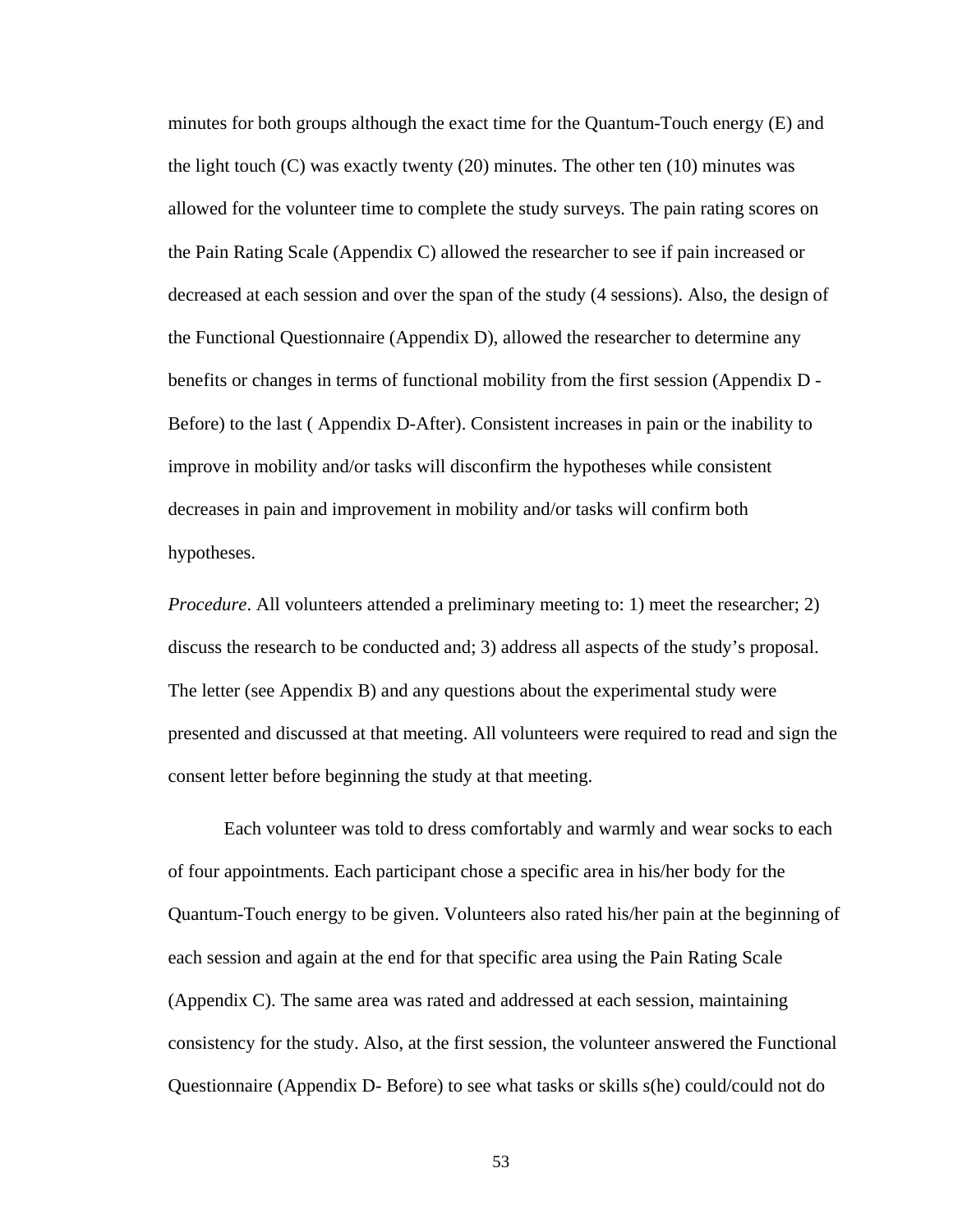at the start of the study. At the last session, each volunteer also answered the Functional Questionnaire (Appendix D- After) to determine if there had been any improvement in tasks or skills.

*Questionnaires and Forms*. The medical doctor made the initial contact with the patients who were potential volunteers in this study and introduced the pilot study by discussing complementary healing techniques with them. The doctor also held a preliminary meeting with all potential volunteers and discussed the experimental study. At that meeting, she introduced the Consent Letter (Appendix B). Further, the discussion addressed the study's purpose, potential benefits, risks, all survey instruments, confidentiality, duration, number of volunteers, groups, etc. Questions about medical issues were answered by the medical doctor while questions of a non-medical nature and the specifics of the study were answered by the researcher. Prior to the volunteer's participation, a signed and dated copy of the consent letter (Appendix B) was on file.

Each volunteer completed two additional forms for the study. The Pain Rating Scale (Appendix C), developed by R. Matheson & Associates (2005), is a form that all clients had previously used which is a simple form that allows a person to rate the pain using a number system from 0-10. The scale contains numbers attached to a very short description of the pain. This scale is used to provide a subjective, yet measurable, selfreport of pain levels and subsequent effect on function. This form is also a standard form used to rate pain by doctors in the field of Physical Medicine and Rehabilitation. This researcher had each volunteer identify one area of pain then rate the pain before the start of the session and again after the Quantum-Touch energy is given. The second form, the Functional Questionnaire (Appendix D), was used in order to address specific functional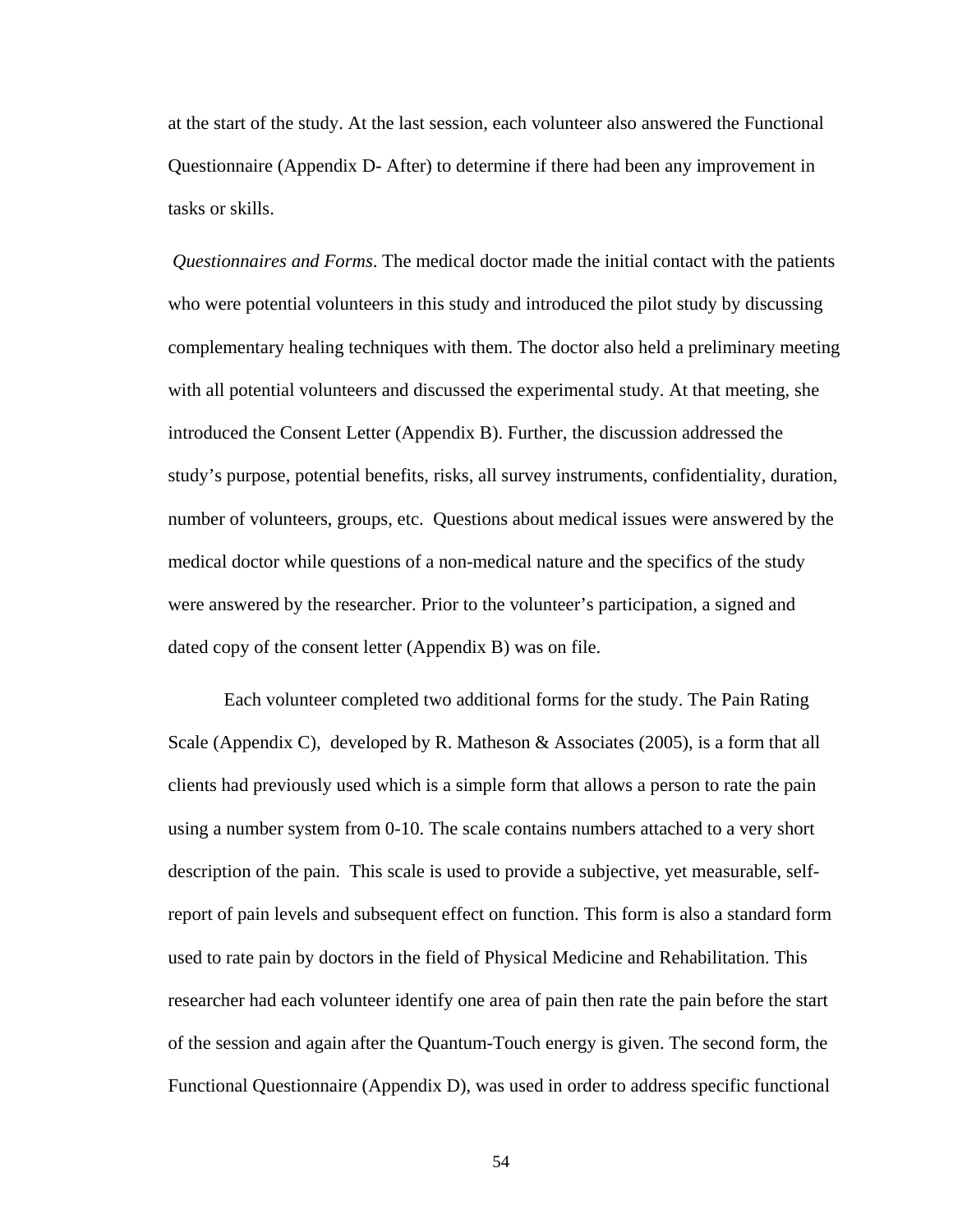changes that occurred in the volunteer. This form was developed by the medical doctor with input from this researcher and is a broad skills assessment form. The Functional Questionnaire was used at the beginning of the study (first session) and a second time at the end of the study (fourth session). The researcher collected only two ratings for the Functional Questionnaire. There were no other tests or surveys used for this research other than those described in this section. The QT Screening Checklist, Consent to Act as A Research Subject-Adult, Pain Rating Scale and Functional Questionnaire are specifically described in appropriate sections of this study and included as Appendices.

## Data Collection

As stated previously, each volunteer was required to sign a "Consent to Act As a Research Subject" letter that allowed only personal information relevant to the Quantum-Touch study to be released from Maryland Medical Rehab to this researcher. This included information such as the diagnosis, age, QT Screening Checklist information, Pain Scale Ratings and the Functional Questionnaire. Distribution of all checklists and forms was handled by both the medical doctor and this researcher subsequent to the meetings where all forms were discussed. All data tabulated from the study was stored in each subject's chart. All records and/or files containing patient information were kept at the Baltimore location in a locked file cabinet and on a computer when not in the possession of the researcher or the medical doctor. The Office Secretary was the only other person who had access to the file cabinet and computer.

A specific coding system was developed by the researcher to protect the identity of the individual volunteer but indicated whether the client was male or female. All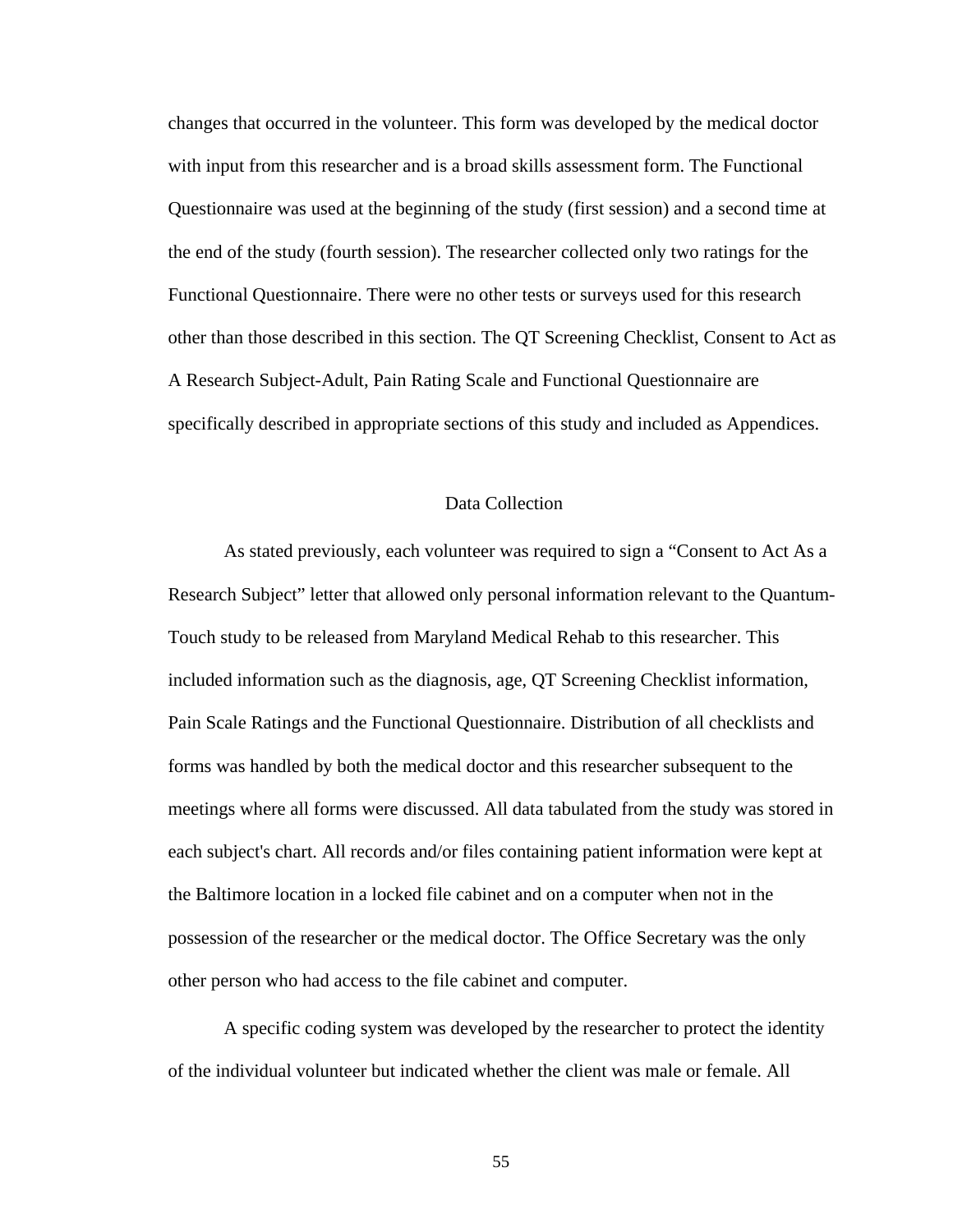names of volunteers/patients were changed to include only a first and last initial. Also, identification numbers (ID) were assigned to all volunteers in each group so that all individual identifiable data was kept at a minimum. Female volunteers were coded with an "F" while male volunteers were coded with an "M." A coding system was jointly developed by the doctor and the researcher to identify the control group that received the Quantum-Touch energy and the group that did not. Both investigators recorded the coded data and any related information from the pain survey. Once all data was tabulated and processed for the entire study and all results were collected, the code linking the data to each volunteer was destroyed by shredding. The shredding of any and all data linked to this research was done by the researcher. No personnel other than these two were authorized to shred information pertaining to this research study. Study records currently are maintained in a locked secure location by the researcher and will be kept for a minimum period of three years following this completed study. When these records are destroyed, they will be shredded by a secure facility.

Both the medical doctor and researcher recorded the coded data and all related information from the Pain Rating Scale. All data has been tabulated and processed for the entire study and all results have been collected. Therefore, the code linking the data to each volunteer was destroyed by shredding. More in-depth discussion of this process will be discussed in the full dissertation. The QT Screening Checklist, Pain Rating Scale and Functional Questionnaire was given to each volunteer but handled only by the researcher and the medical doctor. For this study, there were no other human observers or recorders of the data.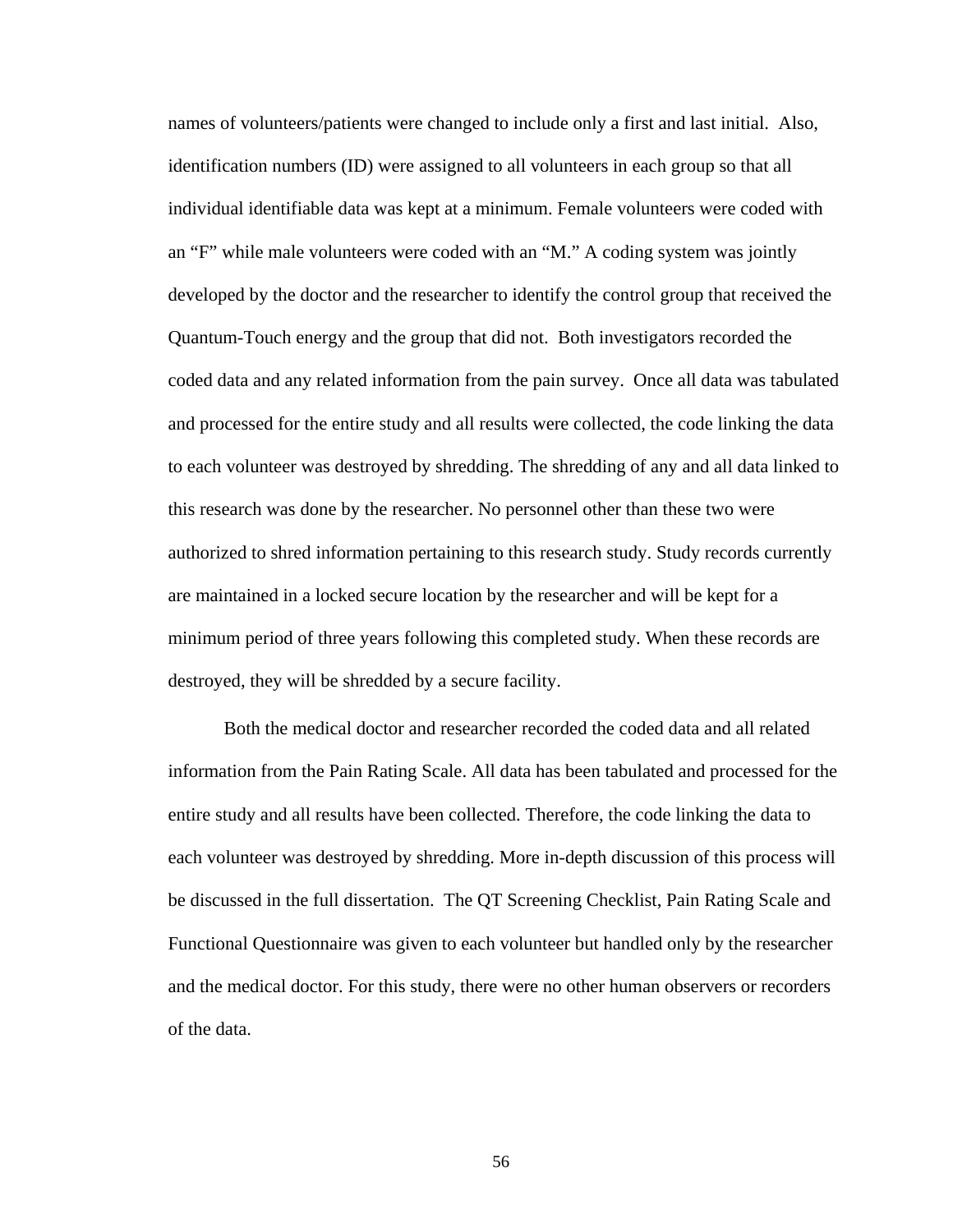While there were no significant departures from the approved research design, there were two hindrances and one problem. As stated earlier, the researcher desired to have a larger sample but due to the time frame for the study and the doctor's current schedule, a larger sample size could not be taken. Further, the study started later than approved due to unanticipated funerals that both the researcher and medical doctor had to attend which impacted the study start date. It should be noted that this researcher did inform the IRB and a later start date was approved for the study. The biggest problem that hampered the study was one volunteer in the Male Control group who decided, in the middle of the study to drop out. The researcher and doctor discovered that he had seen a second medical doctor in order to get more medication but had not informed his primary doctor, Dr. Colley. Unfortunately for the volunteer, this was brought to Dr. Colley's attention. Due to MD state law, the medication prescribed for this patient/volunteer had a limit. This would have resulted in a serious infraction of the law. When the volunteer was confronted with this information and the fact that Dr. Colley could not prescribe further medication and planned to inform the second doctor, the volunteer got angry and wanted to end his participation in the study. After his session, this researcher and Dr. Colley decided to end his participation. This researcher felt that had he not chosen to drop out, this researcher would have dismissed him from the study due to his illegal action and compromising behavior. However, this reduced the sample size from the original twelve volunteers to eleven. At this point in the study, this researcher immediately contacted her dissertation Adviser. After a thorough discussion, this researcher was informed to continue with the study with the eleven volunteers without replacing the former volunteer. The Adviser agreed with this researcher and doctor that it appeared that the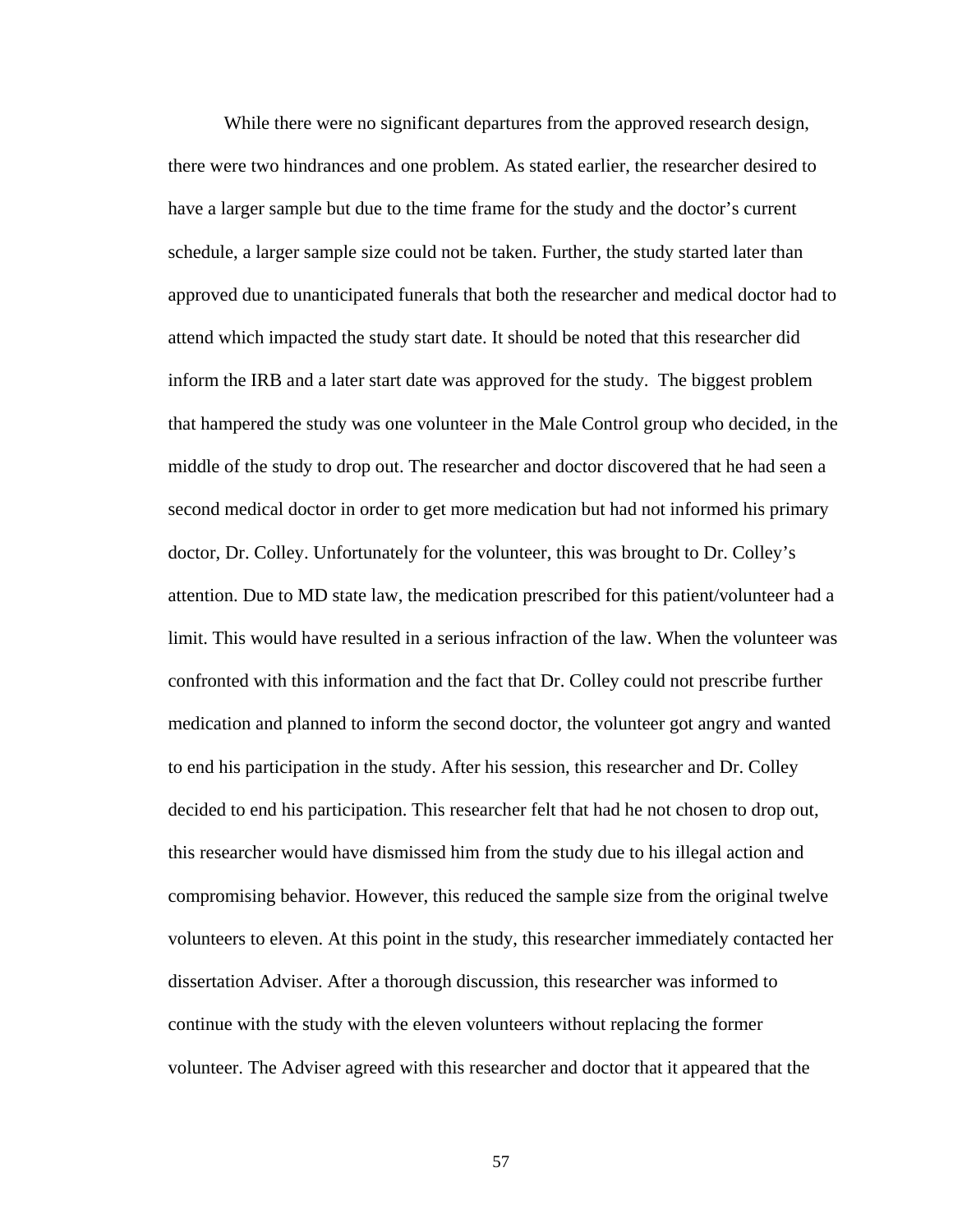former volunteer was attempting to comprise the study. Aside from those issues, there were no other problems. The impact this caused was that the variables of comparing pain ratings between males and females of both groups could not be done as it would not prove to be statistically valid-a larger sample size must be used. Therefore, ANOVA sampling could not be done. While initial data was collected and tabulated for the former volunteer, it could not be used. The data analysis that resulted, however, still evidenced positive information for Quantum-Touch and the small pilot study.

## Data Analysis

The researcher reviewed all tabulations for all eleven volunteers from the Pain Rating Scale to determine the results of increased/decreased pain for a specific area for each volunteer. She also determined whether there were increases, decreases or no changes for the tasks and functions as specified on the Functional Form. These scores from the Pain Rating Scale were translated into percentages for each volunteer and also applied to the entire sample so that the researcher could assess the impact of Quantum-Touch healing on chronic pain. Data came from both categorical and continuous measurement scales. The words on the Pain Rating Scale were descriptive enough to indicate whether Quantum-Touch had or had not reduced pain. The independent variables of this study were gender and age. Dependent variables were the new skills or tasks that the volunteer were able to perform at the end of the study and the overall sense of wellbeing that the volunteer had at the end of the study. Also, volunteers' comments made on the Functional Form will be used as anecdotal information in Chapter Four of this dissertation.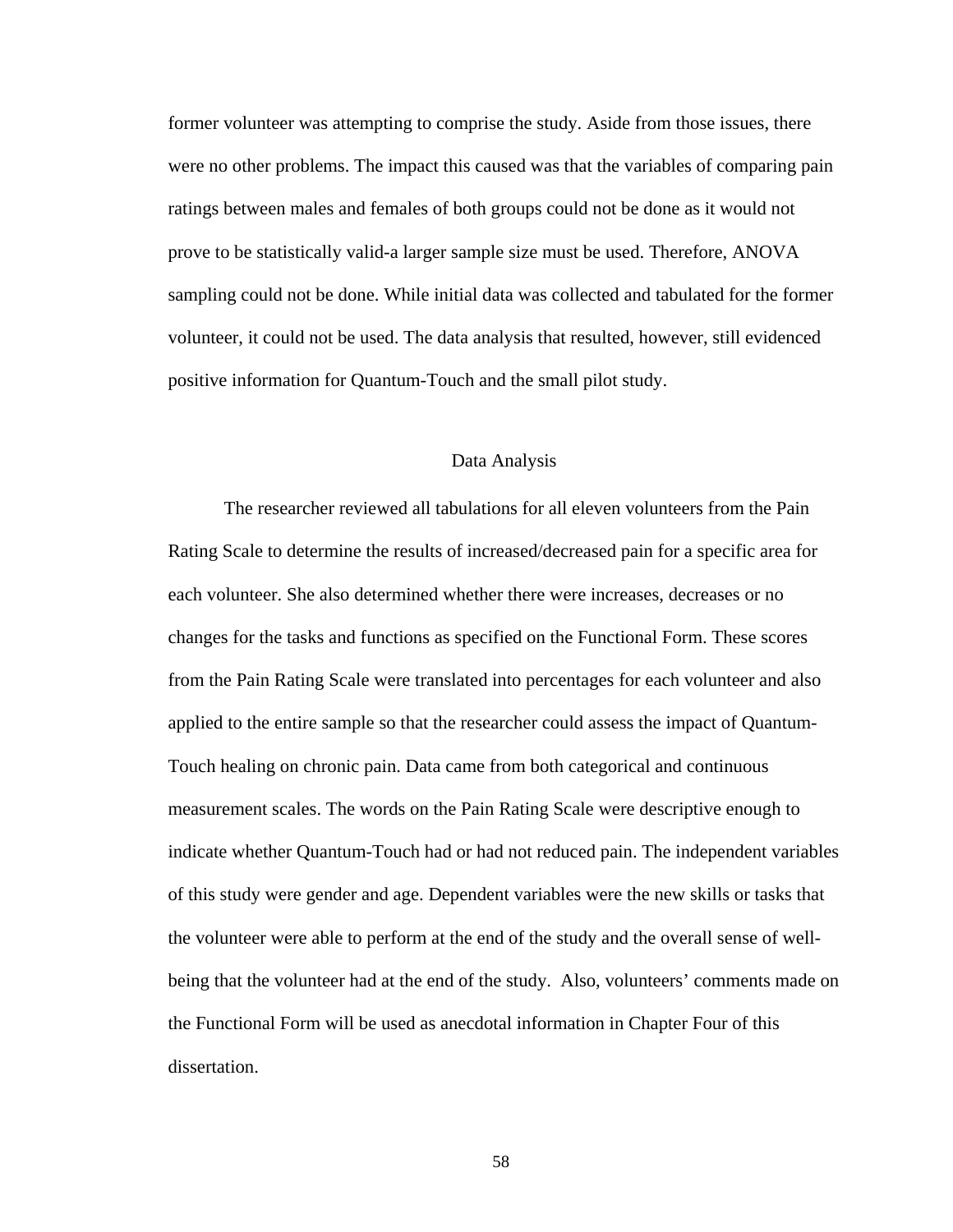Based upon the small number of volunteers (11) for the study and only two groups, a simple *t*- test for validity was selected as opposed to ANOVA since the sample size was not large enough to warrant this analysis. The choice of the simple *t*- test for statistical reliability and validity was based upon the four sub-groups analyzed - Female Experimental, Female Control, Male Experimental and Male Control. All data was put into illustrated tables and figures so that the results are clearly and easily visible to the reader. In short, the reader will be able to view: 1) individual pain ratings for each participant over the 8-week period; 2) graphs of the increases or decreases for each group and, 3) statistical descriptions (mean, variance, Pearson Correlation) in chart form. Specific results and findings that arose from the analysis for the two major groups will be discussed in detail in Chapter Four. The conclusions, implications and recommendations that drawn from this study will be discussed in Chapter Five of this dissertation.

The statistical data that resulted from this small clinical study proved the study's hypotheses having answered both questions raised in Chapter One regarding the impact of Quantum-Touch as follows: 1) its effectiveness on clients with chronic musculoskeletal pain, and; 2) whether Quantum-Touch as a modality deserves to be considered as an adjunct to the conventional treatment of pain in a clinical setting. In short, the descriptions of how Quantum-Touch reduced or alleviated pain in people can no longer be viewed as anecdotal evidence and reduced to the placebo effect theory. Quantum-Touch must not be relegated as quackery and is a holistic modality worthy of consideration as a new complementary method to consider in the allopathic treatment of chronic pain along with Reiki and Therapeutic Touch. The statistical results demonstrated that the clinical intervention of Quantum-Touch clearly had a positive on chronic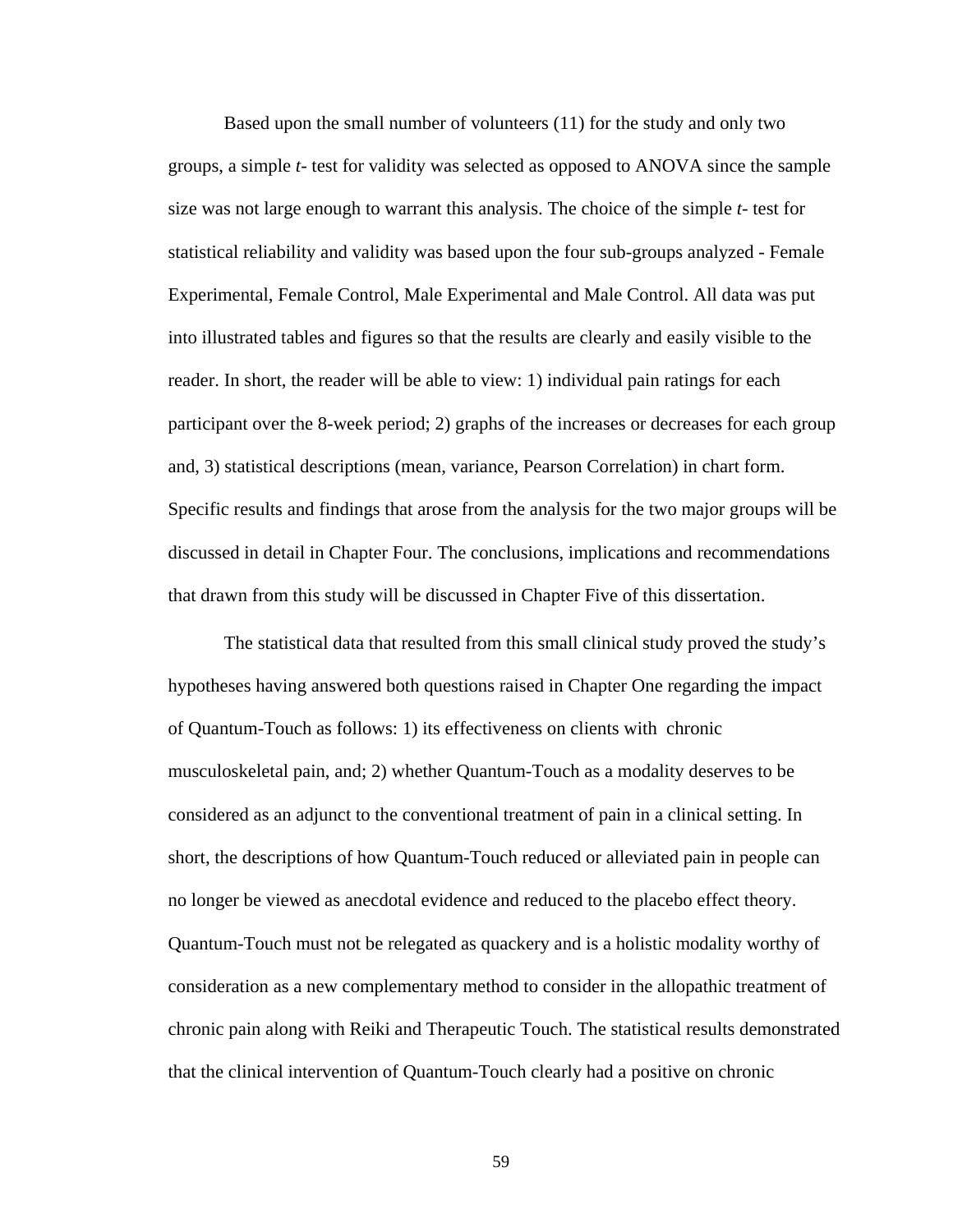musculoskeletal pain in both men and women. An in-depth statistical analysis of the experimental and control groups based upon the Pain Rating Scales and Functional Form is fully discussed in Chapter Four of this dissertation.

#### Scope and Limitations

The scope of this study was narrow in that the researcher specifically studied the issue of chronic musculoskeletal pain in adult humans, not general or acute pain. Also, the focus was not on children, teenagers or the elderly. One of the limitations to the design, however, was the length of time for the study to be conducted-this was not designed as a longitudinal study. Another limitation was the sample size for the study in that due to the medical doctor's schedule, only a certain number of individuals could initially participate in the study. Although there were many patients/clients that the medical doctor and this researcher could observe, there were restrictions due to scheduling hours and Maryland state laws to observe for Medicaid patients. Therefore, a smaller number of volunteers for the sample than what the researcher originally desired could actually participate in the study. This imposed a possible weakness upon the resulting analysis and the statistical tests to be used for greater validity and reliability. A further limitation was the problem with one volunteer as previously described in the Data Collection section of this dissertation. Whatever was beyond the control of the researcher limited her to some degree, but this researcher used the available resources and statistical tests that are available to prove the hypotheses and present valid evidence on the positive and effective impact of Quantum-Touch on chronic musculoskeletal pain in men and women.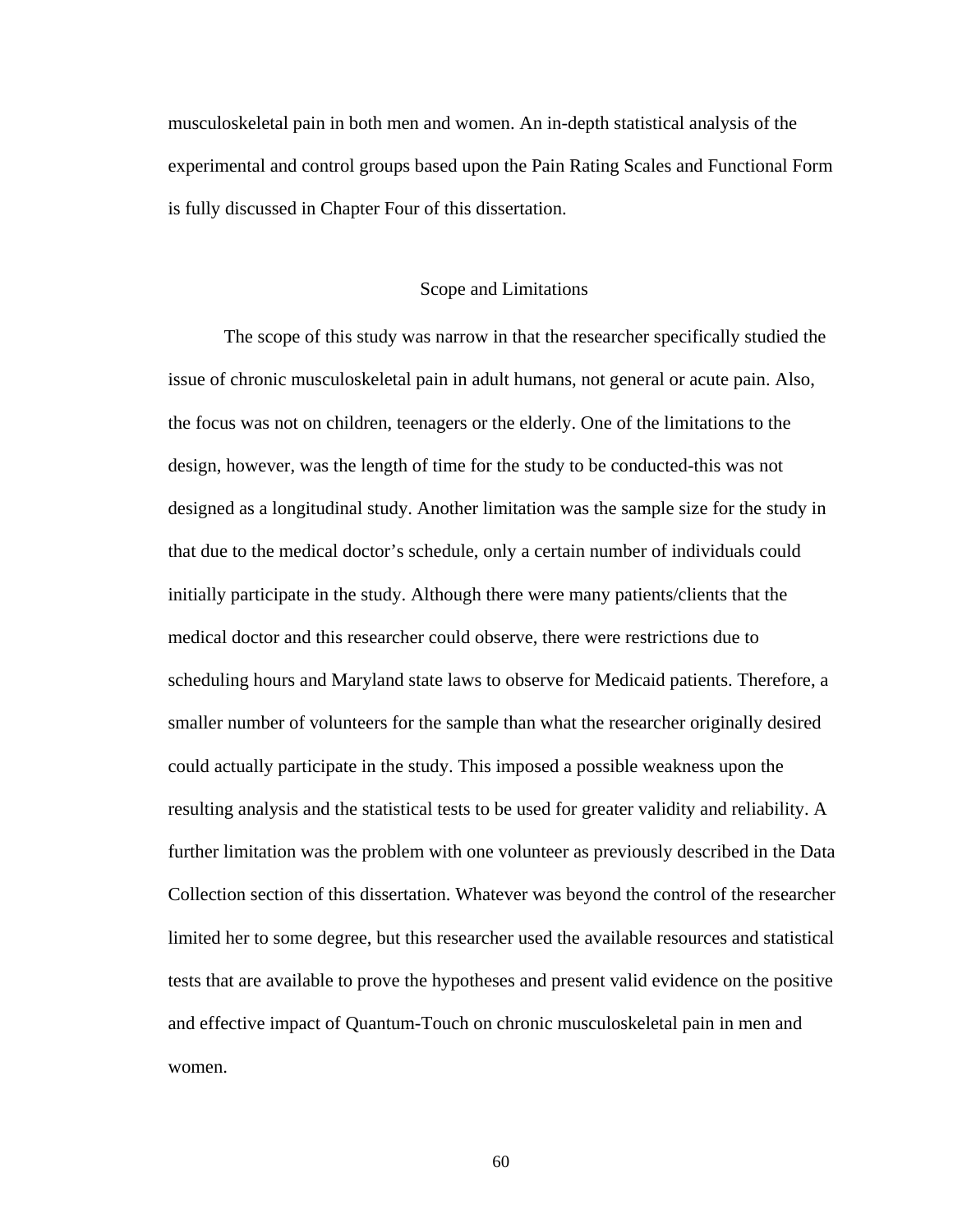#### Summary

The research design involved conducting an eight-week clinical study of eleven, (initially twelve), adult men and women volunteers of a medical doctor who all had chronic musculoskeletal pain. The researcher obtained the required permission and authorization letters needed to satisfy the IRB, as well as addressed all requirements stipulated in the IRB document for approval of this study. The clinical intervention for this study was Quantum-Touch hands-on healing in order to determine its impact on the volunteers' chronic pain, as measured and evaluated through two specific forms (Pain Raring Scale and Functional Form). The volunteers, after having attended a required meeting, completed a QT checklist and signed consent letter, were randomly assigned to either the experimental group (received Quantum-Touch energy) or the control group (received simple touch with no Quantum-Touch energy) for study. The results from the study were collected, tabulated and coded anonymously but reflected the statistical analysis required to prove the hypotheses of this study and present valid evidence to ultimately answer the three research questions. All confidentiality with regard to participants, data collection, storage and elimination was satisfied by this researcher. The requirements for maintaining confidentiality subsequent to this study will be met by this researcher. While there was initial collection of data for twelve subjects/volunteers, one participant was dropped due to an issue (see Data Collection). Data to be collected and analyzed did the following: 1) yielded the conclusions and positive answers for Quantum-Touch in terms of its impact and effectiveness in addressing chronic pain in humans and; 2) evidenced that Quantum-Touch can be considered as a valid supplemental holistic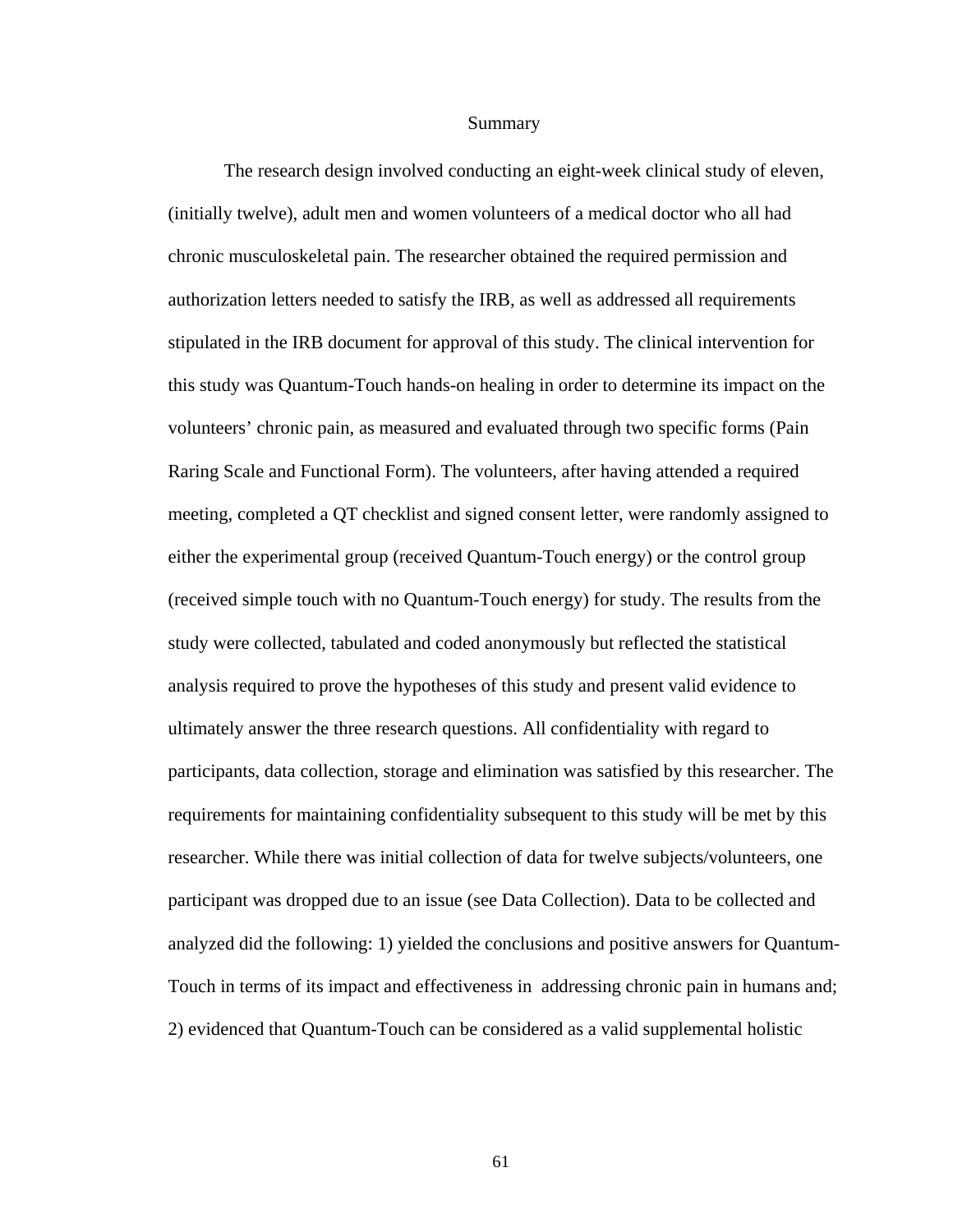modality alongside of conventional treatment for chronic musculoskeletal pain in men and women.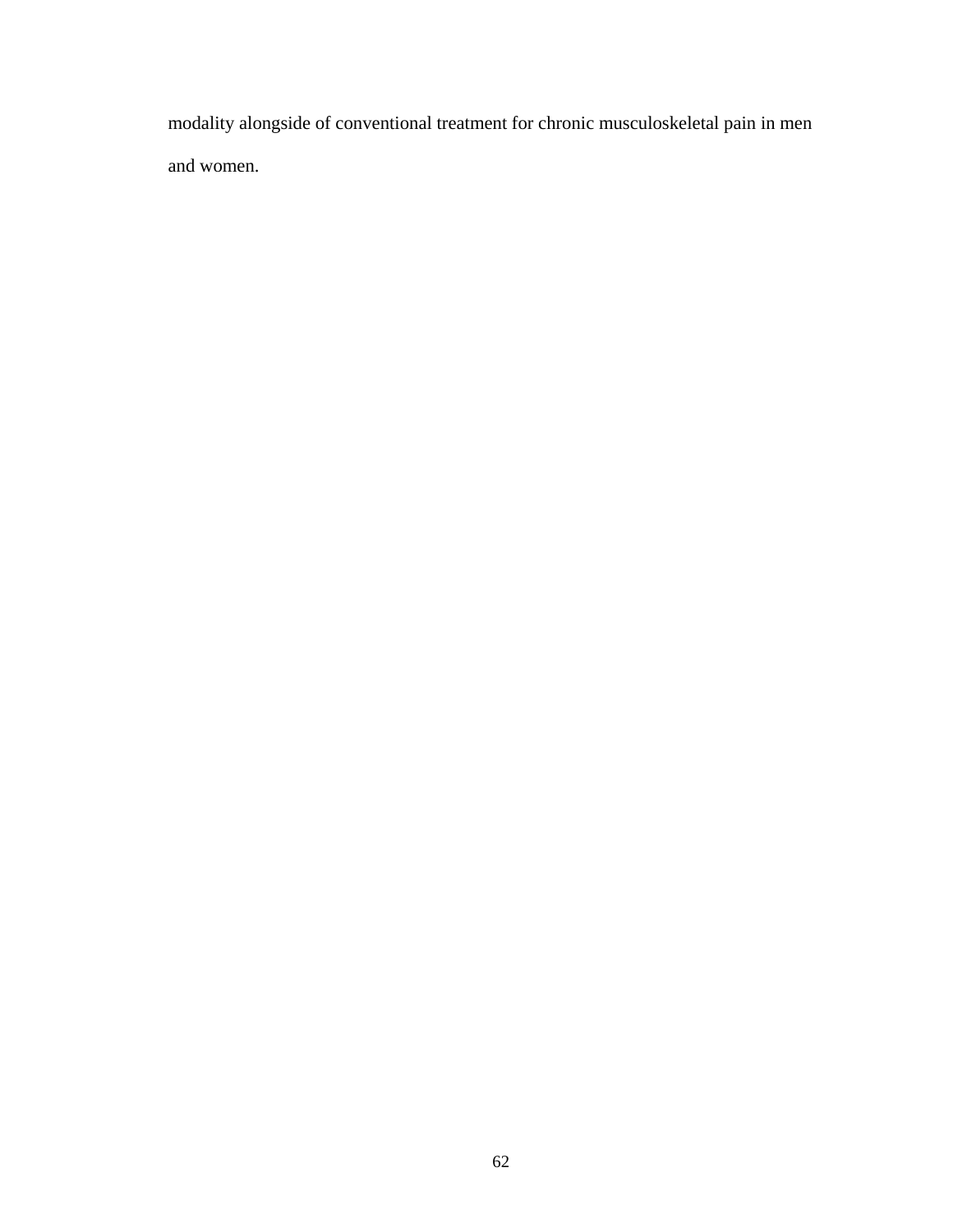### CHAPTER FOUR

## RESULTS AND FINDINGS OF THE STUDY

#### Introduction

The purpose of Chapter Four is to present and analyze the data from the Pain Rating Scale (Appendix C), the Functional Questionnaire-Before and After (Appendix D), and any related findings from the experimental research study. The data were statistically analyzed using the standard Excel statistical package from Microsoft Office 2007. The researcher used the current formulas and language from those compilations to analyze the data. The data for the subjects' actual pain ratings are separated into tables as female and male within the experimental and control groups. Then individual pain ratings are depicted graphically within the appropriate group in order to see the increase or decrease in pain during each session of the study. The last data presented are the t-test results which are also separated into tables as female and male within the experimental and control groups. Specific volunteer comments taken from the Pain Rating form are also included in this chapter. The final analysis is a comparison of the skills and functions for volunteers at the beginning of the study and again at the end, as notated from the Functional Questionnaire-Before and After (Appendix D). All tables and figures related to data collected for this study on Quantum-Touch and its impact on chronic pain are listed in the table of contents; however, all data and comments are displayed in this chapter as the sample size for this study was small.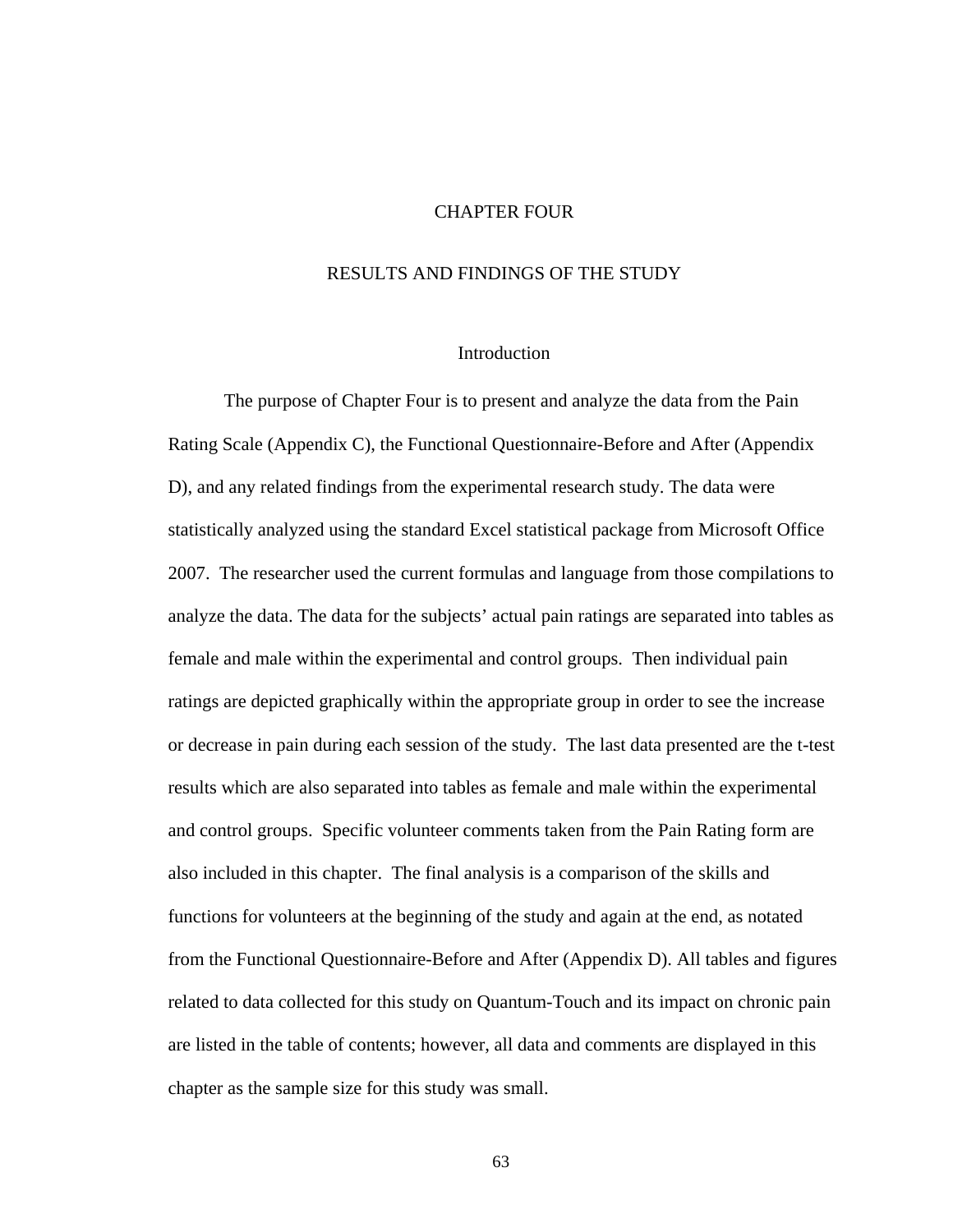Initially there were twelve adult volunteers between the ages of 24-60 for the study with six females and six males assigned to either the experimental or the control group. A further breakdown assigned three females to the experimental group, three females to the control group, three males to the experimental group and three males to the control group. Unfortunately for the study, one male in the control group dropped out and would have been eliminated due to reasons explained in Chapter Three. The study collected and analyzed data for these eleven subjects.

 As taken from the QT Screening Checklist (Appendix A), five of the eleven volunteers representing 45% had surgery as a prior conventional medical intervention. A further breakdown shows that of those five having surgery, three were females and two were males. The remaining six had no surgeries. However, also taken from the QT Screening Checklist, five of the six female subjects and all five male subjects were on conventional pain medication at the beginning of the study. Since ten of the eleven volunteers were on medication, this represented 90% of study's participants who were taking conventional medication to address their chronic pain at the start of the study. All of the eleven subjects or 100% believed that the hands-on Quantum-Touch energy modality would help their pain and had asked the physician, Dr. Colley, to allow them to participate in the study.

#### *Data Analysis*

Each volunteer used the Pain Rating Scale (Appendix C) at the beginning and the end of each timed 20-minute session for the eight week study. At the beginning of end of each session, each subject had to rate his/her pain before s(he) was blindfolded and administered either the Quantum-Touch energy (experimental group) or the hands-on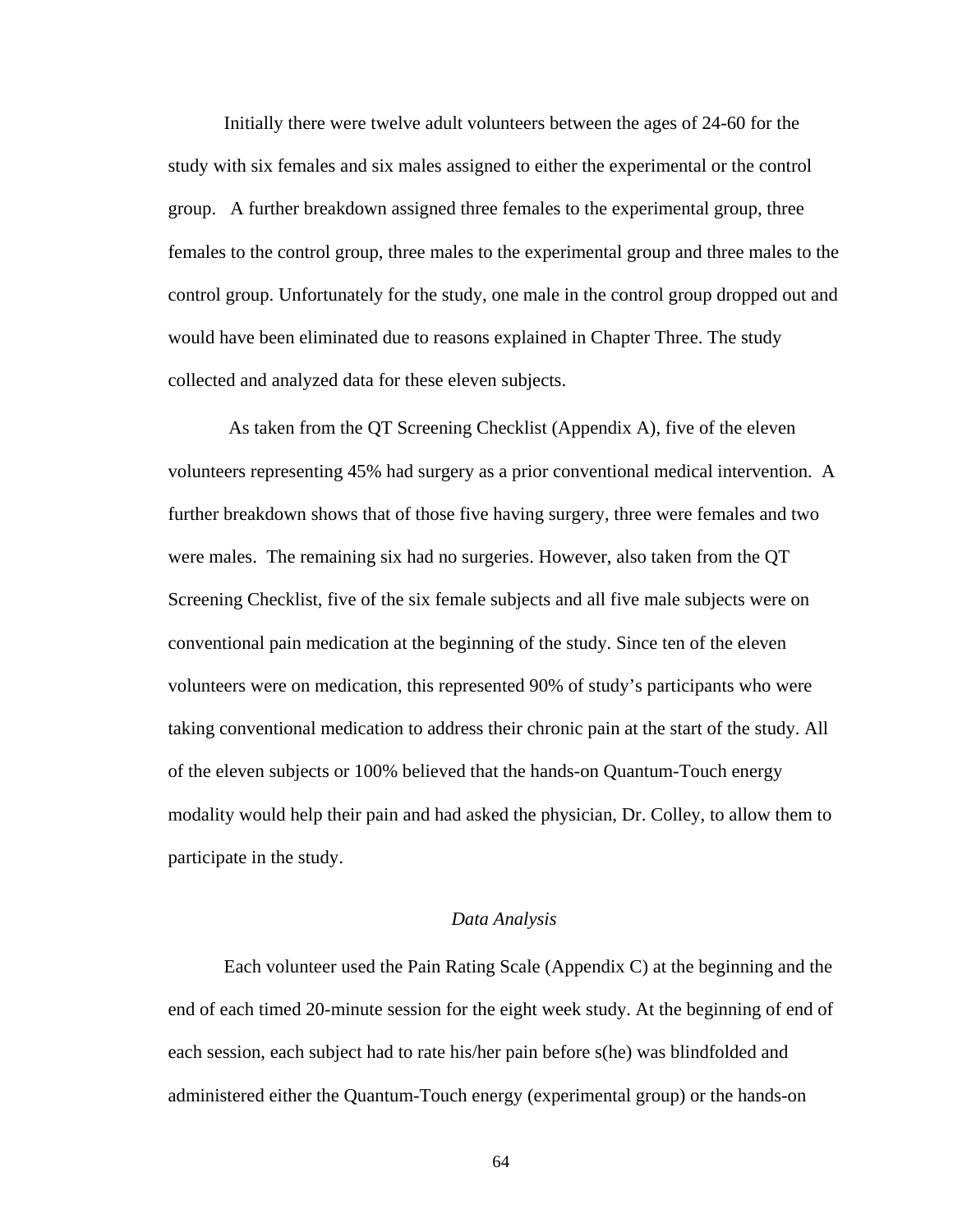light touch (control group). At the end of the session, each subject was allowed a timed five-minute rest before rating the pain again. Participants used the following scale to provide a numerical rating:

| No pain to mild pain: | $0 - 2$ |
|-----------------------|---------|
| Moderate pain:        | $3-4$   |
| Severe pain:          | $5-6$   |
| Very severe pain:     | $7-9$   |
| Emergency pain:       | 10      |

Specific areas of pain rated by the subjects were the hand/wrist, elbow, shoulder, hip, abdomen/pelvis, knees/legs and back. The same area of pain was rated by each subject for each session during the study while the researcher and doctor gave either the Quantum-Touch energy or the hands-on light touch energy to the designated area of pain. Comments from each subject, where noted on the Pain Rating Scale, are compiled in a separate section following the data analysis displayed in the tables and figures.

Table 1 shows the session ratings for each of the three females in the Experimental Group. In reviewing this table, it is clear that every woman for each session had at least a 50% or greater reduction in pain from the start of the session to the end of the session. In one case, there was a 100% reduction in pain to "0" for every session. These reductions occurred throughout the entire study. Figures 1 and 2 display the dramatic decreases in the pain ratings. The table and figures clearly show that the intervention of Quantum-Touch energy significantly impacted the female subjects' pain.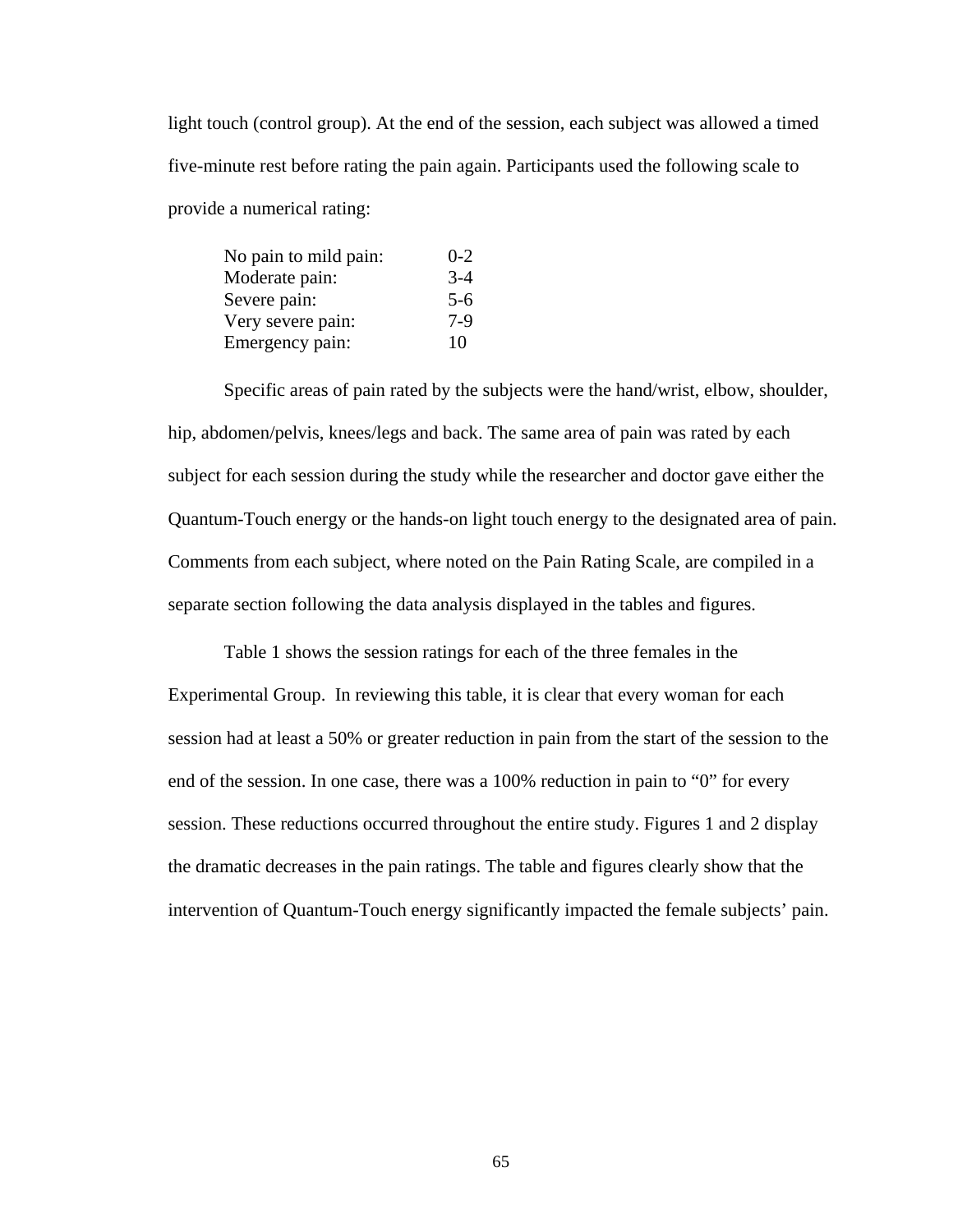# Table 1

|     | Week 1       |            |              | Week 2     | Week 3       |            |              | Week 4     |
|-----|--------------|------------|--------------|------------|--------------|------------|--------------|------------|
|     | <b>Start</b> | <b>End</b> | <b>Start</b> | <b>End</b> | <b>Start</b> | <b>End</b> | <b>Start</b> | <b>End</b> |
| F#1 | 4            |            | O            |            | −            |            |              |            |
| F#2 | 2            |            | n            |            | 4            | U          | 4            |            |
| F#3 | ⌒            |            |              |            |              |            | 4            |            |

Experimental Female Before and After Pain Ratings



*Figure 1*. Experimental Female Before Pain Rating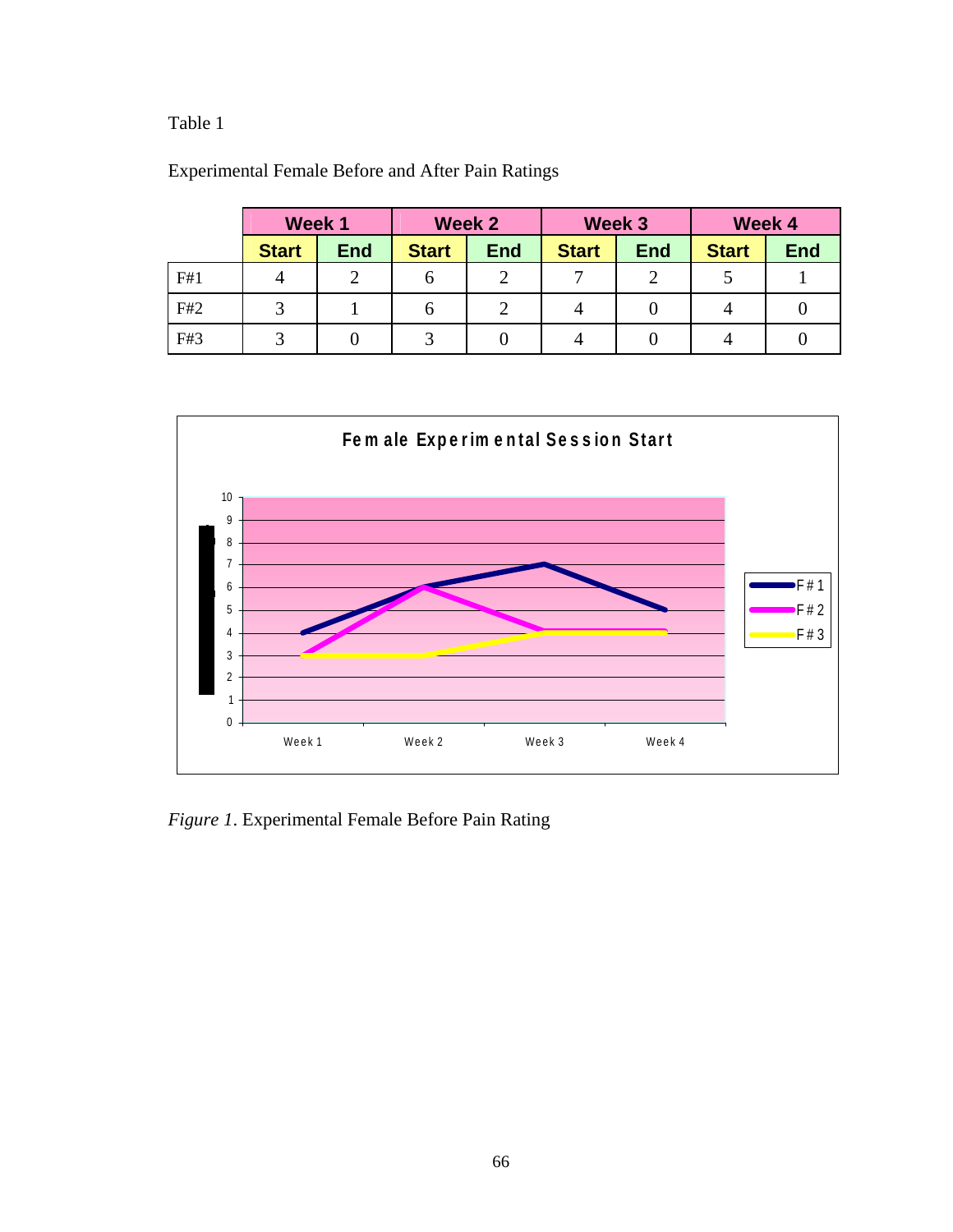

## *Figure 2*. Experimental Female After Pain Rating

Table 2 shows the session ratings for each of the three females in the Control Group. In reviewing this Table, there is a different and distinct pattern. In two of the three female subjects, there was a decrease of only 1 point in the pain rating; however, all the other pain ratings remained exactly the same or increased for each session. Figures 3 and 4 display the unchanged pain ratings and the increases. This is the group of female subject that did not have Quantum-Touch energy as an intervention but instead were given light hands-on touch energy.

Table 2

Control Female Before and After Pain Ratings

|     | Week 1       |            | Week 2       |            | Week 3       |            | Week 4       |            |
|-----|--------------|------------|--------------|------------|--------------|------------|--------------|------------|
|     | <b>Start</b> | <b>End</b> | <b>Start</b> | <b>End</b> | <b>Start</b> | <b>End</b> | <b>Start</b> | <b>End</b> |
| F#4 |              |            |              |            | −            | –          |              |            |
| F#5 |              |            | O            | O          |              |            |              |            |
| F#6 |              |            |              |            |              |            |              |            |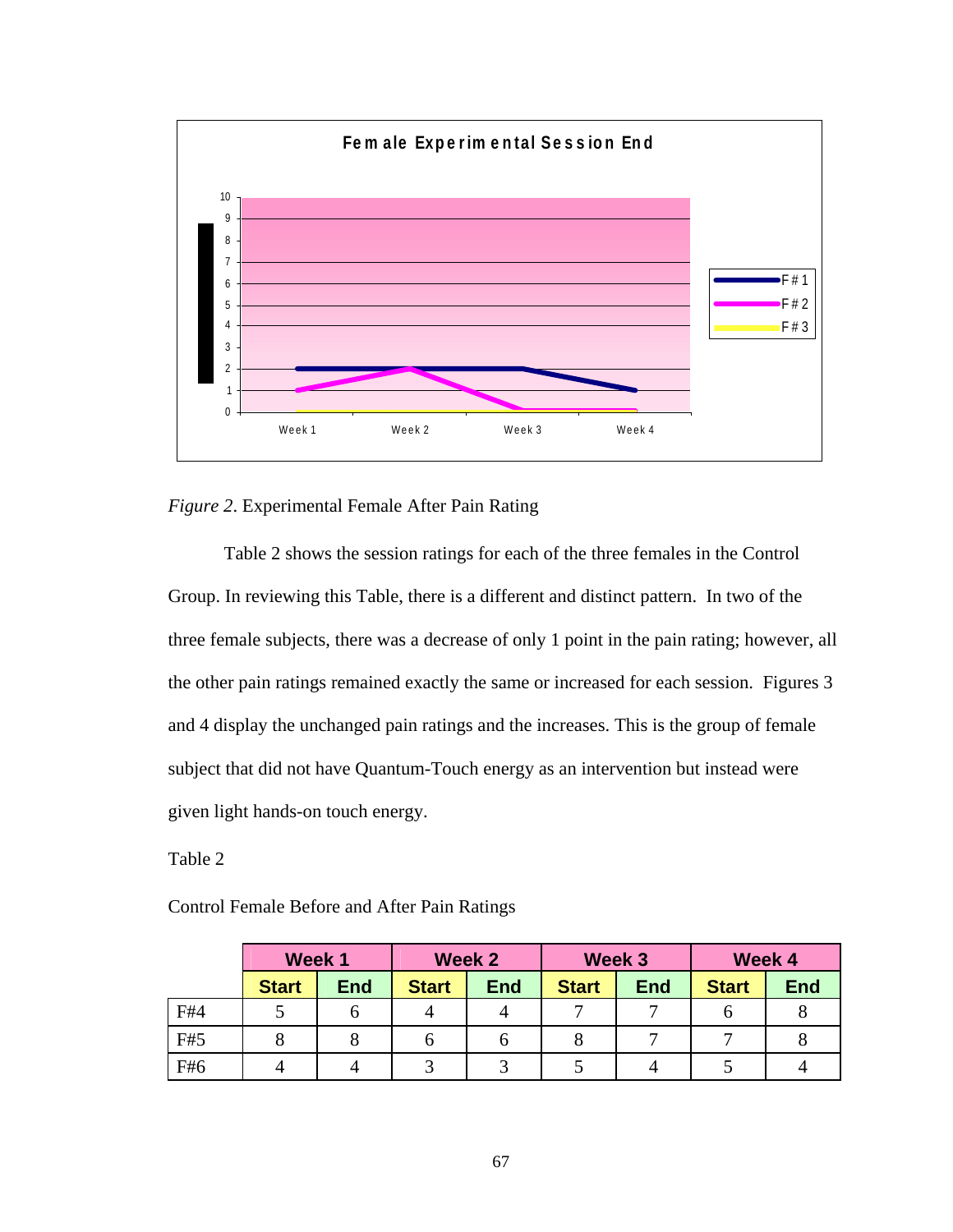

*Figure 3*. Control Female Before Pain Rating



*Figure 4*. Control Female After Pain Rating

Table 3 displays the session ratings for each of the three males in the Experimental Group. A review of this table clearly depicts pain reductions for every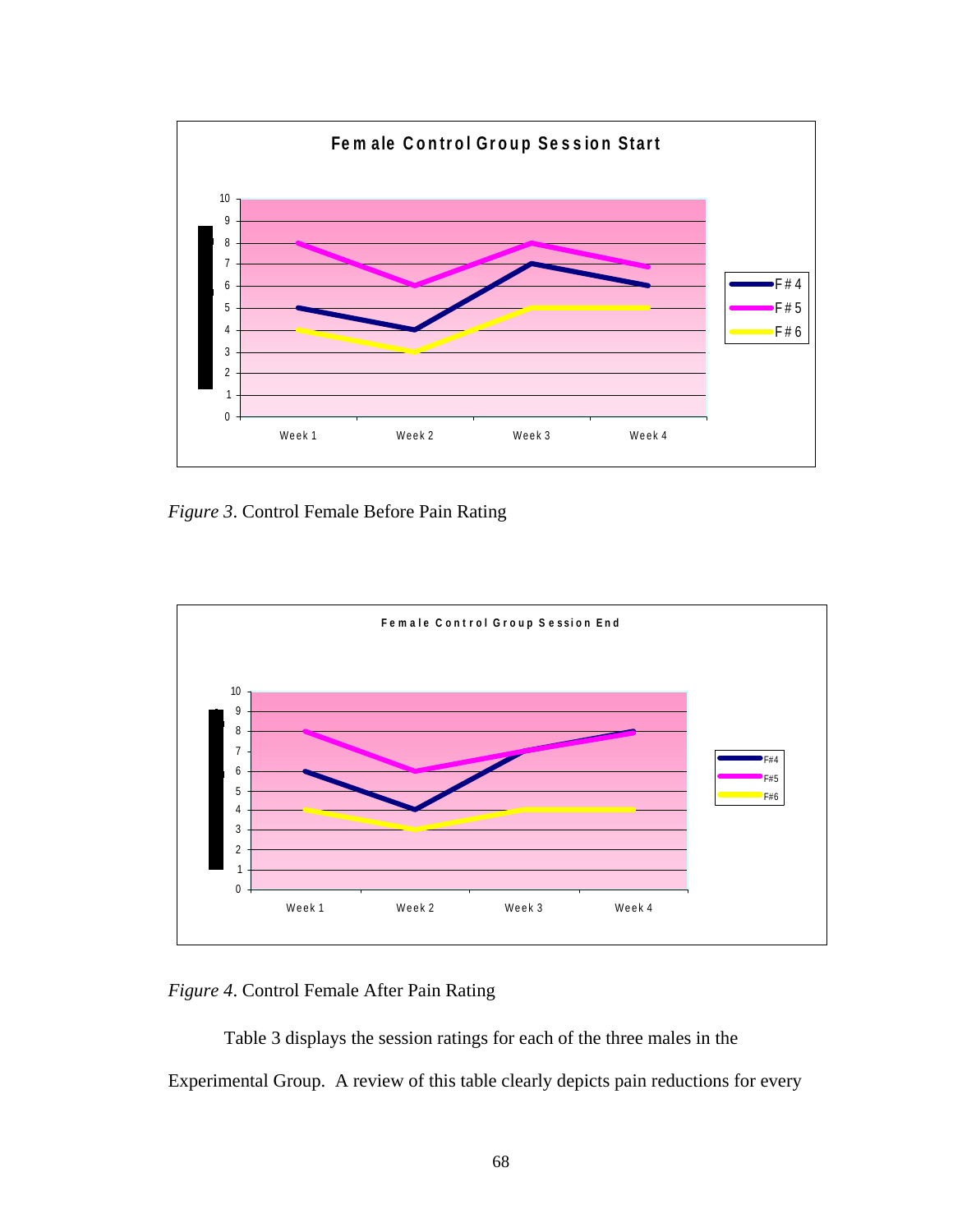male for each session. The reductions were at least 50% or greater for each session with only two exceptions in which the decrease was only by one point. These reductions occurred throughout the entire study. Figures 5 and 6 display the decreases in the pain ratings. The table and figures again clearly show the intervention of Quantum-Touch energy significantly impacted the male subjects' pain.

Table 3

|     | Week 1       |            | Week 2       |            | Week 3       |            | Week 4       |            |
|-----|--------------|------------|--------------|------------|--------------|------------|--------------|------------|
|     | <b>Start</b> | <b>End</b> | <b>Start</b> | <b>End</b> | <b>Start</b> | <b>End</b> | <b>Start</b> | <b>End</b> |
| M#1 | −            | 4          |              |            | O            |            | O            |            |
| M#2 | 4            |            |              |            |              |            |              |            |
| M#3 |              | 4          |              |            |              | n          | O            |            |

Experimental Male Before and After Pain Ratings



*Figure 5*. Experimental Male Before Pain Rating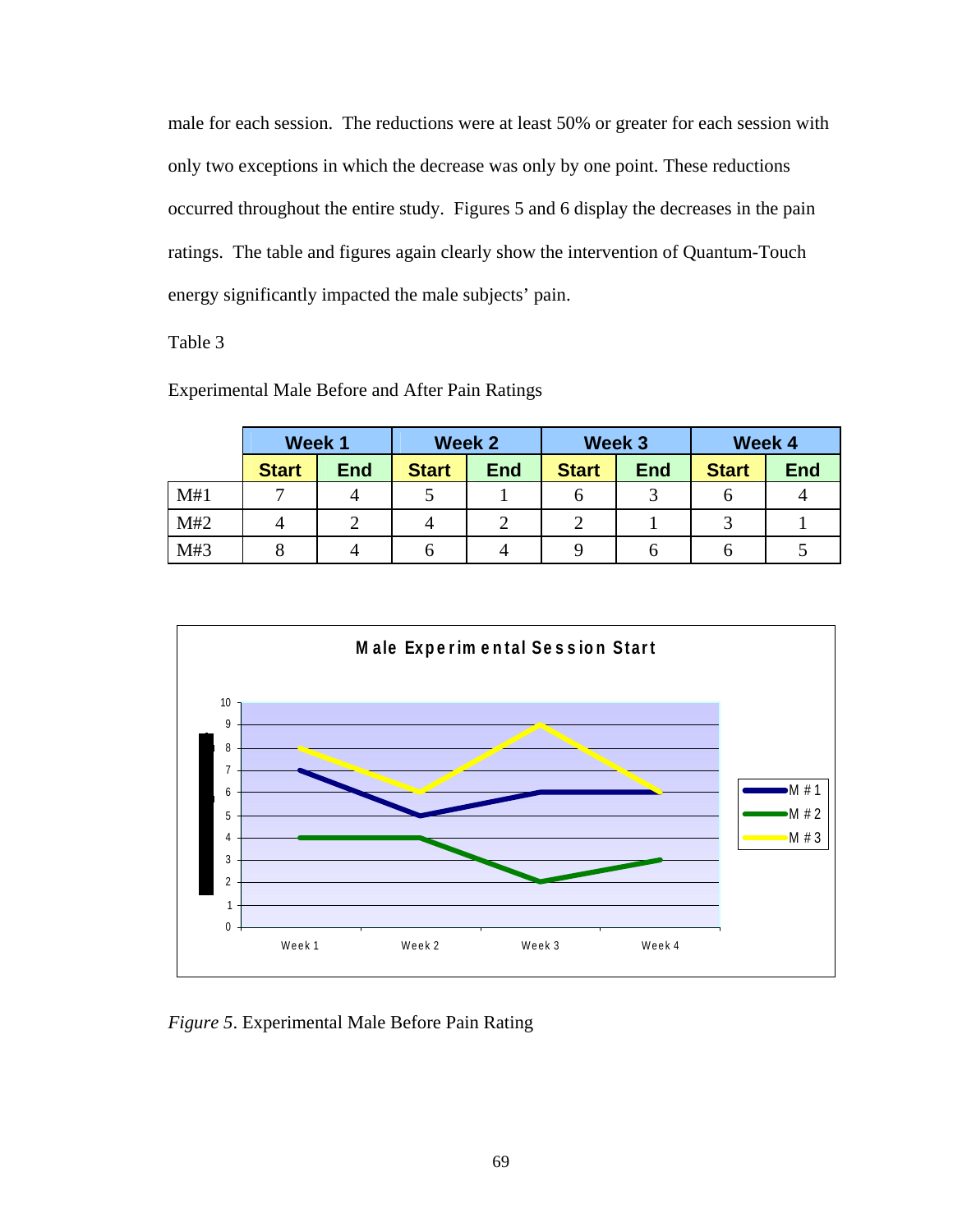

## *Figure 6*. Experimental Male After Pain Rating

Table 4 displays the session ratings for the two males in the Control Group since the third male dropped out prior to the end of the study. For one of the males, there was no change in the pain rating for any session. This individual rated the pain exactly the same at the start and end of each session using the same numerical rating throughout the entire study. For the second male, there was a reduction in pain by one point for three of the four sessions, but there was also an increase in pain for one session. Figures 7 and 8 display the unchanged rating for the one male and the decrease and increase in ratings for the second male. This is the group of males who did not receive Quantum-Touch energy but hands-on touch energy.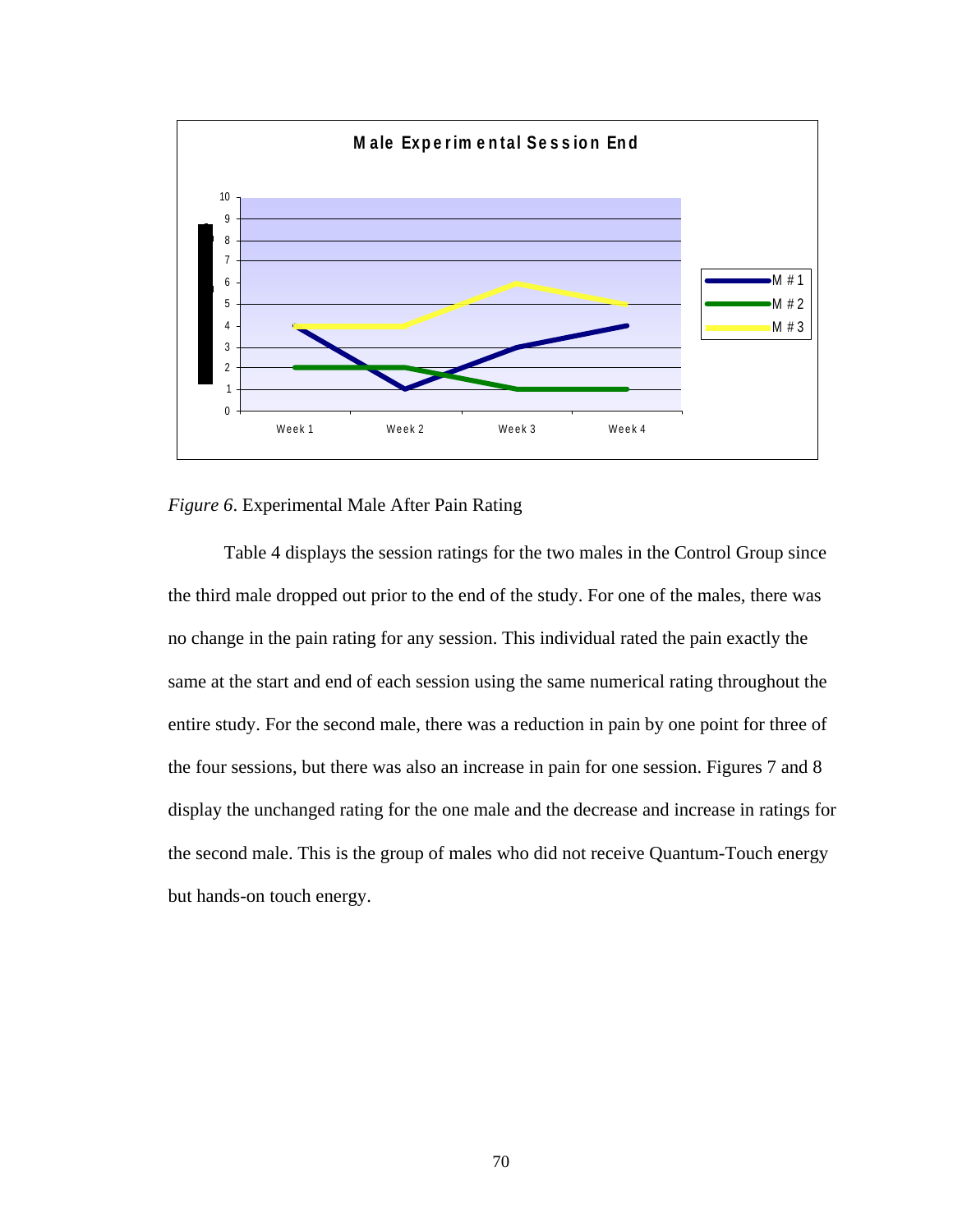# Table 4

| Control Male Before and After Pain Ratings |  |
|--------------------------------------------|--|
|--------------------------------------------|--|

|     | Week 1       |            |              | Week 2     |              | Week 3     |              | Week 4     |
|-----|--------------|------------|--------------|------------|--------------|------------|--------------|------------|
|     | <b>Start</b> | <b>End</b> | <b>Start</b> | <b>End</b> | <b>Start</b> | <b>End</b> | <b>Start</b> | <b>End</b> |
| M#4 | −            | 冖          |              | ⇁          | 冖            |            |              |            |
| M#5 |              |            |              | O          | O            |            |              |            |
|     |              |            |              |            |              |            |              |            |



*Figure 7*. Control Male Before Pain Rating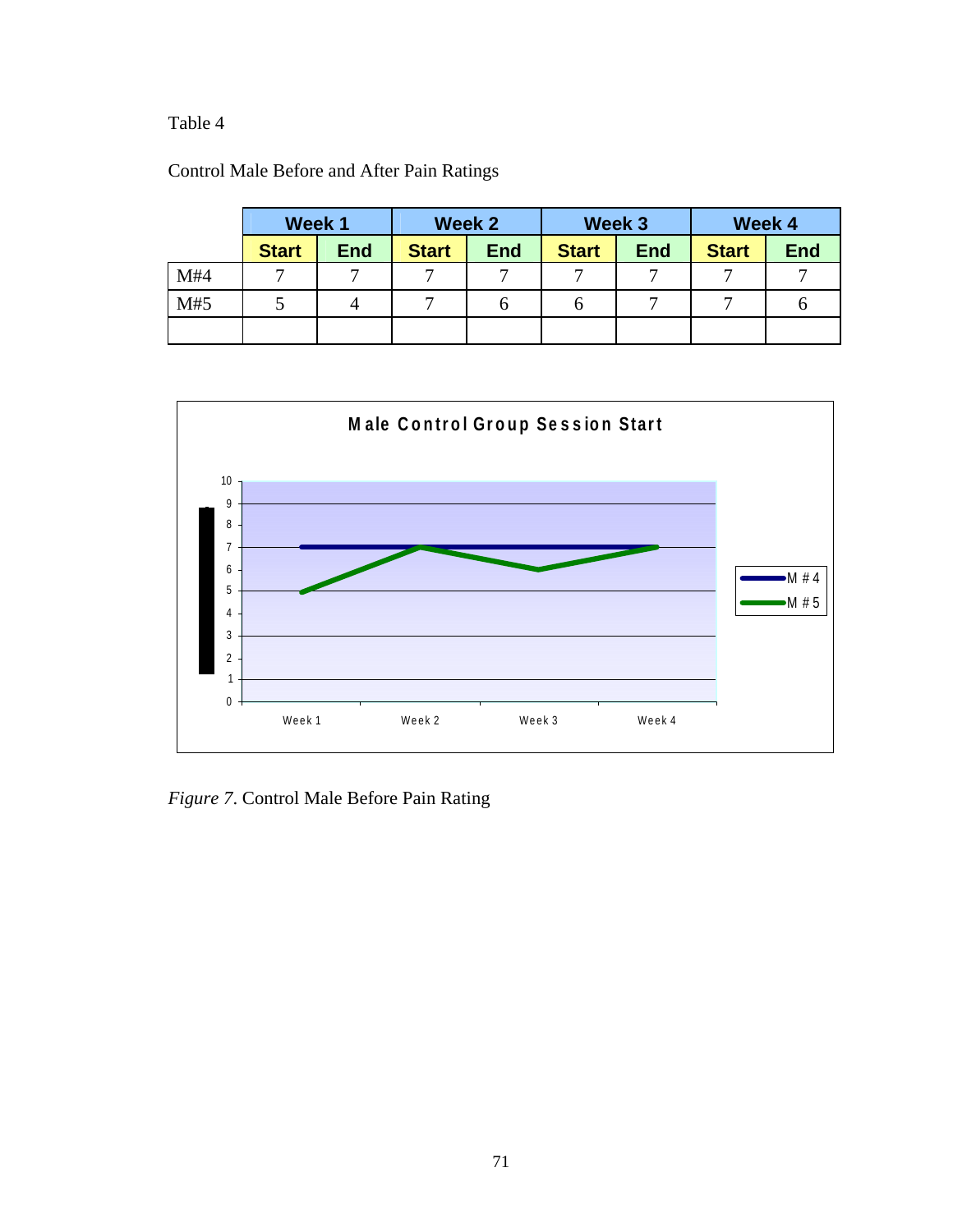

## *Figure 8*. Control Male After Pain Rating

The study collected and analyzed data for the eleven volunteers. While there were only eleven subjects, there were twelve data points for each subject except for the Male Control Group due to the male that dropped out. The twelve data points consisted of four sessions for each of the three subjects in both groups except for the Male Control Group. The data points made up the observations before the intervention and after the intervention. Therefore, this allowed the researcher to test the effects of the intervention in each session, pre and post. Since this was a small study, the *t*-test used was the paired two sample for means. Tables 5, 6, 7 and 8 show the matched–pairs *t*-test for each group in order to assess the statistical significance of the mean change from these data points. Variable 1 in each table represents the "Start" of each session while Variable 2 represents the "End" of each session. Further, each of the tables displays the Pearson statistics and associated P-values for testing whether there was an impact resulting from the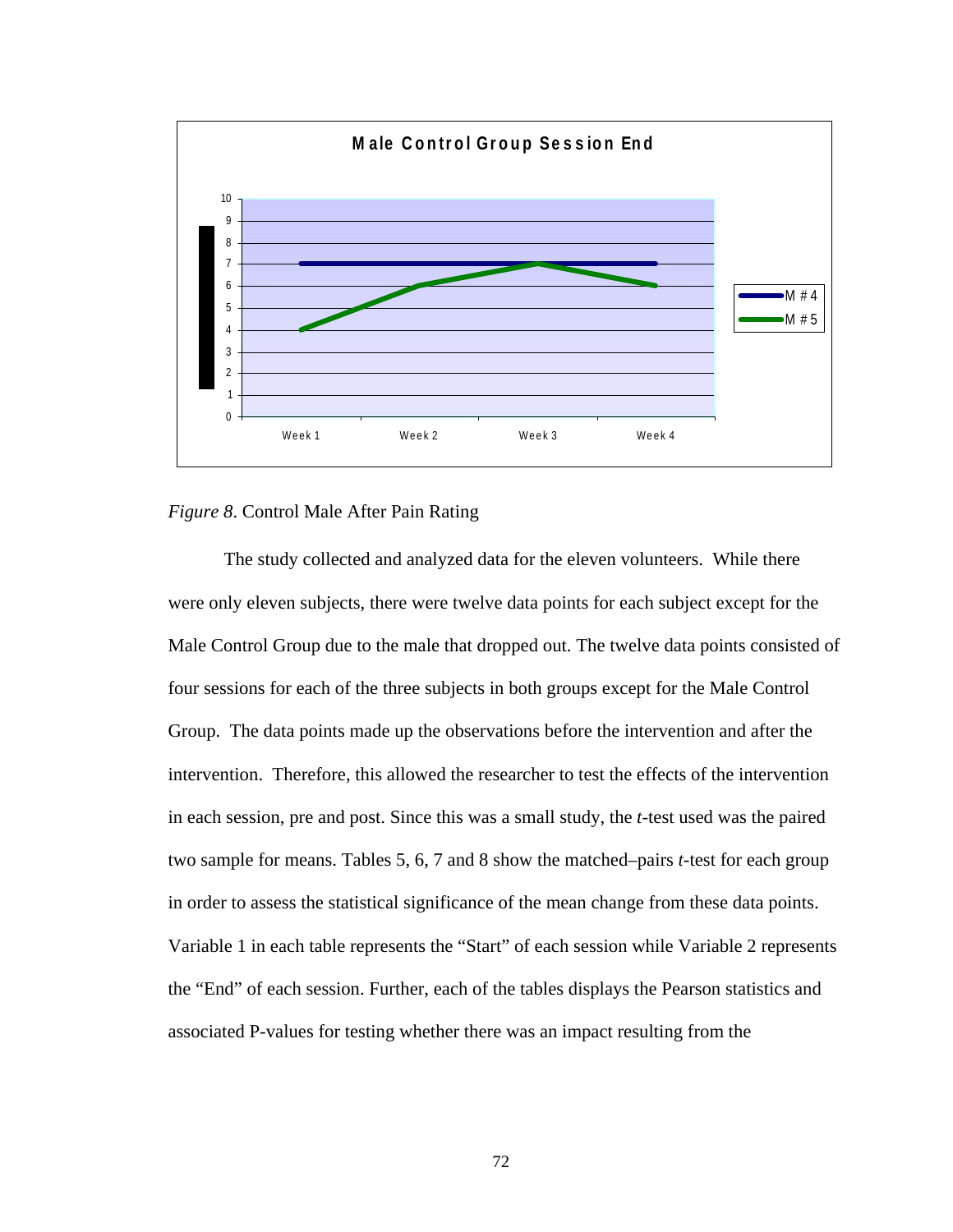intervention. Each table is presented and includes a short statement for that specific group.

Table 5 shows the results for the Experimental Group of females. The *t-*test =13.787. It can be readily interpreted by this researcher that the pain levels for the women in the Experimental Group changed significantly in each of the four sessions following the intervention.

Table 5

Experimental Female *t*-Test

|                                     | Variable 1  | Variable 2  |
|-------------------------------------|-------------|-------------|
| Mean                                | 4.416666667 | 0.833333333 |
| Variance                            | 1.71969697  | 0.878787879 |
| <b>Observations</b>                 | 12          | 12          |
| <b>Pearson Correlation</b>          | 0.727176916 |             |
| <b>Hypothesized Mean Difference</b> | $\theta$    |             |
| df                                  | 11          |             |
| t Stat                              | 13.7870995  |             |
| $P(T \le t)$ one-tail               | 1.37956E-08 |             |
| t Critical one-tail                 | 1.795884814 |             |
| $P(T \le t)$ two-tail               | 2.75911E-08 |             |
| t Critical two-tail                 | 2.200985159 |             |

Table 6 shows the results for the Control Group of females. Since the *t*-test = - 0.320, it can be interpreted by this researcher that the pain levels for these women did not change significantly in each of the four sessions without intervention.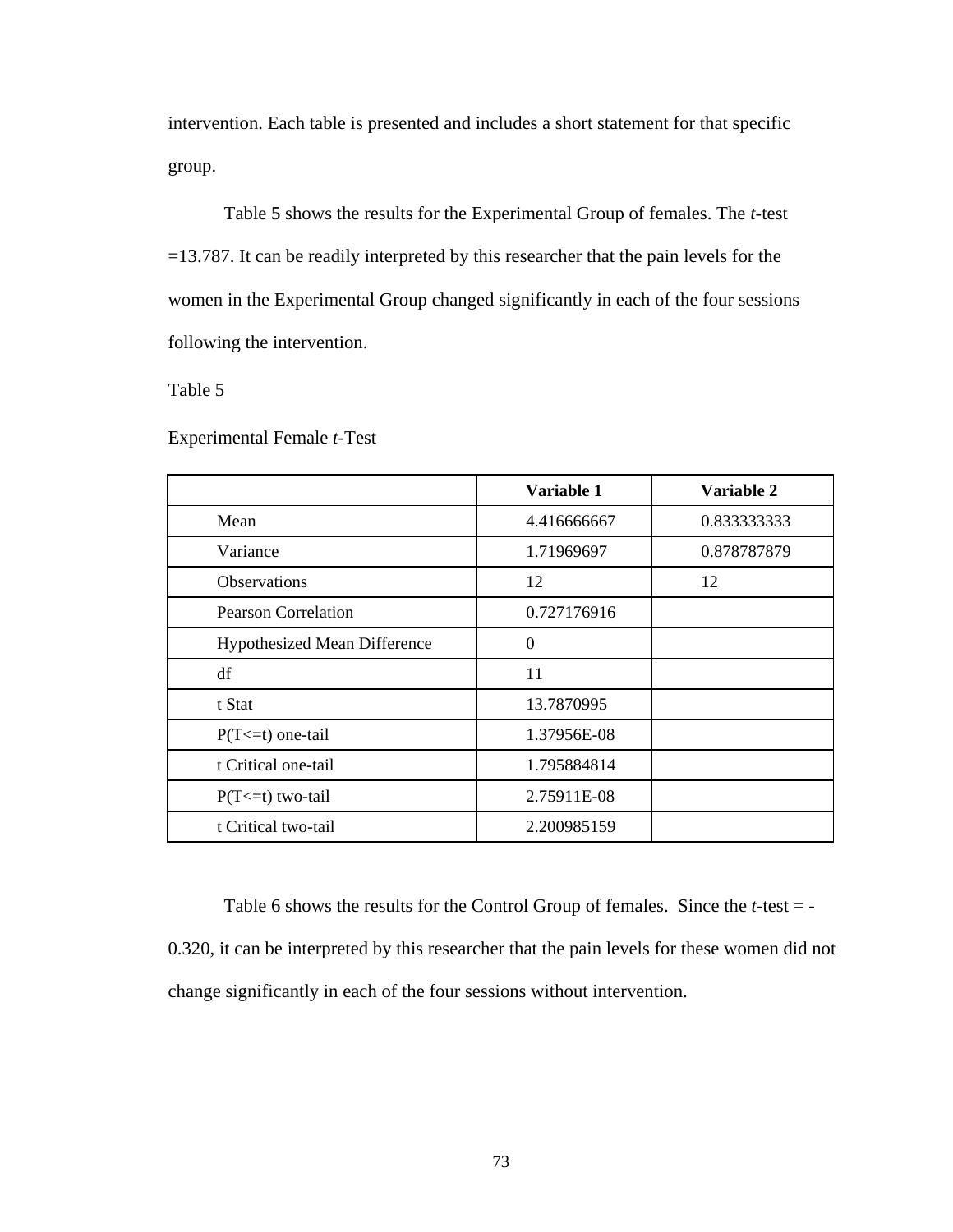# Table 6

## Control Female *t*-Test

|                                     | Variable 1     | Variable 2 |
|-------------------------------------|----------------|------------|
| Mean                                | 5.666666667    | 5.75       |
| Variance                            | 2.606060606    | 3.47727273 |
| <b>Observations</b>                 | 12             | 12         |
| <b>Pearson Correlation</b>          | 0.875777291    |            |
| <b>Hypothesized Mean Difference</b> | $\overline{0}$ |            |
| df                                  | 11             |            |
| t Stat                              | $-0.320630221$ |            |
| $P(T \le t)$ one-tail               | 0.377249674    |            |
| t Critical one-tail                 | 1.795884814    |            |
| $P(T \le t)$ two-tail               | 0.754499347    |            |
| t Critical two-tail                 | 2.200985159    |            |

Table 7 displays the results for the Experimental Group of males. As shown, the *t*-test= 8.403. Therefore, the researcher interpreted that the pain levels for the men in the Experimental group changed significantly in each of the four sessions following the intervention.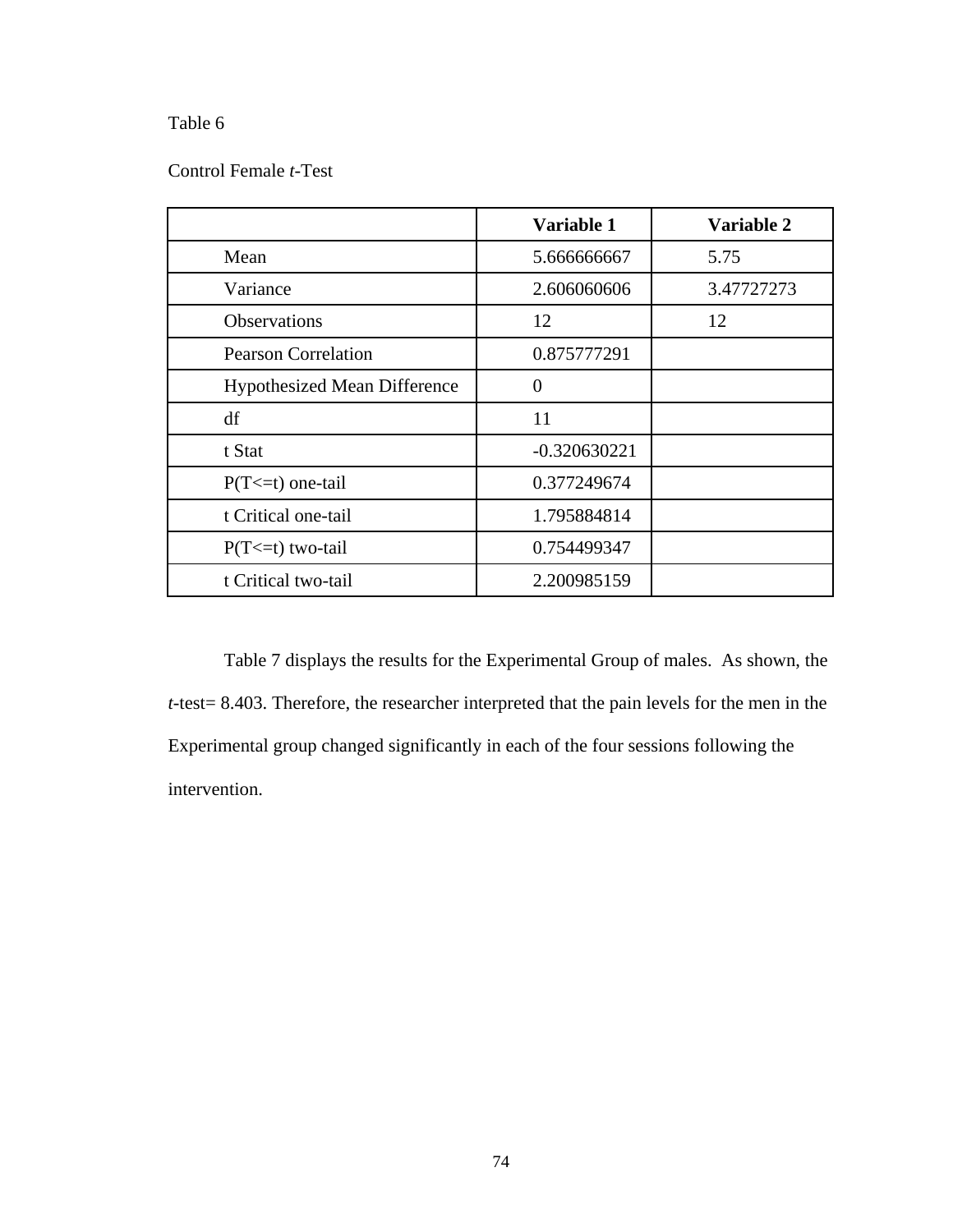# Table 7

# Experimental Male *t*-Test

|                              | Variable 1     | Variable 2  |
|------------------------------|----------------|-------------|
| Mean                         | 5.5            | 3.083333333 |
| Variance                     | 4.090909091    | 2.810606061 |
| <b>Observations</b>          | 12             | 12          |
| <b>Pearson Correlation</b>   | 0.871326198    |             |
| Hypothesized Mean Difference | $\overline{0}$ |             |
| df                           | 11             |             |
| t Stat                       | 8.403470748    |             |
| $P(T \le t)$ one-tail        | 2.03958E-06    |             |
| t Critical one-tail          | 1.795884814    |             |
| $P(T \le t)$ two-tail        | 4.07917E-06    |             |
| t Critical two-tail          | 2.200985159    |             |

Table 8 displays the results for the Control Group of males. Since the *t*-test = 1.000, it can be interpreted by this researcher that the pain levels for the men in the Control group did not change significantly in each of the four sessions without intervention.

Table 8

## Control Male *t*-Test

|                                     | Variable 1  | Variable 2 |
|-------------------------------------|-------------|------------|
| Mean                                | 6.625       | 6.375      |
| Variance                            | 0.553571429 | 1.125      |
| <b>Observations</b>                 |             |            |
| <b>Pearson Correlation</b>          | 0.746728657 |            |
| <b>Hypothesized Mean Difference</b> |             |            |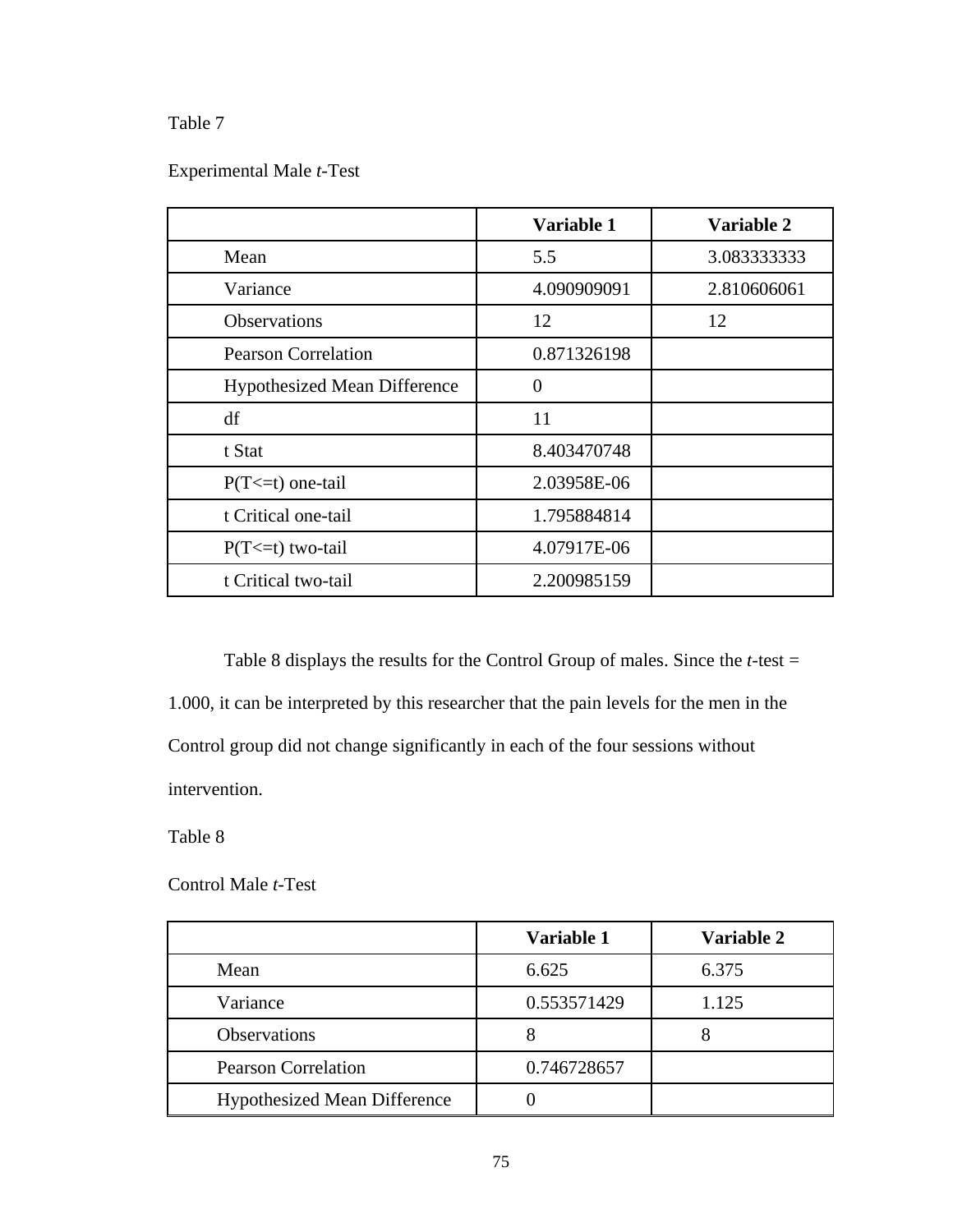| df                    |             |  |
|-----------------------|-------------|--|
| t Stat                |             |  |
| $P(T \le t)$ one-tail | 0.175308331 |  |
| t Critical one-tail   | 1.894578604 |  |
| $P(T \le t)$ two-tail | 0.350616663 |  |
| t Critical two-tail   | 2.364624251 |  |

As evidenced from the *t*-test results, there were significant changes in both the Female and Male Experimental Groups to the p< 05 level with the intervention. There were no significant differences, however, pre and post with the Female and Male Control Groups. Therefore, the intervention of Quantum-Touch energy proved highly significant in both experimental groups.

## *Pain Rating Scale Volunteer (Subject) Comments*

The researcher and the doctor noted comments on the Pain Rating Scale that each subject made about her/his pain prior to the session and at the end of the session (after the five-minute rest period). One female from the Control Group came in with a moderate level of pain but felt that her pain increased by the end of the session. Another female subject from the Control Group stated that she had pain in the usual place at the beginning of the session but the pain moved to a different place on her body by the end of the session and she hurt just as much. A third female subject from the Control Group was using a cane when she started each session and complained that she was still on the cane at the end of each session. In the case of the male Control Group, one subject stated that his pain stopped momentarily in one leg, but he felt he got a new pain in another part of his body by the end of the session. That same male felt that his level of pain never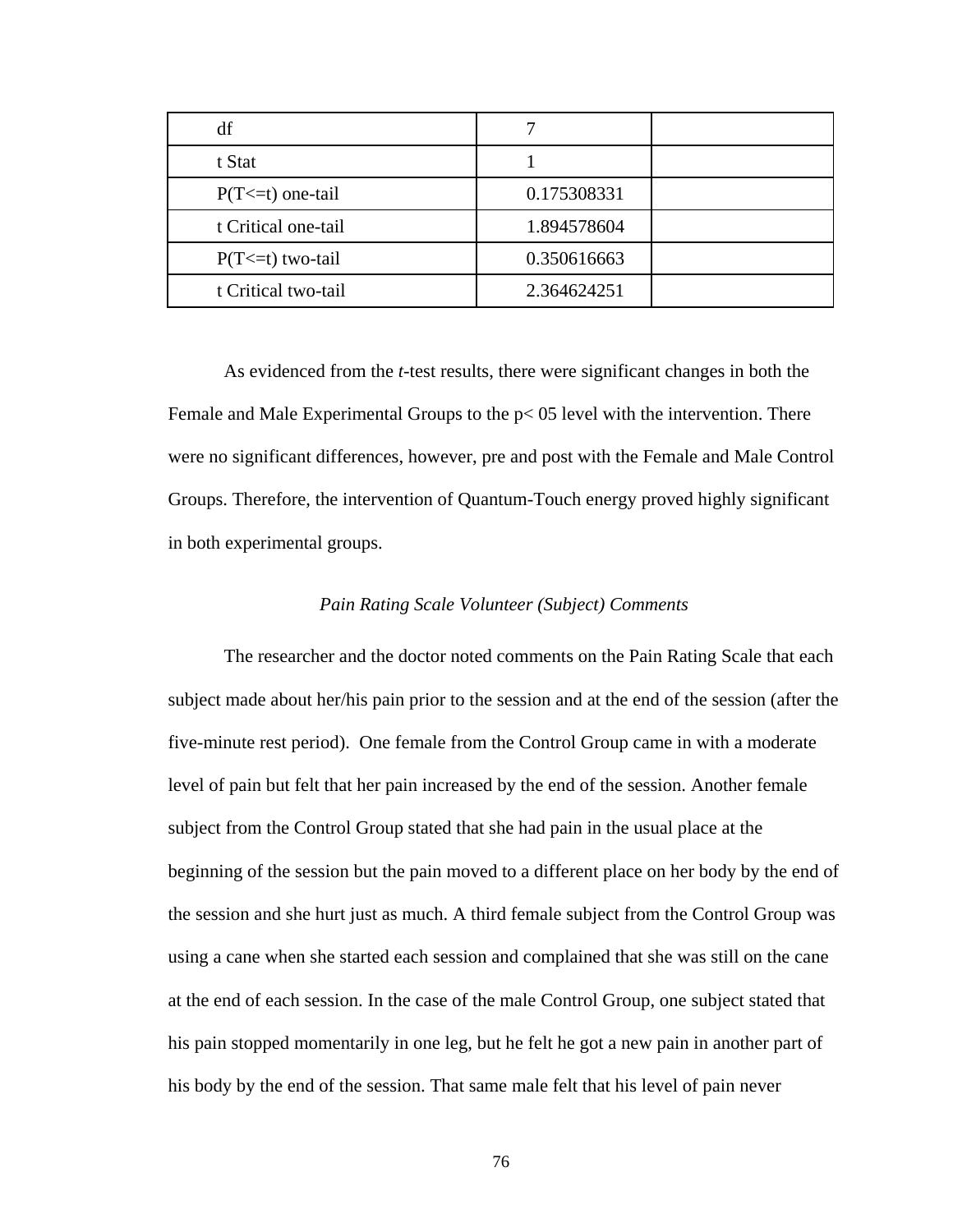changed during any session for the entire study. The second male from the Control Group felt his pain increased at the end of the second session and he expressed difficulty in getting up. The comments resulting from the experimental groups were distinctly different and positive. One female from the Experimental Group said that her pain dissipated each session and that during one session she felt energy, felt very strong and had a lot less pain. A second female from the Experimental Group stated that at the start of the first session she had very little sensation in her hand, but by the end of the third and fourth sessions, she had no pain whatsoever and sensation had returned to her hand. The third female in the Experimental Group commented for one session that, "it felt like you pulled the pain right out." She also said that she "feels great after" each session. In the Experimental Group of men, one male said that "the energy felt like a gust of wind down his back" and he could feel energy in his hands. The second male in the Experimental Group stated that he felt lighter and that he came into his third session with a swollen hand but by the end of that session, the swelling was all gone. That male subject also stated that he felt "real relaxed" during that session. The third male in the Experimental Group said that he fell two days prior to coming to the second session and hurt his back. He was experiencing back pain, as well as, his original pain coming into the second session. By the end of that session, he stated that his pain was reduced after the session and he felt much better.

## *Functional Questionnaire- Before and After (Appendix D) Analysis*

The purpose of the Functional Questionnaire (Functional Form-Appendix D) was to assess the skills/ tasks that the subject could or could not do at the first session and at the last session. Therefore, it was developed as a "Before" and "After" form and only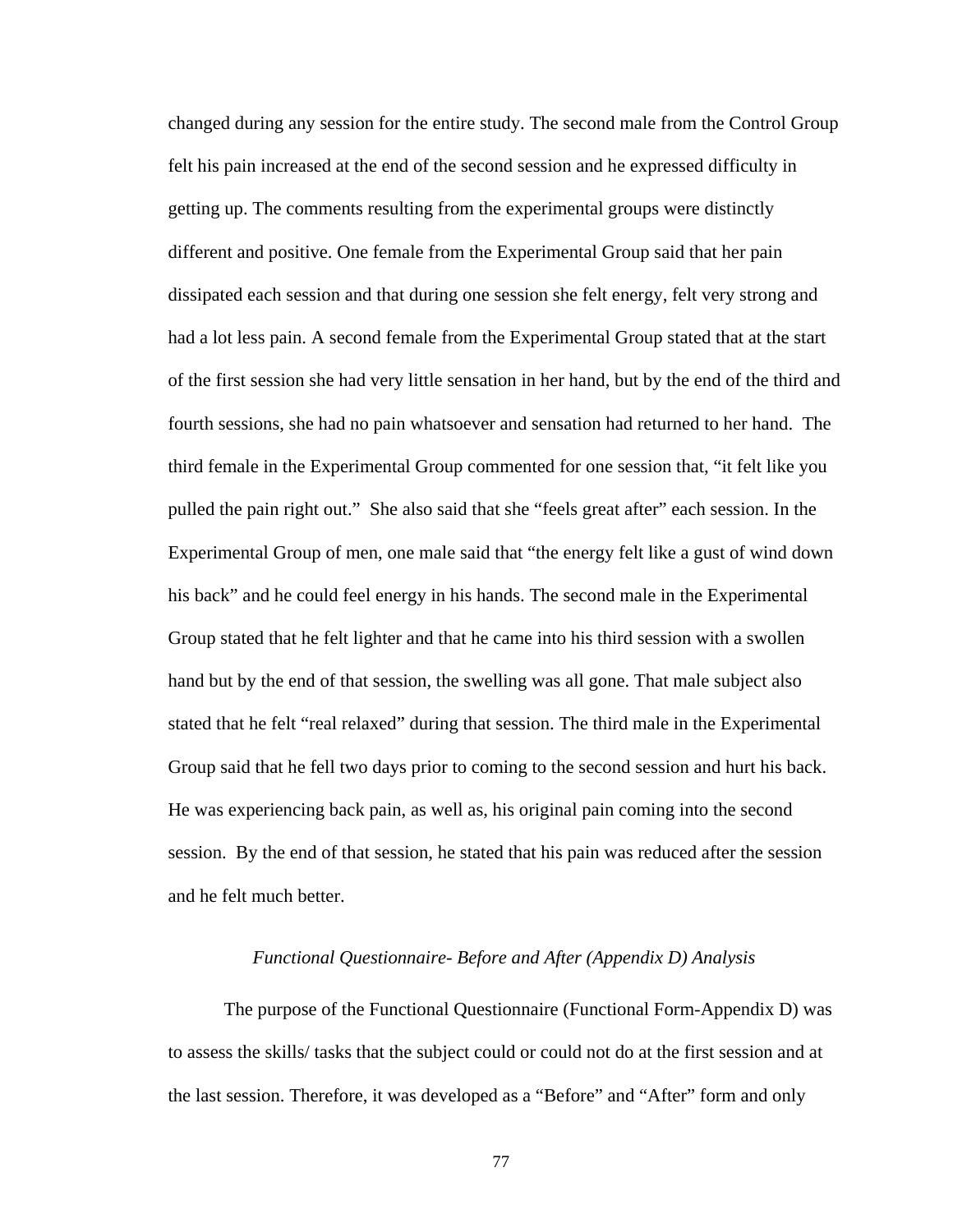used twice during the study. Both the researcher and the doctor wanted to determine if the Quantum-Touch energy was having any positive effect/impact on the subjects in-between the actual sessions with regard to performing specific tasks over the eight-week study period. Each subject was asked to state with a "Yes" or a "No" what s(he) could or could not perform on the "Before" Form at the first session and how easy or difficult the skill/task was to execute in the description section. The doctor and the researcher checked to see if there was any improvement or change in the functional skill/task level of the subject at the fourth session by again giving each subject the "After" form with the same instruction-- the subject was again to state how easy or difficult the skill/task was to execute after eight weeks.

Comments from each of the subjects in the experimental and control groups were notated on the forms. In the Experimental Female Group, one woman, at session one, could not stand on her feet long to prepare meals, could only stand for 30 minutes and could only walk for 30 minutes. At the end of session four, this subject said she could stand much longer for meal preparations, increased standing on her feet to 40 minutes and was walking for 40 minutes. She remarked that this was a great improvement for her that she increased her standing and walking by 10 minutes over an eight week period and was very pleased. She had not changed anything in her routine other than participate in the eight-week study. A second female in the Experimental Group had problems with driving, reaching and lifting at the first session. At the fourth session, she said while she didn't test her driving and thought it may be the same, there was a definite improvement in both reaching and lifting. The third female subject in the Experimental group had problems with heavy cleaning, walking, bending, getting up to stand, kneeling and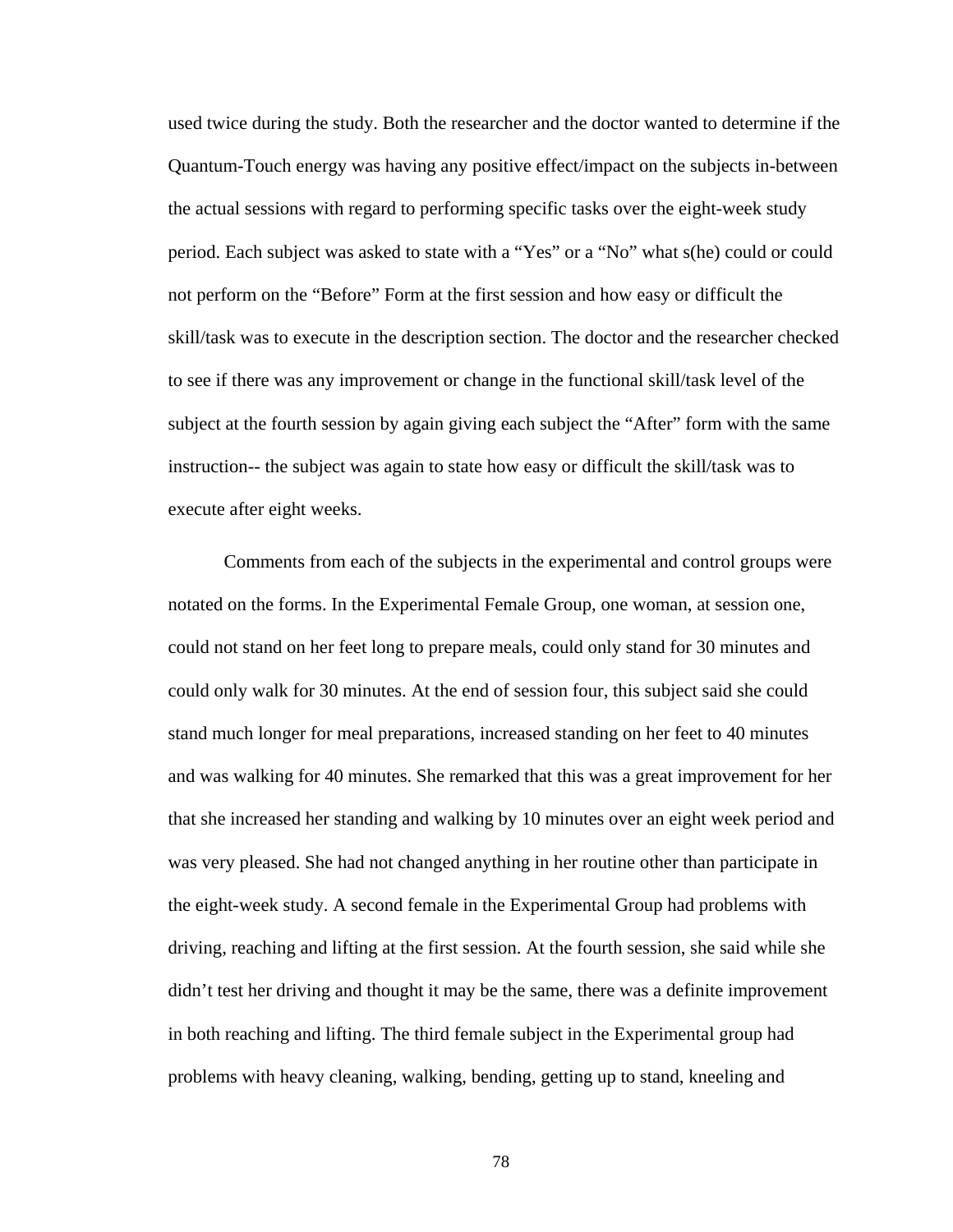grocery shopping at session one. At the fourth session, this woman stated that she could grocery shop with less difficulty, her "knees didn't give out like they used to," she could kneel and the stiffness in bending was gone. She could now use both legs and not put all the weight on her right leg which she was doing at the first session. Last, she could wear short heels which she had not done in years. She was very thankful for the study she told her because of her positive changes. In the Experimental Male Group, one man stated at his first session that he could not vacuum, could only stand for ten minutes, had to elevate his feet when lying down, light cleaning was an issue and he always had pain when he slept. At the fourth session, he stated that sleeping was still the same, but "light cleaning is much better," he could vacuum, "I stand a little longer and feel much better" and lying down was better and he didn't have to elevate his feet all the time. The second man in the Experimental Male Group at his first session could not put on his belt when dressing, lying down was difficult, and he could not sleep in a bed and had to sleep in a recliner. By the fourth session, he stated that while he still had difficulty putting on his belt, lying down was much better and he could not now sleep in a bed and not a recliner. He was very happy about his improvements. The third man in the Experimental Group stated that walking was very limited, grocery shopping was hard and "I have a hard time doing most everything" was his statement at the first session. By the fourth session, he had not grocery shopped and was unable to state whether that had improved or not and he felt he hadn't tested walking enough. Surprisingly, however, he stated that he had gone out fishing for the first time in twelve years. He also said he tolerated walking and staying out for 4 and  $\frac{1}{2}$  hours with his medication with him but he didn't need to take them. He was extremely pleased he said and felt that something positive had changed for him.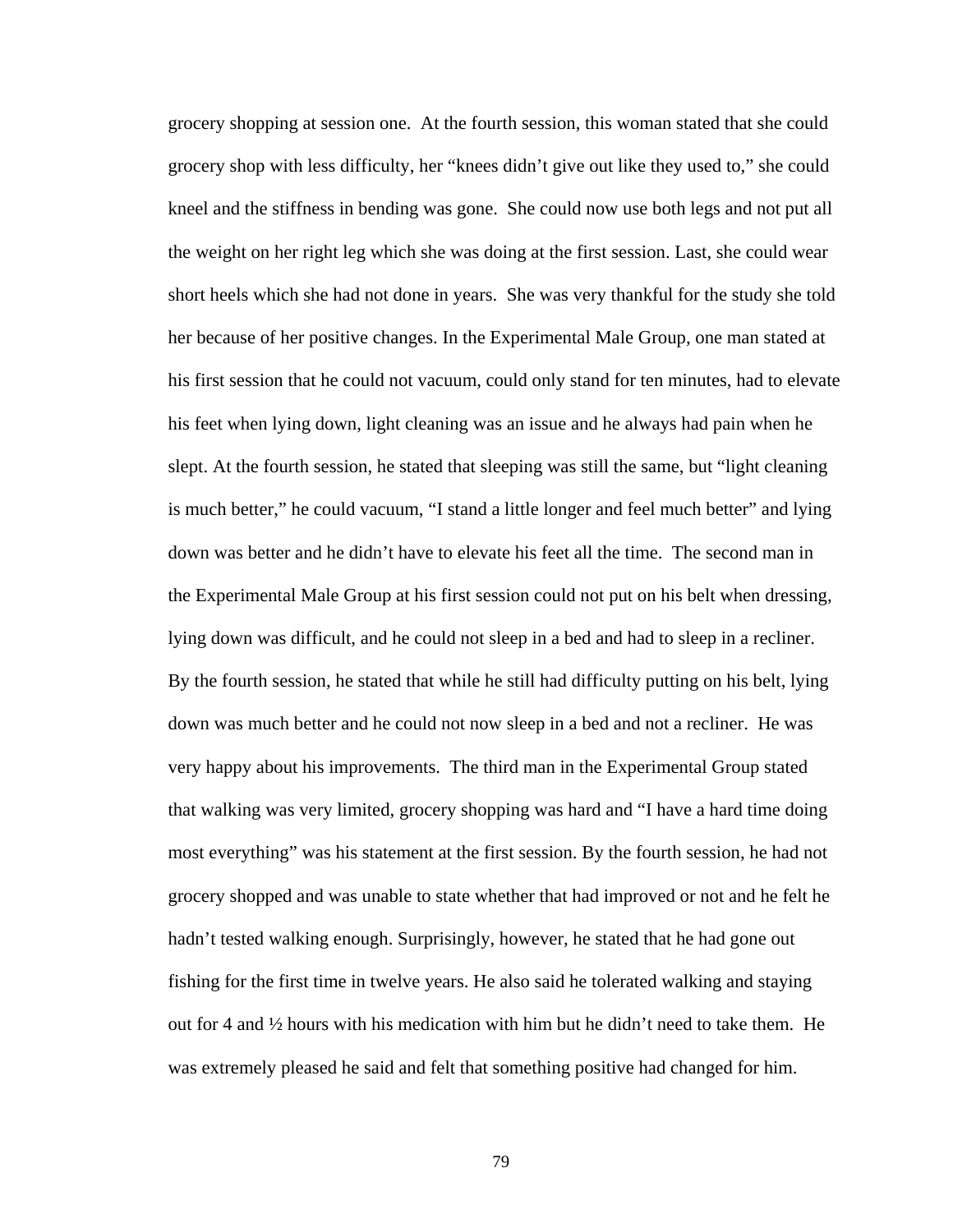The results for the control groups were not positive. In the Female Control Group, one woman at her first session had problems with light cleaning, vacuuming and lying down. At the fourth session, she stated that, there was "no change or improvement" in any areas for her. The second woman in the Control Group at her first session had issues with both light and heavy cleaning, walking, could only stand if she took medication, could not bend and also needed medication for sleeping. At the end of her fourth session, she stated that "everything is the same." The third woman in the Female Control Group at the first session had problems with pushing the vacuum cleaner, pain when folding laundry, needed pillows when lying down and had problems with using the computer. In her case, she felt that she could tolerate the computer a little longer but still had pain when folding laundry and there was no improvement with the other tasks at all.

In the Male Control Group, at the first session, the first man had problems with reaching, could not lift, had difficulty sometimes with bending, restless sleep and had problems with what he sits on and where he sits. At the end of the fourth session, his statement was "everything is the same as before. I don't see where anything helped me" and "I rested good for 1 week in-between all those sessions." The second man in the Control Male Group at his first session had problems with both light and heavy cleaning, with vacuuming, lifting, walking, bending, sitting and sleeping. By the end of his fourth session, he stated, "there is no change in my status. Nothing improved." In reviewing the comments from the two main groups, the Experimental Group and the Control Group, it's very clear that there was great improvement in the skill and task level for both the men and women in the Experimental Group. Some of the subjects were doing things that they had not done in years and improvements with standing and walking were marked for the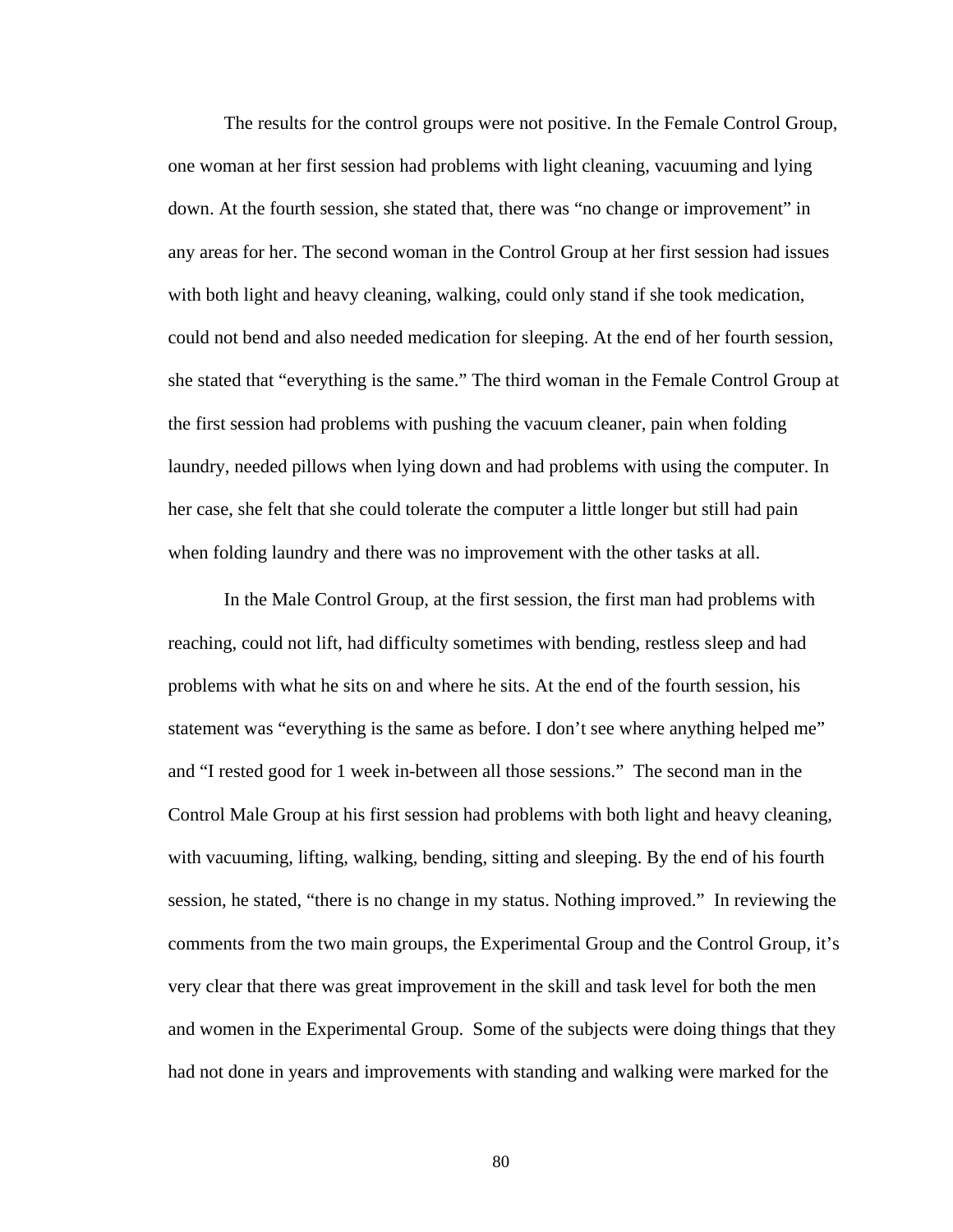eight-week study. This was not true of the Control Group. As noted from the comments, there was almost no change and no improvement in any of the skills/tasks for either the men or the women. Most of the subjects in the Control Group indicated their frustration to the doctor and this researcher at the end of the study. Therefore, it was clear that the intervention, the Quantum-Touch hands-on energy given during the session, had a positive impact/effect in improving the task and skill level of the men and women inbetween sessions for the Experimental Group over the eight-week study period. It also appeared that the comfort level with some things like sleeping, standing and walking also increased for this group.

#### *Limitations*

One of the obvious limitations of this study was the sample size. A larger sample size would have yielded more data with which to compile statistical data, do more comparison and use ANOVA instead of the paired two sample for means t-test analysis. This would have allowed for comparisons between the groups as opposed to the analysis and comparison done within each group. Also, there would have been more variables to compare such as grouping by the area of injury and comparing within specific age ranges. Also, another obvious limitation was the impact on the study of the man who dropped out of the Male Control Group in the middle of the study. His data would have been included and impacted the analysis of the Male Control Group. Further, his comments would have been included on both the Pain Rating Scale and Functional Questionnaire. For this researcher, there is no way to determine whether his dropping out was really detrimental or positive to the study. Regardless, he had to be dismissed had he not dropped out due to his behavior which, when discovered, compromised the study. Last, in the area of forms,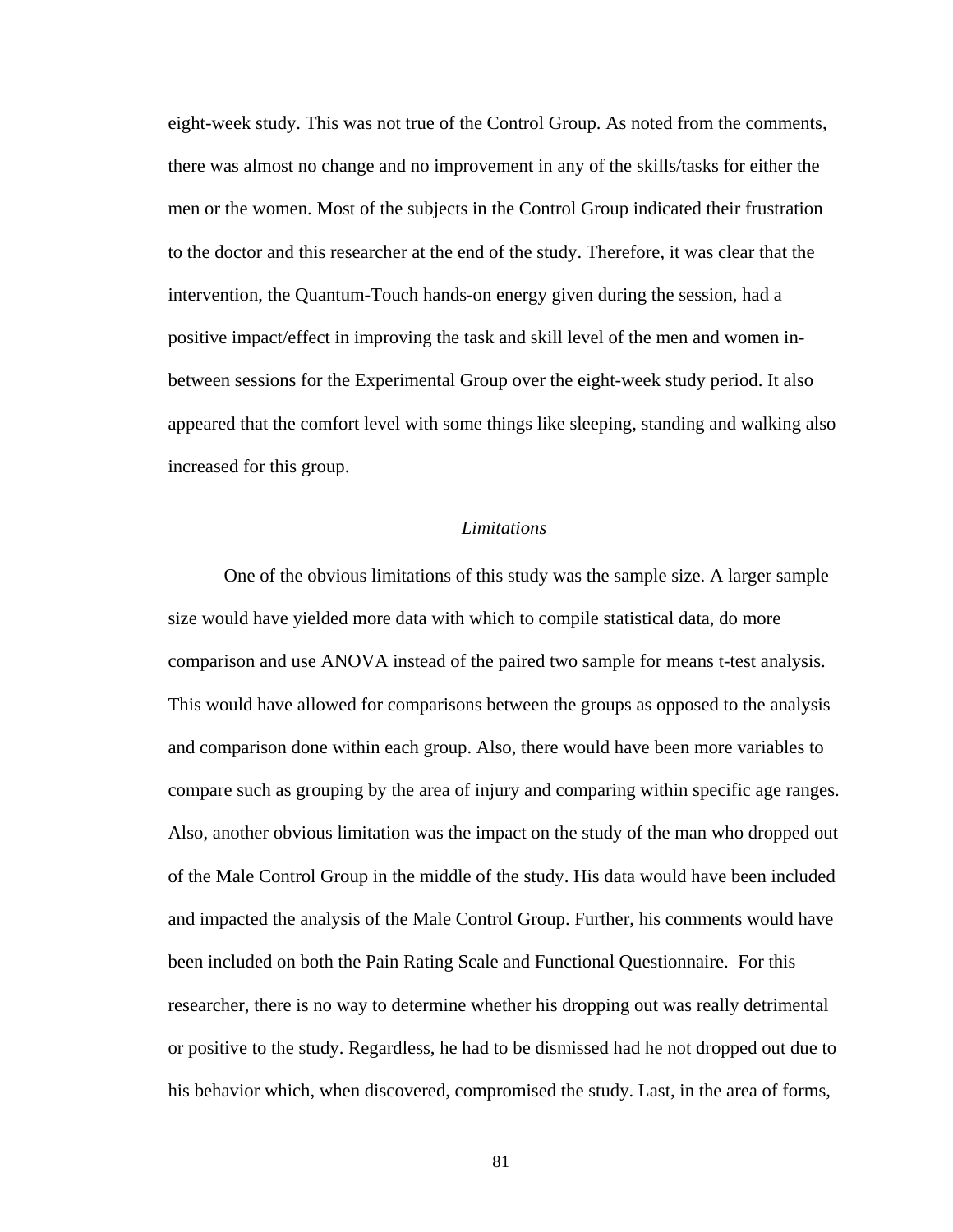there may have been other questions included along with the skills and tasks on the Functional Questionnaire that may have yielded greater validity to the study's findings. That form could have collected the time frame for the subject in which s(he) was not able to perform specific skills and tasks.

## Summary

 This study collected the results of eleven volunteer subjects with chronic musculoskeletal pain over an eight-week study period with the majority on conventional pain medication. Six of the volunteers were female and five were male due to one male drop out were assigned to either an experimental group that received the intervention of Quantum-Touch or a control group that received hands-on light touch. All subjects used two forms, the Pain Rating Scale which collected numerical pain ratings for four sessions and the Functional Questionnaire which notated subjects' comments and assessed skills/tasks they could or could not perform at the start of the study (session 1) and at the end of the session (session 4).

As both forms were used for very different purposes of this study, they were analyzed differently. The Pain Rating Scale data was collected and put into tables and graphs for displaying the increase or decrease of pain and the subject's progress having received the intervention over eight weeks. The values were statistically analyzed using a protected or paired *t*-test for four groups. All figures and tables related to data collected for this study on the impact of Quantum-Touch energy on clients with chronic musculoskeletal pain are listed in the table of contents and located in Chapter Four. In addition to the statistical data tabulated from the four sessions, specific comments were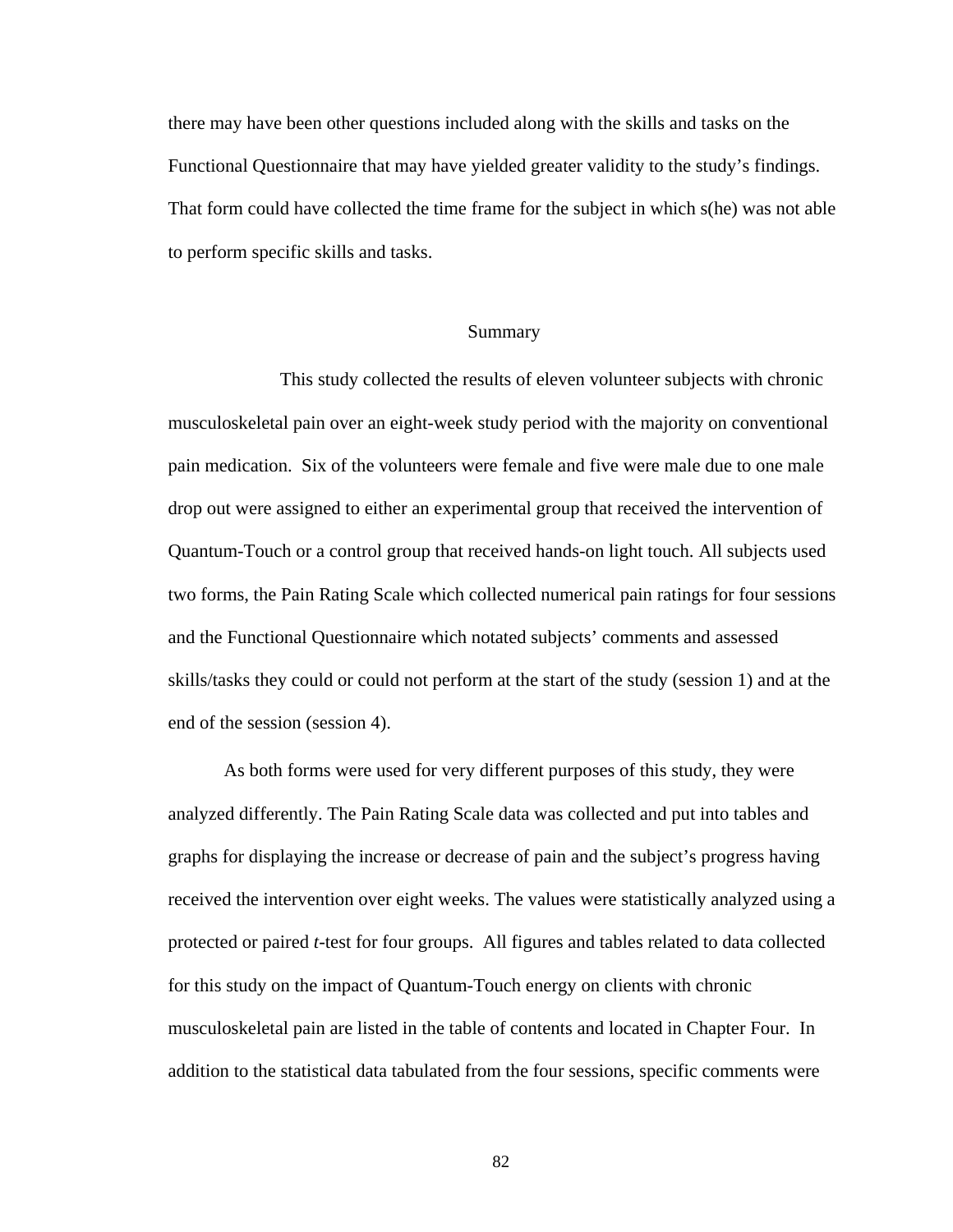notated and taken from the Functional Questionnaire which was used at the first and fourth sessions only as that form assessed solely the impact and effect of the intervention on the subject's ability to perform specific skills/tasks. It was noted from the results of the statistical data that there was a 100% reduction of pain for each woman for all four sessions in the experimental group and at least 50% or more reduction in pain for each man for all four sessions in the experimental group over the eight week study period. This was clear evidence that the intervention worked on humans with chronic musculoskeletal pain and that the intervention was effective. Not only was the intervention highly significant as evidenced by the *t*-test results, the research also evidenced the positive effect of Quantum-Touch on clients from the comments made on the Pain Rating Scale form and the Functional Questionnaire. The subjects in the experimental group made significant improvements in their ability to perform skills and task with a positive impact on their comfort level also. Last, the research also evidenced that Quantum-Touch deserves to be considered as an adjunct to the conventional treatment of pain in that over 90% of all the subjects were on pain medication; however, their improvement in skill levels and comfort came as a direct result of the intervention of Quantum-Touch for the experimental group. The control group of men and women showed almost no improvement in pain reduction and, in some cases, showed an increase without the intervention.

Further, based upon the comments from the Functional Questionnaire of both men and women from the Control Group, there was no improvement in their ability to perform skills and tasks and no change in their comfort level. It would appear that this researcher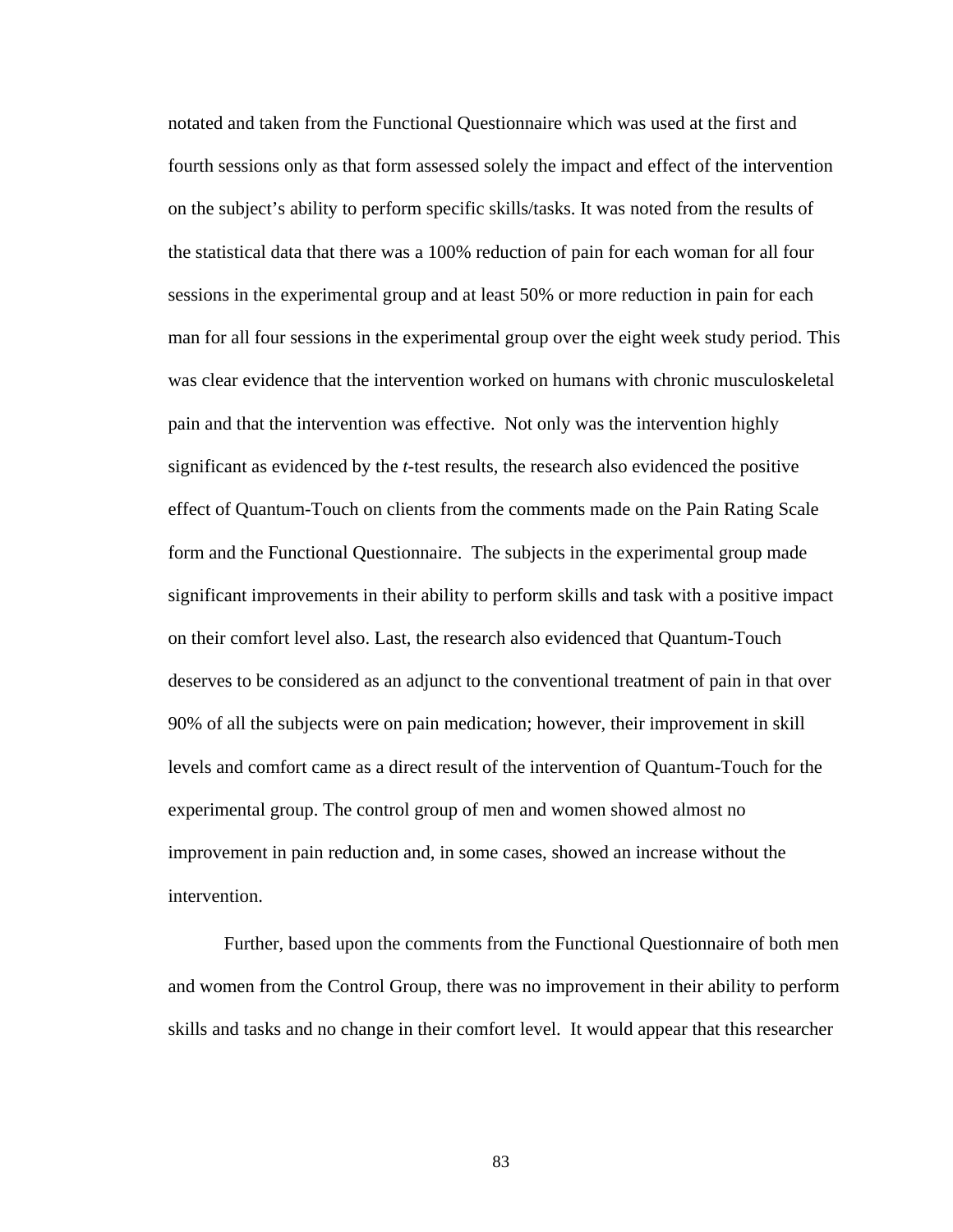has answered the three research questions posed in the first chapter of this clinical study in that:

- 1. The intervention of Quantum-Touch has a positive impact on clients with musculoskeletal pain;
- 2. Quantum-Touch is effective in addressing chronic musculoskeletal pain in humans and;
- 3. As a modality, Quantum-Touch deserves to be considered as an adjunct to the conventional treatment of pain in a clinical setting.

It would appear that this researcher has successfully proven the hypotheses. Clear evidence from this small clinical study indicated that Quantum-Touch, as a complementary hands-on modality, deserves consideration as a modality along with Reiki, Healing Touch and the other supplemental modalities currently used to address chronic pain and/or pain reduction.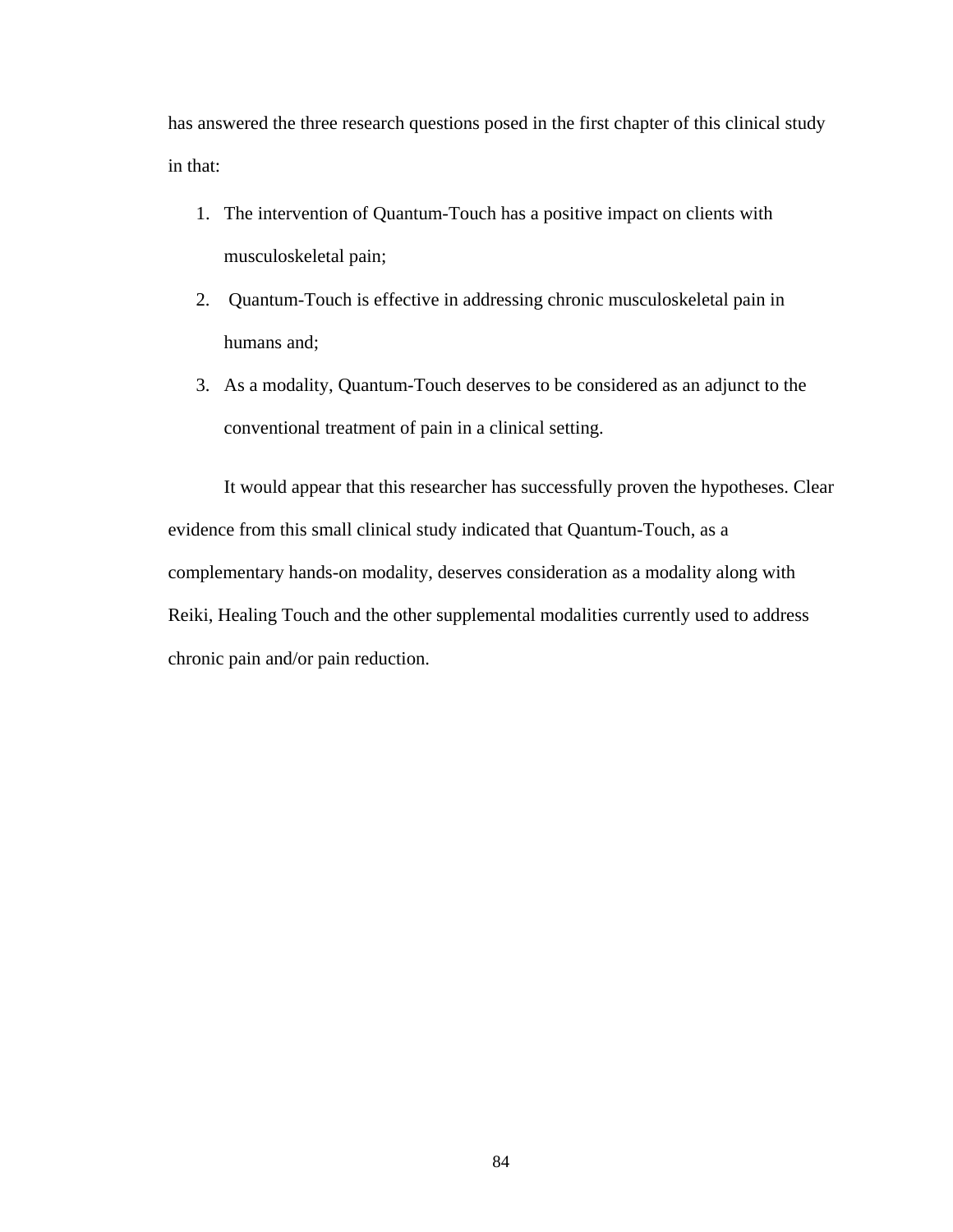## CHAPTER FIVE

# CONCLUSIONS, IMPLICATIONS AND RECOMMENDATIONS

## FOR FURTHER RESEARCH

## Introduction

The purpose of this chapter is to interpret the findings and results from the statistical data, draw logical conclusions and make recommendations for further research on the modality of Quantum-Touch. It is clear that further study is needed on a larger scale as this pilot study was conducted with a small sample within a short time period.

## Conclusions and Implications

The initial problem statement involved evaluating whether the hands-on form of Quantum-Touch could enhance the reduction of chronic musculoskeletal pain in humans, enhance functional mobility and if it could take its place along with Reiki and Therapeutic Touch as a viable complementary holistic modality to the allopathic treatment of chronic pain. In studying the problem, the primary questions to be addressed were whether Quantum-Touch is effective for humans with chronic musculoskeletal pain and if the modality should serve as an adjunct to supplement conventional western treatment in a clinical setting? The initial evidence from the findings and results of this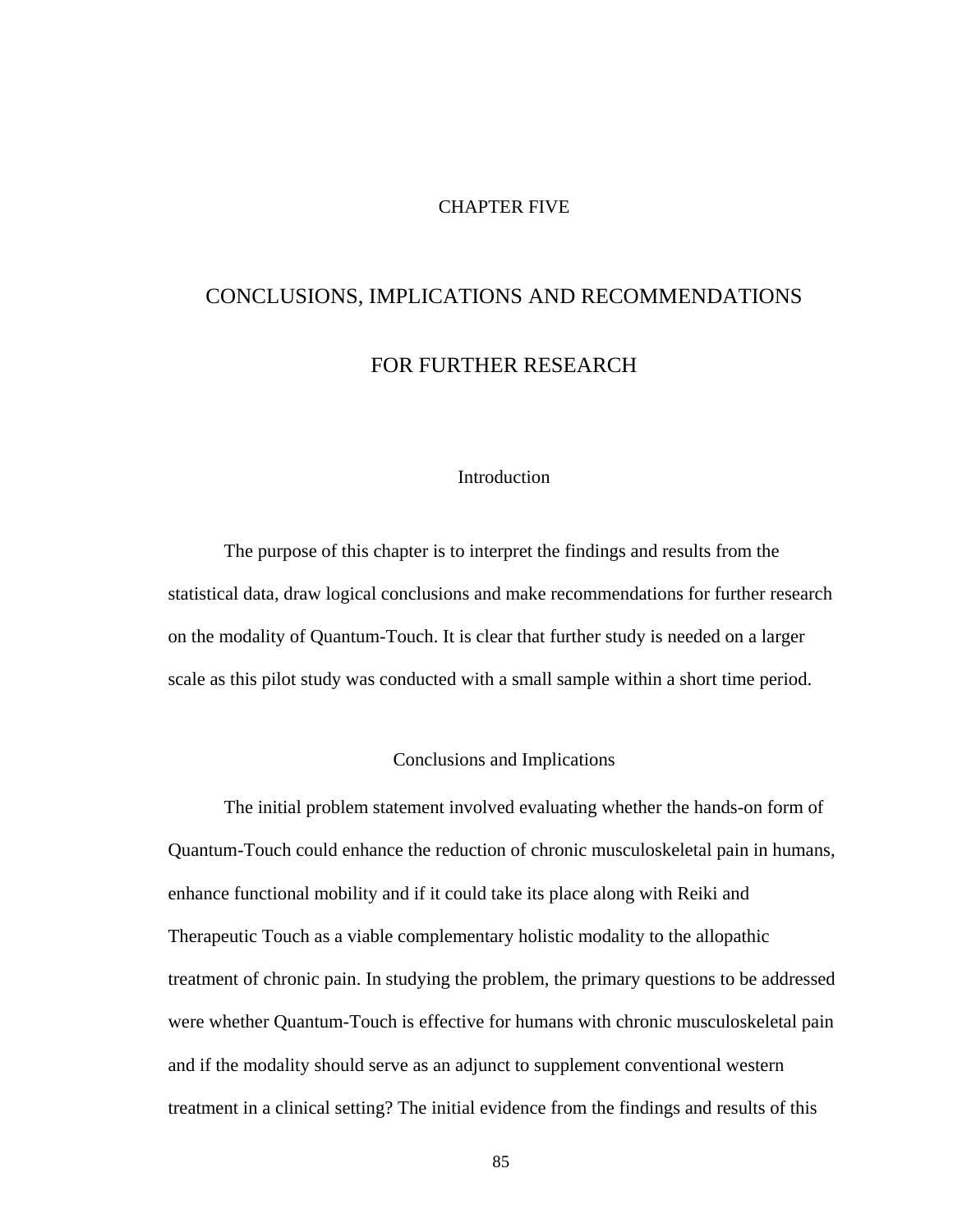study shown in Chapter Four clearly indicate the efficacy of hands-on Quantum-Touch and its impact on chronic musculoskeletal pain in humans. This statement is made based upon the significant decrease in pain ratings across the board for both men and women in the Experimental Group. In all cases for each volunteer over the eight-week study period, there was a significant reduction in pain from the initial rating. Therefore, it can be easily stated that Quantum-Touch, as an intervention, had a positive impact on all of the volunteers. Further, the descriptions and statements from the volunteers in the Experimental group taken from the Functional Questionnaire - Before and After, also indicated positive improvement in the skill and comfort level of the participants. In short, descriptions of how Quantum-Touch reduced or alleviated pain in people, whether chronic or acute, can no longer be viewed simply as anecdotal evidence or reduced to the placebo effect theory. Not only did the pain lessen in the Experimental groups, volunteers were relaxed after the sessions and had improved skill functions indicating an overall positive response to the intervention. With regard to the Control group, there was little positive that could be said. As a matter of fact, when reviewing the pain rating results from the Control group, there was very little improvement in pain reduction. Clearly for some volunteers during some sessions, there was actually an increase in pain. Further, the pain moved to different areas in the Control groups. Since these subjects had no intervention, no Quantum-Touch energy and only had hands-on light touch, it can be stated that Quantum-Touch does make a difference in the decrease of chronic musculoskeletal pain in humans. In this first clinical study, the following was found:

• High significance in reduction of chronic pain for both female and male Experimental groups (results of Pain Rating Scale)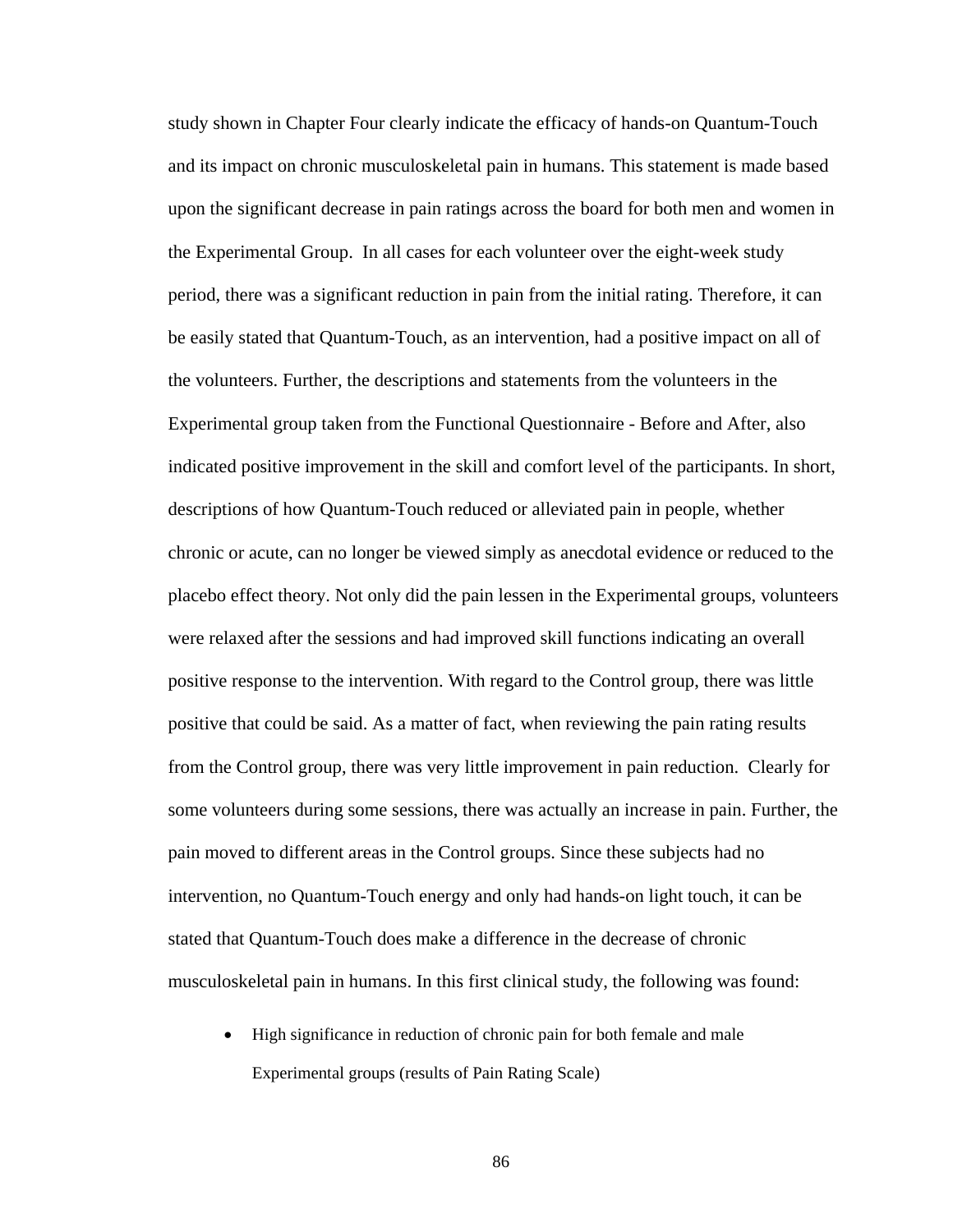- No significant differences in pre and post pain measurements with the Control groups
- That Quantum-Touch as an intervention can be used to address chronic musculoskeletal pain
- Positive impact for the Experimental groups in increasing skill mobility (results of Functional Questionnaire)
- Skill mobility remained the same for the Control groups
- Quantum-Touch appears to provide benefits of relaxation and calm during a session (comments taken from Pain Rating Form)
- Quantum-Touch needs to be considered as an effective modality to adjunct conventional allopathic treatment of pain

The results from the t-tests clearly evidenced the high statistical correlation when Quantum-Touch was administered to the subjects as opposed to when no Quantum-Touch energy was used. This further indicates the validity of Quantum-Touch as a healing tool to be used for chronic pain in humans. Upon further review, the statistical analysis also supported and proved the hypotheses in that the results clearly evidenced that Quantum-Touch healing is effective on men and women. The results demonstrated its efficacy so it can be considered along with Reiki and Therapeutic Touch to address and alleviate chronic pain. The research design and instruments used (forms) positively supported the findings and results of this study. Specifically, the forms compiled numerical ratings of pain with which all volunteers were familiar and also allowed room for comment. Since the volunteers had familiarity with the Pain Rating Scale, that made for a higher correlation between the decrease and/or increase in pain. The comments taken from the Functional Questionnaire - Before and After made it clear and easy to determine an improvement or lack thereof in performing skills and tasks. Also, it was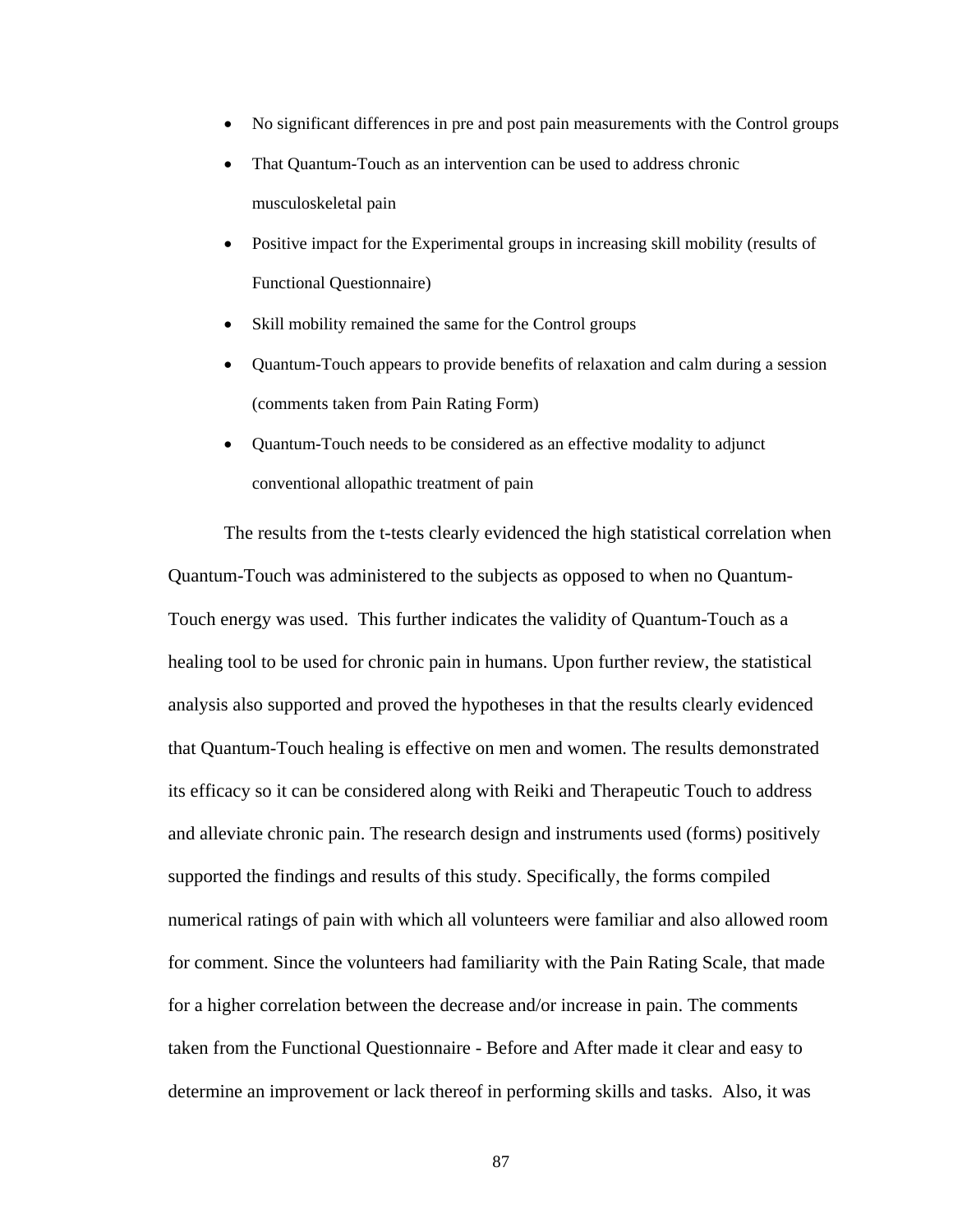quite notable that one female individual in the Experimental group always had a pain reduction to zero for every session while one male in the Control group never changed his rating during the duration of the study.

There are clear implications from the findings and results presented. One question begs to be asked which is what is the impact of Quantum-Touch on acute musculoskeletal pain in humans? Since the evidence was overwhelmingly positive on the reduction of chronic pain, it can be implied that Quantum-Touch will have an impact on the reduction of acute pain. Therefore, it can be further implied that hands-on Quantum-Touch can be used to address and alleviate acute pain in humans. The administration of Quantum-Touch for 20 minutes should have a similar impact upon human subjects with acute pain. Another logical conclusion from the findings is that in the case of acute pain, the energy of Quantum-Touch should also enable the individual to feel relaxed and calm. This researcher can draw the logical conclusion from the evidence that with more time allowed for the administration of Quantum-Touch, a higher reduction in pain should occur as the subject gets calmer the longer the energy is given. Also, given the significant decrease in pain for adults after 20 minutes, what is the implication for the administration of Quantum-Touch for children? If Quantum-Touch had such a great impact on adults in a 20-minute time frame, what would its impact be on children who have acute or chronic pain? It would appear that Quantum-Touch could be used to alleviate pain in children and teens with the same calming effect it had on adults. In examining this further, perhaps Quantum-Touch healing could be used to address anxiety in children, especially those labeled as "ADHD" or "ADD" as it appears to have a calming effect on humans as evidenced on the adults in the study. When examining the larger picture of health and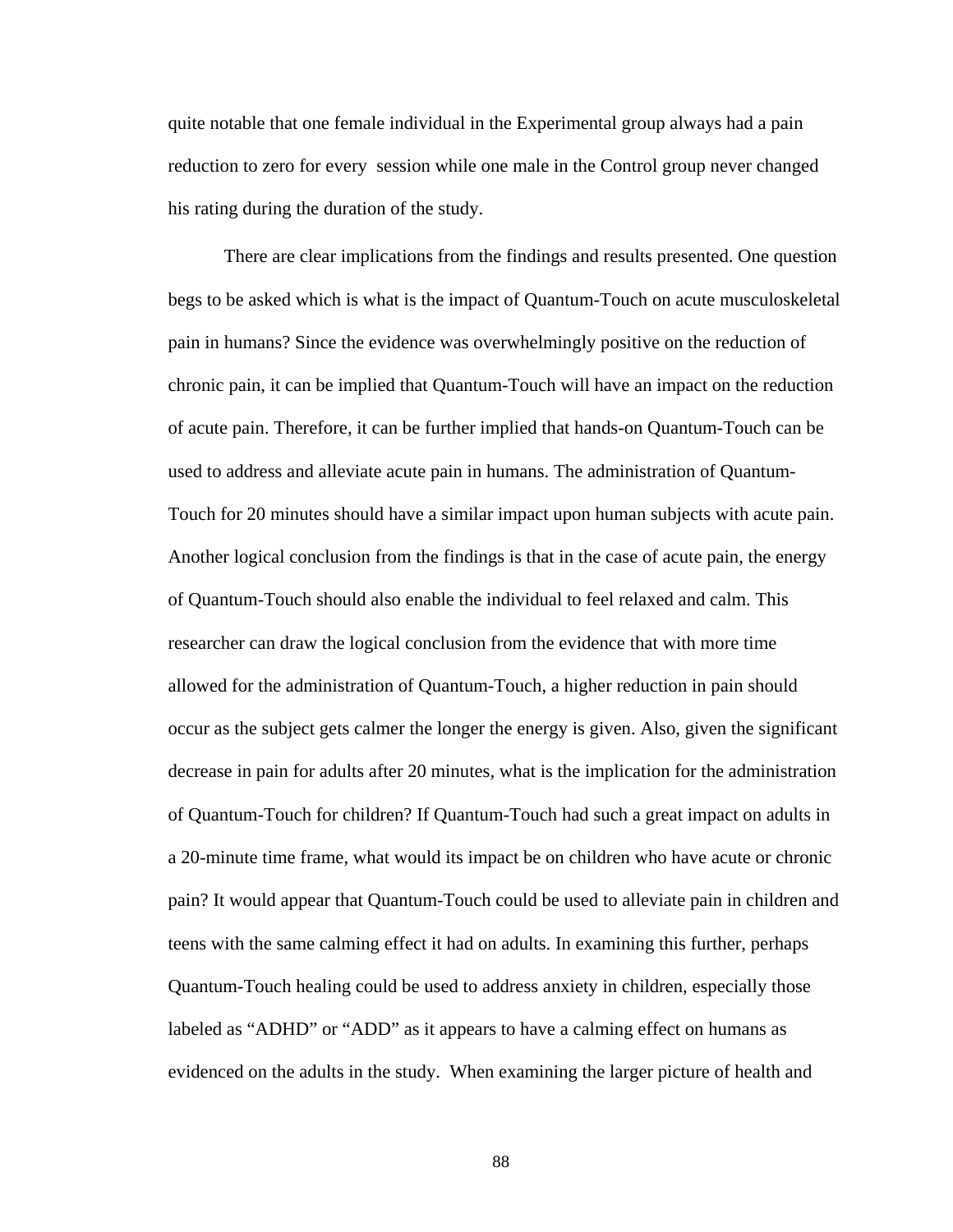self-care in society, there needs to be consideration of Quantum-Touch to be used to address and alleviate pain in general, not simply musculoskeletal pain. This researcher specifically chose chronic musculoskeletal pain for the study since so many people suffer from it and it is so costly to citizens in the United States (see Chapter Two). If Quantum-Touch can be used as successfully as Reiki and Therapeutic Touch, what would be the cost savings to current health expenditures? Society would have use of another healing modality that is non-invasive and drugless. Also, since Quantum-Touch is simple and easy to learn, adults and children alike could benefit from learning and administering it. The significance of Quantum-Touch in the area of pain left no doubts when examining the findings and results. To expand the discussion further, including Quantum-Touch as a modality in hospitals and hospices would indicate another positive step into mainstream medicine so that this holistic modality could be offered alongside conventional medicine in the treatment of pain. It certainly proved its efficacy for chronic pain in this small study. As for self-care, one can administer Quantum-Touch to the body for any length of time if the body is in pain. In caring for family members that are/were hurt in accidents or suffering from acute or chronic pain, people can use Quantum-Touch energy to address the pain and care for those individuals.

There is global applicability of this healing modality just as with Reiki and Therapeutic Touch. R. Gordon's vision (1999) is to expand Quantum-Touch into different healing organizations, into schools, having professional sports teams travel with Quantum-Touch practitioners, having at least one person in each family with the knowledge of how to administer/practice Quantum-Touch and taking Quantum-Touch into third-world countries. Quantum-Touch could easily be taught in nursing programs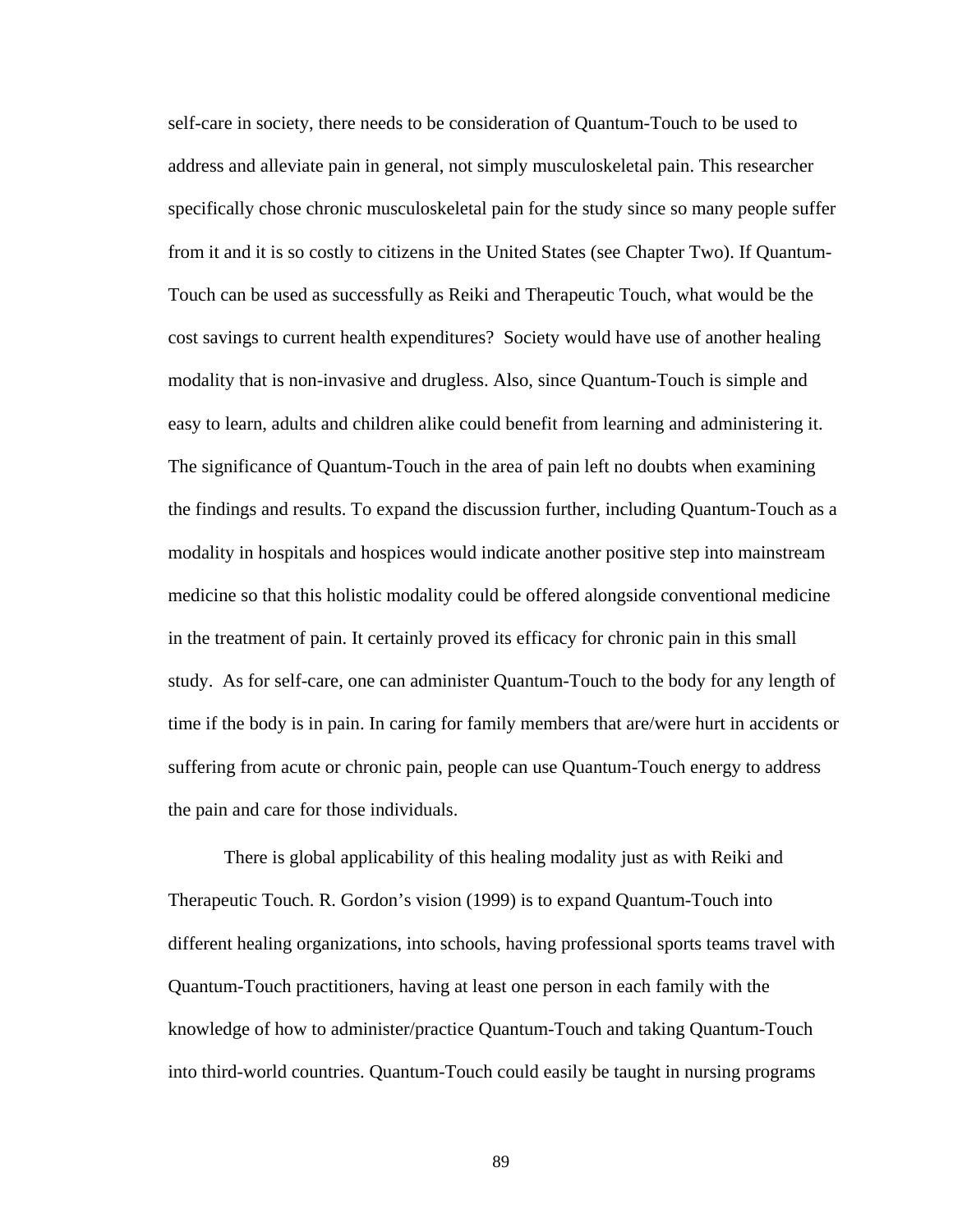and in medical programs. Just as with Reiki where teaching hospitals have included that modality, Quantum-Touch can be incorporated into teaching curriculums in the area of pain management. The current Quantum-Touch organization trains health professionals, nurses and massage therapists-all of whom receive credits that can be used in their studies and careers. These are the same people who will populate the hospitals, emergency care rooms, hospices, and walk-in clinics. Some will become the administrators and policymakers at mainstream health institutions but also the fast-rising integrative health clinics. Quantum-Touch can make a huge impact due to its effectiveness in the area of pain and as a non-invasive modality with gentle healing techniques. The efficacy and importance of this modality cannot be overlooked any longer based upon the clinical study conducted in this research. It merits closer scrutiny due to the findings and results evidenced in this pilot study.

## Recommendations for Further Research

This research raised an ancillary question that could not be answered due to the small sample of this study. While the study did use females and males in both groups, the sample size did not allow for a comparison of pain ratings between the men and women of either the Experimental or Control groups. Specifically, was there a difference in pain reduction based upon gender? Statistically this could not be addressed as a larger sample size is required. There is definite validity and value with the t-tests presented for this first clinical study; however, there could possibly be more value using F ratios of ANOVA. ANOVA statistics do allow for comparison between or within groups when the sample size is large enough. Therefore, the first recommendation of this researcher is to conduct a study of the same problem using the identical hypotheses but increase the sample size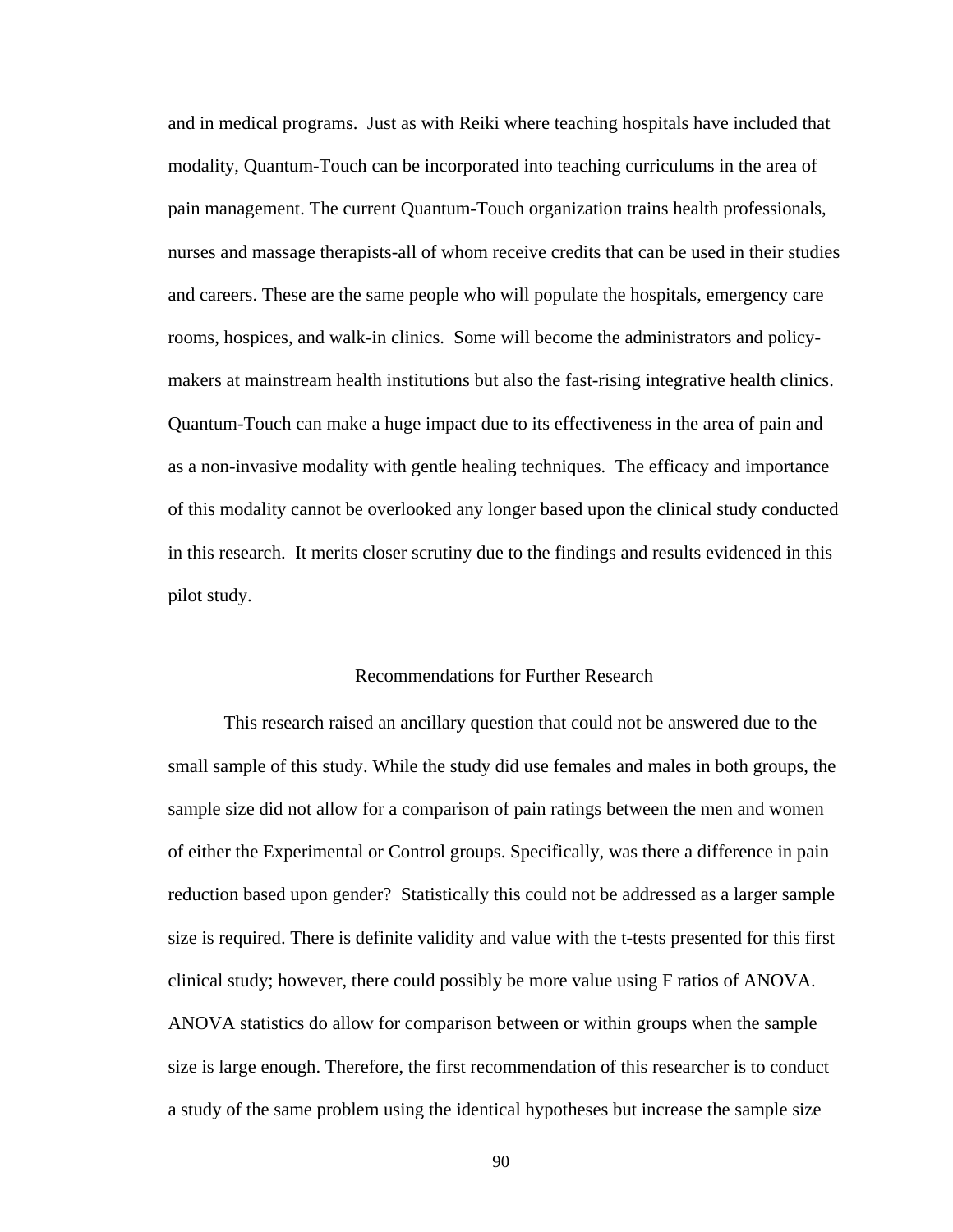so that ANOVA can be used. Further, this researcher suggests that additional variables be included so that results of the study can be greatly expanded, analyzed and discussed. A larger controlled experimental study using a longer time frame is needed in order to have a more in-depth exploration of Quantum-Touch and its impact in reducing chronic musculoskeletal pain. Also, future research could look at categories of musculoskeletal injuries within the selected female and male populations within the sample groups to determine whether Quantum-Touch has more or less impact and effectiveness upon specific areas of the body. For instance, with further research, Quantum-Touch may be shown to be more effective with back pain, scoliosis, sciatica and headaches as opposed to ankle and leg pain, shoulder and arm pain or with specific challenges like carpal tunnel syndrome. There is great potential for further study with Quantum-Touch and its effect upon children. Although not addressing pain as such, the implications pointed out earlier for reducing anxiety in children is an area ripe for study for Quantum-Touch and of interest to this researcher. The potential of Quantum-Touch as a tool for relaxation and its use in the field of body-mind medicine may be of interest to many as we live in such a stress-relate world today. The research offered by this study is an initial starting point to the large area of potential study for Quantum-Touch. Research must also be conducted to address the population of elderly people – seniors- as the "baby boomers" will soon constitute the largest population of people to have lived beyond the age of 65. A study could be conducted on the types of musculoskeletal pain that exists in the elderly and the impact of Quantum-Touch healing upon this population and specific health challenges. All of these are additional avenues of research that are calling for study and statistical data. As more research is undertaken, it is only reasonable to expect that more questions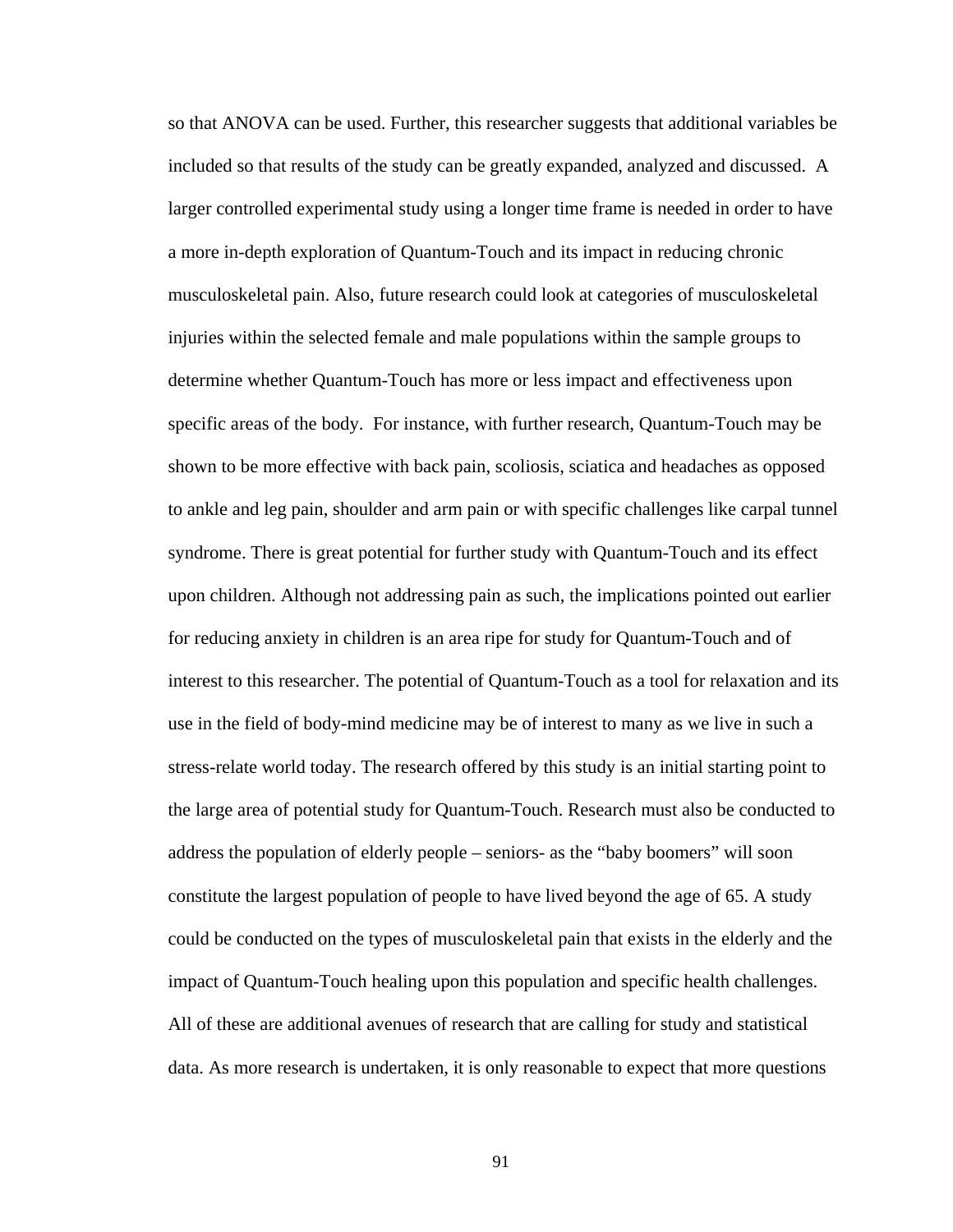will be raised and more issues will have to be addressed. Just as the other fields of holistic healing (Reiki, Therapeutic Touch, Acupuncture, etc.) were initially questioned by mainstream medicine and skepticism arose around the efficacy of techniques and their impact, Quantum-Touch will undergo the same scrutiny, skepticism and sometimes unfair undermining and criticism that the predecessor modalities endured. Regardless, the need for more research, more clinical study and documentation must be conducted as more people in our society have demanded more non-invasive modalities and techniques to address their health challenges. Also, in order to challenge more conventional mainstream thought and criticism, the current field of holistic and integrative medicine must use more scientific methods and produce data based upon these methods so that a modality like Quantum-Touch may rightfully take its place in the world of integrative and complementary medicine and be recognized as a viable modality in the world of allopathic medicine as well.

#### Summary

In closing, this research studied the issue of a relatively new holistic modality, Quantum-Touch, and its impact on adult clients with chronic musculoskeletal pain using two measurable forms - one to compile subjects' pain ratings and one to assess improvement or lack thereof in individual skills and tasks. In the final analysis, the results and findings compiled from the Experimental and Control groups demonstrated with high statistical significance, that Quantum-Touch hands-on healing was effective on chronic pain when administered for a minimum of 20 minutes on both men and women. Further, it was evidenced that there was a positive impact on the skill/task level of those subjects who received Quantum-Touch hands-on healing. Last, over the duration of the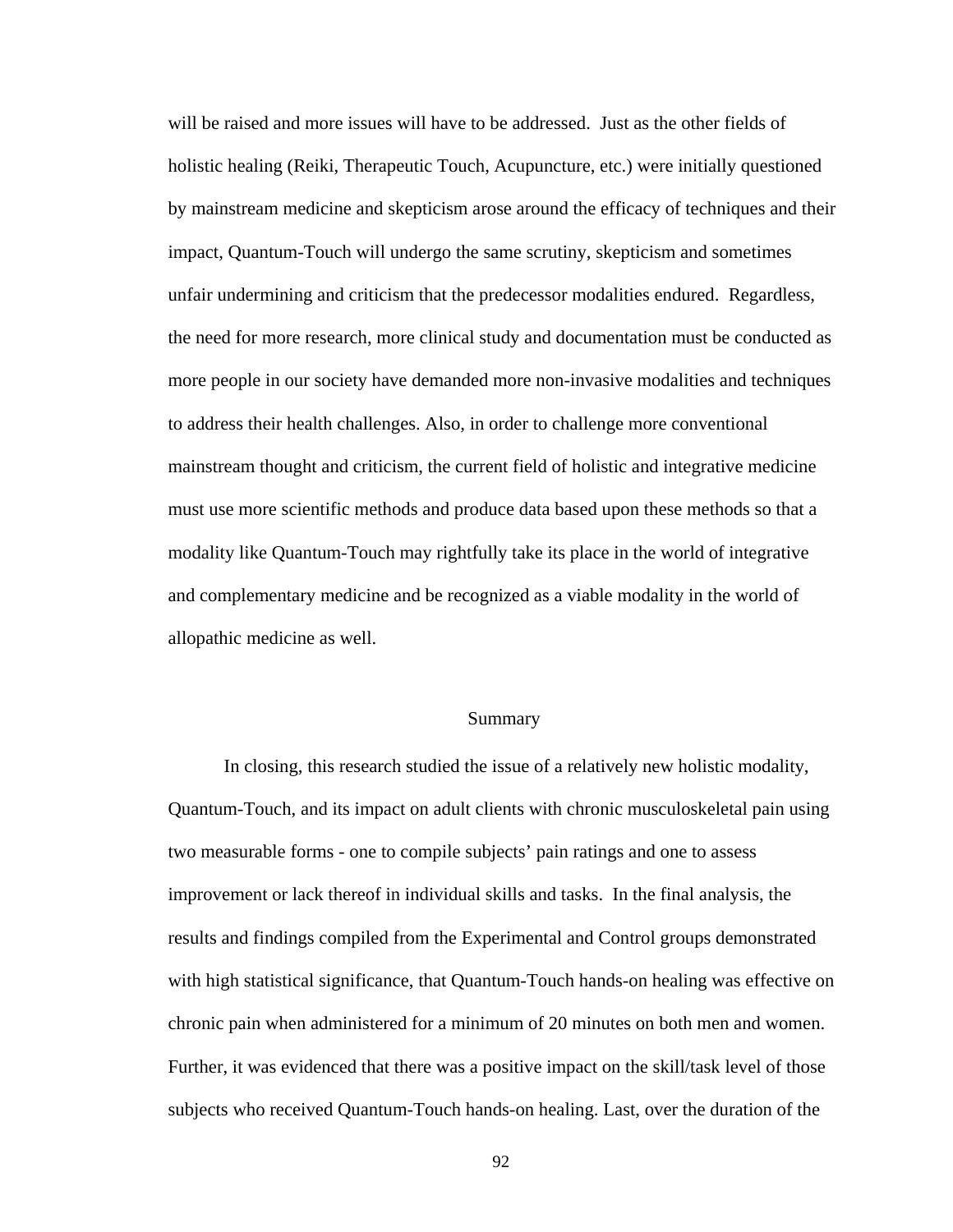study, for those who received Quantum-Touch energy, there appeared to be a calming or relaxing effect resulting at the conclusion of the sessions. Therefore, logical reasoning resulting from the data collected and the t-test tables warrant that Quantum-Touch be considered as a modality to administer alongside with conventional treatment in the area of chronic pain management and specifically musculoskeletal pain. The implications for Quantum-Touch to be studied with regard to acute pain and pain in general are undeniable in light of the results and findings from this study. Further, since this small clinical study was the first conducted for Quantum-Touch, more research must be conducted for this field in order to gather more information and statistical data for other categories of pain and other groups of people such as children and seniors. In order to address this, a larger study must be conducted using more variables and a longer time period for the duration of the study. What was made very clear through the research, was the fact that Quantum-Touch healing is effective and has a positive impact on clients in the area of chronic musculoskeletal pain. This holistic modality like others before it can now offer itself to the world of health and wellness as a viable method worthy of consideration in the arena of pain management with documented evidence of its impact and effectiveness.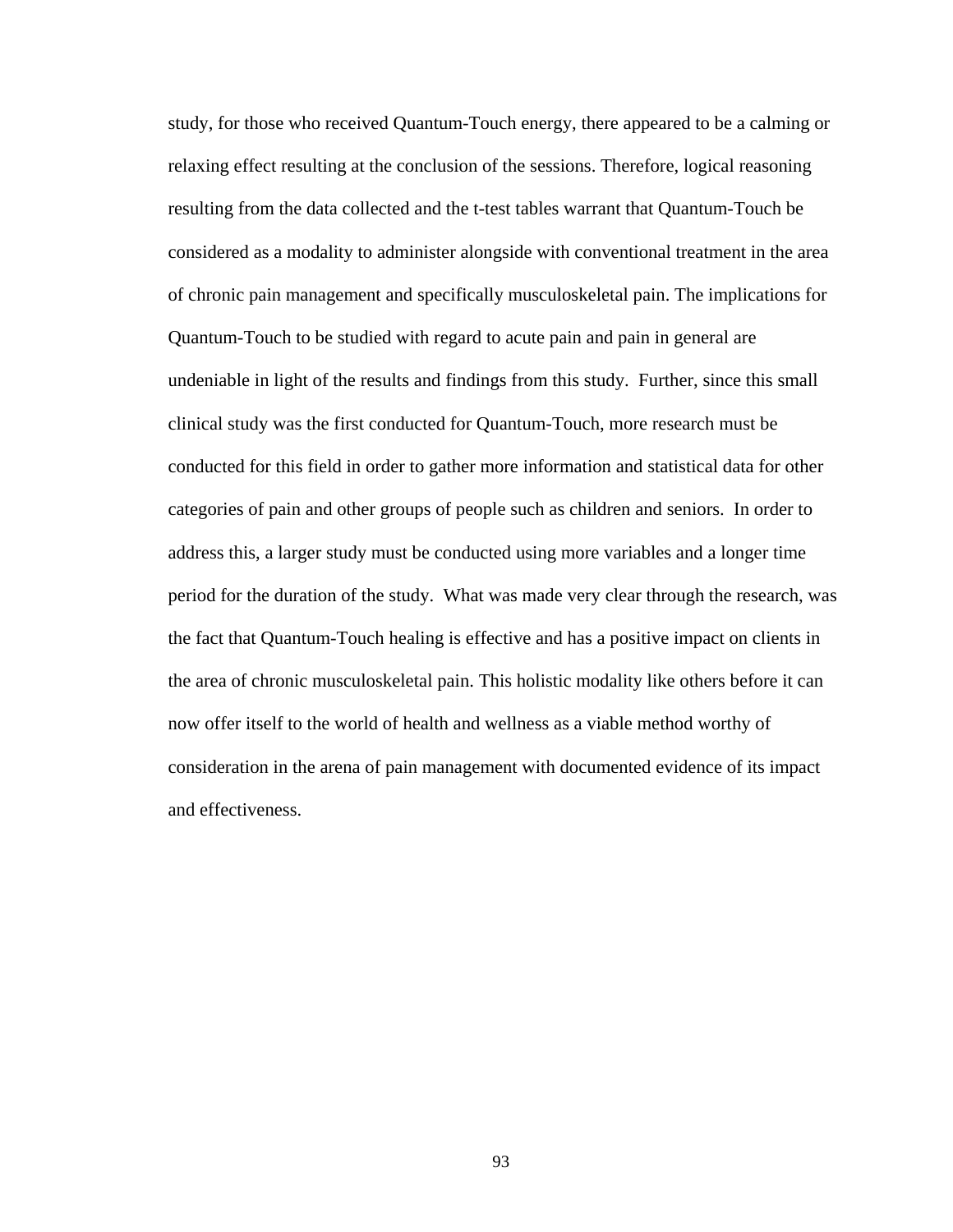#### References

- Abbot, N.G., Harkness, E., Stevinson, C., Marshall P., Conn, D. & Ernst, E. (2001). Spiritual healing as a therapy for chronic pain: A randomized clinical trial. *International Association for the Study of Pain, 91,* 79-89.
- Andary, M.T. & Tomski, M.A. (1998). *Physical medicine and rehabilitation.* W.B. Saunders Company.
- Baginski, B.J. & Sharamon, S. (1988). *Reiki: Universal life energy.* Mendocina, CA: Life Rhythm Publication.
- Baird, C. (2001). First line treatment for osteoarthritis: Part 2: Non-pharmalogical interventions and evaluation. *Orthopaedic Nursing*, *20*, 13-20.
- Barnett, L. & Chambers, M. with Davidson, S. (1996). *Reiki energy medicine.* Rochester, VT: Healing Arts Press.
- Becker, R.O. & Selden, G. (1985). *The body electric.* New York: William Morrow and Company, Inc.
- Bellenir, K. (Ed). (2002). *Pain sourcebook* (2<sup>nd</sup> ed.). Detroit, MI: Omnigraphics, Inc.
- Benor, D.J. (2007). *Spiritual healing: Scientific validation of a healing revolution.* (2<sup>nd</sup> ed.). Bellmawr, NJ: Wholistic Healing Publications.
- Benson, H. & Stuart, E.M. (1993). *The wellness book: The comprehensive guide to maintaining health and treating stress-related illness.* New York: Simon & Schuster.
- Borsi,L., Lorraine, M. & Ott, M.J. (2008). Reiki as a clinical intervention in oncology nursing practice. *Journal of Oncology Nursing, 12*(3), 489-494.
- Brill, C. & Kashurba, M. (2001). Each moment of touch. *Nursing Administration Quarterly, 25*(3), 8-14.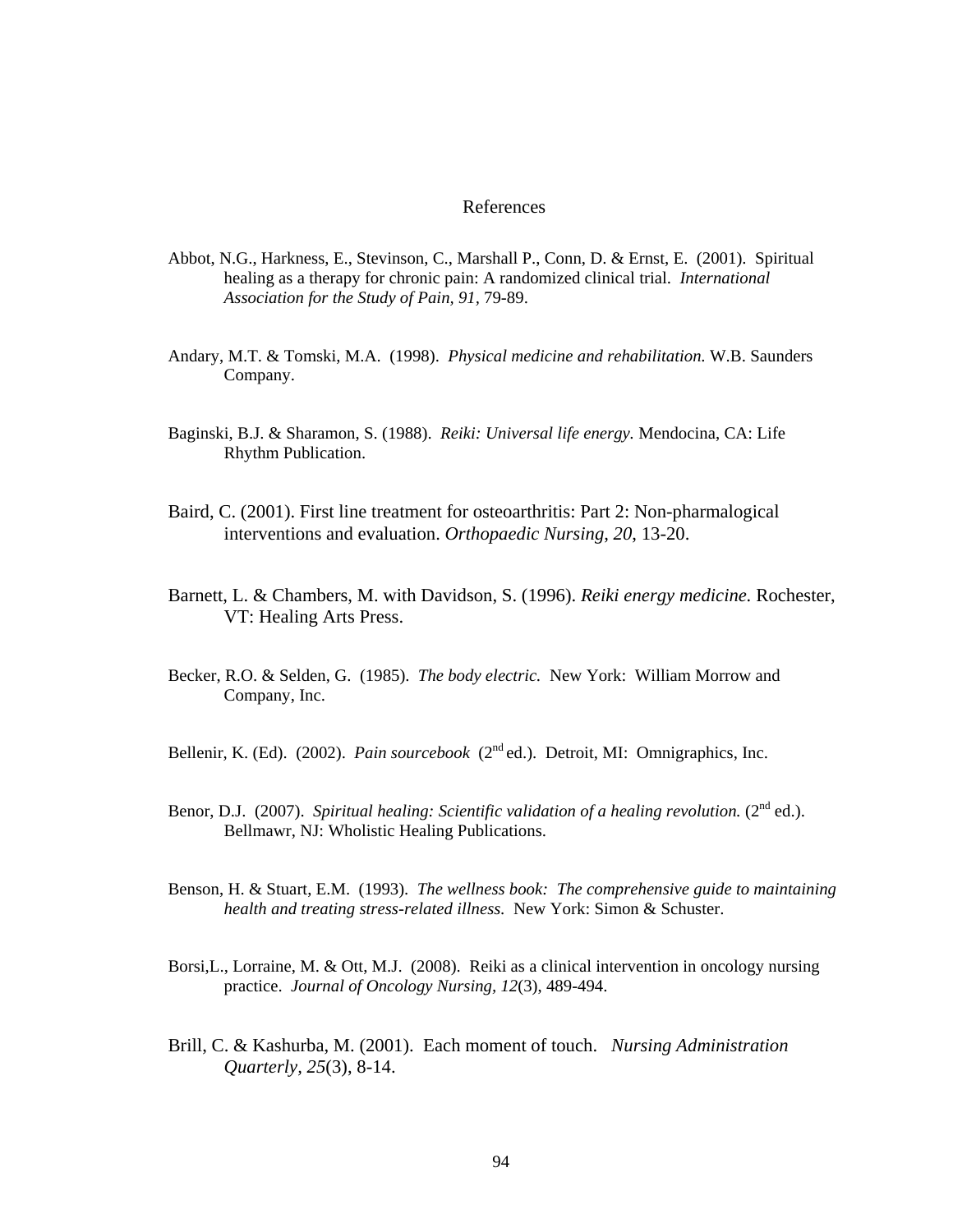- Burden, B., Herron-Marx, S. & Clifford, C. (2005). Increasing use of Reiki as a complimentary therapy in specialist palliative care. *International Journal of Palliative Nursing, 11*(5), 248-253.
- Castronova, J. & Oleson, T. ( 1991). A comparison of supportive psychotherapy and laying on of hands healing for chronic back pain patients. *Alternative Medicine, 3*(4), 217-226.
- Caudill, M.A. (2002). *Managing pain before it manages you* (Rev. ed.). New York: Guilford Publications, Inc.
- Coleingo, W., Wentworth, R. & Sabo, S. (2005). Integrating complimentary therapies into community mental health practice: An exploration. *Journal of Alternative and Complimentary Medicine, 11*(3), 569-574.
- Comarrow, A. (2008). Embracing alternative care. *U.S. News & World Report, 144*(2), p. 31.
- Courcey, K. (2001). Investigating therapeutic touch. *Nurse Practitioner, 26*(11), 12-14.
- Dennison, B. (2004). Touch the pain away: New research on therapeutic touch and persons with fibromyalgic syndrome. *Holistic Nursing Practice, 18*(3), 142-151.
- Desmon, S. (2007, October 7). From a curiosity to a cure. *The Baltimore Sun*, pp. A1, A33.

Doheny, K. (2006). Reiki's healing touch. *Natural Health 36*(2), 91-94.

- Dressen, L.J. & Singg, S. (1998). Effects of reiki on pain and selected affective and personality variables of chronically ill patients. *Subtle Energies*, *9*(1), 51-82.
- Dressler, D. (1990). Light touch manipulative technique. *Journal of Alternative and Complementary Medicine, 8*(4), 19-20.
- Eos, N. (1995). *Reiki and medicine.* Ann Arbor, MI.
- Gordon, A., Merenstein, J.H., D'Amico, F. & Hudgens, D. (1998). The effects of therapeutic touch on patients with osteoarthritis of the knee. *Journal of Family Practice, 47*(4), 271- 277.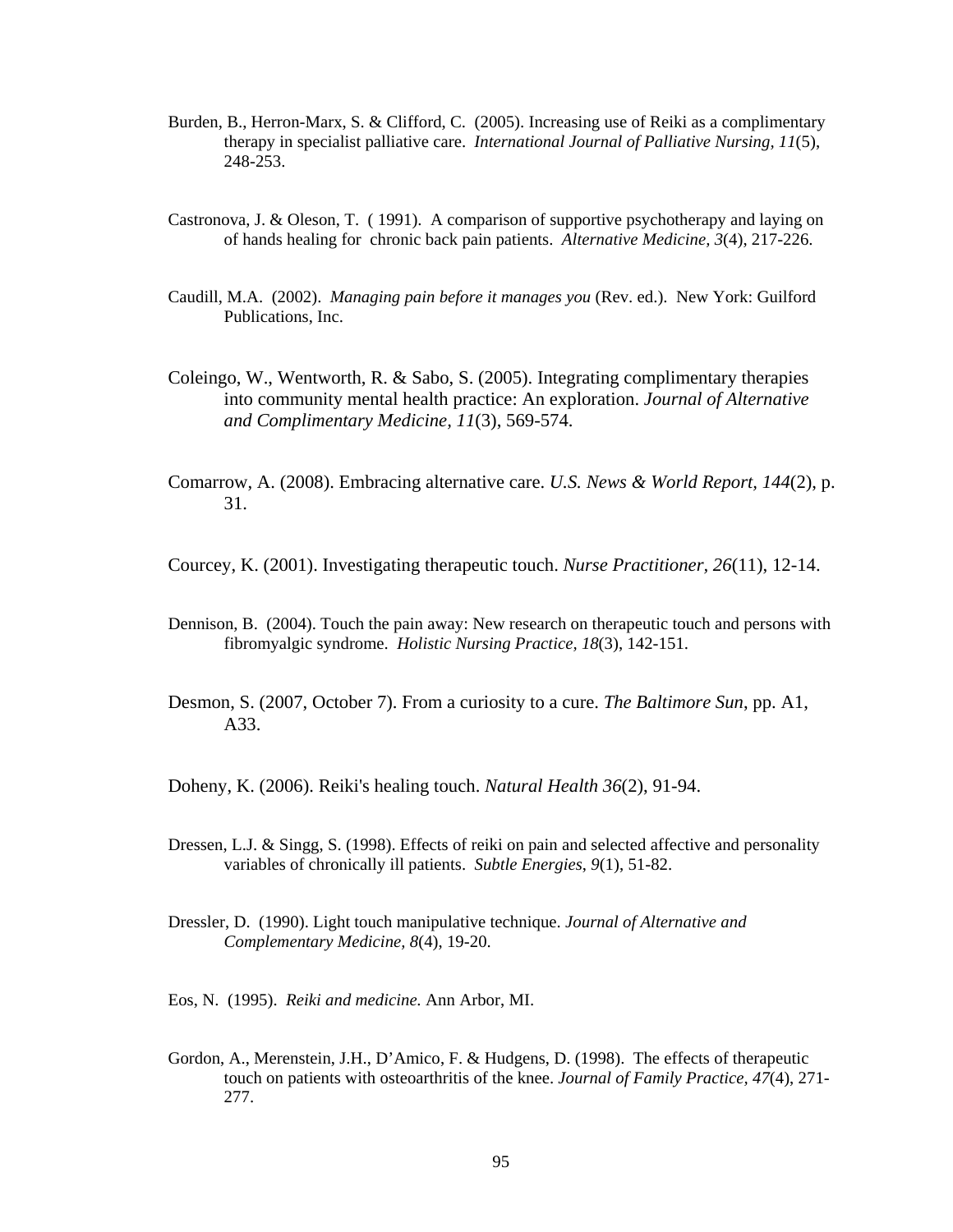- Gordon, R. (1999). *Quantum-Touch, the power to heal.* Berkeley, CA: North Atlantic Books.
- Herdtner, S. (2000). Using therapeutic touch in nursing practice. *Orthopaedic Nursing, 19(5)*, 77-83.
- Herriott, A. (2007). *Supercharging quantum-touch, advanced techniques.* Berkeley, CA: North Atlantic Books.
- Herriott, A. & Herriott, J. (2009). *Core transformation: A new way to heal and alter reality.* Berkeley, CA: North Atlantic Books.
- Honervogt, T. (1998). *The power of reiki: An ancient hands-on healing technique.* New York: Henry Holt and Company, Inc.
- Horn, C. (1999). Reiki A Massachusettes hospital uses this form of energy healing on patients to relieve pain & speed recovery. *Natural Health, 29*(7), 41.

Kabat-Zinn, J. (1990). *Full catastrophe living.* New York: Bantam Doubleday Dell.

- Keller, E. (1986). Effects of therapeutic touch on tension headache pain. *Nursing Research, 35,* 101-104.
- Koontz, K. (2003). Energy medicine goes mainstream. *Natural Health,33*(8), 100-107.
- Kreiger, D. (1993). *Accepting your power to heal; the personal practice of therapeutic touch.*  Rochester, VT: Bear & Company.
- Laliberte, R. (2003). *Doctor's guide to chronic pain: the newest, quickest, and most effective ways to find relief.* New York: Readers Digest Association, Inc.

Lyles, M. (2001). *Reiki & you: Awakening the healer within!* Miami, FL: Xlibris Corporation.

Mackey, R. B. (1994). Discover the healing power of theraperutic touch. *American Journal of Nursing, 95*(4), 26-34.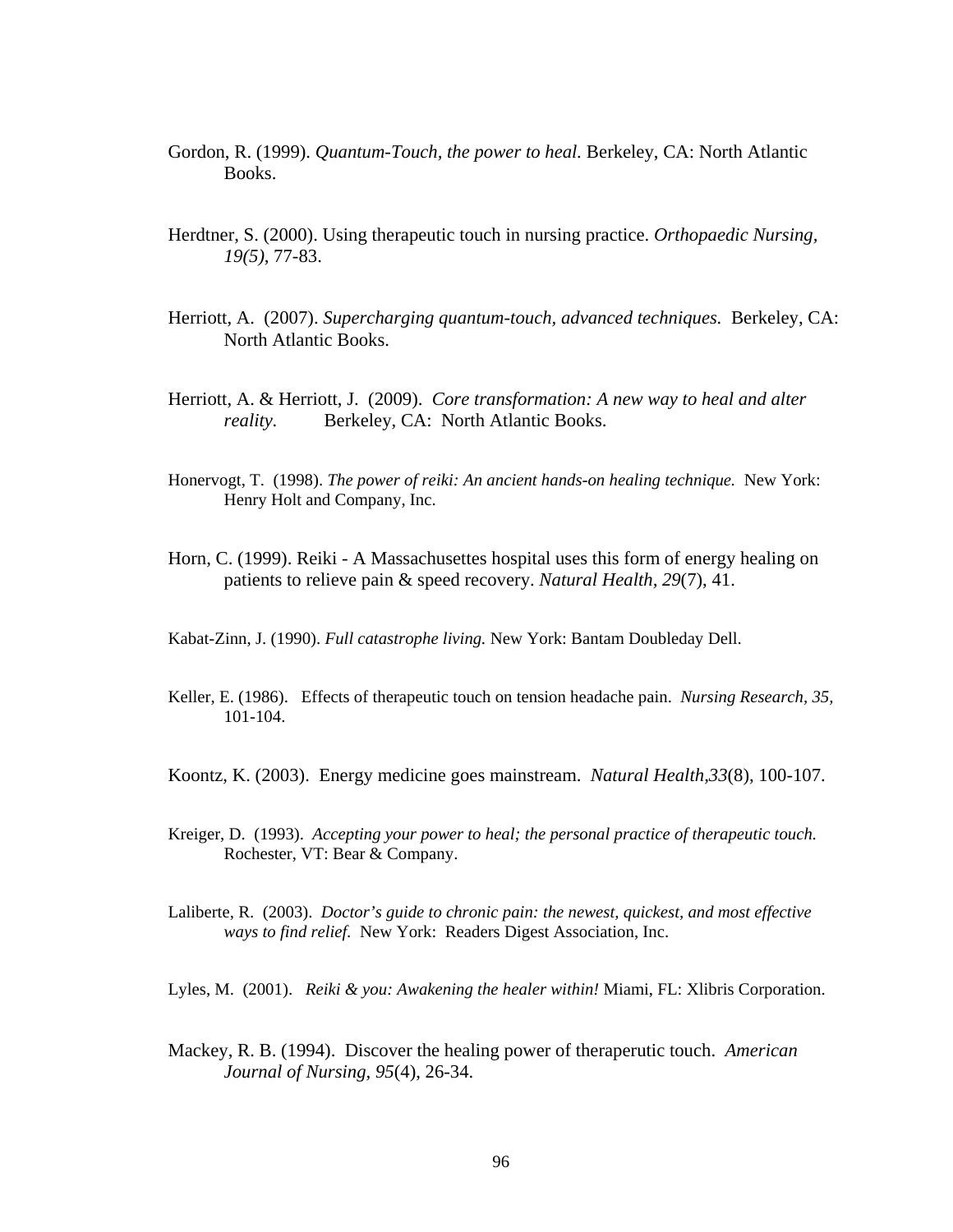- Matheson, R. & Associates. (2005). Functional capacity evaluation certification program manual. Lebanon, NH: R.C. Brayshaw.
- Meehan, T. (1990). The effect of therapeutic touch on postoperative pain. *Pain,* 149.
- Meehan, T. (1993). Therapeutic touch and postoperative pain: A Rogerian research study. *Nursing Science Quarterly, 6*(2), 69-78.
- Newshan, G. & Schuller-Civitella, D. (2003). Large clinical study shows value of therapeutic touch program. *Holistic Nursing Practice, 17*(4), 189-193.
- Nield-Anderson, L. & Ameling, A. (2000). The empowering nature of Reiki as a complimentary therapy. *Holistic Nursing Practice, 14*(3), 21-29.
- O'Hara, D. (2002). *Heal the pain, comfort the spirit: The hows and whys of modern pain treatment.* Philadelphia: University of Pennsylvania Press.
- Peck, S.D. (1998). The efficacy of therapeutic touch for improving functional ability in elders with degenerative arthritis. *Nursing Science Quarterly, 11,* 23-132.
- Potter, P. & Decker, G.M. (2003). What are the distinctions between Reiki and theraperutic touch? *Clinical Journal of Oncology Nursing, 7*(1), 1-3.
- Redner, R., Briner, B. & Snellman, L. (1991). Effects of a bioenergy healing technique on chronic pain. *Subtle Energies, 2*(3), 43-68.
- Steine, B. & Steine, F. (2003). *The reiki sourcebook.* New York: Oriental Press.
- Swanson, D. W. (Ed). (1999). *Mayo clinic on chronic pain.* New York: Kensington Publishing Corporation.
- Turner, J.G., Clark, A.J., Gautier, D.K. & Williams, M. (1998). The effect of therapeutic touch on pain and anxiety in burn patients. *Journal of Advanced Nursing, 28*(1), 10-20.
- Usui, M. & Petter, F.A. (Ed.) (2000). *The original reiki handbook of Dr. Mikao Usui* (2<sup>nd</sup> English ed.). Twin Lakes, WI: Lotus Press.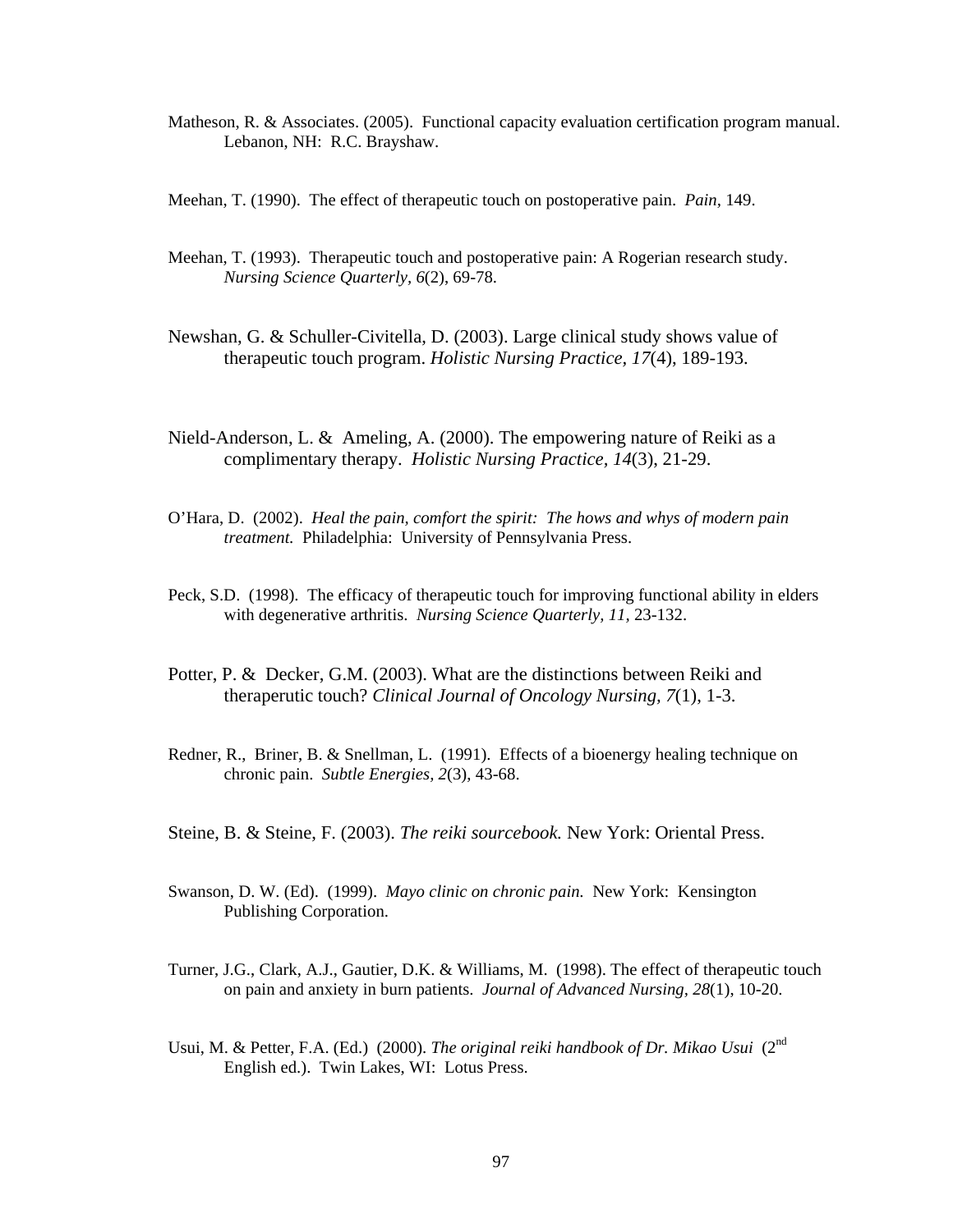Welcher, B., Kish, J. (2001). Reducing pain and anxiety through healing touch. *Healing Touch Newsletter, 1*(3), 19.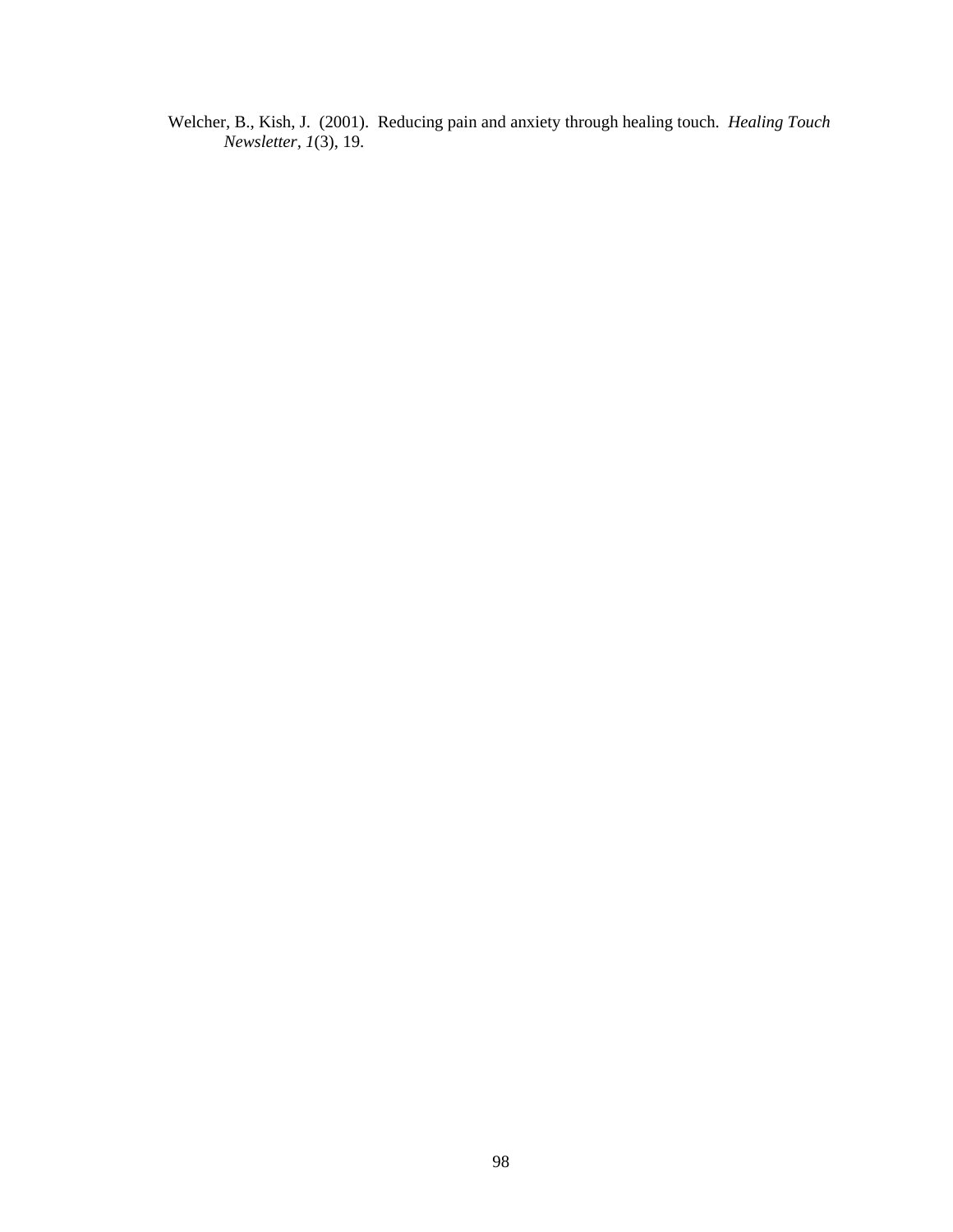## APPENDIX A

### QT Screening Checklist

Date:\_\_\_\_\_\_\_\_\_\_\_\_\_\_\_\_\_ ID#:\_\_\_\_\_\_\_\_\_\_\_\_\_ Initials:\_\_\_\_\_\_\_

| <b>Inclusion Criteria</b>                                       | Yes | N <sub>o</sub> |
|-----------------------------------------------------------------|-----|----------------|
| 1- Subject has chronic pain                                     |     |                |
| 2- Subject fails to respond to physical therapy and/or surgery  |     |                |
| 3- Subject is currently on pain medication(s)                   |     |                |
| 4- Subject has a well documented pathology/diagnosis            |     |                |
| 5- Subject has never received Reiki                             |     |                |
| 6- Subject has never received Quantum-Touch                     |     |                |
| 7- Subject date of injury or surgery is not recent              |     |                |
| 8- Subject has a diagnosis of a musculoskeletal issue           |     |                |
| <b>Exclusion Criteria</b>                                       |     |                |
| 1- Subject has recent injury (ies)                              |     |                |
| 2- Subject has acute (recent) pain                              |     |                |
| 3- Subject is pregnant                                          |     |                |
| 4- Subject is under the age of 18 (minor) or over the age of 65 |     |                |
| 5- Subject is a prisoner                                        |     |                |
| 6- Subject has a diagnosis of a terminal disease                |     |                |
| 7- Subject is cognitively impaired                              |     |                |
| 8- Subject has a history of myocardial infarction, cardiac      |     |                |
| disease, or is on dialysis                                      |     |                |
| 9- Subject has a history of renal disease, severe respiratory   |     |                |
| disease, or Complex Orthopedic Disorder                         |     |                |
| 10- Subject has a diagnosis of HIV and/or AIDS                  |     |                |
|                                                                 |     |                |
| Subject Age:                                                    |     |                |
| Diagnosis:                                                      |     |                |
| Date of Injury:                                                 |     |                |
| Surgery date:                                                   |     |                |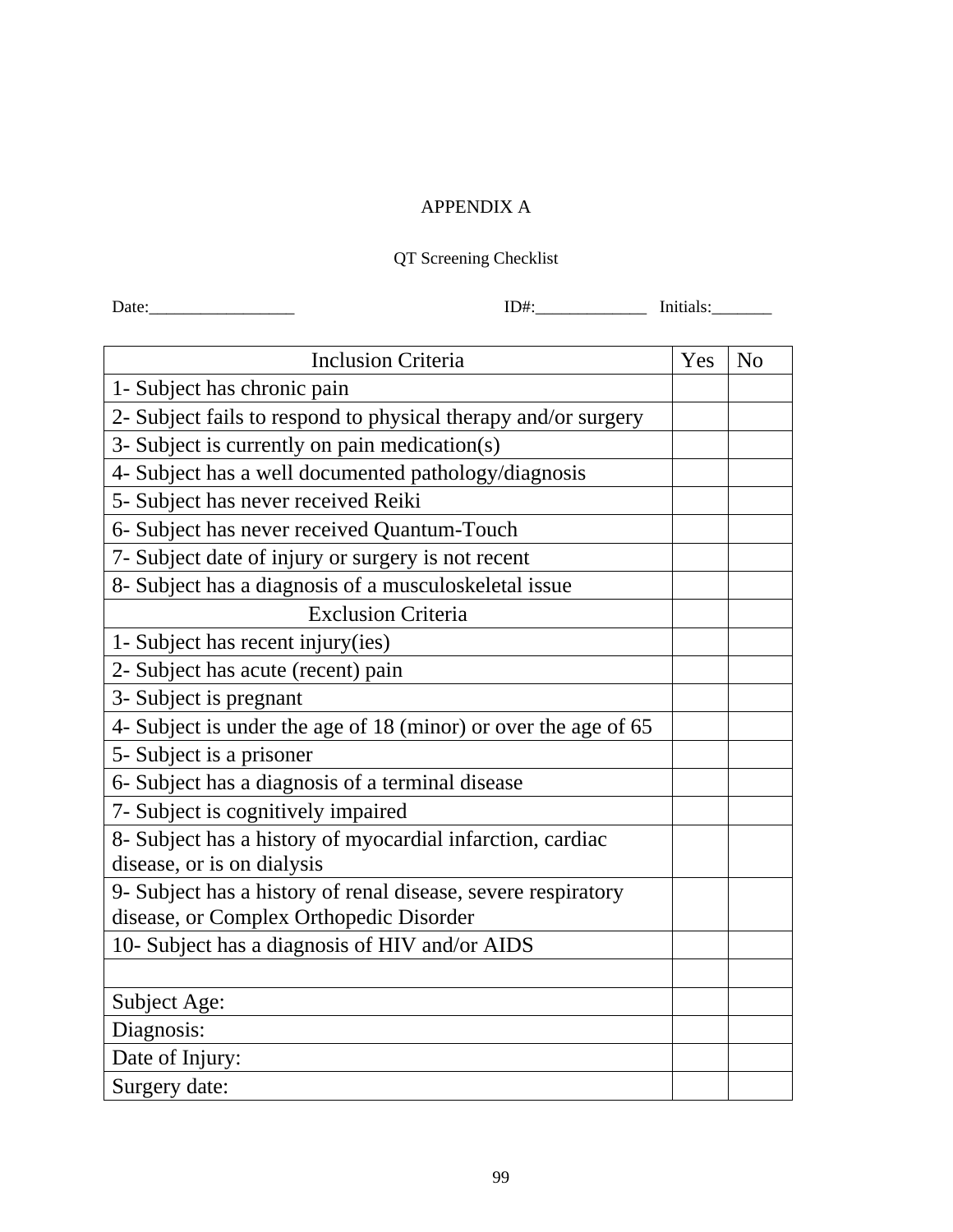### APPENDIX B

Consent To Act As A Research Subject

CLAYTON COLLEGE OF NATURAL HEALTH

(IRB Stamp of Approval)

## CONSENT TO ACT AS A RESEARCH SUBJECT

The Impact of Quantum-Touch On Clients With

Chronic Musculoskeletal Pain

# **You are being asked to participate in a research study. Before you give your consent to participate, it is important that you read the following information and ask as many questions as necessary to be sure you understand what you will be asked to do.**

INVESTIGATORS: Adara L. Walton, N.D., M.Ed. is the principal Investigator who attends Clayton College of Natural Health. This Investigator is affiliated with the Department of Natural Health. The second Investigator is Doriscine Colley, M.D., a Medical Doctor. She is Board Certified in Physical Medicine Rehabilitation. Dr. Colley deals with orthopedic and neurological injuries. The Research Advisor at Clayton College of Natural Health supervising this study is Janice E. Martin, Ed.D., N.D., LPC/S.

PURPOSE OF THE STUDY: This study is designed to see if Quantum-Touch, a natural "handson" method like Reiki, has an impact on clients (patients) with chronic musculoskeletal pain in their hands, ankles, back or other body part. "Musculoskeletal" means muscles and bones. "Chronic" means that the client (patient) has had pain for weeks, months or years beyond the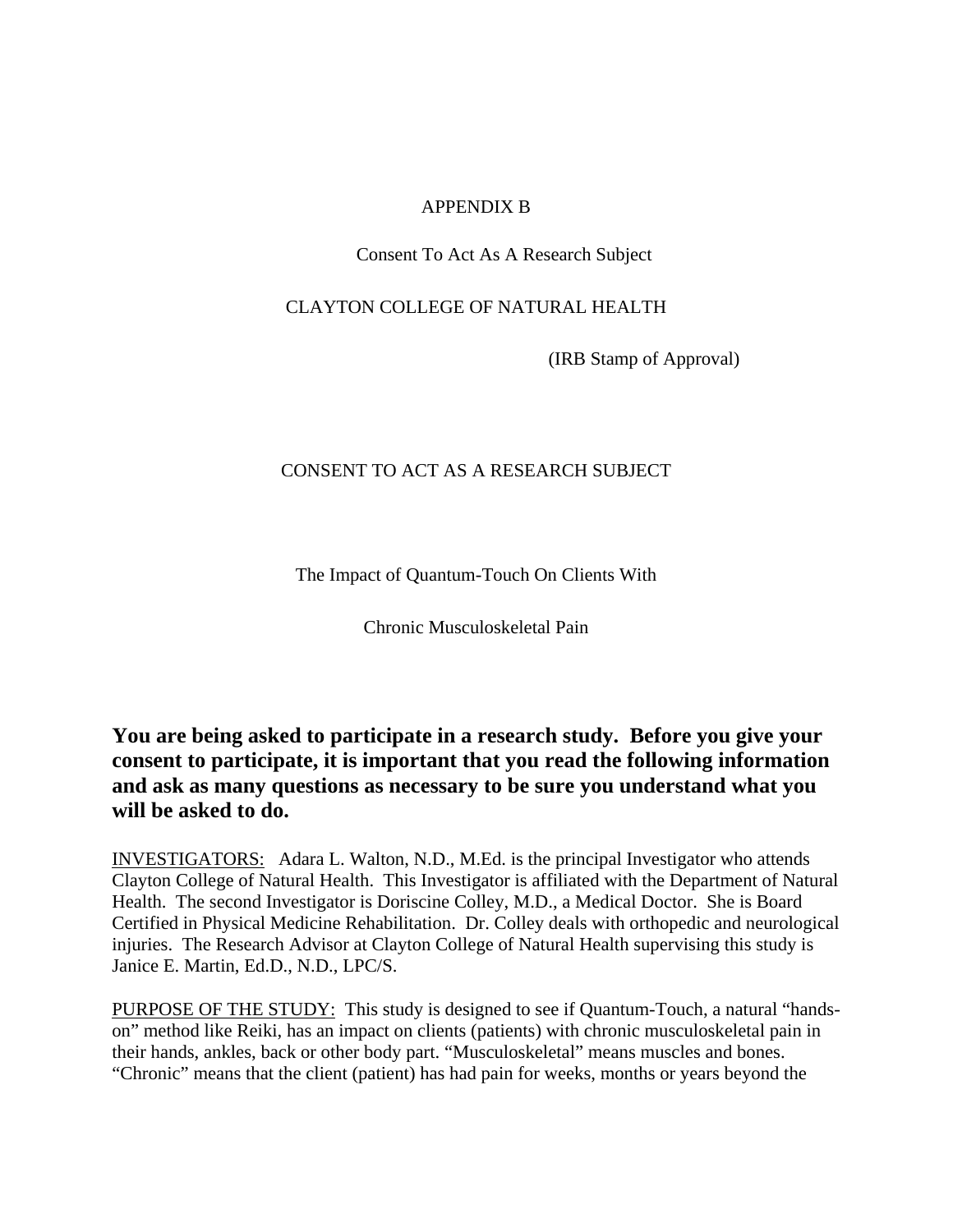normal healing time. Also, the client's (patient) pain can be mild or severe. The client (patient) is currently under the care of Dr. Doriscine Colley.

There will be twelve (12) volunteers. These twelve volunteers will be randomly assigned to one of two groups. Each group will have six people. Both men and women between the ages of 18- 64 will participate in this study. This study will take place at the two offices where Dr. Colley sees patients.

The study will cover a two-month period. You will go to the office you normally visit. Dr. Colley stated that there would be an experimental study her office would offer to help with pain. The study involves a non-invasive hands-on process to help address the pain in your body. You showed interest and asked to volunteer for the study. So, you were asked to participate. It is hoped that Quantum-Touch energy will help ease the pain you have.

DESCRIPTION OF THE STUDY: If you agree to participate in the study, you will visit Dr. Colley's office two times for two months. This is a total of four visits. One group will receive Quantum-Touch energy and one group will not. You will not know which group you are in as you will be randomly assigned to one of the two groups.

Each office visit will be 25-35 minutes.

 You will complete two forms. One form is to rate the pain on a scale from 0-10 at each visit. You will rate the pain before receiving Quantum-Touch and again at the end of the session. This means that you will have eight ratings for this study. The second form is to tell us the kinds of tasks you can or can't do at the first session. You will fill this form out again at the last  $(4<sup>th</sup>)$ session.

Quantum-Touch Process

You will lie down on a table, fully clothed with your shoes off. We will also put a blindfold over your eyes. You will receive a twenty (20) minute session of hands-on light touching. Both Adara Walton, N.D. and Dr. Colley will put their hands gently on the specific area of pain. They may allow the Quantum-Touch energy to flow. At each session, you will rate the same area of pain. They will give you Quantum-Touch energy to the same area. In this way, there will be consistency in your sessions that they can measure. We will use a time-clock so that Quantum-Touch is given for exactly 20 minutes. A five (5) minute rest period will be allowed at the end of each session.

You will interact with the same staff you normally do at Dr. Colley's office except that Adara Walton, N.D., will be with Dr. Colley during the study. Adara Walton only serves as the Principal Investigator for the study. She can't make medical recommendations. She has no other responsibilities with regard to Dr. Colley or her office.

WHAT IS EXPERIMENTAL IN THIS STUDY: Quantum-Touch is considered "experimental" in that two groups of people will participate in this new intervention (the experiment) of handson healing. There are two groups that make up this experimental study. The experimental group will receive the new techniques of hands-on Quantum-Touch energy while the control group will receive hands-on touch but no QT energy. Again, you won't know which group you are in as you will be randomly assigned to a group. The form you use to rate your pain is not experimental. It is a standard form used to rate pain in the field of Physical Medicine Rehabilitation. You should be familiar with this pain rating scale as Dr. Colley has used it before. The second form is new and was developed for this study.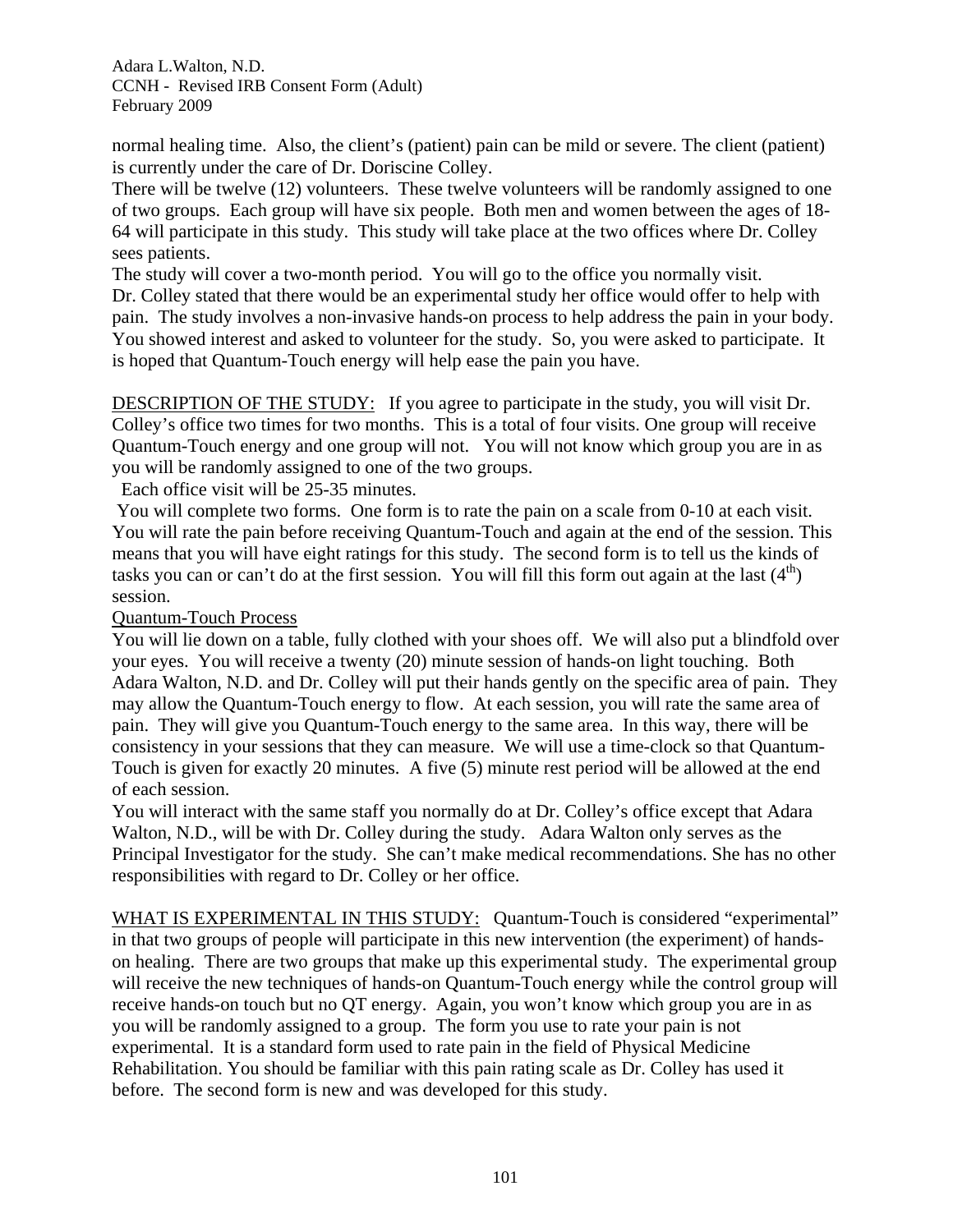The Quantum-Touch process and techniques have not been used before with clients (patients) with chronic pain in a clinical setting. Since it is new, Quantum-Touch is seen as a research intervention. So, Quantum-Touch healing must be considered experimental.

RISKS OR DISCOMFORTS: There may be some risks associated with this experiment. You already see Dr. Colley for chronic pain, but there could be a possible increase in pain in the exact area where we give the Quantum-Touch energy. Pain is uncomfortable so any increase is not welcomed by you or the Investigators. Another possible risk is that the pain may move from the area we work on to another place in your body. For example, we may give Quantum-Touch to your lower back but the pain may move to your upper back. Since there is the potential for discomfort, you must let us know if the pain increases or moves. We want you to be relaxed and comfortable for each session. If the pain increases or moves too much, you can choose to discontinue participating. You can stop either temporarily or permanently. Also, Dr. Colley can give you some other kind of treatment like a heat pack or an injection. We have made the room temperature, lighting and office itself as comfortable as possible so that you will have a pleasant experience during this study.

BENEFITS OF THE STUDY: Quantum-Touch, as a holistic modality, is similar to another holistic modality called "Reiki." Quantum-Touch, like Reiki, is an energy medicine practice that has a goal of transmitting a healing, life-force energy to the client. Reiki has been used in clinical settings and in hospitals by both nurses and doctors. The benefits from Reiki have been written about and documented in many studies and books. It is hoped that Quantum-Touch can take its place along with Reiki to show how it too can potentially help reduce pain and stress in a person's life. Clients (patients) who have received Reiki often state that there is a decrease in pain after a Reiki session. Also, after Reiki, many report having a more positive attitude and are very relaxed. Some studies state that people sleep better and longer after a Reiki session. Quantum-Touch, like Reiki, is very gentle and offers the same potential benefits. Since both modalities seem to induce a relaxation response, people/society can benefit from having less stress. People can live more peacefully with a calm attitude and be more productive. Another potential benefit is that there is no medication to take—the energy itself appears to reduce and ease pain. In this respect, there will be far less money spent on drugs and medications to lessen pain. This would be a benefit to our economy and society. While we cannot guarantee, however, that you will receive any benefits from participating in this study, we see the potential for you to receive some of the same benefits described above. Quantum-Touch, as a new noninvasive modality, has the potential to make a significant impact and contribution to science and society in the area of chronic pain.

ALTERNATIVE METHODS OF CARE: We note that you are already under the care of a primary Physician who has training in both Reiki and Quantum-Touch. Dr. Colley can also give you natural supplements and holistic remedies. If you want another option, Dr. Colley can refer you to a Chiropractor or for Acupuncture. Both of these health areas also address chronic pain.

CONFIDENTIALITY: The Principal Investigator, Adara Walton, N.D. will store and maintain all data and information collected for this study at Dr. Colley's offices. Records and data collected and used will be stored in a separate room in a locked file cabinet. Adara Walton will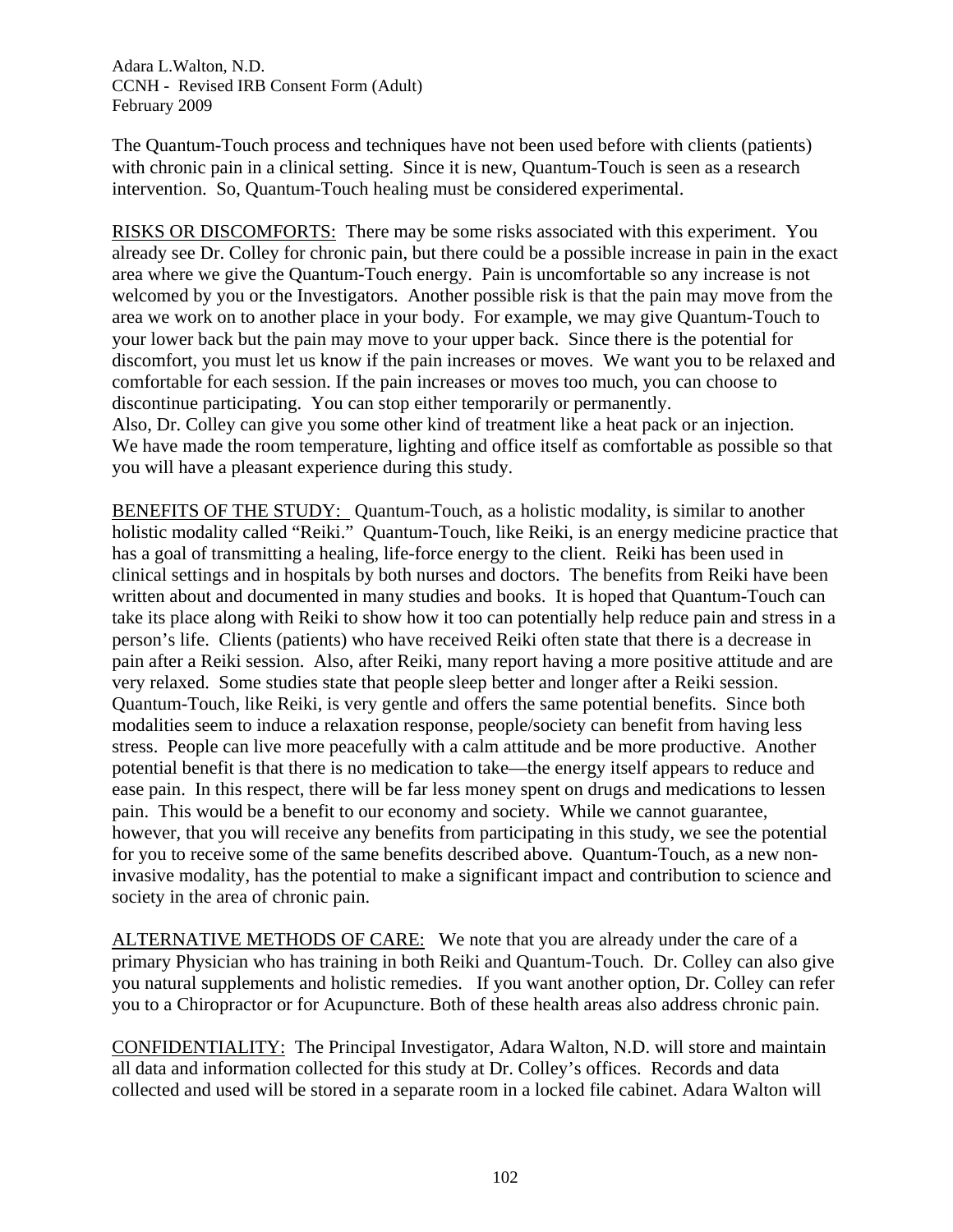also keep a computer chart and a paper chart. The only two people with access to the computer password for this study will be Dr. Colley and Adara Walton. So, they will be the only ones with access to the computer chart. Your paper chart will be stored in your file.

There are three people who can retrieve paper records which are the Office Manager/Secretary, Dr. Colley and Adara L. Walton, N.D. No audio or video tapes will be used for this study. Both offices are locked at the end of the work day. Study records will be maintained in a locked secure location by the Primary Investigator, Adara L. Walton, N.D., for a minimum period of three years following the completion of the study. When the records are destroyed, they will be shredded by a secure facility.

**We will keep all facts about you private. However, persons other than those doing the study may look at study records. Those with the right to look at your study records include the Clayton College Institutional Review Board (IRB). Records can also be opened by court order. We will keep your records private to the extent allowed by law. We will use your initials rather than your name on study records where we can. Your name and other facts that might point to you will not appear when we present this study or publish its results.** 

INCENTIVES TO PARTICIPATE: There are no monetary or financial incentives associated with this study, other than the potential benefits of Quantum-Touch, derived by the experimental group. Therefore, no participant/volunteer will be paid for participating in the study. At the end of the study; however, those volunteers who were in the control group will be offered an incentive. Since the control group does not receive the QT energy during the study, you will be offered a free QT session at the end of the study. Please note that you will not know who will be offered the free session until the study is completely over.

COSTS FOR PARTICIPATION: The only cost for participating is the usual cost for your office visit. This includes your travel to and from the office. There are no costs for exams or tests associated with this study.

COMPENSATION FOR INJURY: **It is unlikely that participation in this project will result in harm to participants. If any complications arise, we will assist you in obtaining appropriate attention. If you need treatment of hospitalization, as a result of being in this study, you are responsible for payment of the cost for that care. If you have insurance, you may bill your insurance company. You will have to pay any costs not covered by your insurance. Clayton College of Natural Health will not pay for any care, lost wages, or provide other financial compensation for any harm resulting from participation in this study.** 

VOLUNTARY NATURE OF PARTICIPATION: Participation in this study is voluntary. Your choice of whether to participate will not influence your future relations with Clayton College of Natural Health. If you decide to participate, you are free to withdraw your consent and to stop your participation at any time without penalty of loss of benefits to which you are otherwise entitled.

Further, the study Investigators have the right to end your participation in this study for any of the following reasons; i) it appears that the sessions are causing you more pain; ii) it would be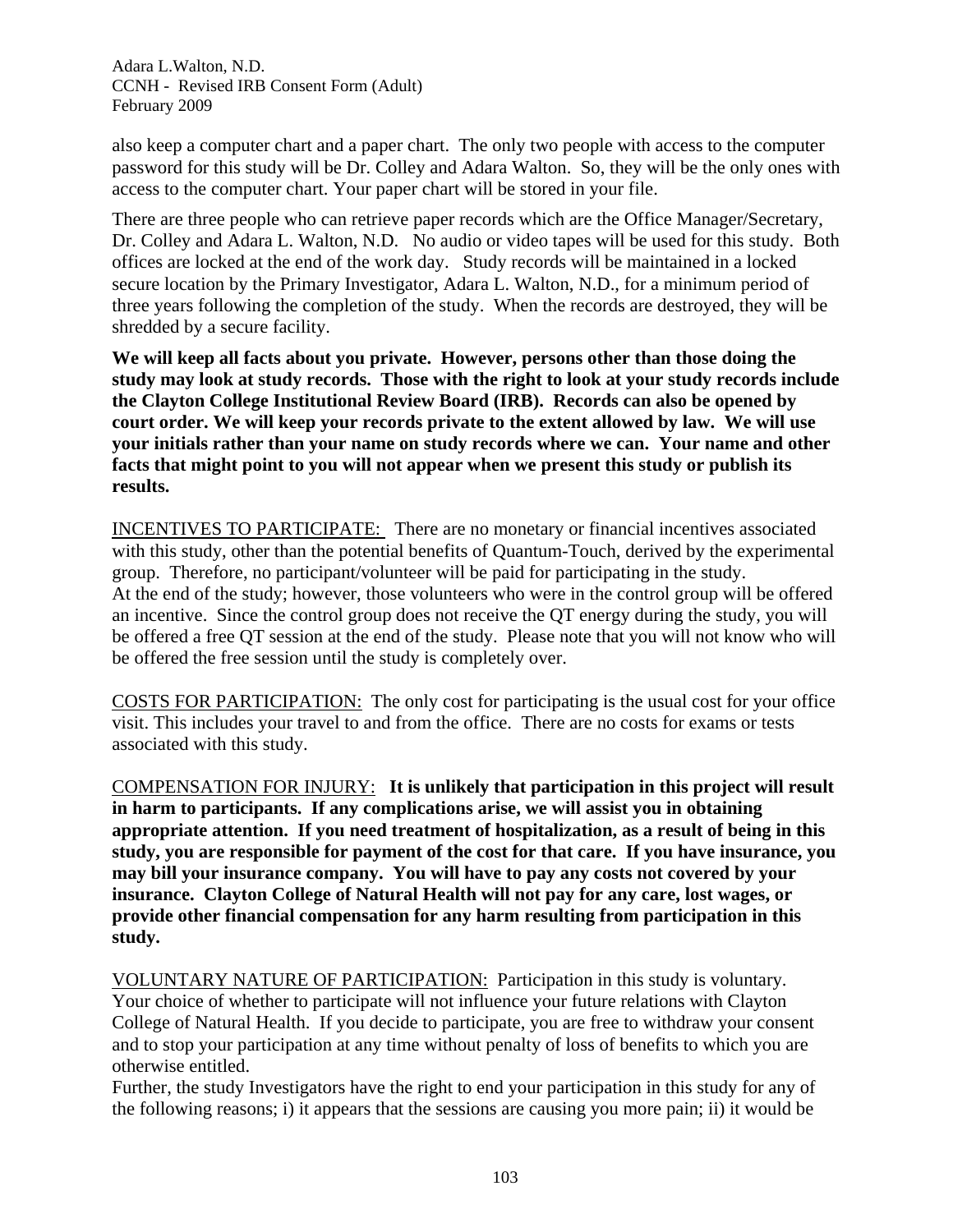dangerous for you to continue, iii) you are not following the study procedures as directed by the study Investigators, or iv) the sponsor or the Clayton College IRB decides to end the study.

QUESTIONS ABOUT THE STUDY: If you have any questions about the research now, please ask. If you have questions later about the research, you may contact Adara L. Walton, N.D. at 410-799-8066. If you have questions regarding your rights as a human subject and participant in this study, you may call the Clayton College IRB for information. The telephone number of the IRB is Toll Free (877) 782-8236. You may also write to the IRB at:

> **Clayton College of Natural Health IRB for the Protection of Human Subjects Post Office Box 2488 Birmingham, Alabama 35201 Attn: Janice E. Martin, Ed.D. Research Coordinator**

AGREEMENT: The Clayton College of IRB for the Protection of Human Subjects has approved this consent form as signified by the Committee's stamp. The consent form must be reviewed annually and expires on the date indicated on the stamp.

**Your signature below indicates that you have read the information in this document and have had a chance to ask any questions you have about this study. Your signature also indicates that you agree to be in this study and have been told that you can change your mind and withdraw your consent to participate at any time. You have been given a copy of this consent form. You have been told that by signing this consent form you are not giving up any of your legal rights.** 

**\_\_\_\_\_\_\_\_\_\_\_\_\_\_\_\_\_\_\_\_\_\_\_\_\_\_\_\_\_\_\_\_\_\_\_\_\_\_\_\_ \_\_\_\_\_\_\_\_\_\_\_\_\_\_\_\_\_\_\_\_\_\_\_\_** 

**Name of Participant (please print)** 

**\_\_\_\_\_\_\_\_\_\_\_\_\_\_\_\_\_\_\_\_\_\_\_\_\_\_\_\_\_\_\_\_\_\_\_\_\_\_\_** 

**\_\_\_\_\_\_\_\_\_\_\_\_\_\_\_\_\_\_\_\_\_\_\_\_\_\_\_\_\_\_\_\_\_\_\_\_\_\_\_\_ \_\_\_\_\_\_\_\_\_\_\_\_\_\_\_\_\_\_\_\_\_\_\_\_ Signature of Participant Date Date** 

**Signature of Principal Investigator Date**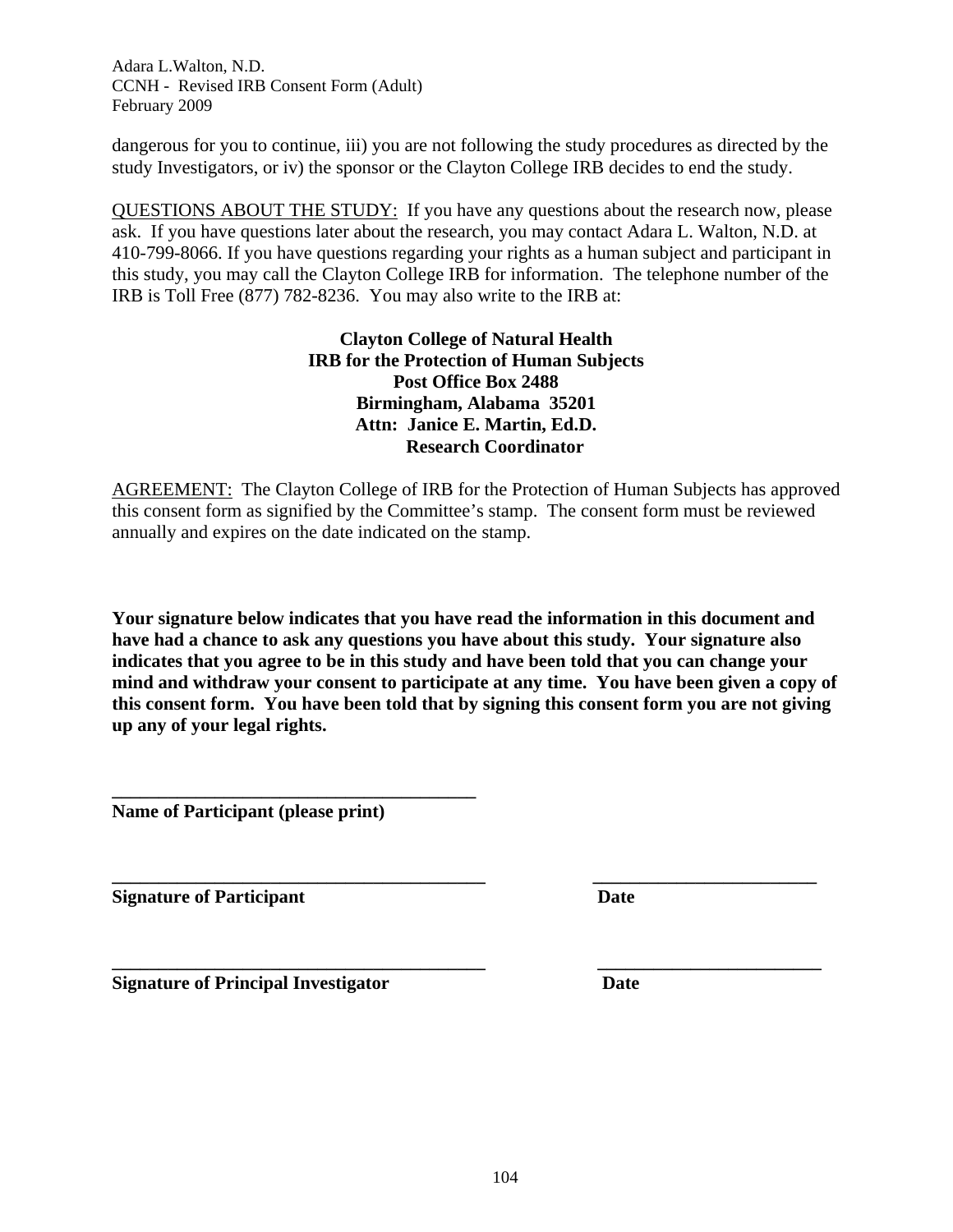#### APPENDIX C

### Pain Rating Scale

ID#:\_\_\_\_\_\_\_\_\_\_\_ Initials:\_\_\_\_\_\_\_

Please rate your major area of pain on the 0-10 Pain Rating Scale by writing the number of your pain, considering the word descriptions.

| Date:               |
|---------------------|
| Pain Scale          |
| Before<br>Before    |
| 0- No pain at all   |
| 1- Very mild pain   |
| 2- Mild pain        |
| 3- Moderate pain    |
| 4-                  |
| 5- Severe pain      |
| $6-$                |
| 7- Very Severe pain |
| $8-$                |
| $Q_{-}$             |
| 10- Emergency pain  |
| After               |
| Notes:              |
|                     |
|                     |
|                     |
|                     |

Date:\_\_\_\_\_\_\_\_\_\_\_\_\_\_\_\_ Date:\_\_\_\_\_\_\_\_\_\_\_\_\_\_\_\_

| Pain Scale              |        | Pain Scale               |        |
|-------------------------|--------|--------------------------|--------|
|                         | Before |                          | Before |
| No pain at all<br>$0-$  |        | 0- No pain at all        |        |
| Very mild pain<br>$1 -$ |        | 1- Very mild pain        |        |
| $2 -$<br>Mild pain      |        | Mild pain<br>$2 -$       |        |
| Moderate pain<br>$3-$   |        | Moderate pain<br>$3-$    |        |
| $4-$                    |        | $4-$                     |        |
| $5-$<br>Severe pain     |        | 5-<br>Severe pain        |        |
| $6-$                    |        | $6-$                     |        |
| 7-<br>Very Severe pain  |        | Very Severe pain<br>$7-$ |        |
| $8-$                    |        | $8-$                     |        |
| $9 -$                   |        | $Q_{-}$                  |        |
| 10- Emergency pain      |        | 10- Emergency pain       |        |
|                         | After  |                          | After  |
| Notes:                  |        | Notes:                   |        |
|                         |        |                          |        |
|                         |        |                          |        |
|                         |        |                          |        |

*Adapted from the 1998 Industrial Rehabilitation Professional Program*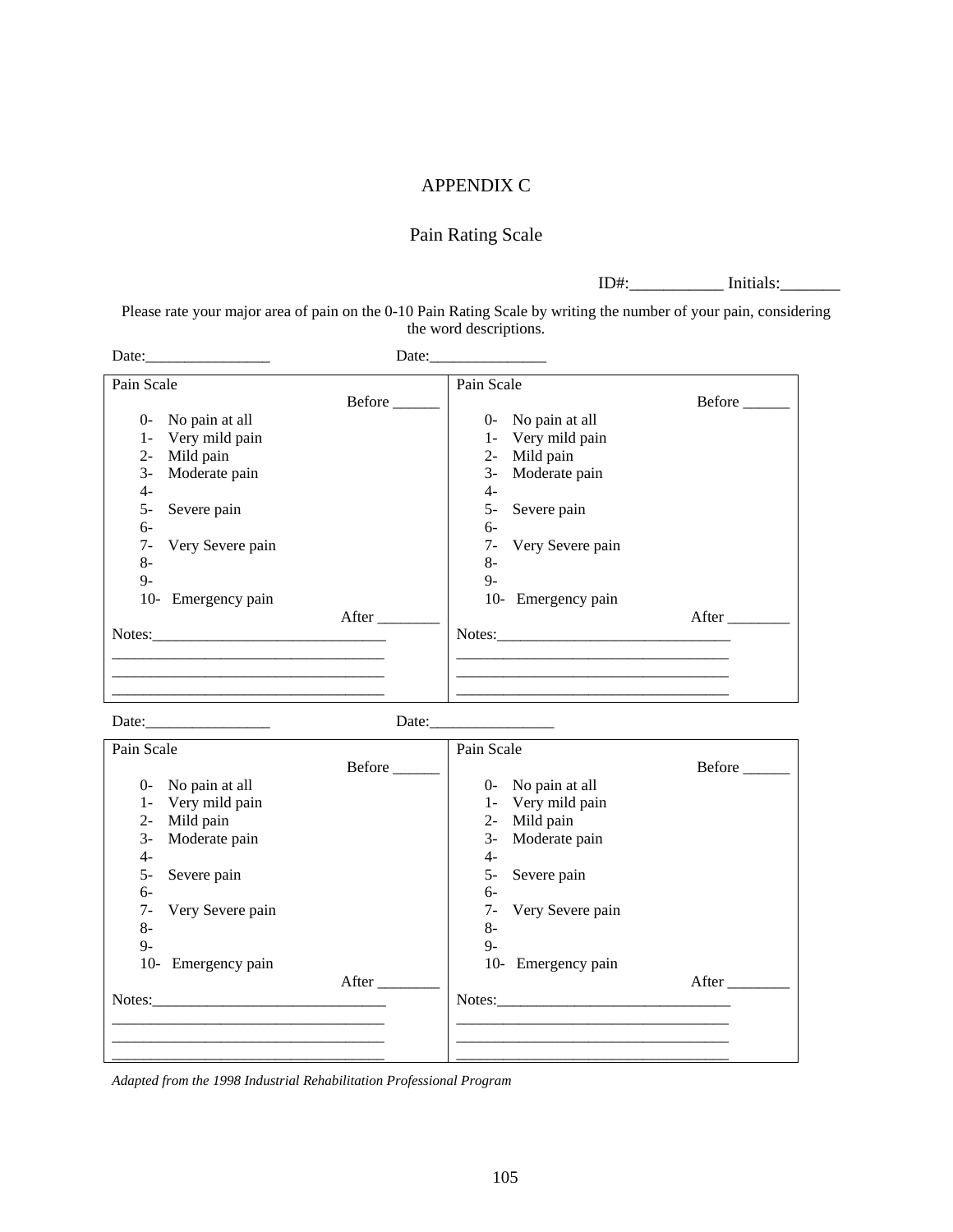## APPENDIX D

## Functional Form – Before and After

## Functional Questionnaire

|                         |  | Yes   No   Describe |
|-------------------------|--|---------------------|
| Dressing                |  |                     |
| Grooming                |  |                     |
| <b>Meal Preparation</b> |  |                     |
| <b>Grocery Shopping</b> |  |                     |
| <b>Light Cleaning</b>   |  |                     |
| Vacuuming               |  |                     |
| <b>Heavy Cleaning</b>   |  |                     |
| Driving                 |  |                     |
| Reaching                |  |                     |
| Standing                |  |                     |
| Lying Down              |  |                     |
| Lifting                 |  |                     |
| Walking                 |  |                     |
| Bending                 |  |                     |
| Sitting                 |  |                     |
| Sleeping                |  |                     |
| Other                   |  |                     |
|                         |  |                     |
|                         |  |                     |
|                         |  |                     |
|                         |  |                     |
|                         |  |                     |
|                         |  |                     |

Session 1 (Before)

| $\blacksquare$<br>∸<br>ᅩ | ---<br>------<br>--------- |
|--------------------------|----------------------------|
|--------------------------|----------------------------|

Have you improved with the following?: